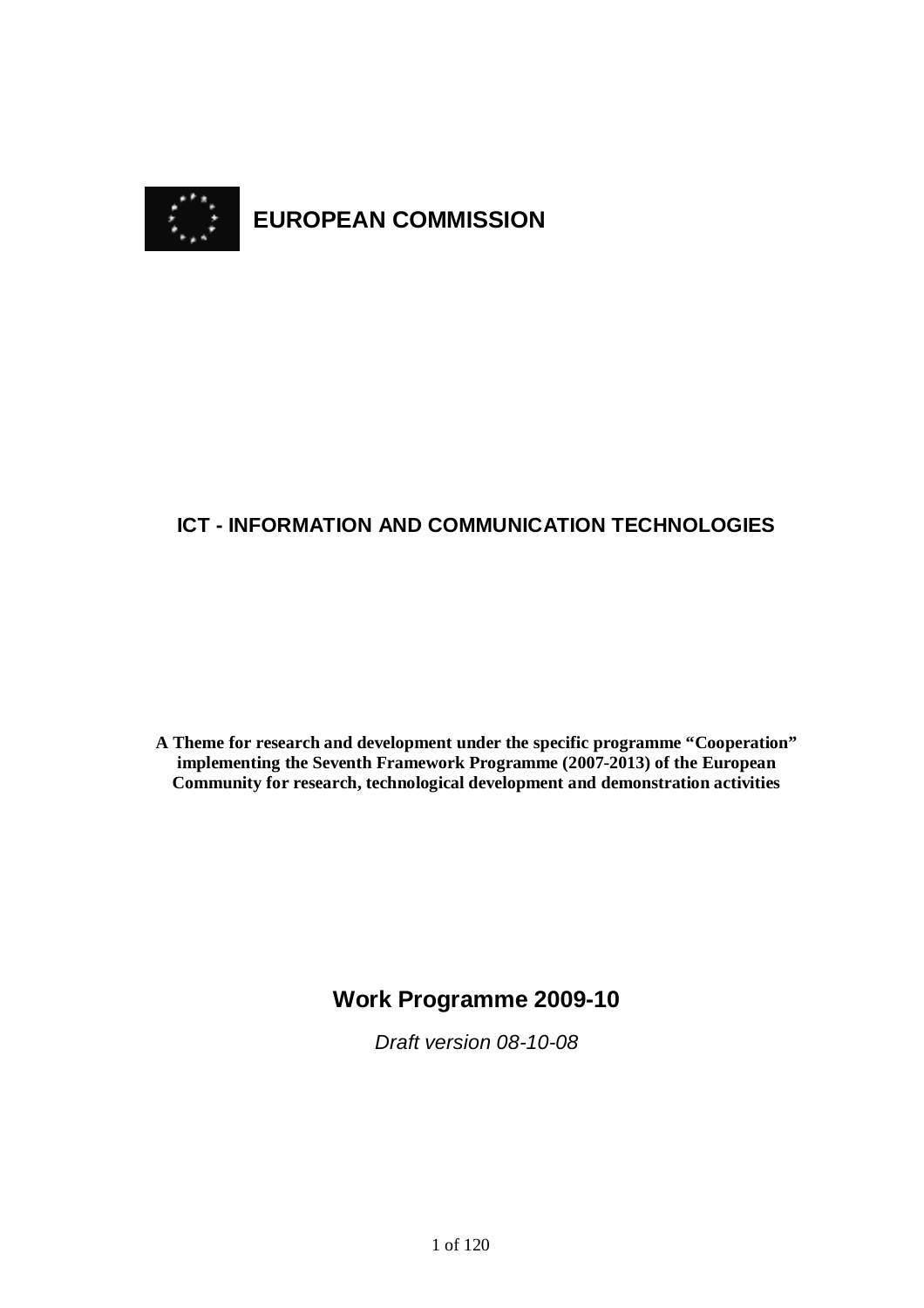| 1                                                                         | Objective                                                                            |                                                                               |  |
|---------------------------------------------------------------------------|--------------------------------------------------------------------------------------|-------------------------------------------------------------------------------|--|
| $\overline{2}$                                                            |                                                                                      |                                                                               |  |
| 3                                                                         |                                                                                      |                                                                               |  |
|                                                                           | 3.1                                                                                  |                                                                               |  |
|                                                                           | 3.2                                                                                  | The Joint Technology Initiatives (JTI) and Joint National Programme 7         |  |
|                                                                           | 3.3                                                                                  |                                                                               |  |
|                                                                           | 3.4                                                                                  |                                                                               |  |
|                                                                           | 3.5                                                                                  |                                                                               |  |
|                                                                           | 3.6                                                                                  |                                                                               |  |
|                                                                           | 3.7                                                                                  |                                                                               |  |
|                                                                           | 3.8                                                                                  |                                                                               |  |
|                                                                           | 3.9                                                                                  |                                                                               |  |
|                                                                           | 3.10                                                                                 | European Technology Platforms in ICT and the Work programme 10                |  |
|                                                                           | 3.11                                                                                 | Co-ordination of non-Community research programmes 10                         |  |
|                                                                           | 3.12                                                                                 |                                                                               |  |
|                                                                           | 3.13                                                                                 |                                                                               |  |
| $\overline{\mathbf{4}}$                                                   |                                                                                      | <b>Content of calls</b>                                                       |  |
|                                                                           | Challenge 1: Pervasive and Trustworthy Network and Service Infrastructures 12<br>4.1 |                                                                               |  |
|                                                                           | 4.2                                                                                  |                                                                               |  |
|                                                                           | 4.3                                                                                  |                                                                               |  |
|                                                                           | 4.4                                                                                  |                                                                               |  |
|                                                                           | 4.5                                                                                  | Challenge 5: Towards sustainable and personalised healthcare 55               |  |
|                                                                           | 4.6                                                                                  | <b>Challenge 6: ICT for Mobility, Environmental Sustainability and Energy</b> |  |
|                                                                           |                                                                                      |                                                                               |  |
|                                                                           | 4.7                                                                                  | Challenge 7: ICT for Independent Living, Inclusion and Governance 71          |  |
|                                                                           | 4.8                                                                                  |                                                                               |  |
|                                                                           | 4.9                                                                                  |                                                                               |  |
| 5                                                                         | <b>Implementation of calls</b>                                                       |                                                                               |  |
| 6                                                                         |                                                                                      |                                                                               |  |
|                                                                           |                                                                                      |                                                                               |  |
|                                                                           |                                                                                      |                                                                               |  |
| Appendix 3: Coordination of national or regional research programmes  115 |                                                                                      |                                                                               |  |
|                                                                           |                                                                                      |                                                                               |  |
| Appendix 5: FET eligibility, evaluation, selection and award criteria 117 |                                                                                      |                                                                               |  |
|                                                                           |                                                                                      |                                                                               |  |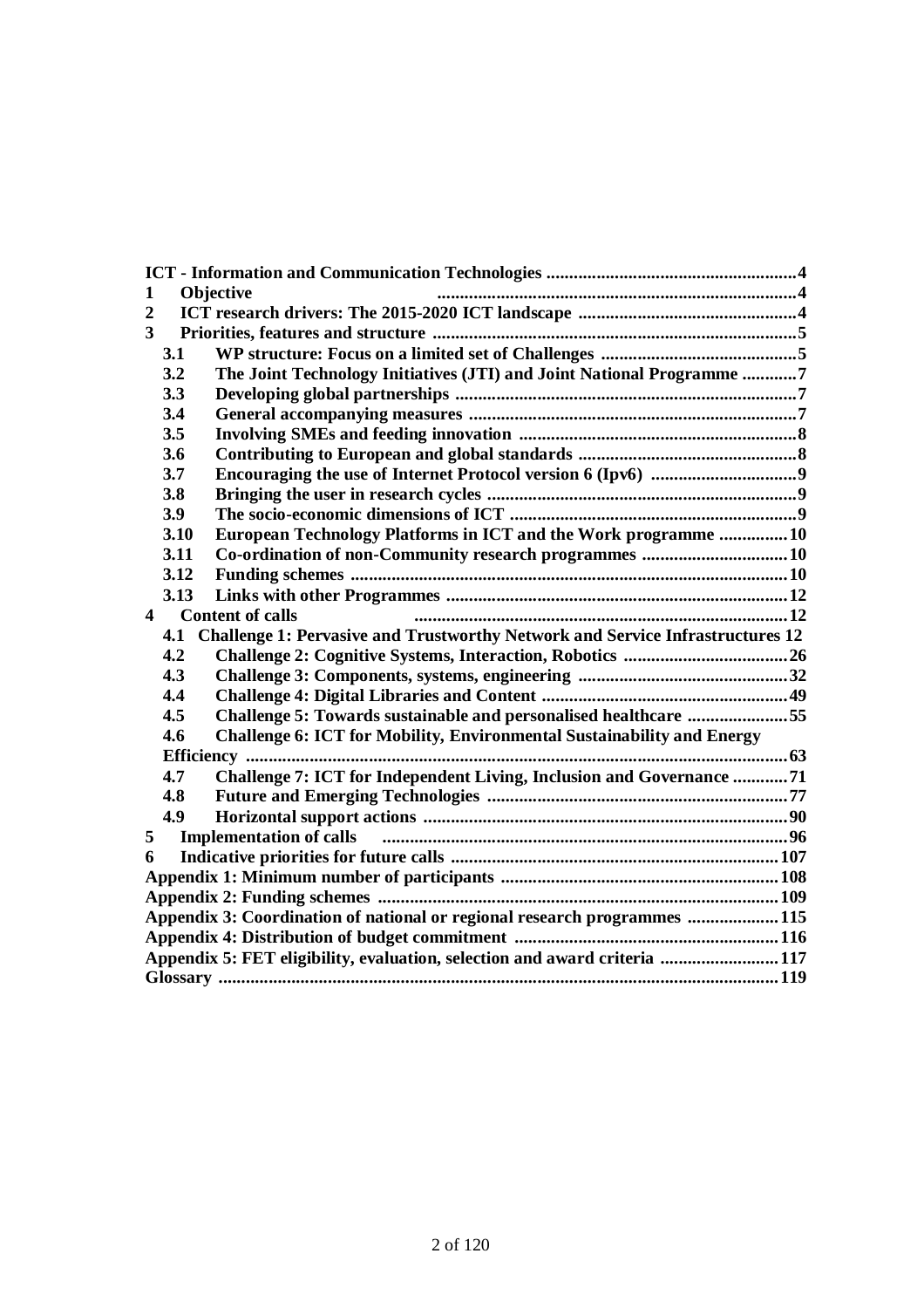This work programme for the ICT theme of the FP7 Specific Programme 'Cooperation' defines the priorities for calls for proposals closing in 2009 and 2010 and the criteria that will be used for evaluating the proposals responding to these calls.

The priorities reflect the input received from the Programme Committee, the IST Advisory Group<sup>1</sup> (ISTAG), the European Technology Platforms<sup>2</sup> in ICT and other preparatory activities including workshops involving the main stakeholders. The work programme is also in line with the main ICT policy priorities as defined in the  $i2010$  initiative<sup>3</sup> - a European Information Society for Growth and Employment.

The work programme will be updated on a regular basis.

<sup>&</sup>lt;sup>1</sup> The ISTAG report on the recommendations for the work programmes in FP7, the strategic research agendas of the European Technology Platforms in ICT and other reports on preparation workshops and Commission internal groups are available on the IST Web page http://cordis.europa.eu/ist*.*

<sup>2</sup> http://cordis.europa.eu/technology-platforms/

<sup>3</sup> http://ec.europa.eu/i2010/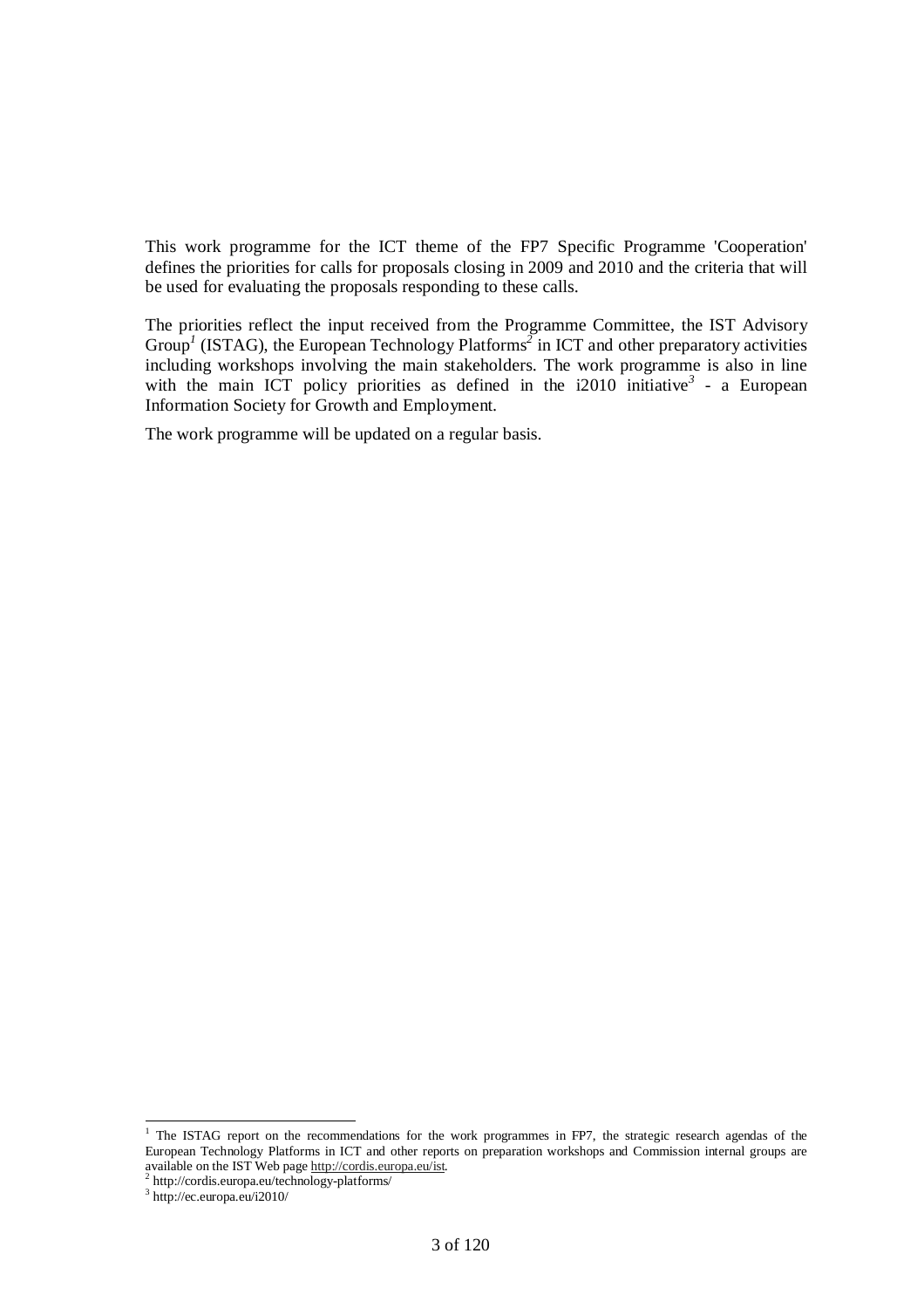# **ICT - Information and Communication Technologies**

# **1 Objective**

*Improving the competitiveness of European industry and enabling Europe to master and shape future developments in ICT so that the demands of its society and economy are met. ICT is at the very core of the knowledge-based society. Activities will continue to strengthen Europe's scientific and technology base and ensure its global leadership in ICT, help drive and stimulate product, service and process innovation and creativity through ICT use and value creation in Europe, and ensure that ICT progress is rapidly transformed into benefits for Europe's citizens, businesses, industry and governments. These activities will also help reduce the digital divide and social exclusion.* 

# **2 ICT research drivers: The 2015-2020 ICT landscape**

This work programme (WP) defines the priorities for the calls for proposals to be launched in the period 2008-09. Projects resulting from these calls will start having an impact on markets in the 2015-20 timeframe. By then, the global ICT/knowledge infrastructure – networks, devices, services – as well as the market structures, value chains and business models are likely to have changed considerably from today's situation. The research challenges in this WP are expressed with this in mind. They focus on high risk ICT collaborative research forming part of a medium to long-term agenda.

New breakthroughs in ICT will continue over the next decades to bring ever-more wide ranging applications that will continue to drive growth and innovation and ensure sustainability in our economies and societies. In the context of defining priorities for this WP, three future technology and socio- economic transformations stand out: the '*Future Internet*', the '*alternative paths to ICT components and systems*' and '*ICT for sustainable development*':

- 1. New network and service infrastructures will emerge replacing the current Internet and Web. The research effort in this field has to be refocused to ensure European leadership in developing the '*Future Internet*'.
- 2. ICT based on nano-scale integration, new materials, photonics and organic electronics will provide new types of devices and intelligent systems. Research has to take into account also the *various new paths towards the next generation components and systems*, notably in the 'beyond CMOS', photonics, micro-systems, embedded systems, organic and large-area electronics domains.
- 3. The future developments of ICT will be driven to a large extent by emerging societal challenges. In particular, the next generations of ICT will have to support the targets for lower carbon emissions not only with ultra low power consumption ICT devices and equipment but also through ICT solutions for better energy efficiency, lighting, virtual mobility and more efficient environmental simulation and monitoring. Support to this area is strengthened substantially and will address the various dimensions of ICT's contribution to sustainability.

In addition to the above transformations, the main mid-to-long term drivers for ICT research priorities identified for the first phase of FP7 remain valid today. These drivers include the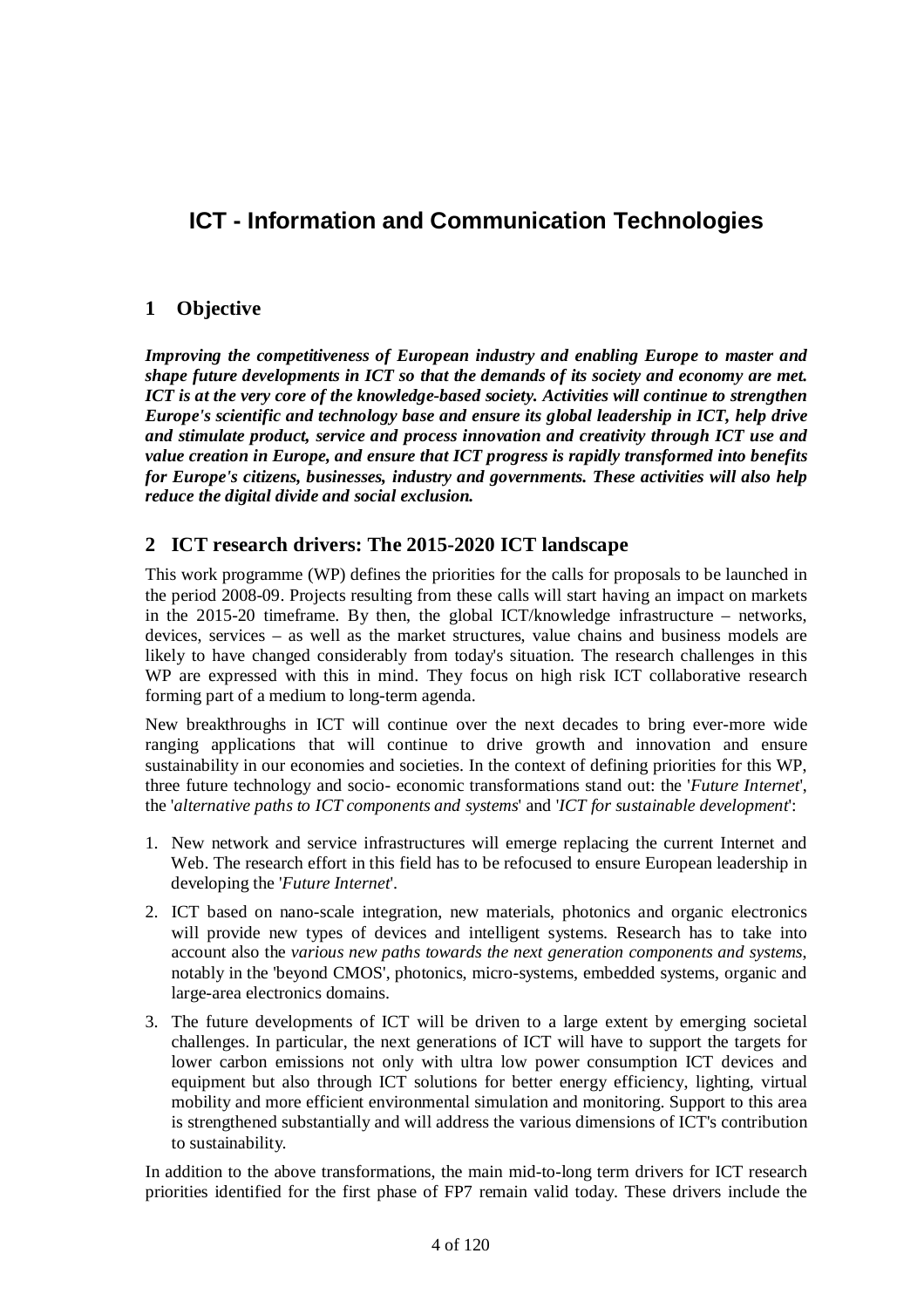high expectations of 'more for less', i.e. more *functionality and performance* at lower cost as well as the need for better *scalability, adaptability and learning* capabilities of ICT systems. They also include stronger requirements for *reliability and security* of ICTs and the need to handle higher volumes and more complex *digital content and services* and to facilitate user control. More *innovation is also emerging from the use of ICT* in ever more challenging applications in particular for health and social care, for transport, for lifestyle, culture and learning, energy and the environment.

# **3 Priorities, features and structure**

# **3.1 WP structure: Focus on a limited set of Challenges**

Achieving the best possible impact for Community support requires focusing and concentrating effort on key RTD challenges. This work programme proposes a structure around *seven challenges* that should be addressed if Europe is to be among the world leaders in next generation ICT and their applications. The challenges are driven either by industry and technology objectives or by socio-economic goals. For each challenge precise targets and deliverables are identified in a 10 year time frame.

In pursuit of the challenge targets, a set of research *objectives* will be called for in 2008 and 2009. These objectives are described in the next chapters of the work programme and will provide the focus for the calls for proposals. For each objective, the work programme defines the *target outcome* of the supported research and the *expected impact* of these outcomes on the European economy and society.

# *3.1.1 Overcoming technology roadblocks and reinforcing Europe's industrial strengths*

For European industry to be among the leaders in ICT in the next ten years, our researchers and engineers have to address *three major technological challenges***.** These have been identified in particular with the help of the European Technology Platforms in ICT and are as follows:

- *Pervasive and trustworthy network and services infrastructure* that will gradually replace the current Internet, mobile, fixed and audiovisual networks. The '*Future Internet*' is a major federating research theme within this challenge.
- Engineering of context-aware and easy-to-use ICT systems that self improve and selfadapt within their respective environments. The fields of *cognitive systems, robotics and interaction* remain priority research topics*.*
- The increasingly smaller, cheaper, more reliable and low consumption *electronic components and systems* taking into account the *alternative paths* to next generation technologies and building the basis for innovation in all major products and service.

# *3.1.2 Seizing new opportunities and applying ICT to address Europe's socio-economic challenges*

*Four challenges for ICT research are driven by socio-economic goals* and are in line with the flagship initiatives of the i2010 policy framework: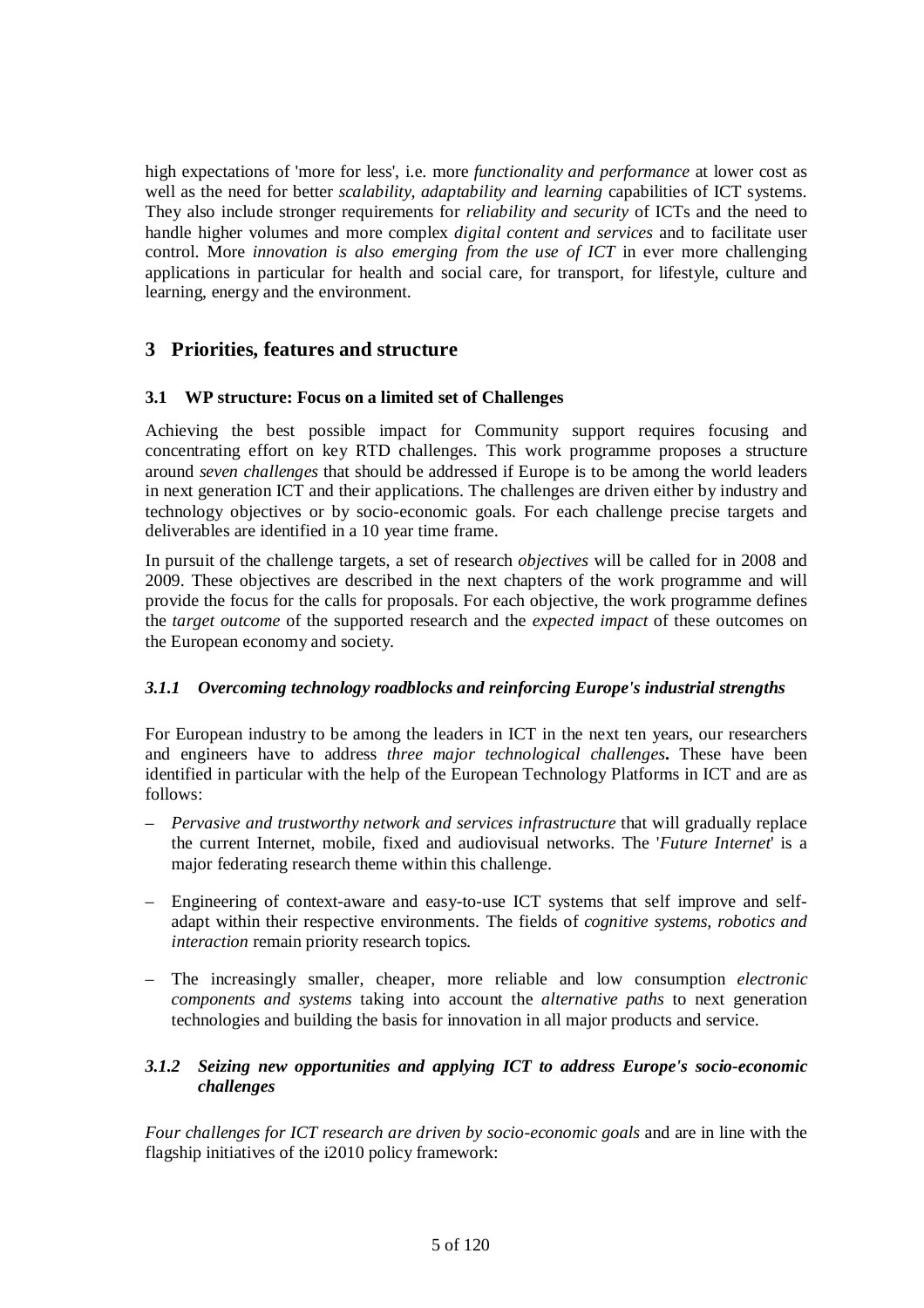- *Digital libraries and content* technologies that will help us handle complex information, preserve, develop and disseminate our cultural assets and improve our learning and education systems.
- ICT tools for *sustainable and personalised healthcare* ensuring delivery of quality healthcare at affordable costs and contributing to greater efficiency and safety of health systems.
- *ICT for mobility, environmental sustainability and energy efficiency* with more emphasis in the WP on the increasing role of ICT in reducing energy intensity and in bridging environmental information spaces and services.
- ICT for *independent living, inclusion and participatory governance* ensuring that all citizens can benefit from ICT and that ICT helps improve participation in public and active life.

Research in *future and emerging ICT* will explore novel scientific foundations to overcome longer-term technology roadblocks and build new synergies between a wide range of scientific disciplines, as the bases to key future technologies.

# *3.1.3 Addressing synergies throughout the Programme*

Breakthroughs in ICT increasingly come from cross-overs, combinations and convergence of technologies and disciplines at different levels, networks-services-devices. More and more, innovations come from the use of ICT in demanding application contexts.

In the more technology-led challenges, research is directed towards removing roadblocks and improving the capability of generic technology components, systems and infrastructures suitable for a range of applications. In the more application-led challenges, research is focused on new technology-based systems, products and services that provide step-changes in the capabilities of the resulting application solution.

The ICT work programme addresses a research problem through different angles corresponding to different technological challenges. One example is the research challenge related to the 'Internet of Things' (IoT). One angle is offered by Objective 1.3 (a), concerned with the service architecture that enables the discovery of object properties and events. It is related to the governance of IoT type schemes, i.e. whether events pertaining to objects should be stored locally, be advertised systematically or not, put in a common register, access policy questions etc. As such, it is a system-oriented Objective the mission of which is to define the service architecture within application schemes where objects can be under control of several organisations or entities over time. Another viewpoint is provided by Objective 1.1 (a) that targets novel architectural schemes at network level. That is, it works on the fundamental networking layers, i.e. those dealing with routing and end-to-end connectivity. A third angle is given by Objective 1.4 addressing security and privacy in networks at the infrastructure level as well as the development of technologies to support security in networks of 'tiny things'. A fourth perspective is presented by Objective 3.5 (b) that targets system level integration, including programming of possibly opportunistic collections of smart networked objects, which may further invoke higher layer services. This integration addresses both functional requirements (e.g. reduced energy use) and non-functional aspects (e.g. real-time operating systems and – possibly ad-hoc - network protocol stacks).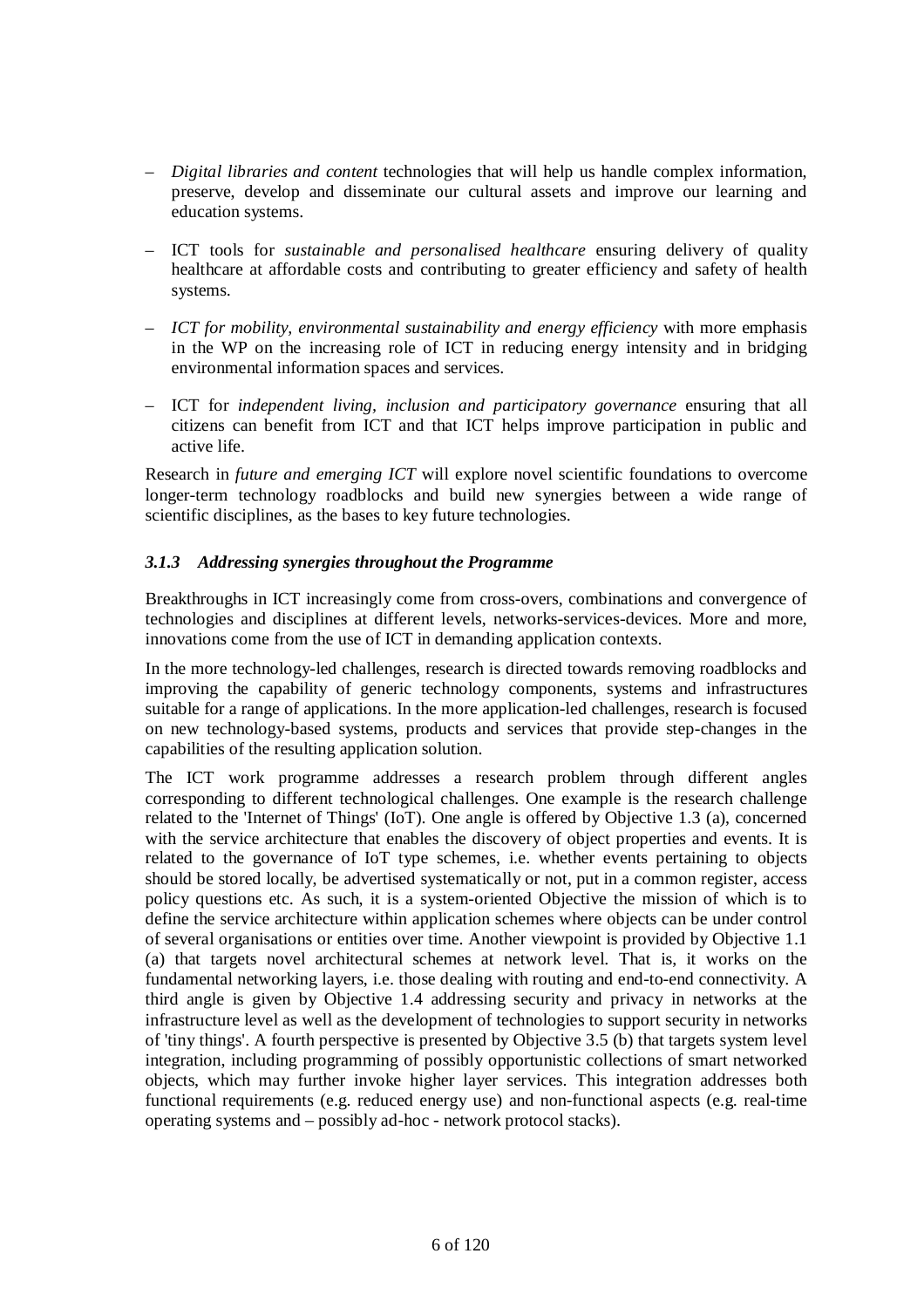# **3.2 The Joint Technology Initiatives (JTI) and Joint National Programme**

JTIs are a pioneering approach to pooling public-private efforts, designed to leverage more R&D investments from Member States, Associated Countries and industry, and to reduce the tremendous fragmentation of EU R&D. Two JTIs related to the ICT Programme have recently been launched.

The focus of the ENIAC JTI in nanoelectronics will be industrial developments addressing mainly technology for the next generation of 'More Moore' and the 'More than Moore' domains. The ICT WP will typically cover the beyond CMOS fields and more advanced 'More than Moore' domains preparing Europe for the design and manufacturing of the next generation components and miniaturised systems.

The ARTEMIS JTI will focus on developing industrial platforms for the development and implementation of embedded systems responding to industry requirements in specific application domains (e.g. for the automotive and aerospace sector, for smart homes and public spaces, energy efficiency, manufacturing etc.). In the embedded systems area, the ICT WP will typically address new concepts, technologies and tools for engineering next generation systems characterised by wide distribution and interconnection and responding, in addition to timeliness and dependability, to more stringent constraints in terms of size, power consumption, modularity and interactivity.

The Ambient Assisted Living (AAL) joint national programme will cover market-oriented R&D on concrete ICT-based solutions for ageing well with a time to market of 2-3 years, in particular with focus on involvement of SMEs and the business potential. AAL will complement the ICT WP which will focus on longer tem research topics in this field which integrates emerging ICT concepts with 5-10 years time to market as well as essential research requiring larger scale projects at EU level, e.g. with strong links to standardisation.

# **3.3 Developing global partnerships**

International cooperation represents the external dimension of the programme. It aims to support European competitiveness and to jointly address, with other regions of the world, issues of common interest and mutual benefit, thereby supporting other EU policies (sustainable development, environmental protection, disaster response, security …).

International cooperation activities proposed in this work programme have three main objectives:

- To jointly respond to major global technological challenges by developing interoperable solutions and standards.
- To jointly develop ICT solutions to major global societal challenges.
- To improve scientific and technological cooperation for mutual benefit.

In addition to international cooperation activities addressed in the relevant objectives within the 7 Challenges and FET, horizontal international cooperation actions will be supported. By providing support to information society policy dialogues, this will contribute to increasing the participation of third country organisations in the Programme and will facilitate the widest diffusion and local exploitation of ICT research results.

# **3.4 General accompanying measures**

Complementing the research agenda, three important priorities related to policy developments and innovation have emerged over the past few years. They concern the need to better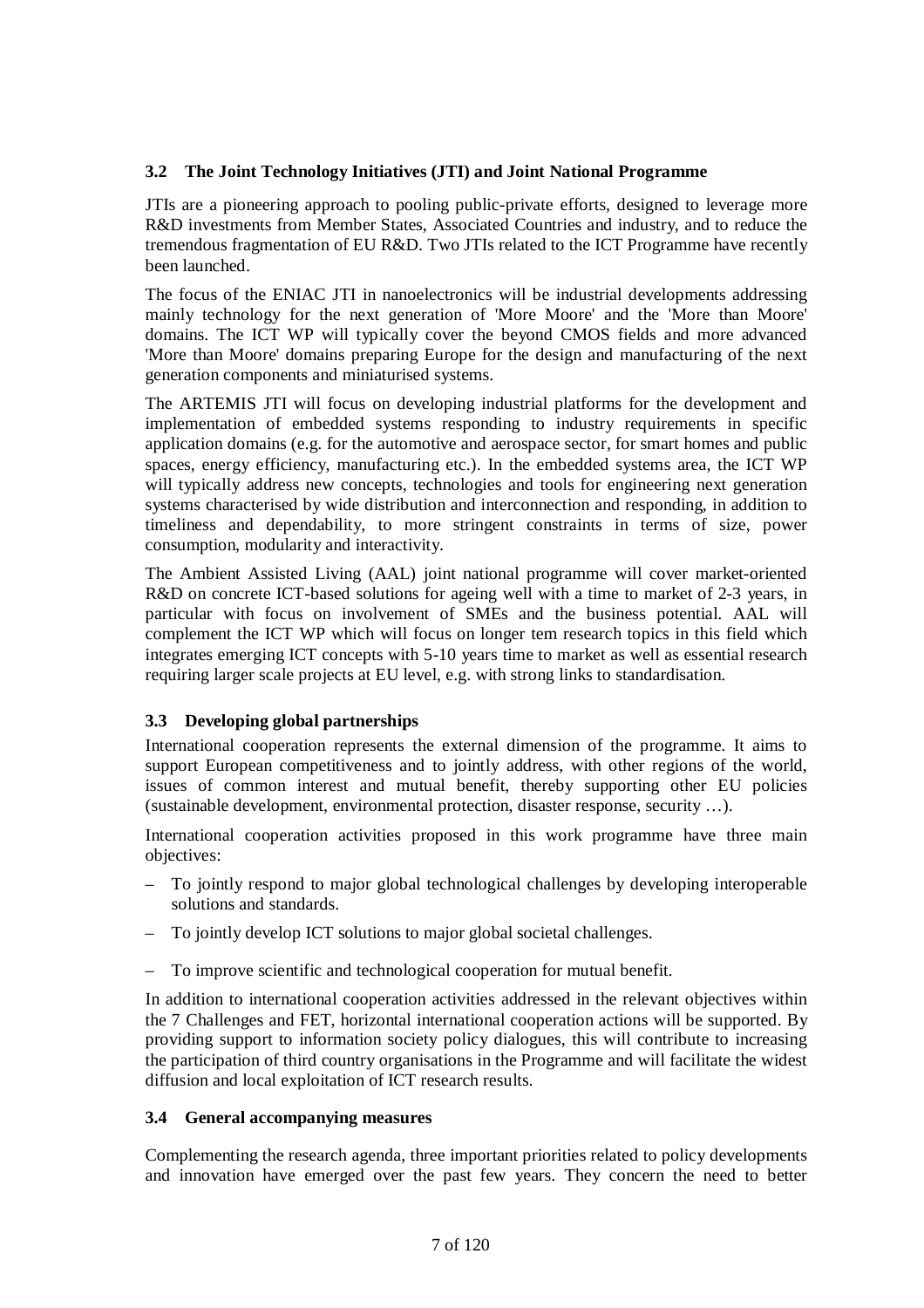coordinate efforts to ensure the supply of high-quality ICT R&D skills in Europe, the need to raise awareness of the strong potential of pre-commercial procurement and also a coordinated approach to the setting-up of EU-level shared research facilities or excellence centres. To respond to these additional challenges, a set of Coordination Actions / ERA-NETs will help bring together the stakeholders to analyse the situation and agree on common priorities and actions for a selection of these topics

### **3.5 Involving SMEs and feeding innovation**

The role of SMEs in innovation is undisputable. In ICT, they play a vital role in the development of new visions and in transforming them into business assets. They have a large capacity to focus their research effort and to take fast technical and business decisions. The Community research programmes in ICT provide major opportunities for SMEs to finance high-risk, early-stage research and development, to build strategic partnerships and to operate outside their local markets with higher value innovative products and services. This complements other SME-dedicated Programmes such as the recently launched Eurostars. This European innovation programme managed by EUREKA provides funding for market-oriented research and development specifically targeted to R&D-performing small and medium-sized enterprises in all areas of technology*.*

Particular attention is paid to SMEs' needs and potential in the definition of the priorities of the ICT work programme. Building on the experience of SMEs' participation in ICT research under FP6 and in the first phase of FP7, the aim is to ensure that SMEs constitute an important part of the ICT research consortia together with large companies, universities, and public research labs.

The rules for participation in FP7 also encourage further SME participation. For SMEs in FP7 projects, the Community financial contribution may reach a maximum of 75% of the total eligible costs (as compared to 50% in FP6 and in previous Programmes). The ICT theme in FP7 is therefore expected to continue to draw a high number of innovative SMEs that are ready to undertake research and development both in emerging technology fields with high growth potential and in key ICT application fields.

# **3.6 Contributing to European and global standards**

Standardisation is recognised as an important research outcome and as a visible way to promote research results. Contribution and active support to industrial consensus eventually leading to standards is strongly encouraged. Integrated Projects are considered as important vehicles to promote research results through standardisation, and in particular for the three major technological challenges. Set up of project clusters will also be encouraged, such that industrial consensus can be facilitated across projects dealing with similar issues and such that smaller projects (STREPs, see section 3.12) can be fully integrated in the picture.

For the four challenges driven by socio-economic goals, standards are also considered as important issues in the context of unified citizen access to Europe wide services.

The European legislation recognises at this stage three Standards Development Organisations. Insofar as possible, elaboration of downstream standards should be conceived with these organisations as target recipients. However, it is recognised that the ICT sector is evolving fast and that multiplicity of ad-hoc foras have emerged. Contribution to such foras can also be targeted by project results, but the European added value needs to be clearly justified.

Standards are also considered as an important element in the field of international cooperation. Beyond access to non available research capability in Europe, international co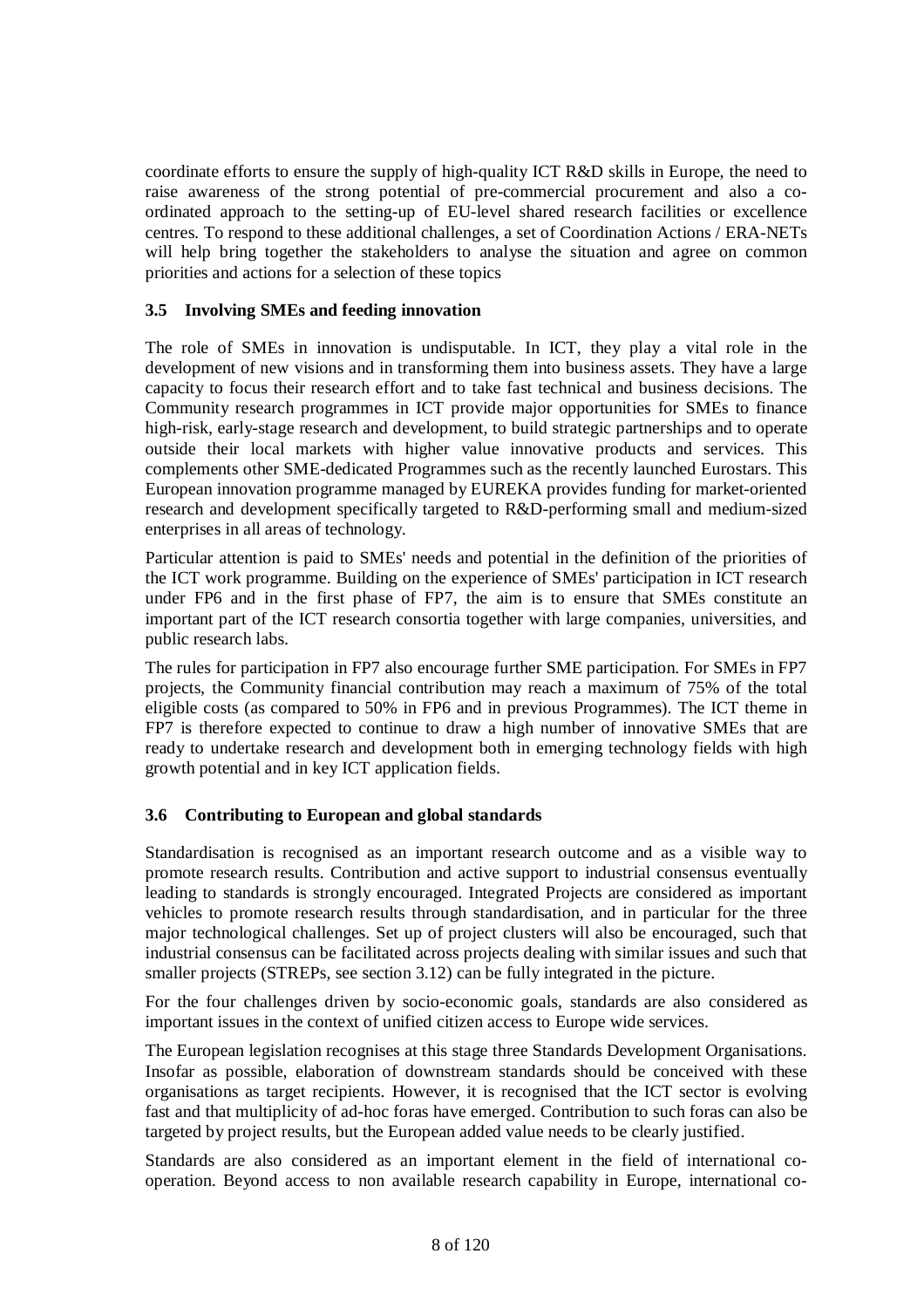operation in the context of industrial research should have global consensus and standards as a main target.

# **3.7 Encouraging the use of Internet Protocol version 6 (Ipv6)**

IPv4, with about 4 billion addresses, will not be enough to keep pace with the continuing growth and evolution of the Internet. IPv6, with its wide range of addresses, provides a straightforward and long term solution to the address space problem. Its ability to have simultaneously supported communications endpoints, not necessarily restricted at the device interface, allows applications to have independent addresses for each service, thereby allowing innovation beyond the current limitations.

Research projects wishing to have a durable impact on the ICT landscape and market should naturally base their developments on future-proof networking technologies. They should therefore consider carefully the choice of the Internet Protocol in their design. In May 2008 the Commission adopted an Action Plan to support the deployment of IPv6. Under this Action Plan, research projects funded by Framework Programme 7 and facing a choice of computer network protocol are encouraged to utilise IPv6 whenever possible.

# **3.8 Bringing the user in research cycles**

Advanced user-driven open innovation methodologies such as Living Labs address the problem of bridging the gap between technologies and applications by integrating all relevant actors in a flexible service and technology innovation ecosystem. This helps bring the user in the loop at an early stage of the R&D cycle, thereby offering industry and businesses to better mature and exploit their research results.

Proposers are encouraged to apply these methodologies for better discovering new and emerging behaviours and use patterns, as well as for assessing at an early stage the socioeconomic implications of new technological solutions.

The direct involvement of user communities is encouraged, as appropriate, across the work programme and in particular under the Future Internet experimental facility in Challenge 1, in the objectives under Challenge 7, as well as in the other challenges driven by socio-economic goals.

# **3.9 The socio-economic dimensions of ICT**

As a general purpose technology, ICT impact the economy through the creation of new consumption and investment goods, new intra and inter-industries input-output relations and also through new processes and new business models. The deployment of ICT in firms does require complementary investments in skills and knowledge in order to be fully exploited. However, their impact on growth, productivity as well on the knowledge capital stock is significant and generally strongly underestimated.

Most R&D projects have a clear socio-economic dimension from the outset. This may include, for example, evidence-based impact assessment and pro-active initiatives in order to accelerate diffusion and societal acceptance. In addition, the programme will support social and economic research, launched through accompanying measures or calls for tenders, to better assess the impact of ICT at macro, industry and firm level, in particular by taking into account investments in intangibles (R&D, skills, new organisations and networks). This will complement assessments of the impact of individual projects and of the ICT programme as a whole.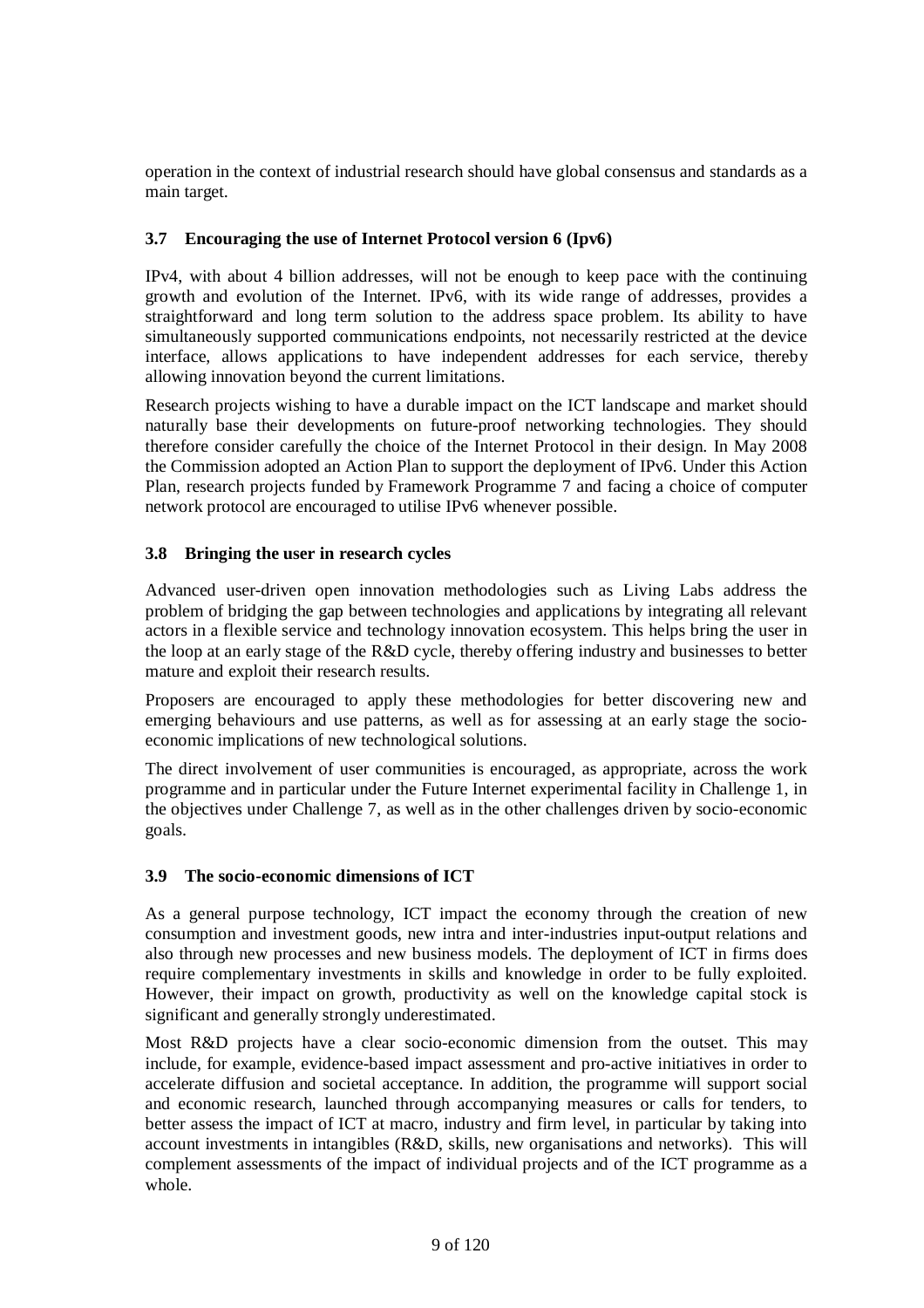# **3.10 European Technology Platforms in ICT and the Work programme**

European technology Platforms (ETPs) bring together the main industry and academic research stakeholders in a particular field with the aim of better coordinating their research and related activities and achieving common goals. An important outcome of each ETP is a Strategic Research Agenda agreed by its members that also commit to its implementation. These Strategic Research agendas<sup>4</sup> constitute an important input to the work programmes in FP7.

The industrial and academic research stakeholders in ICT have set up European Technology Platforms in nine ICT fields. These cover the fields of nano-electronics, photonics, microsystems, embedded systems, software and services, mobile communications, networked media, satellite communications and robotics.

# **3.11 Co-ordination of non-Community research programmes**

The actions undertaken in this field in FP7 include the coordination of national or regional research programmes or initiatives (see Appendix 3) and the participation of the Community in jointly implemented national research programmes (Treaty Article 169). The actions will also be used to enhance the complementarity and synergy between the Framework Programme and activities carried out in the framework of intergovernmental structures such as EUREKA*<sup>5</sup>* , EIROforum and COST*<sup>6</sup>* .

The coordination of national or regional research programmes or initiatives are called for within several objectives in this work programme. In addition, the participation of the Community in national research programmes jointly implemented on the basis of Article 169 is implemented in the area of ICT for Ambient Assisted Living*<sup>7</sup>* and Eurostars*<sup>8</sup>* . Objectives under all Challenges as well as FET Proactive call for the coordination of national or regional research programmes or initiatives. An ERA-NET Plus action is called for in the Photonics area.

# **3.12 Funding schemes**

The activities supported by FP7 will be funded through a range of 'Funding schemes' as specified in Annex III of the Framework Programme decision. These schemes will be used, either alone or in combination, to fund actions implemented throughout the Framework Programme. The funding schemes used for the research objectives identified in this work programme are the following:

1. Collaborative projects (CP)

Support to research projects carried out by consortia with participants from different countries, aiming at developing new knowledge, new technology, products, demonstration activities or common resources for research. The Funding Scheme allows for two types of projects to be financed: a) 'small or medium-scale focused research actions' (STREP), b) 'large-scale integrating projects' (IP).

 $\overline{a}$ 4 Individual Strategic Research Agendas of the European Technology Platforms in ICT are available on the following Web page: http://cordis.europa.eu/ist/about/techn-platform.htm

*<sup>5</sup>* http://www.eureka.be

*<sup>6</sup>* http://www.cost.esf.org/

*<sup>7</sup>* http://www.aal-europe.eu/

*<sup>8</sup>* http://www.eurostars-eureka.eu/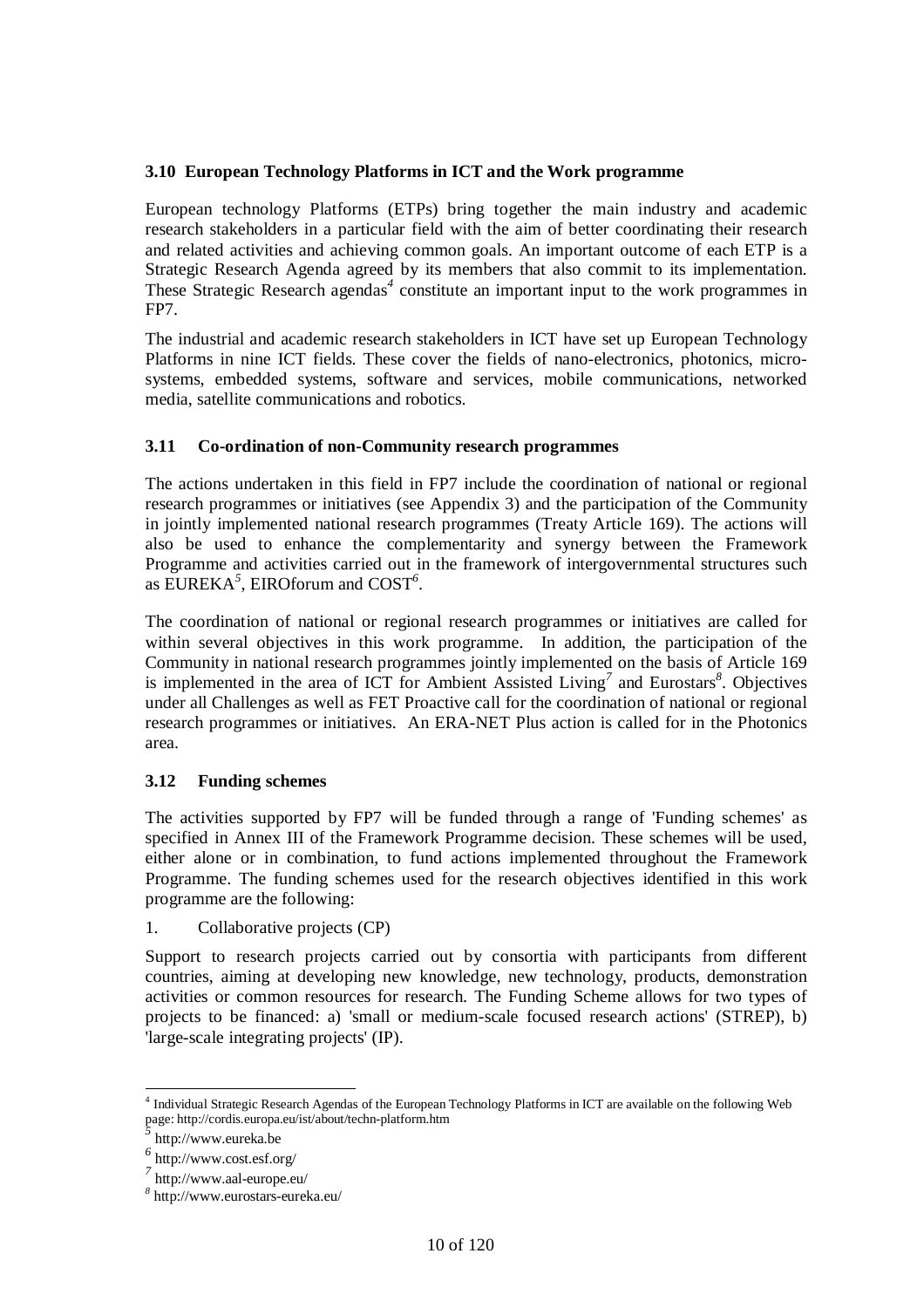STREPs target a specific research objective in a sharply focused approach while large scale integrating projects have a comprehensive 'programme' approach and include a coherent and integrated set of activities dealing with multiple issues (see Appendix II for more details on funding schemes).

Both instruments play an important and complementary role. With this work programme, the objective is to support a balanced portfolio of projects that will enable on one hand focused and agile scientific and technological exploration through STREPs and on the other hand concentration of efforts - where needed - through IPs.

To this end, an indicative budget distribution per instrument is specified for each objective and also to some extent per funding scheme (see objectives description in section 3.1 above). The distribution is based on the size of the available budget per objective and on the nature of the research needed to achieve the relevant target outcome and expected impact. The result is as follows:

- Around 90 % of the total budget available for the objectives will be allocated to Collaborative projects. The rest will be allocated to the other two funding schemes: Networks of Excellence and Coordination and Support Actions (see definitions below and in Appendix 2 of this document)
- Eight objectives with budgets typically less than EUR 40 million, will support exclusively STREPs under the Collaborative Projects budget.
- Another set of ten objectives with mid-sized budgets will support STREPs in addition to a limited number of IPs under the Collaborative Projects budget.
- For a total of fourteen objectives with relatively larger budgets, typically above EUR 40 million, a minimum of 50% of the budget foreseen for Collaborative Projects will be allocated to IPs. STREPs will be supported as well within these objectives. This support could reach up to 50% of the budget for Collaborative Projects depending on the quality of proposals received.

The overall aim is to ensure that about half of the support for Collaborative Projects is delivered through IPs and about half through STREPS.

2. Networks of Excellence (NoE)

Support to Joint Programme of Activities implemented by a number of research organisations integrating their activities in a given field, carried out by research teams in the framework of longer term cooperation.

3. Coordination and support actions (CSA)

Support to activities aimed at coordinating or supporting research activities and policies (networking, exchanges, coordination of funded projects, trans-national access to research infrastructures, studies, conferences, etc). These actions may also be implemented by means other than calls for proposals. The Funding Scheme allows for two types of projects to be financed: a) 'Coordination Actions' (CA), b) 'Specific Support Actions' (SA).

This work programme specifies for each of the research objectives, the type(s) of funding scheme(s) to be used for the topic on which proposals are invited.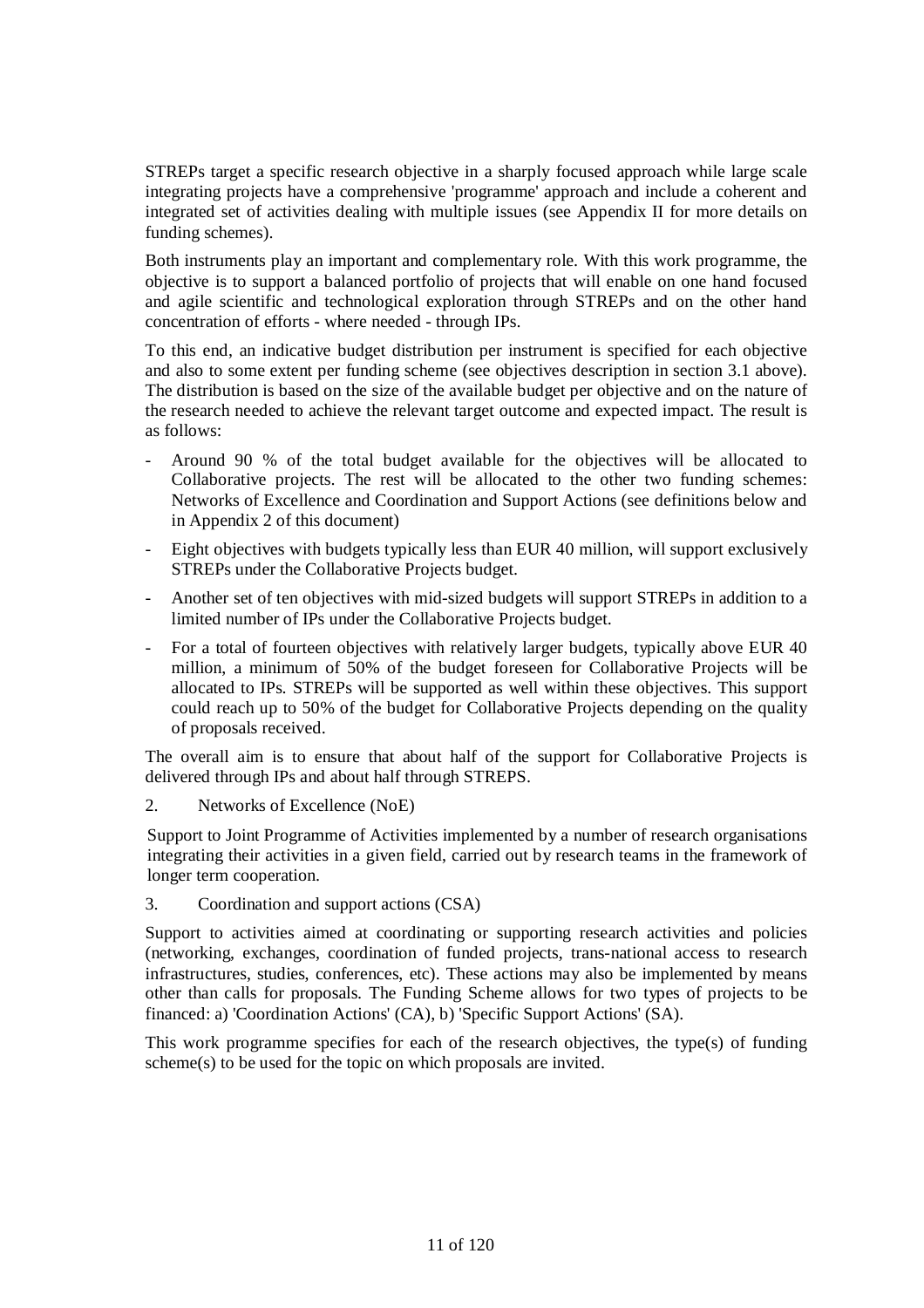# **3.13 Links with other Programmes**

# **Links with ICT in the CIP**

The ICT theme in FP7 is one of the two main financial instruments in support of the i2010 initiative that is the Union's policy framework for the information society. The other main financial instrument is the ICT specific programme within the Competitiveness and Innovation programme (CIP). ICT in the CIP aims at ensuring the wide uptake and best use of ICT by businesses, governments and citizens. ICT in FP7 and ICT in the CIP are therefore complementary instruments aiming at both progressing ICT and its applications and at making sure that all citizens and businesses can benefit from ICT.

# **Links with the Research Infrastructure part of the Capacities Programme**

Support will be provided to ICT-based research infrastructure (eInfrastructure) under the Research Infrastructures part of the Capacities programme. This will build on the success of the GEANT research network and the research-Grids infrastructure supported in FP6 and in the first phase of FP7 and will provide higher performance computing, data handling and networking facilities for European researchers in all science and technology fields. Coordination between this activity and the ICT theme in the cooperation programme will ensure that the latest and most effective technology is provided to European researchers. Support will also be given to other ICT research infrastructure under the targeted calls of the Capacities programme. These will cover areas such as ICT Living Labs, clean rooms for nano-electronics and Embedded Systems research facilities.

# **Links with other Themes**

This work programme includes a joint call between the ICT Theme and the Energy Theme that covers novel ICT solutions for Smart Electricity Distribution Networks.

# **Links with the other Specific Programmes in FP7**

In addition to the ICT theme in the Cooperation Specific Programme, the ICT research and development community will also be able to benefit from the other specific programmes that are open to all research areas including the Ideas, People and Capacities programmes.

# **4 Content of calls**

# **4.1 Challenge 1: Pervasive and Trustworthy Network and Service Infrastructures**

The 'Future Internet' is emerging globally as a federating research theme. The current Internet architecture was not designed to cope with the wide variety, and the ever growing number of networked applications, business models, edge devices, networks and environments that it has now to support. Its structural limitations in terms of scalability, mobility, flexibility, security, trust and robustness of networks and services are increasingly being recognised world-wide. The challenge is to comprehensively and consistently address the multiple facets of a Future Internet, with energy efficiency also appearing as an important societal concern. Clean slate or evolutionary approaches or a mix of those can be equally considered.

From a networking perspective, this entails a need to rethink architectures such that performance bottlenecks are overcome, a wider variety of service types can be supported,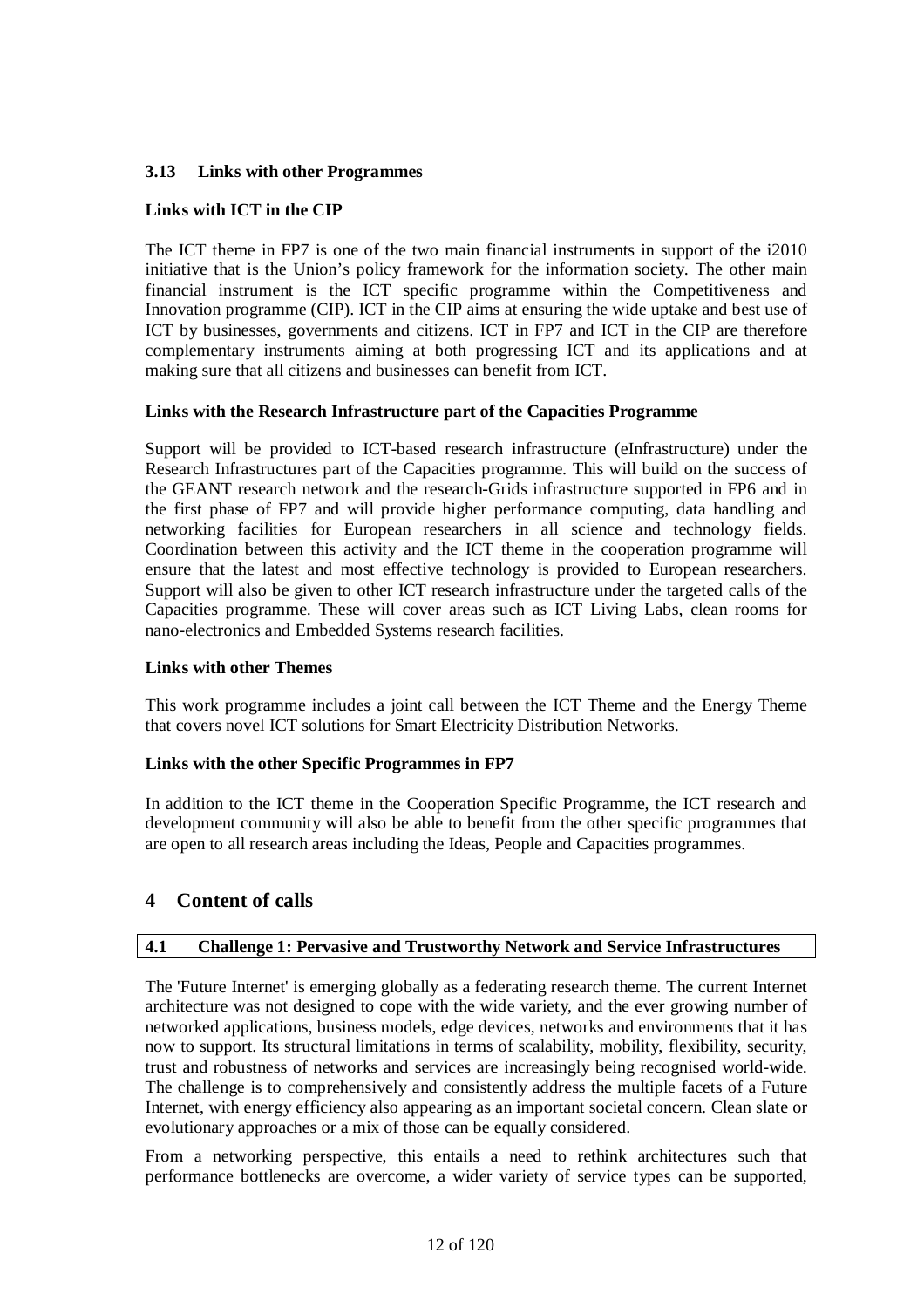novel types of edge networks such as wireless sensor networks may be integrated, and constraints imposed by new types of media applications such as 3D virtual environments can be supported. Mobility and ever higher end to end data rates also emerge as important design drivers, and so does security and trustworthiness. At network level, a clear challenge will be to provide the Internet with the flexible and ad-hoc management capabilities that have never been part of the 'best effort' paradigm driving the original design. Novel radio and optical systems are important components of this overall network perspective.

These network infrastructures need to support an Internet of dynamically combined services with worldwide service delivery platforms and flexibly enable the creation of opportunities for new market entrant. The 'third party generated service' is emerging as a trend supporting the move towards user-centric services, as shown by the advances in Service-Oriented-Architectures and in service front-ends as the interface to users and communities. Virtualisation of resources remains an important research driver enabling the delivery of networked services independently from the underlying platform, an important issue for service providers. Advances in these domains also require breakthroughs in software engineering methods and architectures addressing complexity in distributed, heterogeneous and dynamically composed environments, as well as non-functional requirements.

Networks and service platforms will become increasingly vulnerable as current developments lead to more complex and large-scale heterogeneous networks with massive distributed data storage and management capacity. They need to be made *trustworthy* which is defined in this context as: secure, reliable and resilient to attacks and operational failures; guaranteeing quality of service; protecting user data; ensuring privacy and providing usable and trusted tools to support the user in his security management. Trustworthiness needs to be considered from the outset rather than being addressed as add-on feature. Societal and legal issues increasingly impact technological choices. ICT must be developed to ensure a society based on freedom, creativity and innovation, whilst providing security for its citizens and critical infrastructures.

As the Internet has revolutionised the access to multimedia content and enabled collaborative user-generated content, requirements in this field have huge impact on a Future Internet. Advances in 3D processing give rise to innovative applications notably in gaming technologies and in virtual worlds. These place new types of traffic demands and constraints on network platforms, create new requirements for information representation, filtering, aggregation and networking. They drive demand towards novel search tools and raise issues of identity management, ownership and trading of virtual digital objects as well as right of use. These environments coupled with their usage rules drive the research towards a '3D Media Internet' as a basis of tomorrows networked and collaborative platforms in the residential and professional domains.

The Internet is also revolutionising the Enterprise and businesses environments, with the introduction of RFID technologies enabling more automated processes. These open the way towards an Internet of things, where multiplicity of tags, sensor, and actuators provide physical world information enabling new classes of applications combining virtual and physical world information. Open architectures supporting such environments as well as understanding of their impact on the Internet hence emerge as research drivers. Integration with the mainstream business management platforms as well as integration of multiple businesses in collaborative and ad-hoc environments needs to also be taken into account.

Finally, there is an increasing demand from academia and industry to bridge the gap between long-term research and large-scale experimentation through *experimentally-driven research*. A fundamental need in this approach is the set-up of *large-scale experimentation facilities*, going beyond individual project testbeds, which help putting together different research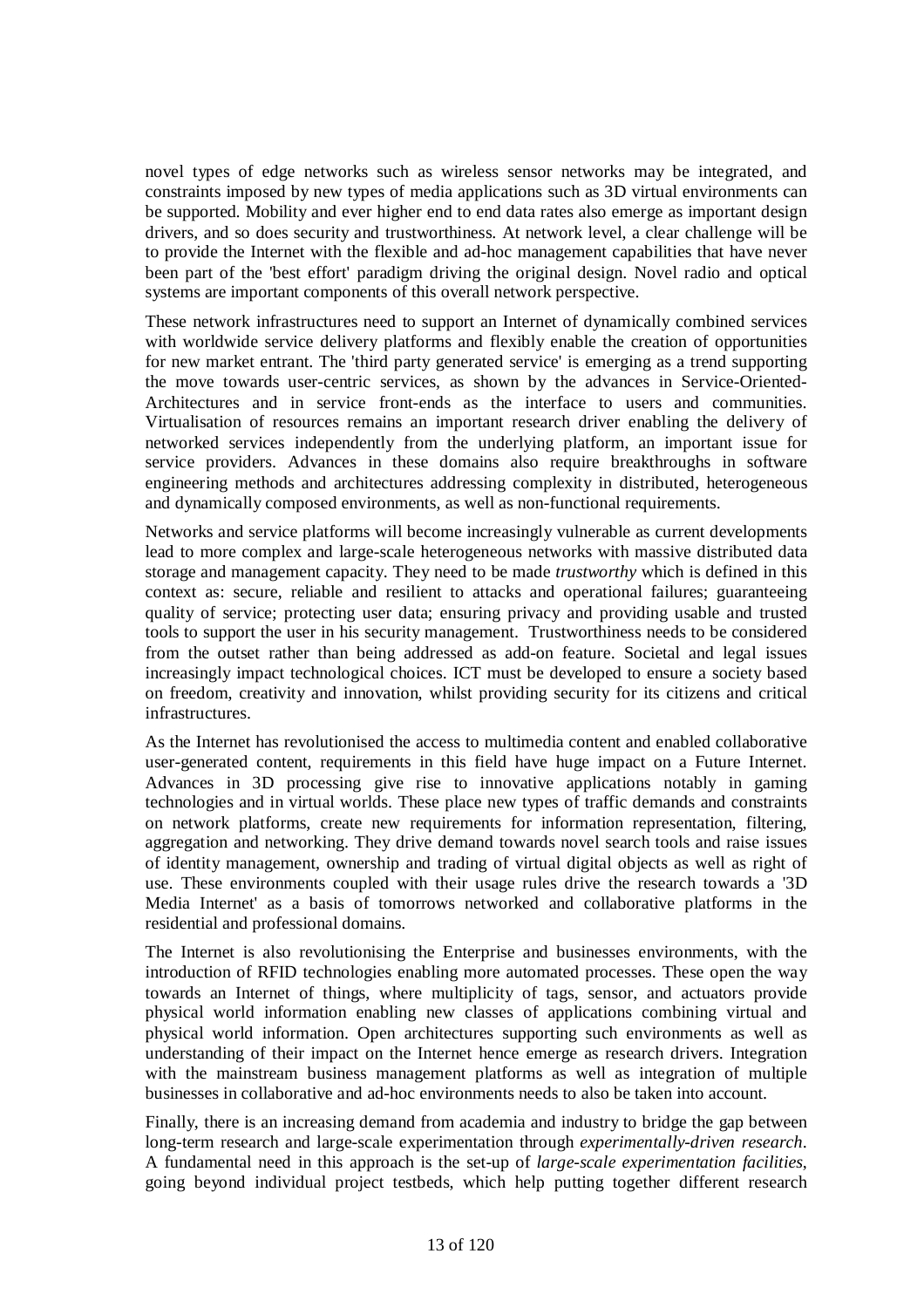communities in an interdisciplinary approach, anticipating possible migration paths for technological developments which may be potentially disruptive, discovering new and emerging behaviours and use patterns in an open innovation context, as well as assessing at an early stage the socio-economic implications of new technological solutions. For their demonstration and experimentation, proposers under Challenge 1 are encouraged to use the dynamically evolving Future Internet Research and Experimentation (FIRE) facility and to federate their project testbeds within this facility.

Technologies developed under this Challenge are expected to be tailored to meet key societal and economic needs.

### **Objective ICT-2009.1.1: The Network of the Future**

### Target Outcomes

### a) **Future Internet Architectures and Network Technologies**

Overcoming structural limitations of the current Internet architecture arising from an increasingly larger set of applications, of devices and edge networks to be supported.

*- Novel Internet architectures and technologies* enabling dynamic, efficient and scalable support of a multiplicity of user requirements and of applications with various traffic patterns, variable end-to-end quality of service, point-to-point or point-to-multipoint distribution modes, and supporting legacy and future service architectures. The target architecture should support personalised rich media networking, machine-to-machine communication, wireless sensor networks, ad-hoc connectivity networks as well as personal and body area networks. It should also be wireless-friendly, natively support mobility, be spectrum- and energy-efficient, support future very-high-data-rate all-optical connections as well as heterogeneous wired/wireless access domains. Routing and location-independent addressing or naming, dynamic peering, signalling, resource virtualisation, and end-to-end content delivery techniques are related research issues.

*- Flexible and cognitive network management and operation frameworks* enabling dynamic, ad-hoc and optimised resource allocation, control and deployment, administration with accounting that ensures both a fair return-on-investment and expansion of usage, differentiated performance levels that can be accurately monitored, fault-tolerance and robustness associated with real-time trouble shooting capabilities. The management architecture should target self-organised and self healing operations, cooperative network composition, service support and seamless portability across multiple operator and business domains.

Migration paths and coexistence through overlay, federation, virtualisation and other techniques should be investigated to support several network and management architectures including legacy systems. Benchmarking capability of the proposed architecture(s) is to be considered from the onset. Clean slate or evolutionary approaches, or a mix of these, can be equally considered.

If third country partnership is felt relevant by proposers, priority should be for those third countries having established programmes in this field, notably Japan and the USA.

### b) **Spectrum-efficient radio access to Future Networks**

- *Next-generation mobile radio technologies* that are cost-, spectrum- and energy-efficient and adapted for implementation in future high-capacity mobile radio systems. Key technology building blocks expected to be addressed are adaptive modulation and coding schemes, multiple antenna and user detection schemes, cross-layer design and low–latency transmission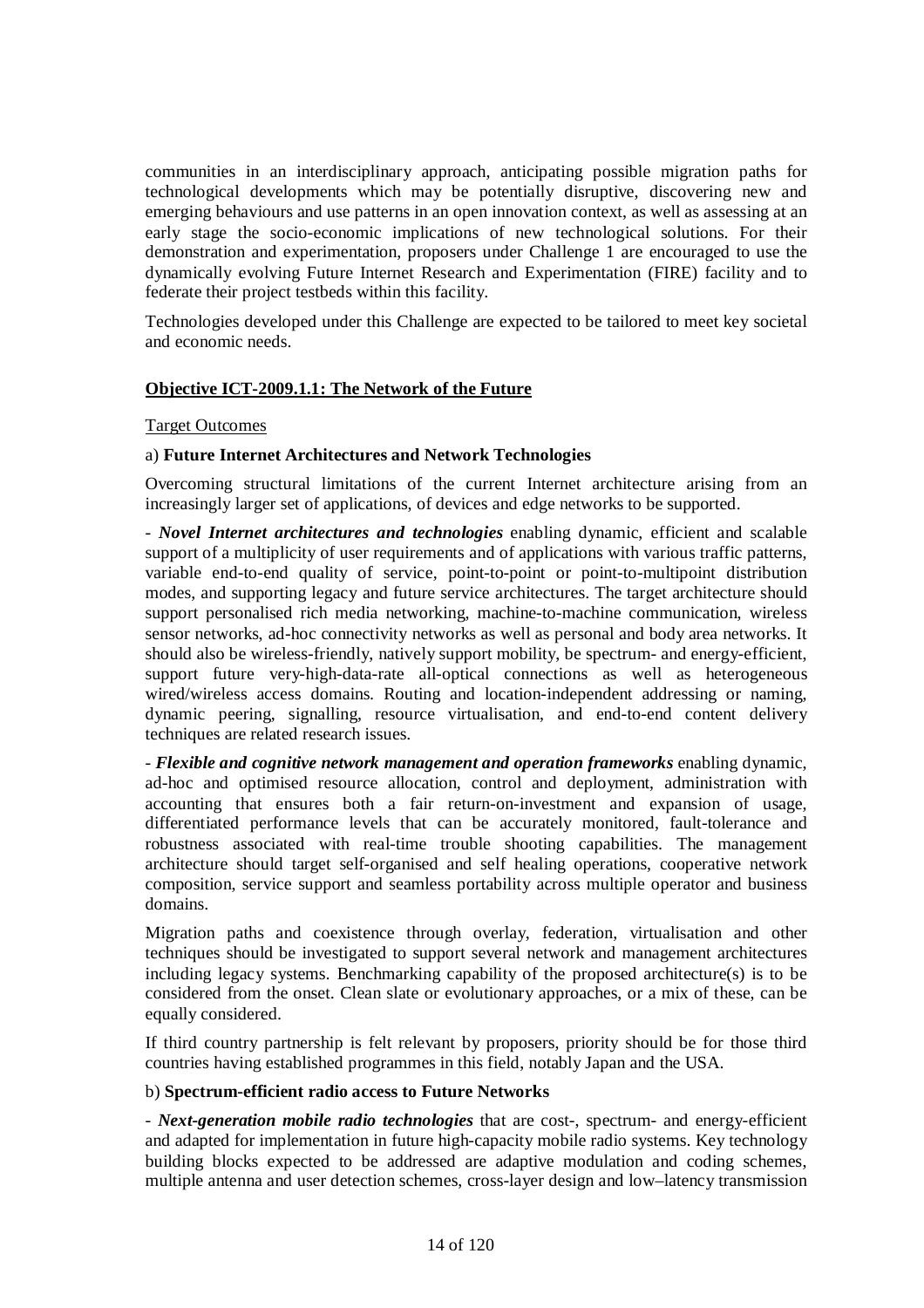schemes. They are expected to be complemented by co-operative technologies at base station and/or terminal level, novel network topologies and related dynamic channel modelling and estimation. Integrated projects are expected to take a comprehensive approach to the key technology building blocks and develop system evolution paths by jointly designing radio transmission techniques and radio interface protocol stacks and considering spectrum coexistence and sharing.

*- Cognitive radio and network technologies* reducing the management complexity and enabling seamless service provision in a radio environment with a large number of heterogeneous radio access technologies. These should support environment-aware, selfreasoning- and learning-capable mobile devices that can change any parameter or protocol based on interaction with the environment with or without network assistance.

*- Novel radio network* architectures enabling the innovative usage of licensed, unlicensed or unused radio spectrum with the aim of radical cost- and energy-reduction. Target environments range from short to medium distance including systems based on femto-cells, ad-hoc networks and vehicular networks, up to wide-area terrestrial and satellite-based radio access networks.

### c) **Converged infrastructures in support of Future Networks**

*- Ultra high capacity optical transport/access networks* based on state-of-the-art photonics with transparent core-access integration, optical flow/packet transport, dynamic wavelength allocation and end-to-end service delivery capability, overcoming the limitations of segmentation between access, metro and core networks and domains, lower cost optical access and the need for energy efficiency. Integrated projects are expected to address also a network control plane supporting flexible management capability of multi-domain and multioperator contexts with end-to-end carrier grade performance.

*- Converged service capability across heterogeneous access:* Breakthrough technologies and architectures for seamless ubiquitous broadband services, integrating wired and wireless, fixed and mobile technologies in hybrid access networks, including hybrid-satellite networks. These enable generic support for service portability and continuity across composite networks through the service-network interface, with ubiquitous access from any network, from any technological or administrative domain, from any location and with a variety of access devices.

### d) **Coordination/ Support actions and Networks of Excellence**

- Coordination of research efforts to explore synergies across on-going national initiatives and with third countries (priority is with the USA and Japan); support actions to channel efforts towards standardisation initiatives and a coherent approach towards take-up and testing of new concepts leading to a European-led Future Internet.
- Support to integrated satellite and terrestrial systems with a focus on supporting both public service and private communication requirements.
- Research roadmaps, organisation of scientific and/or policy events, strategy and policy formulation.
- Networks of Excellence in new and emerging topics, with a clear and limited focus, requiring interdisciplinary teams of researchers.

### Expected impact

• Strengthened positioning of European industry in the field of Future Internet technologies and reinforced European leadership in mobile and wireless broadband systems optical networks cognitive network management technologies.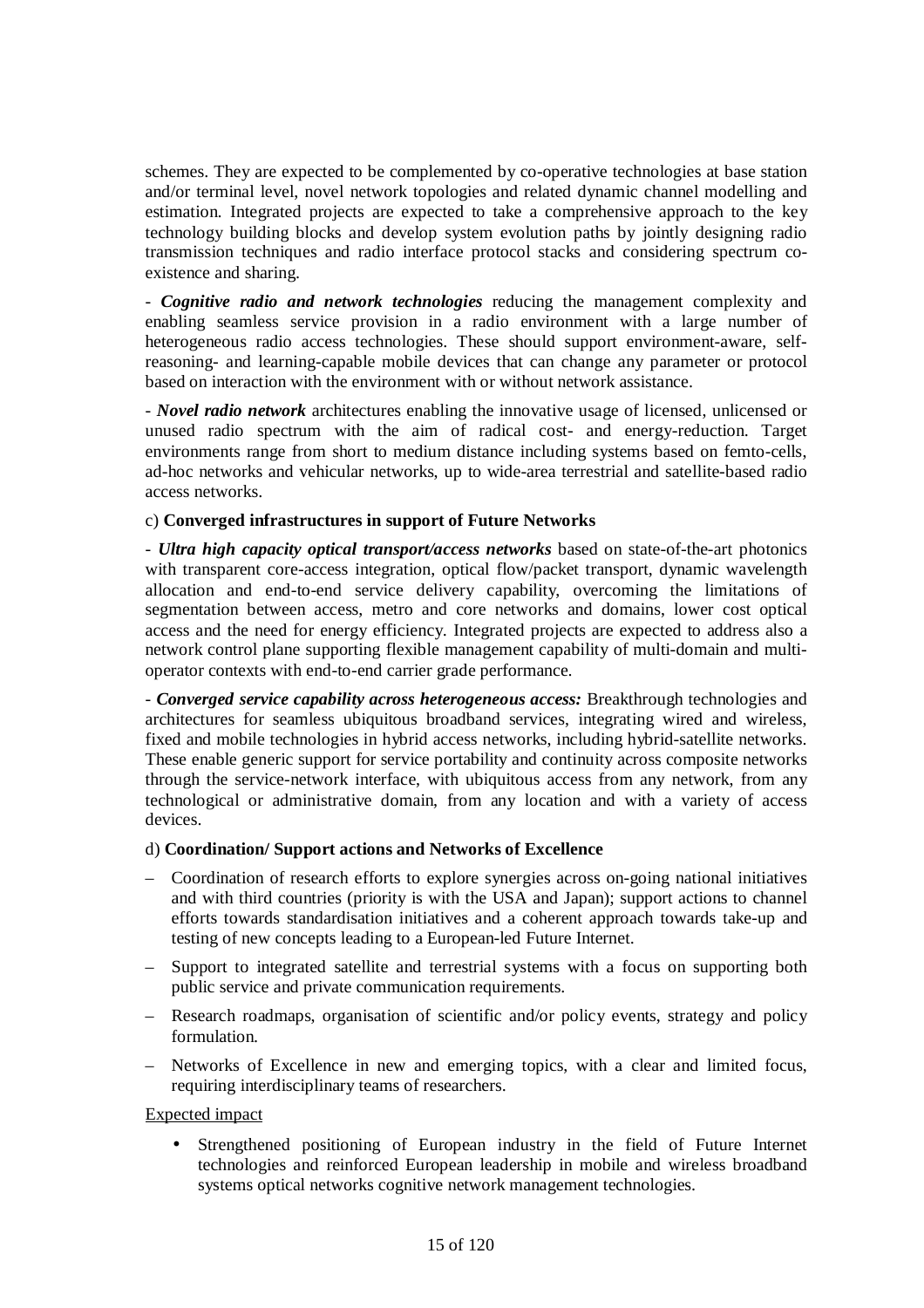- Increased economic efficiency of access/transport infrastructures (cost/bit)
- Global standards, interoperability and European IPRs reflecting federated and coherent roadmaps.
- Wider market opportunities from new classes of applications taking advantage of convergence.
- Accelerated uptake of the next generation of network and service infrastructures.

# Funding schemes

a), b), c): IP, STREP; d): NoE, CSA

Calls and indicative budget distribution*<sup>9</sup>*

- ICT call 4 target outcomes b) and c):
	- IP/STREP: EUR 110 million of which a minimum of 50% to IPs and a minimum of 30% to STREPs
- ICT call 5 target outcomes a) and d):
	- IP/STREP: EUR 71 million; of which a minimum of 50% to IPs and a minimum of 30% to STREPs
	- NoE: EUR 6 million; CSA: EUR 3 million

# **Objective ICT-2009.1.2: Internet of Services, Software and Virtualisation**

# Target outcomes

# a) **Service Architectures and Platforms for the Future Internet**

*- Service front ends* enabling communities of networked users easily to compose, configure, share and use services and providing device and context aware service adaptations. They facilitate the development of, search for and interaction with services, cover the service life cycle and take account of social network users having different levels of expertise.

*- Open, scalable, dependable service platforms, architectures, and specific platform components,* enabling automatic service description, discovery, composition, and negotiation with a multiplicity of reusable services, which may be mobile, multi-device, multi-modal, multi-context or nomadic. Evolution and interoperability of service platforms are also needed, and scale and complexity in dynamic, distributed heterogeneous environments, including open service networks, should be addressed. System management functionalities such as Service Level Agreement (SLA) management, Quality of Service (QoS), access rights and customer charging have to be supported, as should semantic interoperability and access to service repositories. Full account should be taken of the convergence of IT/telecom/content systems and opportunities for breaking down the barriers between the web telecommunication and hybrid services.

*- Virtualised infrastructures* extending the capabilities of distributed computing, storage and communication infrastructures to manage a multiplicity of underlying hardware and software

<sup>&</sup>lt;sup>9</sup> The amount for call 4, part of the amount for call 5, part of the FET Open call and the joint call ICT-Energy are from the 2009 budget under the condition that the appropriations foreseen in the preliminary draft budget for 2009 are adopted without modifications by the budgetary authority. The remaining amount for call 5, call 6 and FET-Open is expected to be added from the 2010 budget for which a new financing decision to cover the budget for that year will be requested at the appropriate time.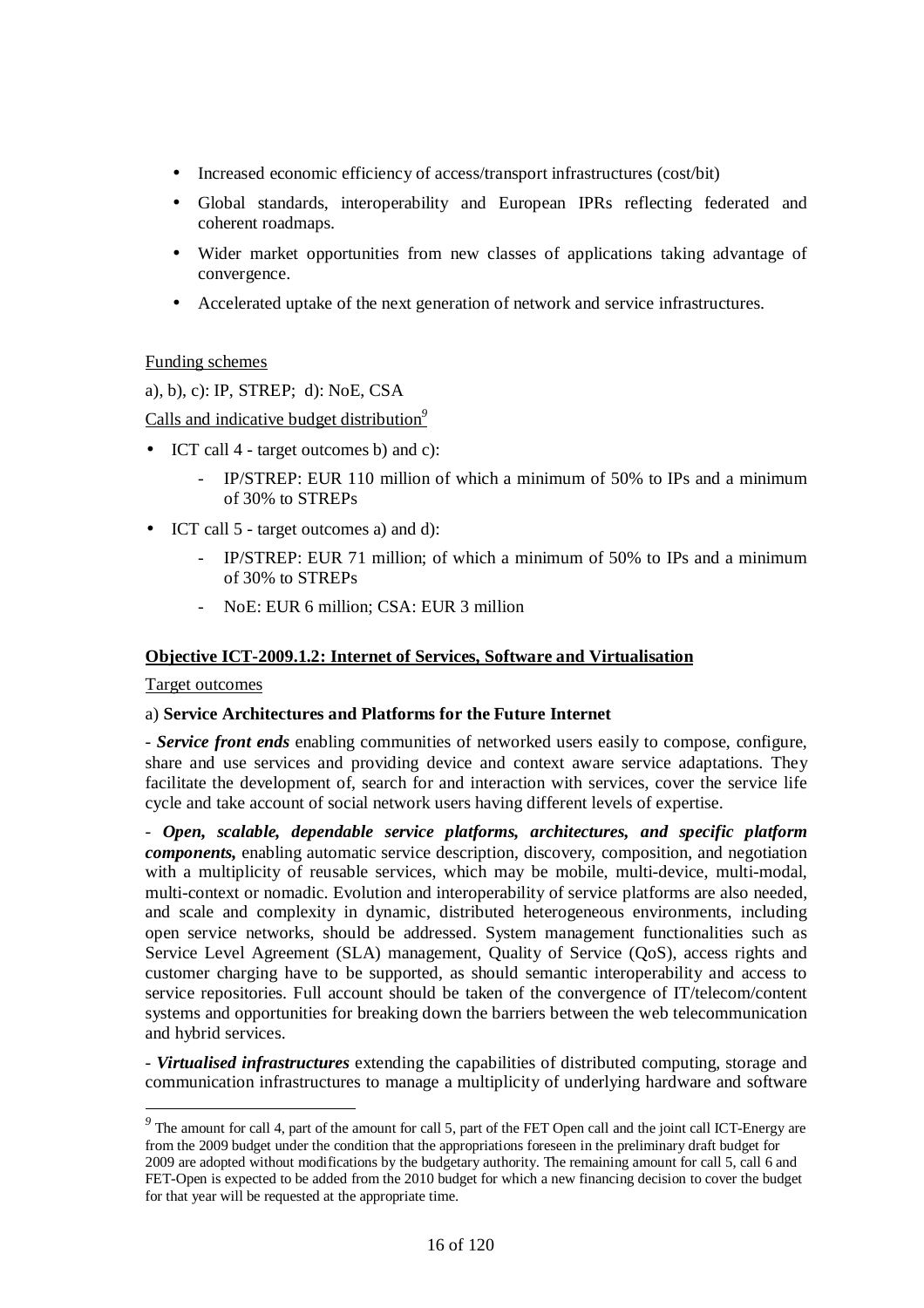resources and seamlessly integrate them within the composite service orientation paradigm enabling operations across heterogeneous technological and business domains. These virtualised infrastructures allow the flexible, dynamic, dependable and scalable provision of advanced services to support the various resource requests/needs of service platforms, including software as a service, resource as a service and other approaches.

### b) **Highly Innovative Service / Software Engineering**

**-** *Service / Software engineering methods and tools* covering automatic support at run-time for decisions and changes that are currently adopted at design time. Focus is on innovative approaches to very large, dynamic open service networks, user development of services/software, systems evolvability and acquisition, reasoning and incorporation of domain knowledge in all phases of the service/software life cycle. High-level description and executable languages for services/software with support for adaptation and technologies for improving system response time, performance and throughput are in the scope of the research,

*- Verification and validation* methods, tools and techniques assuring the quality of open, large-scale, dynamic service systems without fixed system boundaries, addressing the complete service and software life cycle.

- Methods, tools and approaches specifically supporting the development, deployment and evolution of *open source software.* Investigation into the use of open source approaches for improving service engineering, deployment, management, evolution and take-up.

### c) **Coordination and support actions**

- Support for standardisation and collaboration. Identification and support of actions relating to the need for interoperability. Support to cross-sector coordination on convergence of IT, telecom and media; specific actions to build concepts and critical mass for services in the Future Internet.
- Maximisation of impact of projects in this area, including SME-oriented technology transfer actions such as dissemination and training.
- Application of open source models of development and innovation through rapid cycles of reuse and improvement to service engineering.

### Expected impact

- A major contribution to the Future Internet in terms of service development, management and interoperability in an environment of converged IT, telecom and media platforms.
- Deep technological advances in software/service engineering. New software technologies for improving scalability and predictability of distributed systems, improving responsiveness and throughput. A more competitive environment including infrastructure operators moved up the value chain with innovative service offerings on scalable infrastructure.
- Lowered barriers for service providers, in particular SMEs, to develop services through standardised open (source) platforms and interfaces.
- Massive uptake of high-added value services through innovative service front ends and a higher user empowerment and more advanced and dynamic online communities through platforms enabling "third party generated services".
- A strengthened industry in Europe for software, software services and Web services, offering a greater number of more reliable and affordable services, enabled by flexible and resilient platforms for software/service engineering,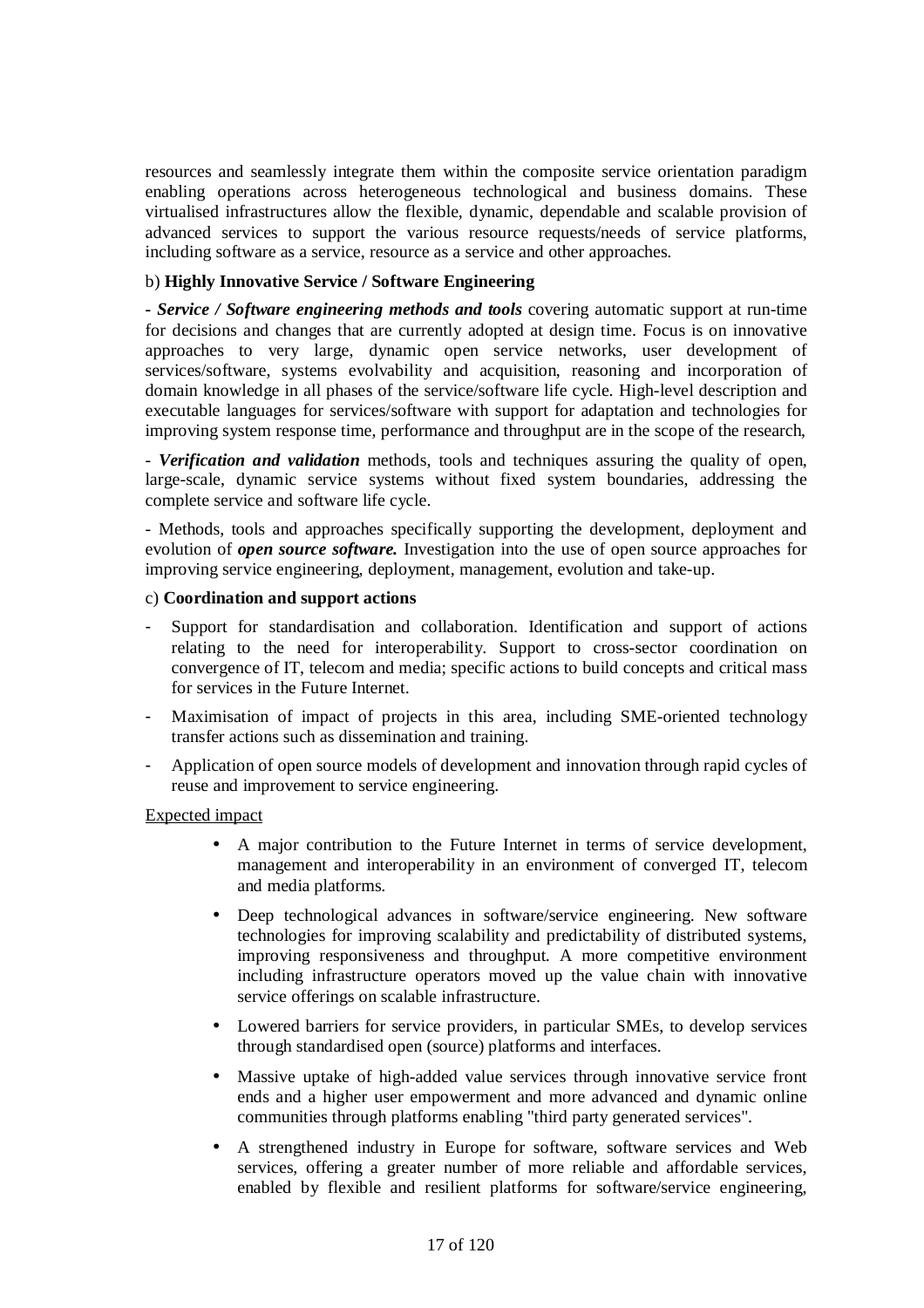design, development, management and interoperability. Technologies tailored to meet key societal and economical needs

Funding schemes

a), b): IP, STREP; c): CSA

Indicative budget distribution*<sup>9</sup>*

- IP/STREP: EUR 107 million of which a minimum of 50% to IPs and a minimum of 30% to STREPs

- CSA: EUR 3 million

Call

ICT call 5

### **Objective ICT-2009.1.3: Internet of Things and Enterprise environments**

Target outcomes

### a) **Architectures and technologies for an Internet of Things**

- *Architectures and technologies using open protocols, which enable novel Internet-based applications* including – but not restricted to – business/enterprise scenarios. They should use information generated at the periphery of the network from the virtual and physical worlds with aggregation of those, and allow action on the physical world. Physical world event information are generated by tags, sensors, actuators and wireless devices. Related processes and applications may be object- or location-centric and cover management capabilities of various classes of events, such as real world events (sensor based), behavioural/people events, or business events. For business scenarios, traceability networks correlated with logistics and order or billing flows are of particular importance.

- *Optimised technologies covering distribution of intelligence* between the edge network and the more centralised business/process information system. This includes service discovery systems as well as scalable, secure, open middleware necessary to put real world data into the context of various Internet applications with event processing, separation and filtering. Of particular importance are the integration and interoperability with the mainstream business/process management platforms and tools and the necessary management of varying data ownership across the edge device/object life cycle.

- *Architectural models* enabling an open governance scheme of the Internet of Things, without centralised gatekeeper lock-in of critical business/process functionalities.

If third country partnership is felt relevant by proponents, priority should be for those third countries having established links with the EU in this field and providing mutual benefits, including the U.S., Japan, Korea, China, and India.

### b) **Future Internet based Enterprise Systems**

*Software platforms supporting highly innovative networked businesses* on top of an Internet of Services. These platforms should enable increased flexibility of the resources managed by virtual organisations and facilitate dynamic outsourcing with third parties capability to aggregate services, act as intermediaries for delivery, and provide innovative new channels for consumption. Collaboration and interoperability are key features of these dynamic ecosystems supported by next generation knowledge management services, making use of semantically enriched information, including object/sensor information.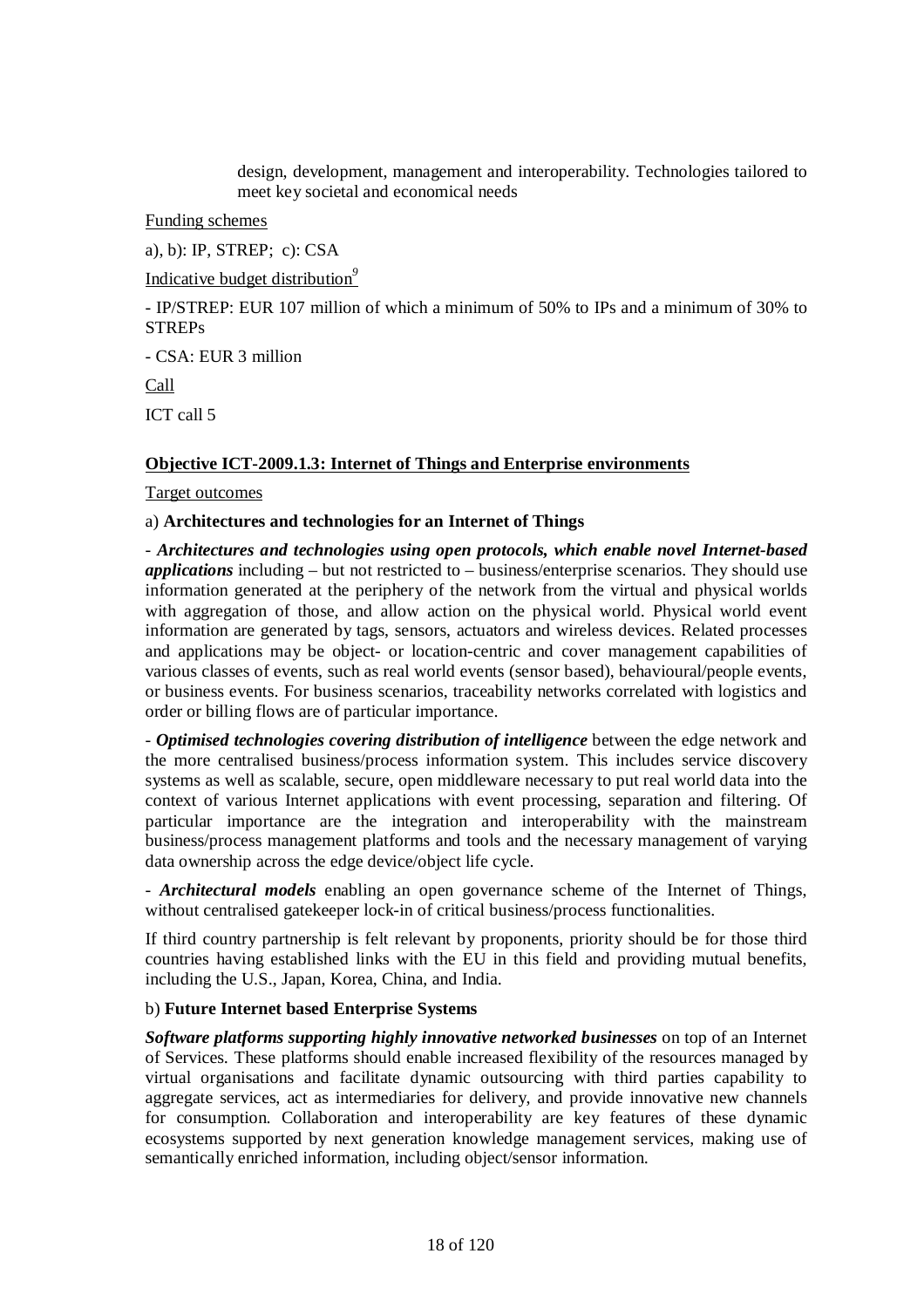### c) **International co-operation and co-ordination**

- Strategic visions covering the Internet of Things and/or integrated businesses going beyond current process-based or analytical approaches to include frameworks based on fuzzy logic, decisional or systemic approaches; research roadmaps, organisation of events.
- RFID: Exchange of best practices from field trials or the deployment of pilot projects as well as collaborative pre-normative research aiming at global standards, as part of the 'Lighthouse priority project' decided at the EU-US Transatlantic Economic Council in April 2007. Organisation of the European follow-up of this initiative to support the established dialogue.

### Expected impact

- Strengthened competitiveness of European businesses in all sectors of the economy through more automated processes, new classes of applications, and more generic and open architectures, and through the support to standards as well as dynamic and composite business models for the delivery of customisable high added value products or services.
- European leadership in the supply of integrated business solutions exploiting the fast development of RFIDs and smart tags and taking advantage of fusion between the real world and the virtual web-based world.

Funding schemes

a), b): IP, STREP; c): CSA

Indicative budget distribution*<sup>9</sup>*

- IP/STREP: EUR 35 million; the objective is to support at least 2 IPs

- CSA: EUR 2 million

Call

 $\overline{a}$ 

ICT call 5

# **Objective ICT-2009.1.4: Trustworthy ICT***<sup>10</sup>*

Target outcomes

# a) **Trustworthy Network Infrastructures**

- Trustworthy network infrastructures as well as communication, computing and storage infrastructures in the context of the development towards the Future Internet as a conglomerate of heterogeneous networks and systems. Work includes development of novel architectures with built-in security, dependability and privacy; secure interfaces and scalable dynamic security policies across multiple networks and domains; and trustworthy management of billions of networked devices, 'things' and virtual entities connected in the Future Internet.
- Trustworthy platforms and frameworks for autonomously monitoring and managing threats, which need to be typically cross-border, cross-organisational, scalable, distributed, dynamically evolving and collaborative.

*<sup>10</sup> Trustworthy* is defined in this context as: secure, reliable and resilient to attacks and operational failures; guaranteeing quality of service; protecting user data; ensuring privacy and providing usable and trusted tools to support the user in his security management.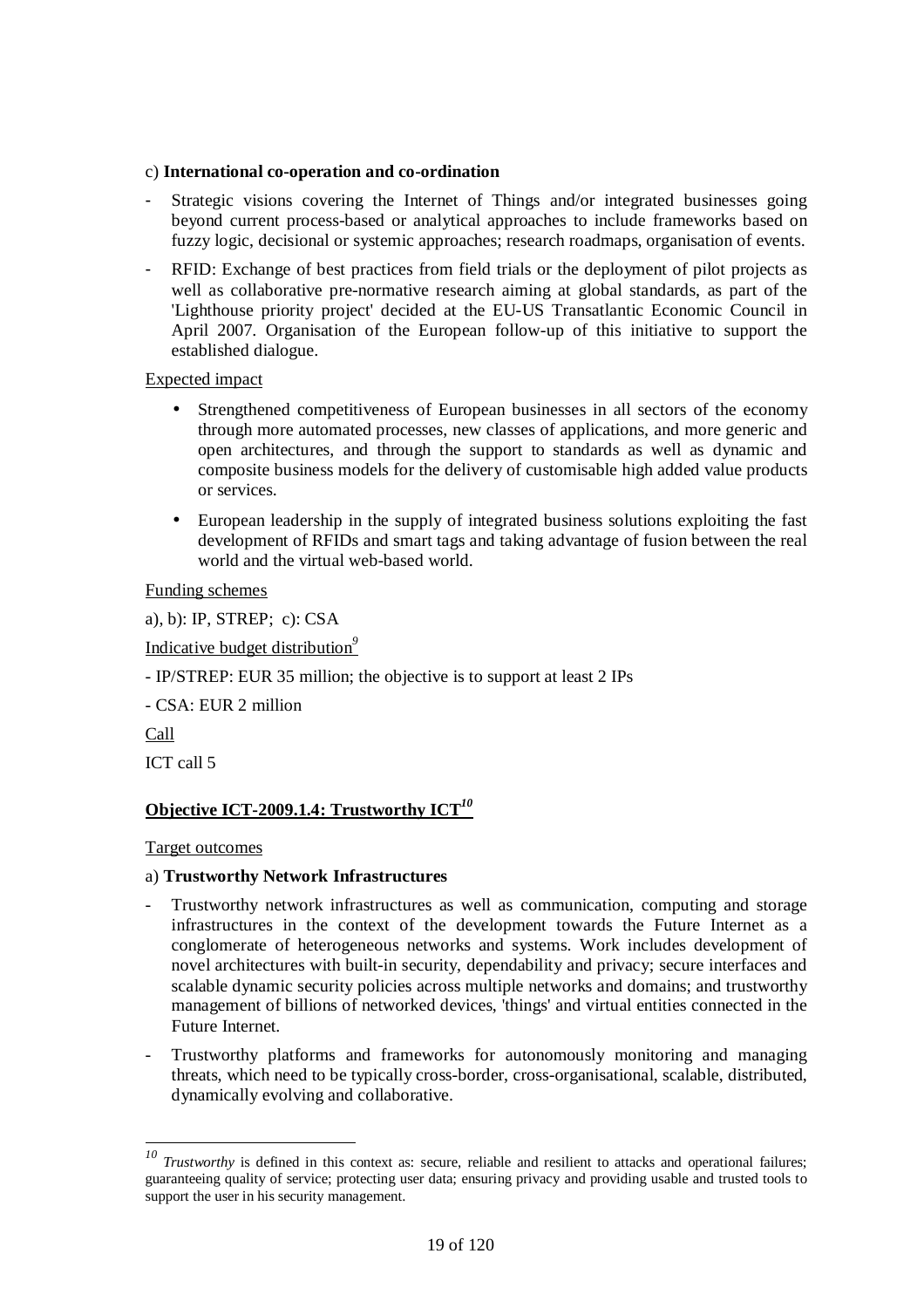Whilst developing technologies, projects should give adequate attention to aspects of usability, societal acceptance and economic and legal viability, through appropriate research, experimentation or demonstration in realistic, complex and scalable scenarios and contexts.

### b) **Trustworthy Service Infrastructures**

- Trustworthy and privacy protecting service systems, platforms and infrastructures as part of the development towards the Future Internet, which support adaptability, interoperability, scalability and dynamic composition of services for citizens and businesses. Work includes flexible and dynamic mechanisms and risk-based methodologies to respond to threats and vulnerabilities, as well as to changes and conflicting demands in operating conditions, business processes or use practices through the full life cycle.
- Interoperable frameworks for identity management for persons, tangible objects and virtual entities, with emphasis on user-centricity and respect of privacy for personal users.
- Whilst developing technology, projects should give adequate attention to aspects of usability, societal acceptance, human behaviour and principles of human rights and legal and economic viability. This could involve multi-disciplinary research activities, experiments or demonstration in realistic, complex and scalable scenarios and contexts.

### c) **Technology and Tools for Trustworthy ICT**

- In highly distributed networked process control systems and in networks of very high number of things. Understanding threat patterns for pro-active protection.
- For user-centric and privacy preserving identity management, including for management of risks and policy compliance verification.
- For management and assurance of security, integrity and availability, also at very long term, of data and knowledge in business processes and services.
- For assurance and assessment of the trustworthiness of complex and continuously evolving software systems and services.
- In enabling technologies for trustworthy ICT. This includes cryptography, biometrics; trustworthy communication; virtualisation; and certification methodologies.

### d) **Networking, Coordination and Support**

Support to networking, road-mapping, coordination and awareness raising of research and its results in trustworthy ICT.

Priority will be given to: (i) Emerging threats and vulnerabilities in the Future Internet, (ii) Security and resilience in design, performance and scalability of future software-based service systems, (iii) Economics of security addressing cost effectiveness and market compliance of security solutions, (iv) Promoting wide use of standards, certification models and best practices, (v) Legal and societal aspects related to technology development of trustworthy ICT; (vi) Coordination of national research actions in the field; (vii) International cooperation in fields where global action will create added value.

Networks of Excellence could be particularly relevant for the areas of (i), (ii) and (iii).

### Expected Impact:

For IPs:

• Demonstrable improvement (i) of the trustworthiness of increasingly large scale heterogeneous networks and systems and (ii) in protecting against and handling of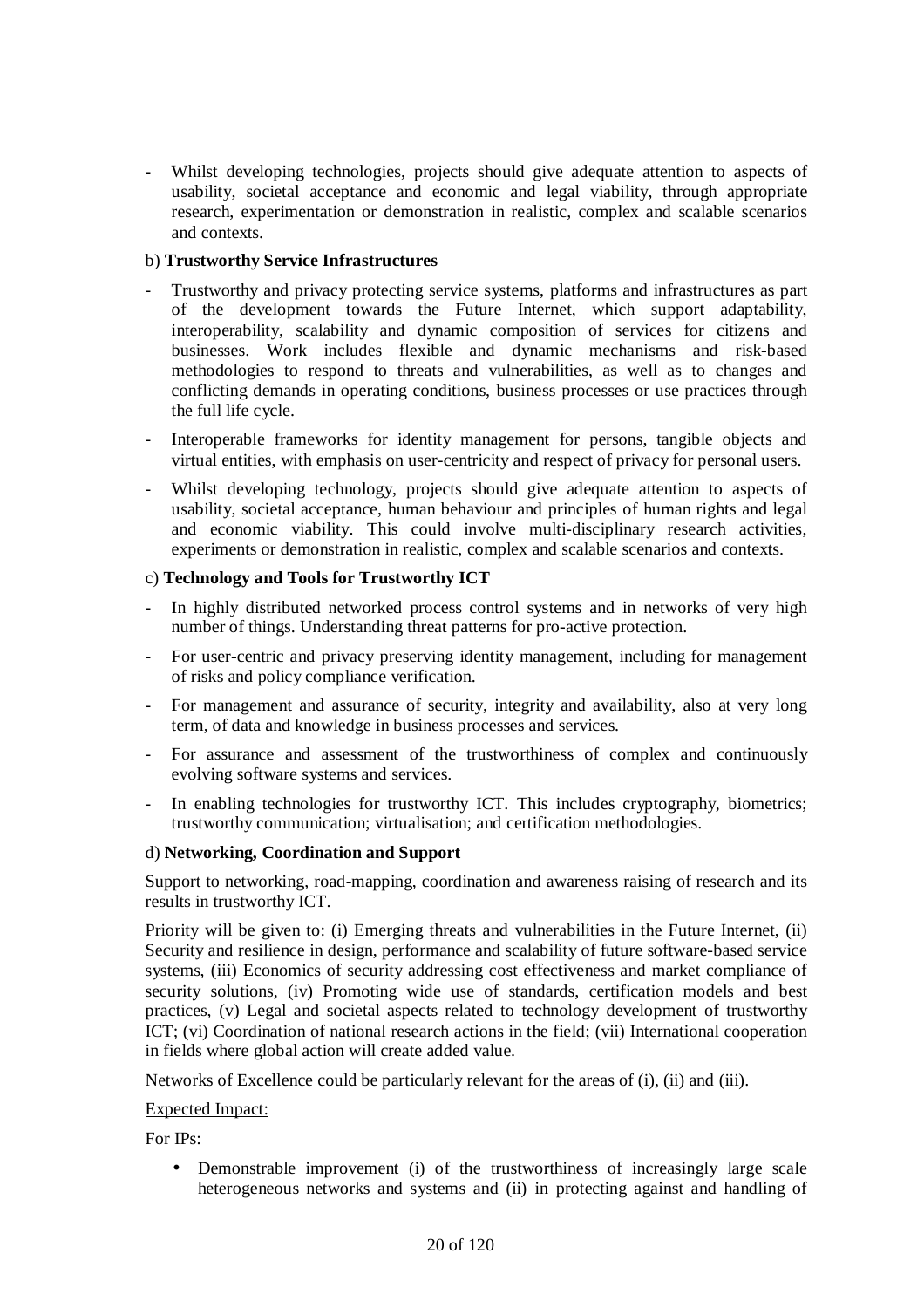network threats and attacks and the reduction of security incidents.

• Significant contribution to the development of trustworthy European infrastructures and frameworks for network services; improved interoperability and support to standardisation. Demonstrable usability and societal acceptance of proposed handling of information and privacy.

For all projects:

- Improved European industrial competitiveness in markets of trustworthy ICT, by: facilitating economic conditions for wide take-up of results; offering clear business opportunities and consumer choice in usable innovative technologies; and increased awareness of the potential and relevance of trustworthy ICT.
- Adequate support to users to make informed decisions on the trustworthiness of ICT. Increased trust in the use of ICT by EU citizens and businesses. Increased societal acceptance of ICT through understanding of legal and societal consequences.

For networking, coordination and support actions (NoE/CSA):

• Improved coordination and integration of research activities in Europe or internationally in areas where that is beneficial for European research and innovation capacity. Broad support to research roadmaps and activities relevant for longer term research in the field of trustworthy ICT.

Funding schemes

a): IP; b): IP; c): STREP; d): NoE, CSA

Indicative budget distribution*<sup>9</sup>*

- IP/STREP: EUR 80 million of which a minimum of 50% to IPs and a minimum of 30% to **STREPs** 

- NoE, CSA: EUR 10 million.

Call

ICT call 5

# **Objective ICT-2009.1.5: Networked Media and 3D Internet**

Target outcomes

### a) **Content aware networks and network aware applications**

- Architectures and technologies for converged and scalable networking and delivery of multimedia content and services dynamically optimised with policies taking into account the content and adaptation needs, the user contexts, requirements and social relational network for a variety of contents, services that may include home management, applications, locations and mobility scenarios. They enable multiple user roles as content producer, user or manager.

- Maintaining the integrity and quality of media across media life cycle to optimise quality of experience in collaborative media creation and delivery scenarios, with optimised sharing, storage, retrieval, fusion capabilities. Open architectures making the most of both the ever increasing device/edge processing power and network bandwidth, especially for real time highly demanding immersive collaborative environments (e.g. games). Enhancement of 2D scalable video coding, multi view point coding, 3D coding that can achieve optimised network awareness and device delivery are within scope.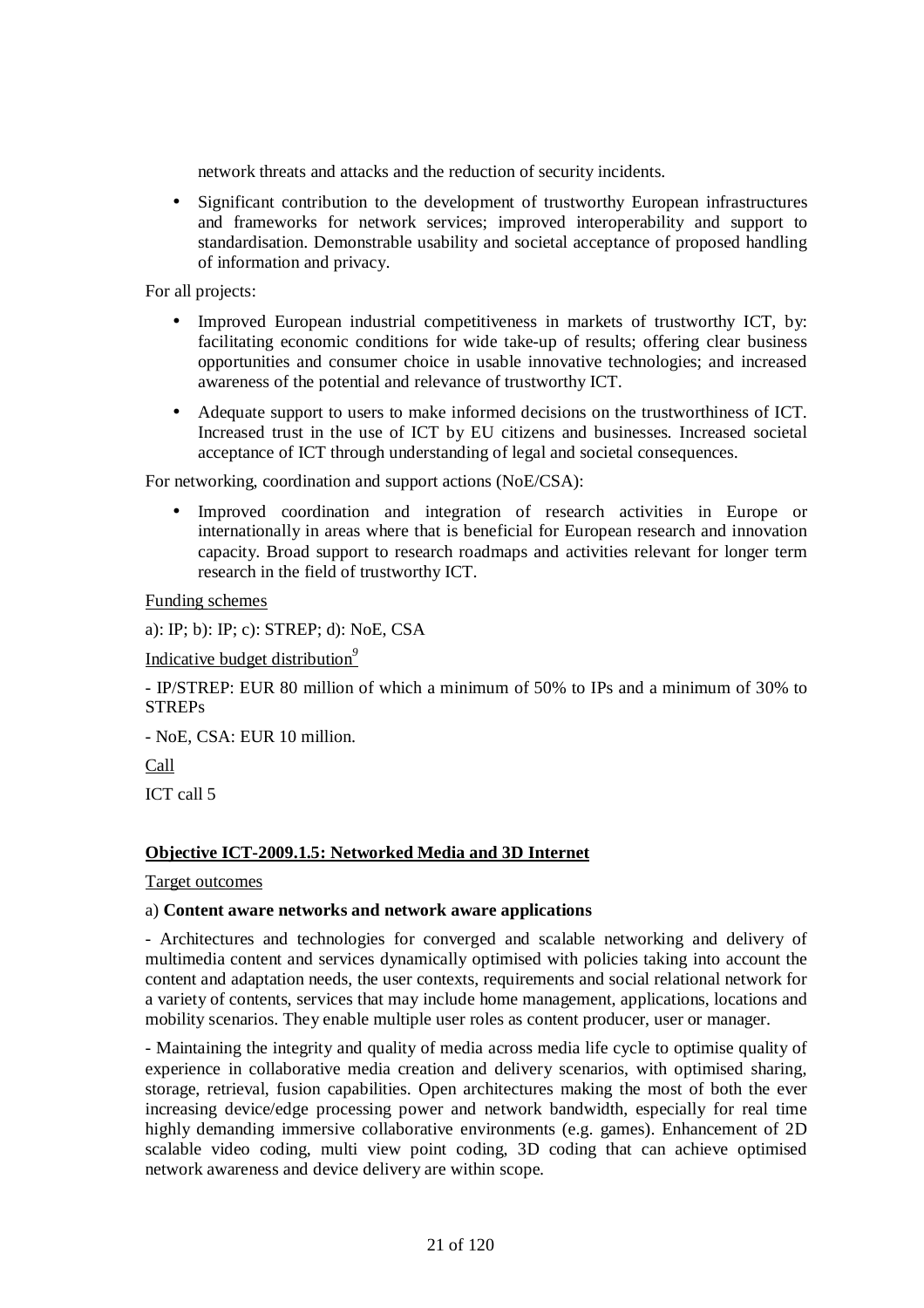### b) **3D Media Internet**

- Architectures and technologies for Future Media Internet and 3D processing enabling mass distribution, caching, filtering, aggregation and networking of 3D content and enhanced user quality of experience with optimised impact on the performance of the underlying processing and networking platforms. Optimisation of real time rendering of complex scenes from personalised user perspectives and minimisation of latency experienced through the network and associated edge processing platforms.

- Technologies for 3D content representation with configuration/adaptation capabilities in multiple virtual worlds, with user controlled management of ownership, identification, trading, rights associated to presence in (possibly) multiple 3D domains.

- Architectures and technologies ensuring that 3D augmented worlds are tightly coupled to the physical world, for commercial or social applications, beyond games.

### c) **Networked search and retrieval**

- Networked technologies and architectures with repositories and cached content optimising networked search, adaptation and access to relevant multimedia information composed of several information sources, types and origins, including physical world event information. It covers interaction with content, media-to-network and to (mobile) device dynamic adaptation, search capabilities across distributed media systems and P2P networks, and adaptation to context and to specific application domains.

- Adaptive technologies based on relevance or contextual and user feedback enabling personalisation of multimedia networked search, as a function of user contexts, perception and usage profile.

# d) **Immersive media experiences beyond HDTV and electronic cinema**

End to end architectures for next generation multimedia and cinema experiences beyond HDTV and current electronic and digital cinema with higher than today quality of experience, based on technologies enabling higher frame rates, wider colour gamut, higher contrast range, higher screen resolution, advanced version of spatialised sound, 3D capabilities, pervasive environments, immersive environments, innovative 3D/multi viewpoint coding methods. Optimised end-to-end architectures should cope with the massive increase of throughput expected to be created with the above applications.

e) **Networks of Excellence** to consolidate or establish European leadership in the fields covered in a).

For b) Support to integration of foundational research capacities to establish forward-looking 3D and Media Internet research agendas. Support to promotion of multidisciplinary education and sharing of research facilities.

For d) Integration of industry and academia research capacities to establish advanced research agendas in the field and support the sharing of research facilities.

### f) **Support measures**

i) For a), b) Support to collaboration including with national initiatives and/or third countries, dissemination, research roadmaps, policy and socio-economic aspects, organisation of scientific and/or policy events.

ii) For c) support to co-ordination of activities at EU level in the domain of multimedia search, co-operation with third countries, research roadmaps and organisation of events of policy or research nature.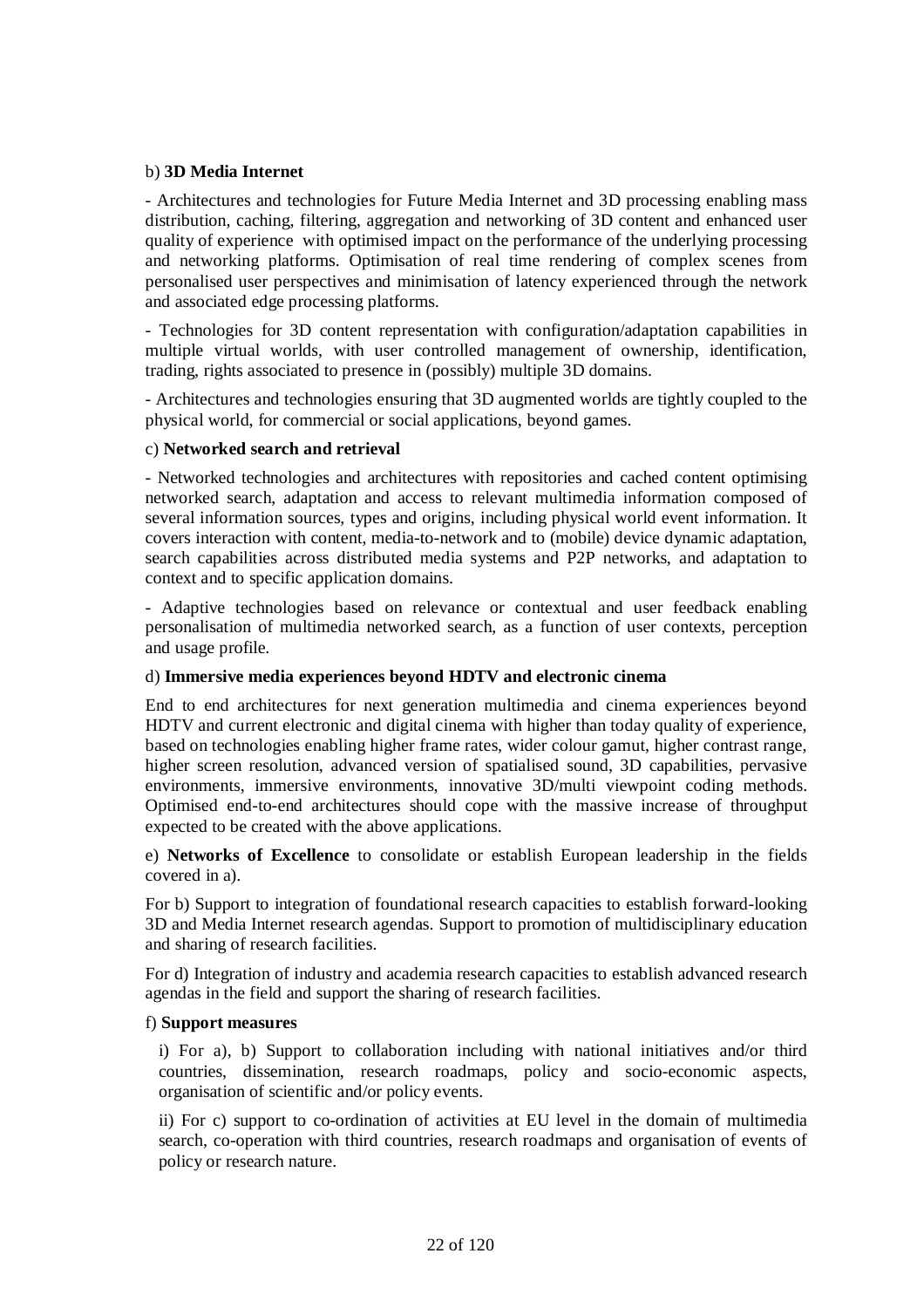### Expected impact

- Reinforced positioning of industry in Europe in networking and delivery of multimedia content and services, in 3D media Internet technologies, and in networked search. Strengthened European industry in multimedia experiences beyond HDTV and in electronic cinema.
- Wider uptake of networked and collaborative platforms based on a '3D media Internet'.
- Global standards and European IPRs reflecting federated and coherent roadmaps.
- Wider market opportunities, including for content-related SMEs, arising from innovative business and societal applications (e.g. games, entertainment, or education, culture, and service creations) based on novel networked media technologies and systems.

Funding schemes

a), b), c), d): IP, STREP; e): NoE; f): CSA

Indicative budget distribution*<sup>9</sup>*

- IP/STREP: EUR 70 million of which a minimum of 50% to IPs and a minimum of 30% to **STREPs** 

- NoE: EUR 6 million; CSA: EUR 4 million

Call

ICT call 4

# **Objective 1.6: Future Internet experimental facility and experimentally-driven research**

### Target outcomes

a) **Building the Experimental Facility and stimulating its use**: Building the prototype of the Future Internet Research and Experimentation (FIRE) experimental facility to support research for the Future Internet at different stages of the R&D cycle based on the design principle of 'open coordinated federation of testbeds'.

The facility shall allow for: large scale experimentation with and comparison of visionary approaches for network architectures and technologies, service architectures and platforms, networked media and trustworthy infrastructures for the Future Internet; experimentation with systems based on cross-layer or non-layered approaches; direct involvement of user communities; assessment of the socio-economic and environmental impact of changes to the Internet. The facility should be dynamic, sustainable, open at all levels and based on open standards. Participation from INCO countries in particular at use level is encouraged.

- a1) **FIRE Components**: an operational prototype facility should be provided at an early stage in the project. Normally, at least 20% of the resources should be earmarked for gradually expanding the functionality of the prototype in a demand-driven and open way by federating testbeds providing additional functionality within the facility.
- a2) **FIRE Users**: using the mechanism of open calls, it is expected that another 20% of the resources are used for extending the use of the experimental facility for research groups that propose innovative usage scenarios exploiting the multiple dimensions and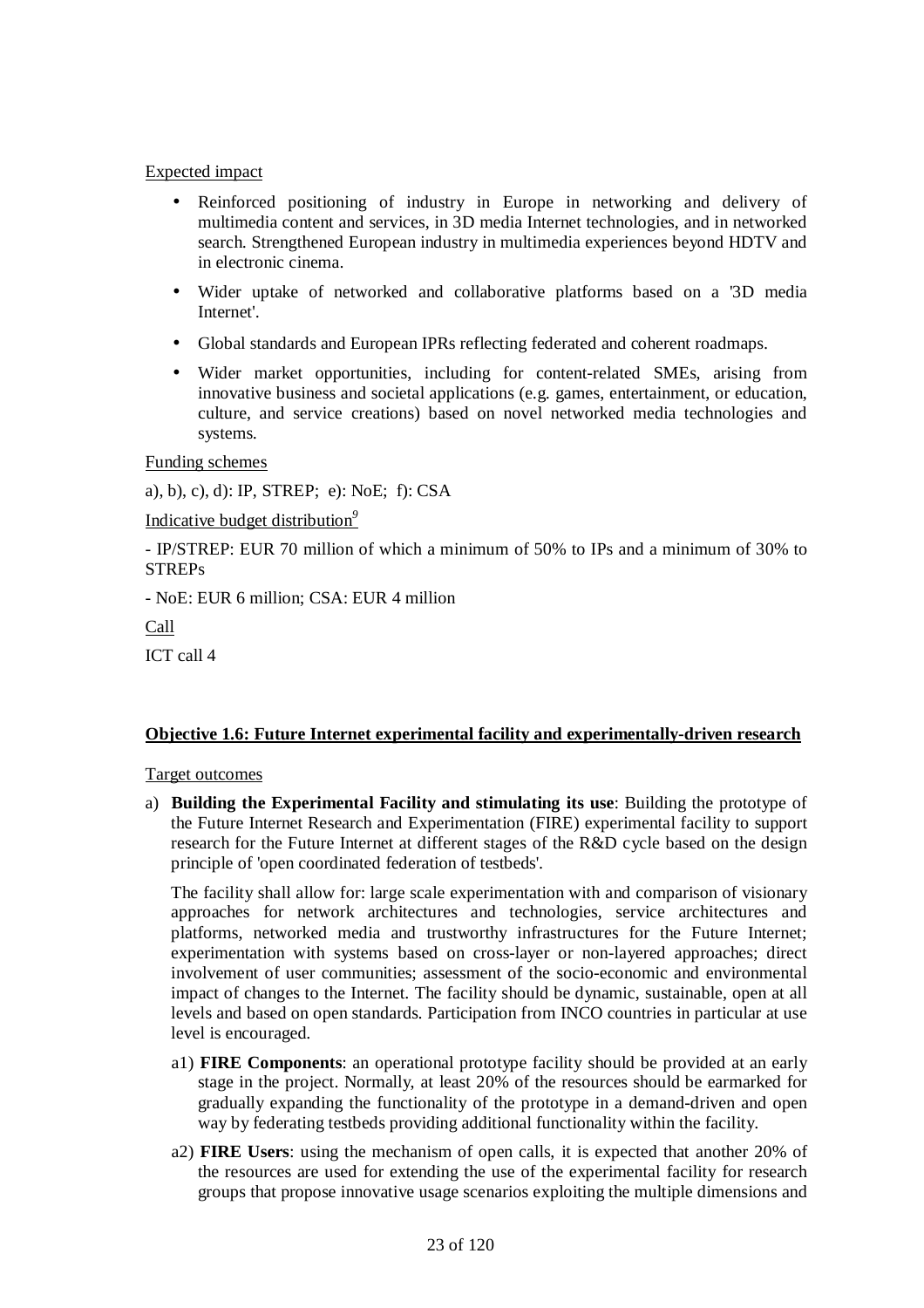scale of the facility. These activities should exhibit a high degree of innovation in the use of the Facility, including system level experiments making a comprehensive use of several components of the facility, large scale experimentation, broad involvement of user communities, and assessment of socio-economic and other non-technological aspects. The results, lessons learnt and recommendations drawn must be of mutual interest, serving the needs of the users as well as helping the Facility operators to refine the concept of 'open coordinated federation of testbeds' and the services provided by the Facility. Support of individual experiments should be focused on the setting up and running of the experiment and should typically not exceed EUR 200 000 per experiment.

b) **Experimentally-driven Research**: Visionary multidisciplinary research, defining the challenges for and taking advantage of the Experimental Facility above, consisting of iterative cycles of research, design and large-scale experimentation of new and innovative network and service architectures and paradigms for the Future Internet from an overall system perspective. The refinement of the research directions should be strongly influenced by the data and observations gathered from experimentation in previous iterations.

Research should consider the Future Internet as a complex system and therefore address all the associated aspects in a holistic vision and at all relevant levels and layers. This includes the definition of relevant metrics as well as taking into account energy, low cost, environmental or socio-economic aspects. This research will be linked to and an important driving element of the Experimental Facility.

c) **Coordination actions**: Coordination of related EU-level and Member States / Associated Countries activities, international co-operation with other initiatives in industrial and emerging countries, and collaboration on standardisation in order to exploit synergies; multidisciplinary networking of research communities addressing both technological and socio-economic and environmental aspects of the Future Internet; co-ordination of experience research and user-driven open innovation activities establishing common concepts, roadmaps, methodologies and tools, including the sharing of best practices across pilots and sectors.

### Expected impact

- Improved European competitiveness in Future Internet research and development by providing European researchers, in industry and academia, with a unique operational, sustainable, dynamic, and integrated large scale Experimental Facility, which is used by a significant number of Future Internet research projects in European and national programmes and beyond.
- Establishing the methodology of experimentally-driven research for the investigation of innovative concepts for the Future Internet taking a multidisciplinary and holistic approach.
- Assessment at an early stage of the technological, societal, economic and environmental implications of changes to the Internet.
- Strengthened European competitive position on experimentation environments through targeted international co-operation.
- Increased acceptance and use of the concept of user-driven open innovation through demonstrated benefits from complementary approaches of open testbeds, pilots, experience research, etc.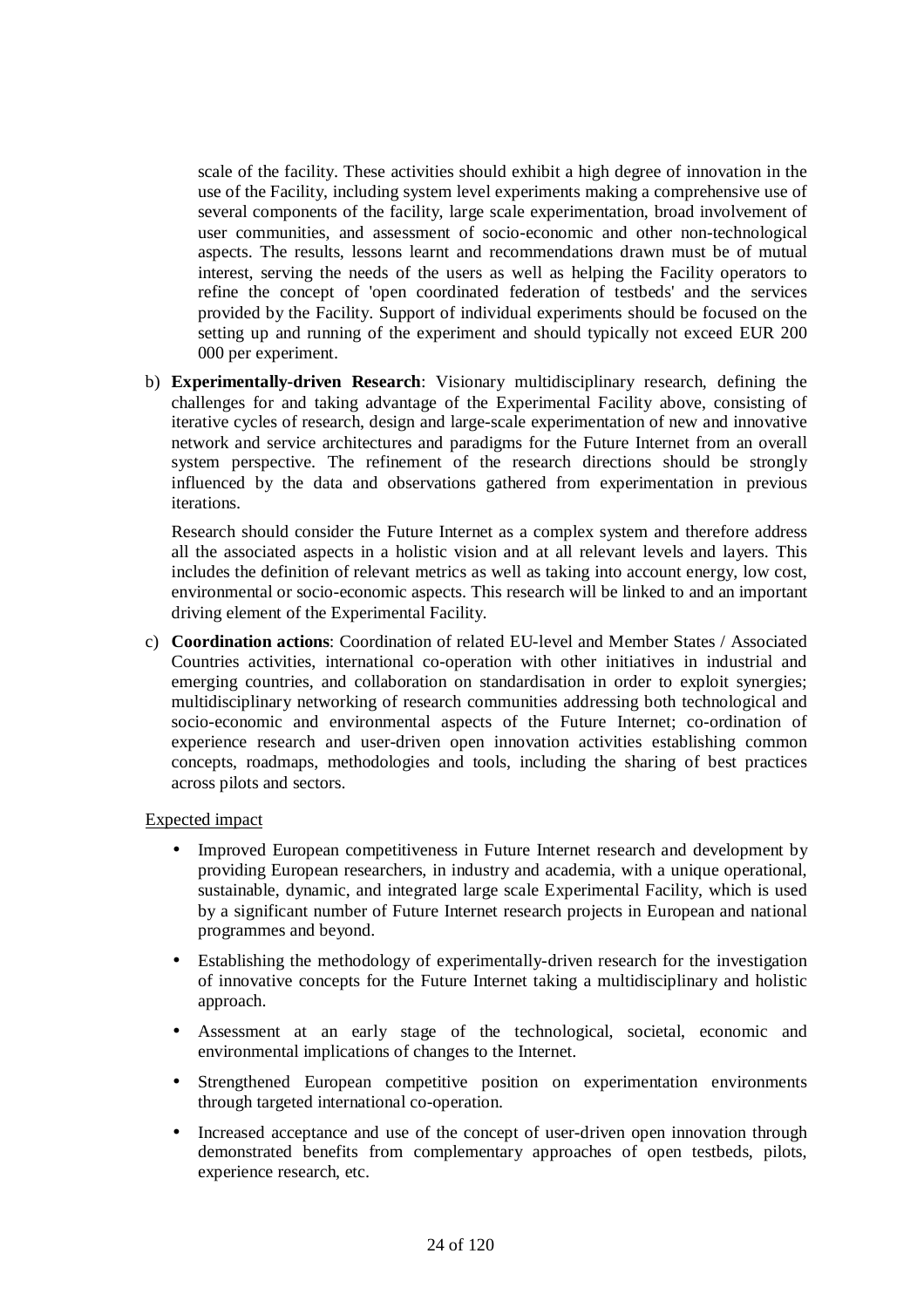Funding schemes

a): IP; b): STREP; c): CSA (CA only)

Indicative budget distribution*<sup>9</sup>*

- IP/STREP: EUR 45 million of which EUR 25 million for IP (target outcome (a)) and EUR 20 million for STREP (target outcome (b))

- CSA: EUR 5 million

Call ICT call 5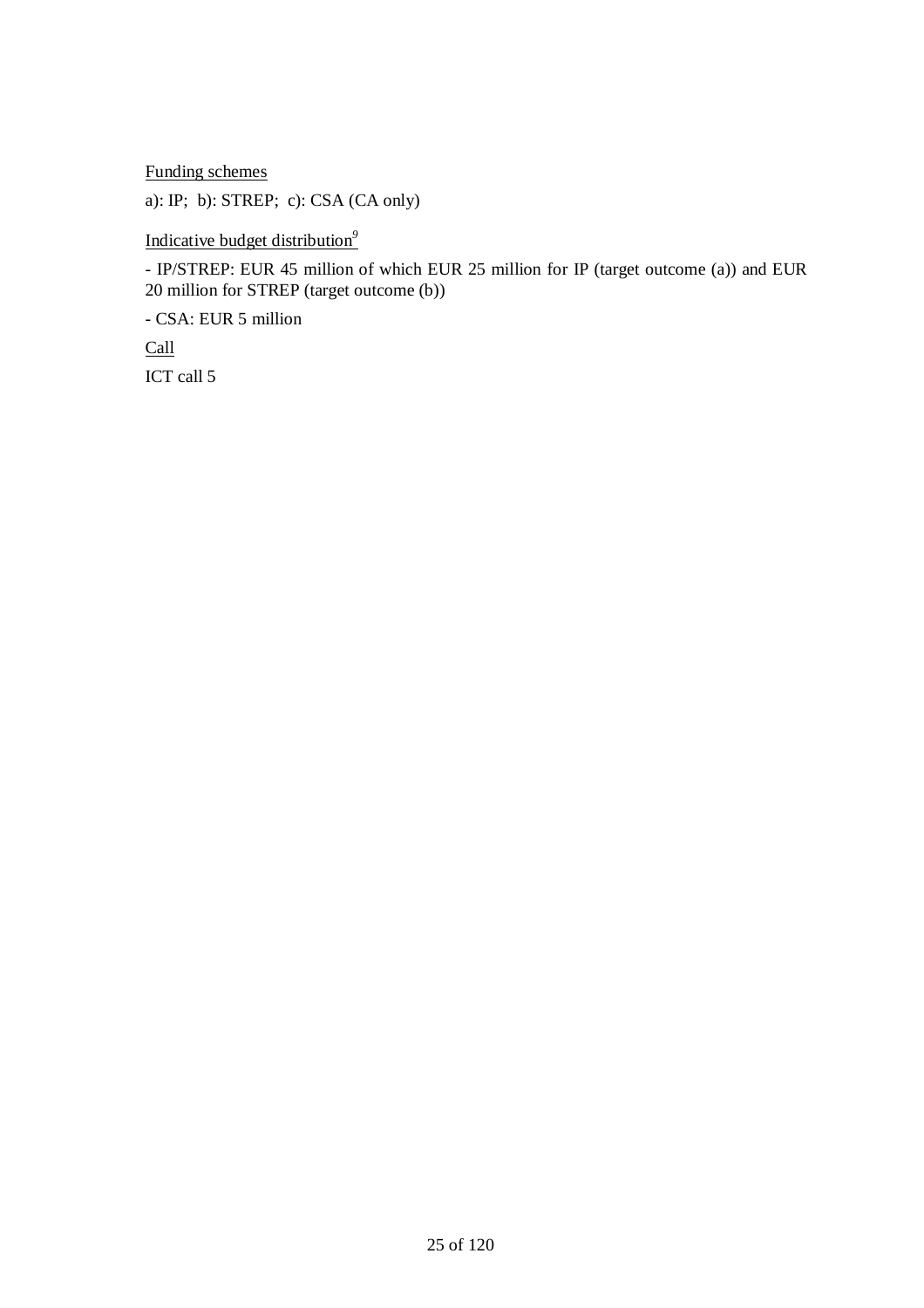### **4.2 Challenge 2: Cognitive Systems, Interaction, Robotics**

Engineering systems with the capability to sense and understand an unstructured environment is a challenge which goes beyond today's systems engineering paradigm. Present day systems engineering relies on specifying every eventuality a system will have to cope with in the execution of its task(s), and programming the appropriate response in each case. With the abundance of ever cheaper, smaller sensors, actuators and wireless tranceivers that link systems to the real world and with other systems, this approach faces serious limitations:

- The **real world** is generally too nuanced, too complicated and too unpredictable to be summarised within a limited set of specifications; there will inevitably be novel situations and the system will always have gaps, conflicts or ambiguities in its own knowledge and capabilities.
- Even in situations where unpredictable events are less likely, the problem of **extracting meaning and purpose** from bursts of sensor data or strings of computer code arises, because we don't have a formalisation of information processing that embodies semantics.

Challenge 2 aims to extend systems engineering to the design of systems that can carry out useful tasks (e.g. manipulation and grasping, exploration and navigation, monitoring and control, situation assessment, communication and interaction), autonomously or in cooperation with people, in circumstances that were not planned for explicitly at design time. Specifically, such systems should be:

- *more robust*: performance should not degrade when they are presented with unexpected data;
- *more adaptive*: performance should be open (within reasonable constraints) to changing service requirements, without the need for extensive human intervention;
- *more effective:* performance should improve because they can predict or **anticipate** what might happen at some point in the future, near or far;
- *more natural:* performance should be tolerant to the ambiguity and **uncertainty** that is a consequence of dealing with humans, and performance should improve with time.

System capabilities in dimensions such as deliberation and learning, and innovation and creativity, would appear to be necessary to meet this aim. This clearly calls for design that shares some characteristics with the higher-level **cognitive** processes of the brain. For the purposes of this work programme a cognitive system can cope with the uncertainty (in the system's environment) that makes robust and adaptive performance difficult to achieve. It should also be borne in mind that it makes no sense to speak of robustness or adaptability without first **specifying the requirements** of interest: a robust lawnmower is different to a robust operating system or a robust planner.

Research and development efforts should aim at generating actual design principles. They will contribute to establishing scientific foundations for such principles. Alternatively, they may aim to achieve significant engineering progress, e.g. through integration.

Manufacturers of robots of all sorts, autonomous vehicles, smart cameras and sensor networks will benefit from R&D efforts. Europe has strong manufacturing capabilities and a significant share of world market revenues in these sectors. The emergence of service robots and vision systems that operate outside structured manufacturing environments offer added opportunities for market expansion.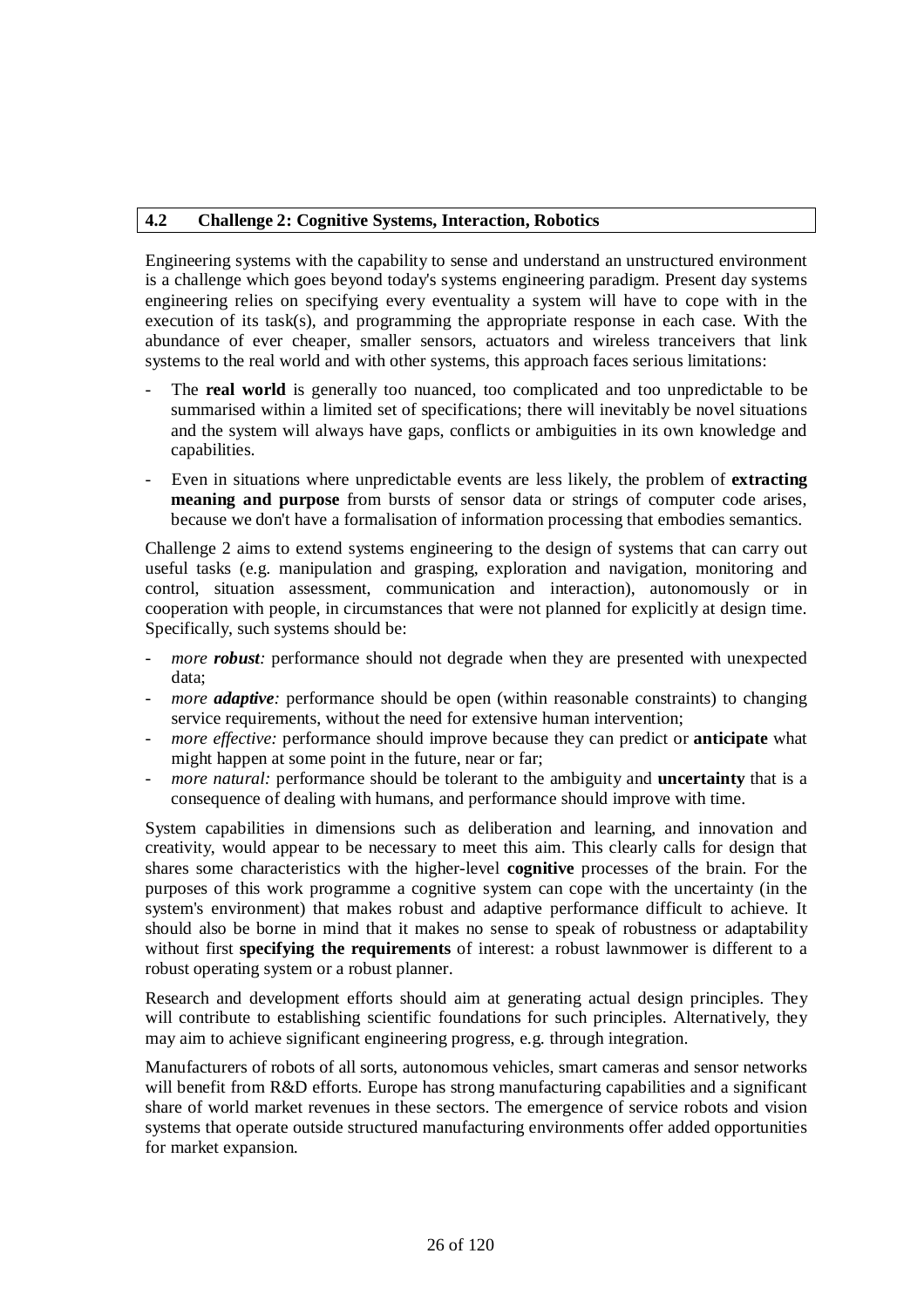Likewise automated machine translation stands to profit from more robust and adaptive methods for natural language understanding. With 23 official languages, the EU is at the forefront of multi-lingualism and it would be unrealistic to assume that the lingua franca in machine translation is, or will remain, English. A strategic challenge for Europe in today's globalised economy is to overcome language barriers through technological means.

Technologies developed under this Challenge are expected to be tailored to meet key societal and economic needs.

### **Objective ICT-2009.2.1: Cognitive Systems and Robotics**

### Target outcomes

- a) **New approaches towards understanding and solving key issues related to the engineering of artificial cognitive systems – see above**; among these issues are the following:
	- representation / categorisation / recognition / interpretation of objects, events, situations, behaviours and affordances in realistically scaled real-world environments;
	- the role and implementation of memory and learning in artificial systems;
	- adaptive and anticipatory behaviour within incompletely specified environments;
	- goal-setting and strategies for achieving goals;
	- collective behaviour arising from the interplay of (possibly large numbers of) individual subsystems;
	- modelling and design of (multimodal) interaction, communication and collaboration.

Projects are expected to demonstrate measurable progress on a suitable mix of these issues.

- b) **New approaches towards endowing robots with advanced perception and action capabilities**, and towards developing pertinent benchmarks and tests. Of particular interest are:
	- 3D sensing for everyday objects and environments;
	- motion and affordance perception;
	- learning and control strategies for linking perception and action;
	- benchmarking with a focus on navigation and autonomy.

Projects are expected to demonstrate measurable progress on at least one of these issues.

### Expected impact for a) and b)

- Leading-edge research capacity in Europe in cognitive systems engineering and robotics.
- Innovations in service robots, and industrial production and manufacturing processes.
- Widespread comparative assessment of robot performance (for different tasks and technologies).
- New market opportunities, and technologies for increased productivity and efficiency in EU industries.
- c) **New ways of designing and implementing complete robotic systems** that operate largely autonomously in loosely structured dynamic environments and, where necessary, in close co-operation with people. Systems may be distributed and should integrate rich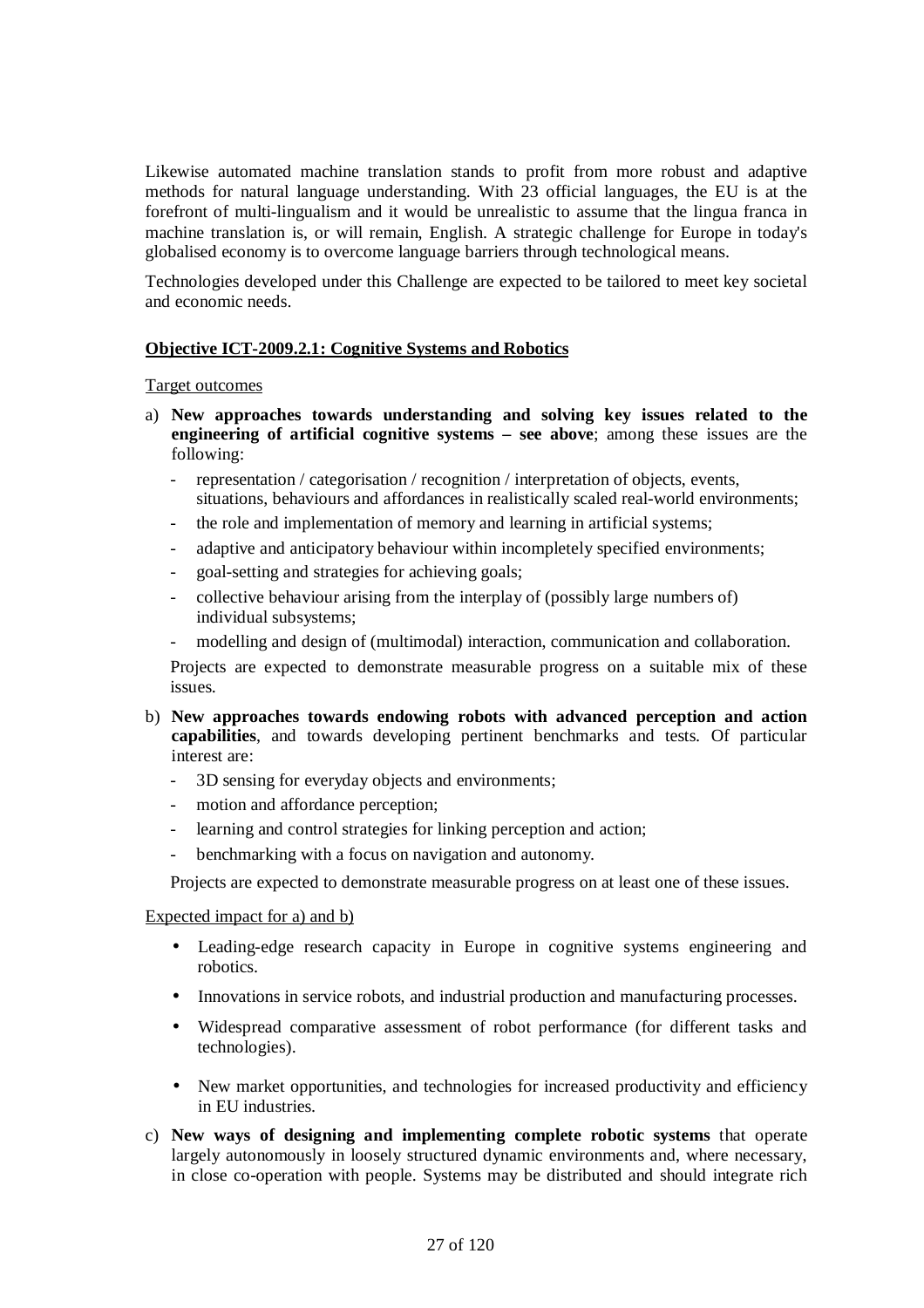sensory-motor skills (for example, grasping, manipulation, locomotion) with high level cognitive competencies (for example, reasoning, planning and decision-making). As appropriate, they should be demonstrably more robust, dependable, flexible and adaptive, and safer than it is possible today, and improve their performance through learning.

- d) **New, scientifically grounded system architectures integrating communication, control, and cognitive capabilities** to enable meaningful and self-sustaining autonomous action in real-world environments, natural interaction with people (where necessary), robust adaptation to changing operating conditions, and self-improvement. The viability and scalability of these architectures will be demonstrated through suitable experiments based on physical implementations and/or simulations of complete systems.
- e) **A framework to facilitate cross-fertilisation between academic and industrial research efforts in robotics** through widespread experimentation with industry-strength platforms in academic research labs and through the joint definition of longer term scenarios and requirements to direct robotics research towards common goals; to assure a comparative assessment of performance through definition of suitable metrics and through benchmarking (supported by competitions or otherwise).

### Expected impact for c), d) and e)

- Integrated and consolidated scientific foundations for engineering cognitive systems under a variety of physical instantiations.
- Significant increase of the quality of service of such systems and of their sustainability in terms of, for instance, energy consumption, usability and serviceability, through the integration of cognitive capabilities.
- Innovation capacity in a wide range of application domains through the integration of cognitive capabilities.
- Improved competitive position of the robotics industry in existing and emerging markets for instance in the following sectors: flexible small scale manufacturing; professional and domestic services; assistance and rehabilitation; construction, maintenance and repair; urban search and rescue; exploration and mining; entertainment, education and training.
- Consensus by industry on the need (or not) for particular standards. More widely accepted benchmarks. Strengthened links between industry and academia. (especially (e)).

Research and development pertaining to targets (a), (b), (c) and (d) will be guided by demanding, yet pragmatic, application scenarios. Target environments may be, for example, difficult terrains, buildings, homes, public spaces, shop floors, power plants and other technical infrastructures. Functionalities include: exploration, monitoring, controlling all sorts of sensors and actuators and communication and interaction with people (also including advanced human-robot interaction).

The applicability of research results is expected to go beyond the scenarios through which they have been obtained. Proposals strictly focusing on applications that are targeted under Challenges other than Challenge 2 are not eligible under Challenge 2.

Pertinent research may be informed by neuro- and behavioural sciences and determine the requirements basic technologies have to meet in order to enable creating the targeted systems. Systems may for instance employ new sensor and sensor networking technologies or 'intelligent' materials to enhance their functionality, performance, and efficiency of resource usage, and bring new functionalities, like self-configuration and self-repair, within reach of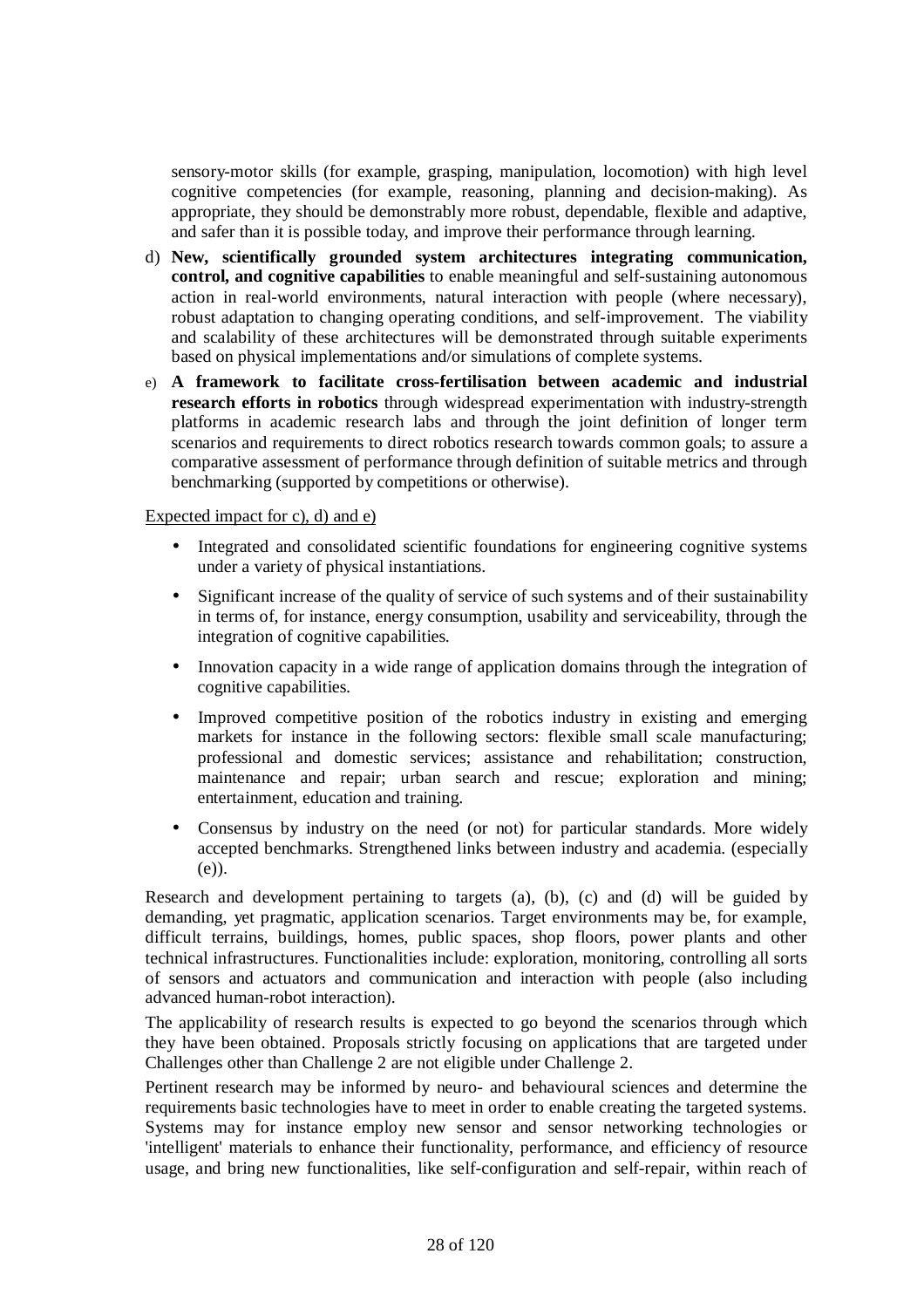industrial realisation. Research will also significantly broaden the remit of machine learning and put stronger emphasis on intelligent process control in real-time.

f) **A 'Virtual Institute'** integrating diverse research areas whose problems, techniques and solutions need to be brought together to understand cognitive systems and design useful new ones; they will develop a requirements- and capability-led understanding of cognitive systems that can be applied across multiple engineering and application domains.

### Expected impact for f)

- Leading-edge research in Europe in cognitive systems engineering and robotics.
- g) Co-ordinated **co-operation and communication** within a multidisciplinary robotics community in Europe, with concomitant outreach to potential users of robotic systems
- h) Co-ordinated **co-operation and communication** within a multidisciplinary artificial cognitive systems research community in Europe, with concomitant outreach to potential industrial applications.

### Expected impact for g) and h)

• Stronger cohesion among relevant communities; awareness built among wider (including non-professional) audiences of the potential of the technologies at issue.

Where and as appropriate, activities under this objective, and in particular those aiming at targets g) and h), are expected to contribute to a better understanding of the ethical, social and socioeconomic issues related to the design, deployment and operation of robotic and cognitive systems.

### Funding schemes

a)-b): STREP; c)-e): IP; f) NoE; g)-h) CA

Indicative budget distribution*<sup>9</sup>*

### EUR 153 million

Calls:

- ICT call 4: target outcomes (b), (d), (f), (g)
	- IP/STREP: EUR 65 million of which a minimum of 50% to IPs and a minimum of 30% to STREPs
	- NoE: EUR 6 million
	- $-CA \cdot EUR$  2 million
- ICT call 6: target outcomes  $(a)$ ,  $(c)$ ,  $(e)$ ,  $(h)$ 
	- IP/STREP: EUR 72 million of which a minimum of 50% to IPs and a minimum of 30% to STREPs
	- NoE: EUR 6 million
	- CA: EUR 2 million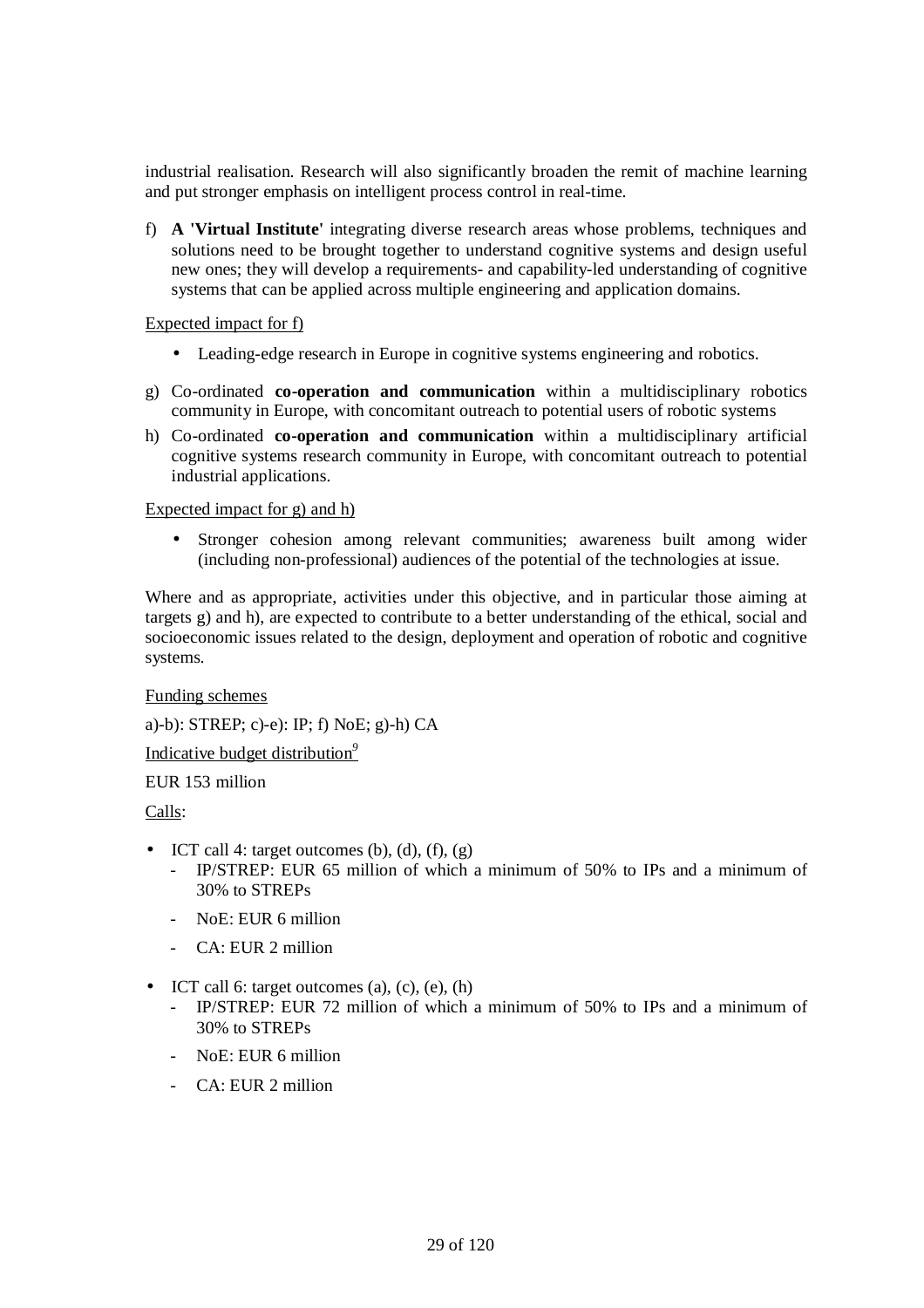# **Objective ICT-2009.2.2: Language-Based Interaction**

### Target outcomes

- a) **New architectures, models and tools for cost-efficient self-learning machine translation** systems, integrating advances from the relevant fields:
	- Architectures and knowledge representation for self-learning machine translation;
	- Novel language and translation models that support self-improving, knowledge-driven and interactive paradigms;
	- Methods for automatic, dynamic and self-organising acquisition, processing and representation of linguistic (including semantic) knowledge;
	- Models and theories of world knowledge, its relevance to the translating task and methods of formalisation.

The objective is to support one IP only that will cover two or more of these topics.

### Expected Impact

- Reduce by more than half the average quality difference between human translation and automatic translation, measured by adequacy-based quality indicators
- Practical and economically viable solutions for fully automatic provision of multilingual online content and services for the vast majority of EU languages
- Increase the average speed of human translation by a factor of 2 in eight years
- b) **Specific solutions for key domain challenges**, taking into account the context in which automatic translation is applied:
	- Portable, scalable and readily integrable solutions for fully automatic translation with adequate quality, especially in the on-line context;
	- Self-learning and self-adapting approaches to automatic translation in an interactive and/or collaborative context, with adequate and economic interaction of the relevant actors (authors, translators, editors, end users);
	- Novel, adaptive and interoperable solutions for managing multilingual content and communication;
	- Methods for automated acquisition and annotation of language resources.

Each project should address one or more of the above listed topics.

### Expected Impact

- Automated translation that is more interoperable, more adaptive, better capable of self-learning and more user-friendly
- Gaps in language coverage removed, and speed and quality of translation increased.
- c) A **'Virtual Institute'** to:
	- Federate a multidisciplinary community geared towards the new requirements for online multilingual communication;
	- Establish and promote novel evaluation methods and metrics;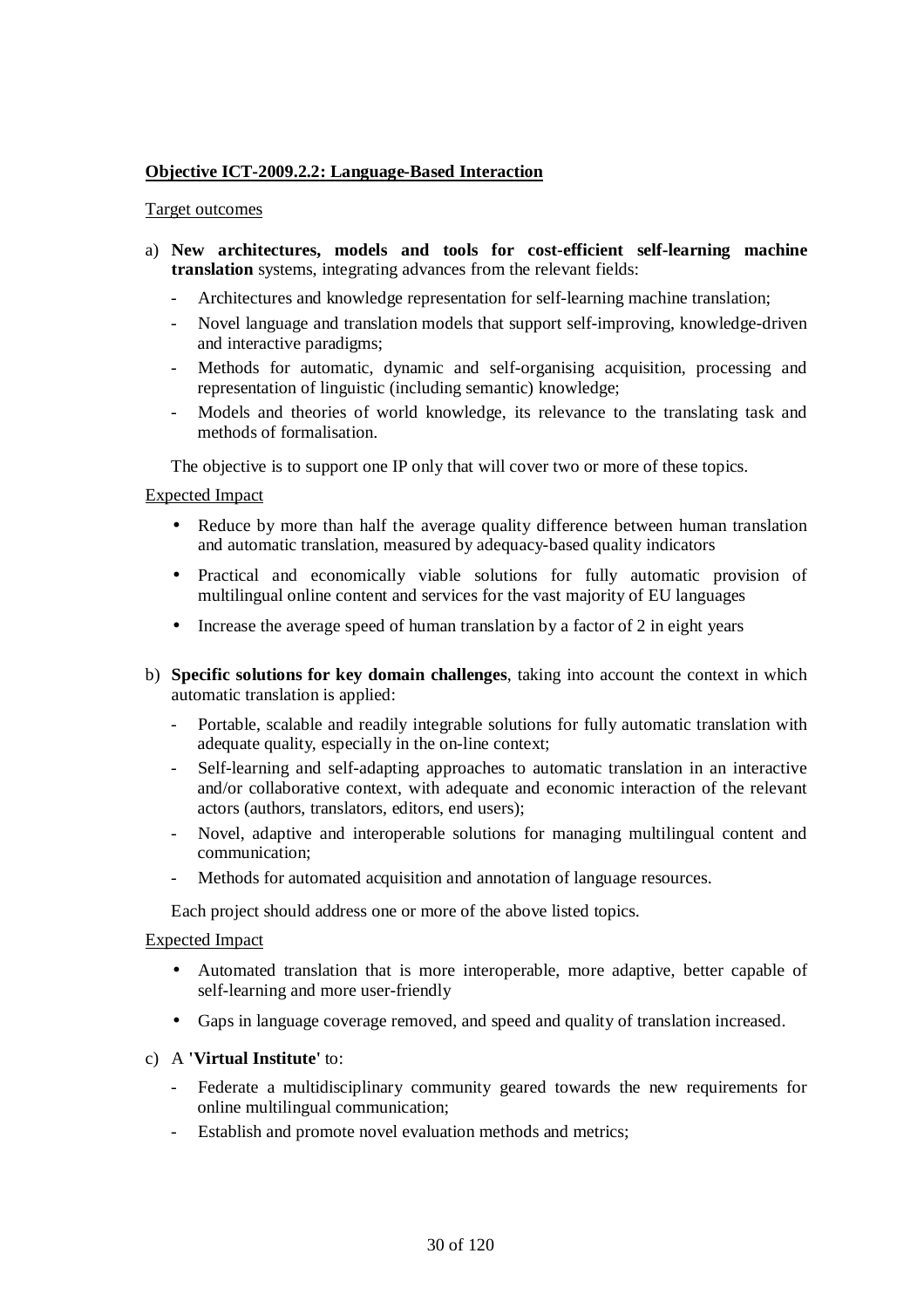- Ensure networking between the machine translation research community and related activities, in particular knowledge management, semantic web, cognitive systems, (psycho-)linguistics, translation and computer science.

Expected Impact

- Leading-edge research in Europe fostered through self-sustained multidisciplinary networking in machine translation, language resources and evaluation.
- Improved ability to measure the performance of machine translation and the quality and coverage of language resources, through an open and standardised, adequacybased evaluation infrastructure.

Extensive manual language-specific or topic-specific programming or adaptation are not in scope. Projects whose main emphasis is on input or output processes are not in scope.

Projects are expected to make appropriate use of the scientific advances in areas such as artificial intelligence, machine learning. They should be geared towards the new Internet paradigms involving interaction, collaboration and intelligent content.

Funding schemes

a): IP; b) STREP; c) NoE

Indicative budget distribution*<sup>9</sup>*

- IP/STREP: EUR 20 million; the objective is to support one IP only under a) in addition to **STREPs** 

- NoE: EUR 6 million

Calls

ICT call 4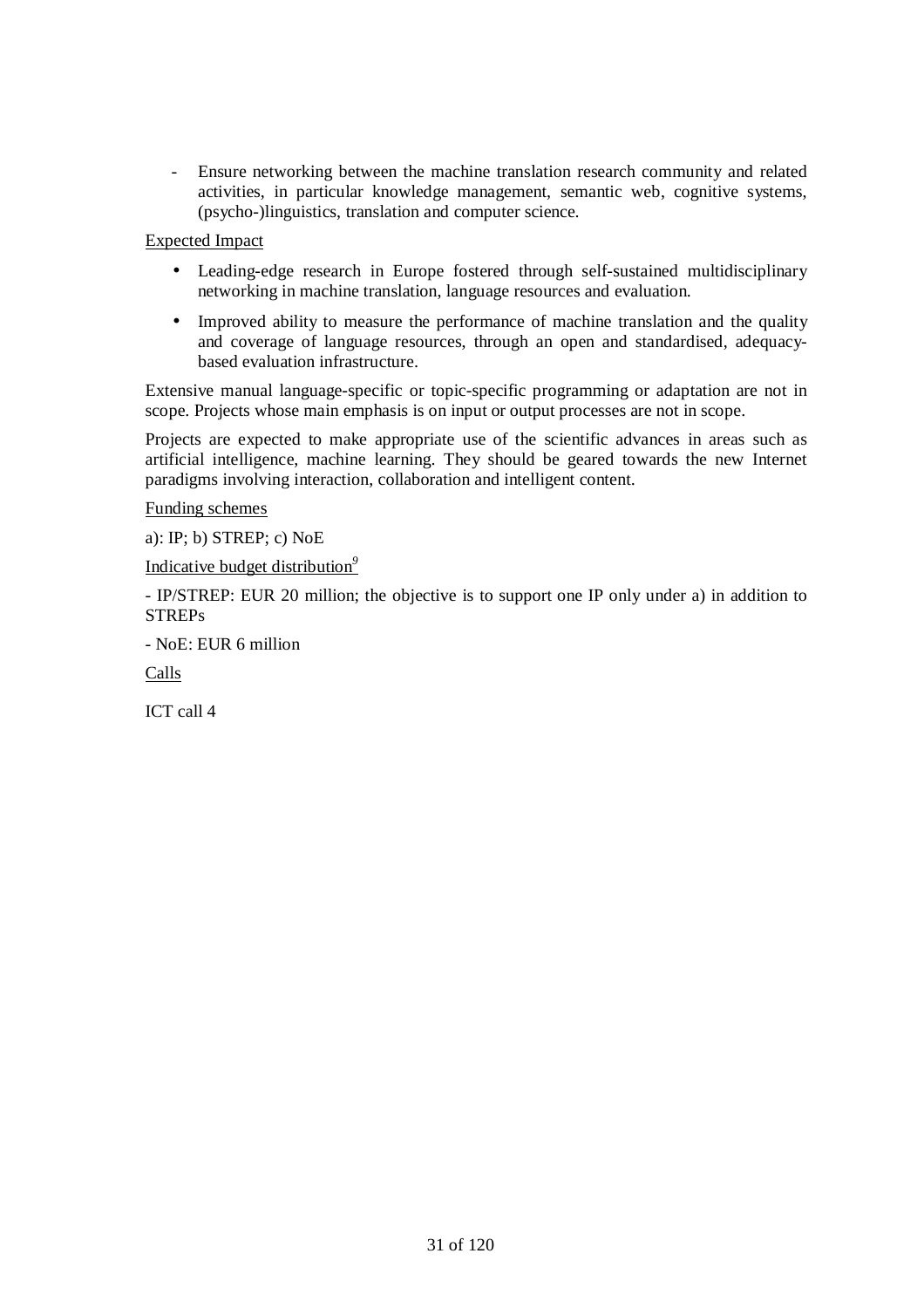### **4.3 Challenge 3: Components, systems, engineering**

The component and systems business in Europe concentrates on added value operations, on systems integration, on new technologies and on enabling the end user industry to offer new technologies and total product/service solutions. The trends in miniaturisation, diversification, increasing software content and increasing emphasis on a systems approach remain valid and require significant improvements in chip design tools and methods. At the same time new opportunities are emerging in new technologies: beyond CMOS, photonics, organic and largearea electronics, 3D acquisition and visualisation, and new integration techniques. Increased multi-disciplinarity, integrated software/hardware systems, heterogeneous microsystems and the use of widely distributed systems for monitoring and control are growing challenges. In computing, mastering multi- cores and programming for ever-higher performance systems becomes essential. Cross-cutting issues such as efficient energy management and minimising the environmental footprint of manufacturing have become new desirable development objectives and are no longer seen as just an obstacle to performance.

Private equity capital, the increasing cost of manufacturing and research for the next generation of basic *nanoelectronics* technologies have been instrumental in the development of a few major global strategic R&D alliances close to manufacturing capabilities. Industrial R&D executed in Europe is shifting towards adding extra functionalities to the basic nanoelectronics technology, towards systems integration and to design innovative products. Institutional research is concentrating on long term or higher risk topics; on exploring multidisciplinarity and on applied research into understanding and controlling new and complex systems.

*Organic and large area electronics* have very high market growth expectations with about half of the market for cheap and even disposable electronics, including RFID-tags and sensors. The EU has excellent R&D infrastructures and EU companies came early on the market with e-paper and e-tags products. It is also a leader in large area compound material photovoltaic cell manufacturing and in signage and lighting, expected to account for 20% of the market. The current trends are going beyond organic materials by including inorganic material. The technology is characterised by large area processing, by flexible products, and by the ability to create circuitry with modest upfront investment.

*Photonics* in core as well as in access networks, is gradually replacing electronics. Photonics is also an enabling technology that exploits advances in lasers, light sources, fibres, detectors, in materials (e.g. nanocrystals, organics, nanotubes) and in architectures / manufacturing processes (hybrid integration, silicon photonics and CMOS compatibility). It promises to play a major role in new areas such as energy saving (e.g. by improving photovoltaic and lighting efficiency), medicine, biology, environment and safety. The possibility to manufacture structures at the nanoscale - far below the wavelength - will radically change the traditional approaches by exploiting physical effects not accessible before. Europe has strong and recognised R&D capabilities in photonics including SMEs.

*Microsystems* integrate and interface multiple core technologies and related materials to implement a variety of functions. They are implemented through scalable homogeneous or heterogeneous hardware integration technologies in order to advance miniaturisation, functionality and reliability of the sensing, processing, actuating and communicating functions. Power autonomy (consumption and supply) is a common issue. Integration of multiple functions (sensing, logic, energy collection, wireless communication) into traditional materials, in particular textiles, is one of the priorities. In the medium term, there is growing industrial interest to integrate nanosensors in microsystems, mainly due to an increase in sensitivity, a device simplification and the associated cost reduction.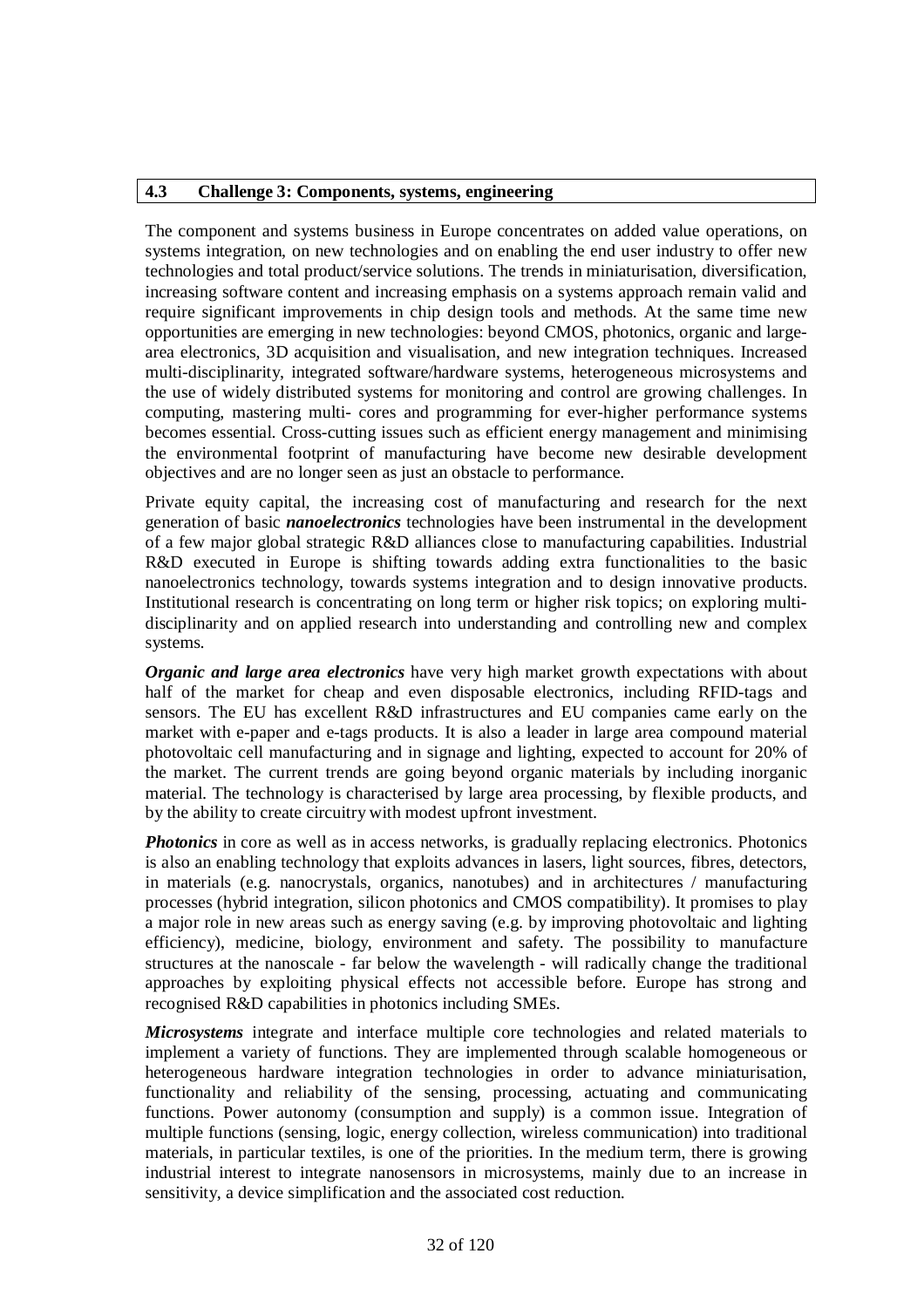*Embedded systems, computing and control*: Inexpensive networking, sensing and sophisticated control is moving decision-making to the point-of-action, and value-added functions in software are driving the diffusion of embedded systems in an ever broader range of applications. Recent trends in embedded systems design include enhanced components and model-based methodologies for high-confidence systems able to overcome the challenge of complexity and the resulting low productivity. Computing systems are moving to multi-core and polymorphic architectures where radical rethinking of systems software, programming paradigms and abstractions is needed to overcome complexity. Engineering large distributed systems increasingly requires cooperative networked control systems, and optimisation and decision support methods and tools which are used to modernise physical infrastructures, to control complex processes in manufacturing, or to monitor and control systems performance.

Research addressing this Challenge in particular will encourage international cooperation under the Intelligent Manufacturing Systems (IMS) scheme.

Technologies developed under this Challenge are expected to be tailored to meet key societal and economic needs.

### **Objective ICT-2009.3.1: Nanoelectronics Technology**

This objective focuses on the 'beyond CMOS' field, the advanced aspect of the 'More than Moore domain', their integration and their interfacing with existing technology. It also targets small volume oriented, flexible manufacturing with a high product mix and prepares for the future and for more disruptive approaches. The activities in this area are complementary to the mid term, industrial and more application-oriented activities in the ENIAC JTI $^{11}$ .

Target outcome

 $\ddot{\phantom{a}}$ 

### a) **Miniaturisation and functionalisation**

Beyond 22 nm devices, advanced components with lower scaling factors including non-CMOS devices and their integration and interfacing with very advanced CMOS to meet requirements of performance and function of components and a large variety of miniaturised (sub)-systems. Activities with a high risk factor or an industrialisation perspective beyond 2014 and having a generic development focus are targeted.

STREPs should address one or more of the following issues:

- increasing process variability and expected physical and reliability limitations of devices and interconnects;
- the need for new circuit architectures, metrology and characterisation techniques;
- interface and system integration technologies on a single silicon chip (System-on-Chip) and/or integration of different types of chips and devices in a single package (System-in-Package);
- new device structures for non-Si and Si based advanced integrated components to add functionality to circuits and (sub)systems;
- disruptive technologies and functional devices beyond the traditional ITRS shrink path ('Beyond CMOS'): new non-CMOS logic, analogue and memory devices, and their integration in and/or interfacing with CMOS;

<sup>&</sup>lt;sup>11</sup> The JTI research agenda addresses application-guided industrial cooperative research in the 'More Moore' and 'More than Moore' domains for the next generation components and systems and targets large strategic initiatives. In manufacturing, the JTI targets larger volume fabrication with emphasis on generic manufacturing improvements and equipment development. See http://www.eniac.eu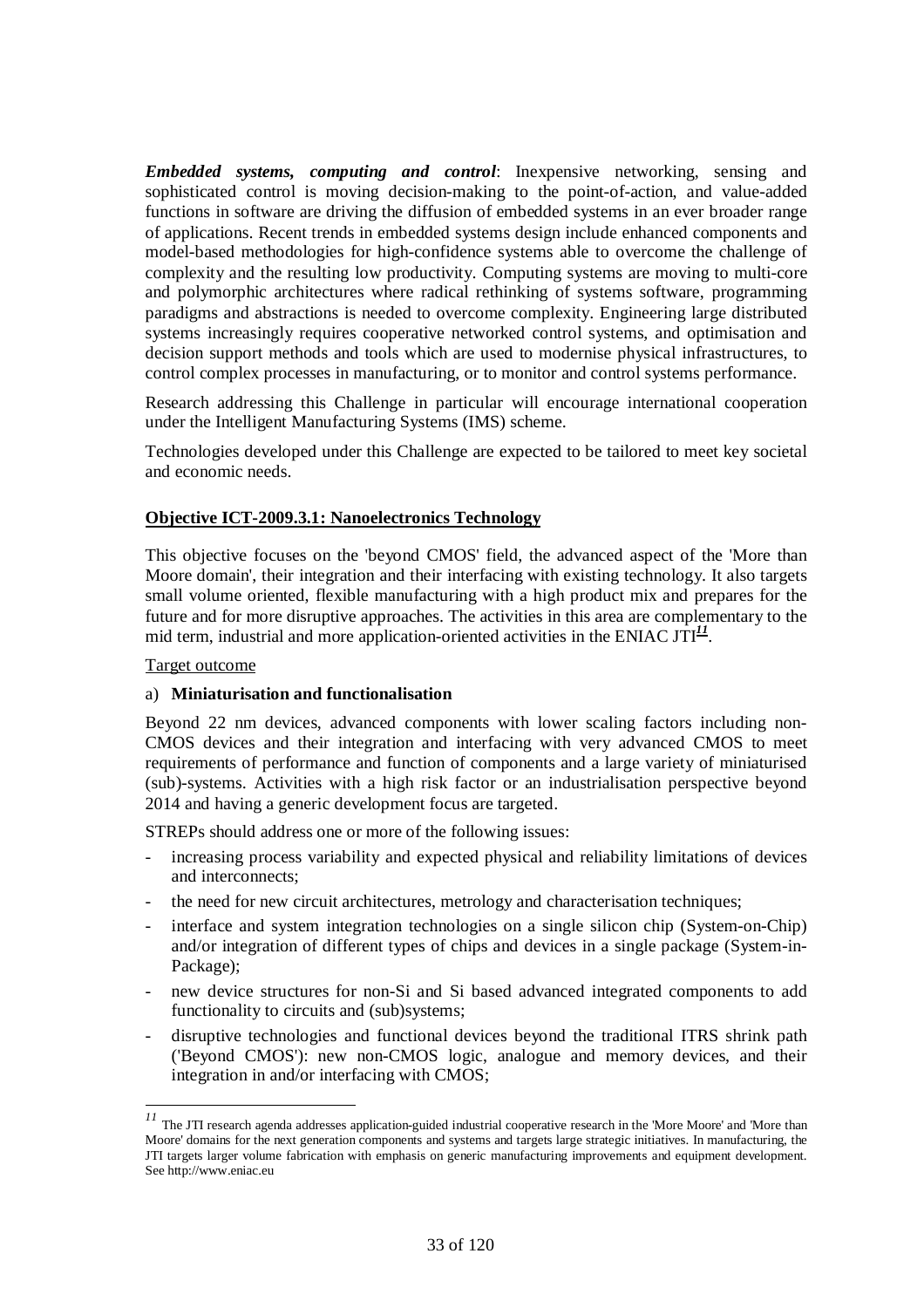specific issues such as electro-magnetic interference, heat dissipation, energy consumption.

A Network of Excellence should address the merging of 'Beyond CMOS' and advanced 'More than Moore' devices and processes to create an extended CMOS backbone, to meet the challenge of the increasingly analogue behaviour of 'Beyond CMOS' devices and of systems partially based on new architectures and on less reliably functioning devices.

### b) **Manufacturing technologies**

- *New semiconductor manufacturing approaches, processes and tools* to reduce cycle time, enhance production quality, variability control and productivity; Improved equipment productivity and integration, quality control of novel materials and devices, and reduction of energy use, water and chemicals consumption, waste and environmental impact; Advanced models and simulation tools for flexible manufacturing and heterogeneous integration; interfaces to connect special processes (e.g. MEMS with CMOS); Novel approaches for advanced system integration and functionalised packaging, for thin film technology, 3D integration and wafer level packaging.
- *Joint assessments of novel process/metrology equipment and materials*, in close collaboration between equipment manufacturers, end-users, research institutions and academia, targeting initiatives ranging from proof-of-concept for potentially 'disruptive' approaches to prototype testing.
- *Supporting 200/300 mm wafer integration platforms* hosted and supported by research institutes and short user-supplier feedback loops to the benefit of smaller suppliers.
- Preparatory work for 450 mm wafer processing targeting material and equipment companies including process requirements, metrology, equipment metrics, test wafers, carriers and physical interfaces.

IPs are expected to integrate approaches for flexible and sustainable short cycle time manufacturing. They may also address clustered joint equipment assessments or wafer integration platforms. STREPs should cover focused and complementary semiconductor manufacturing topics. The objective is to support at least one IP in addition to STREPs.

### c) **Support measures**

- Roadmaps, benchmarks and selection criteria for the industrial use of 'Beyond CMOS' technologies with the aim to identify research gaps.
- Access for academia and research institutes to affordable silicon in state-of-the-art technologies for prototyping and low volume production, and to related design expertise and commercial tools.
- Stimulation of the interest of young people in electronics careers; training and education, including access for students and PhDs to production lines and research labs.
- Linking of R&D strategies and stimulation of international cooperation, in particular with the USA, Russia, Taiwan and Japan.
- Support and coordination actions for materials and equipment suppliers for preparatory work for 450mm processing and equipment at global level.

# Expected impact

• Strengthened competitiveness of the European nanoelectronics industry through risksharing in generic developments and collaboration in advanced research between materials, equipment and component suppliers, integrators, semiconductor manufacturing plants and institutes.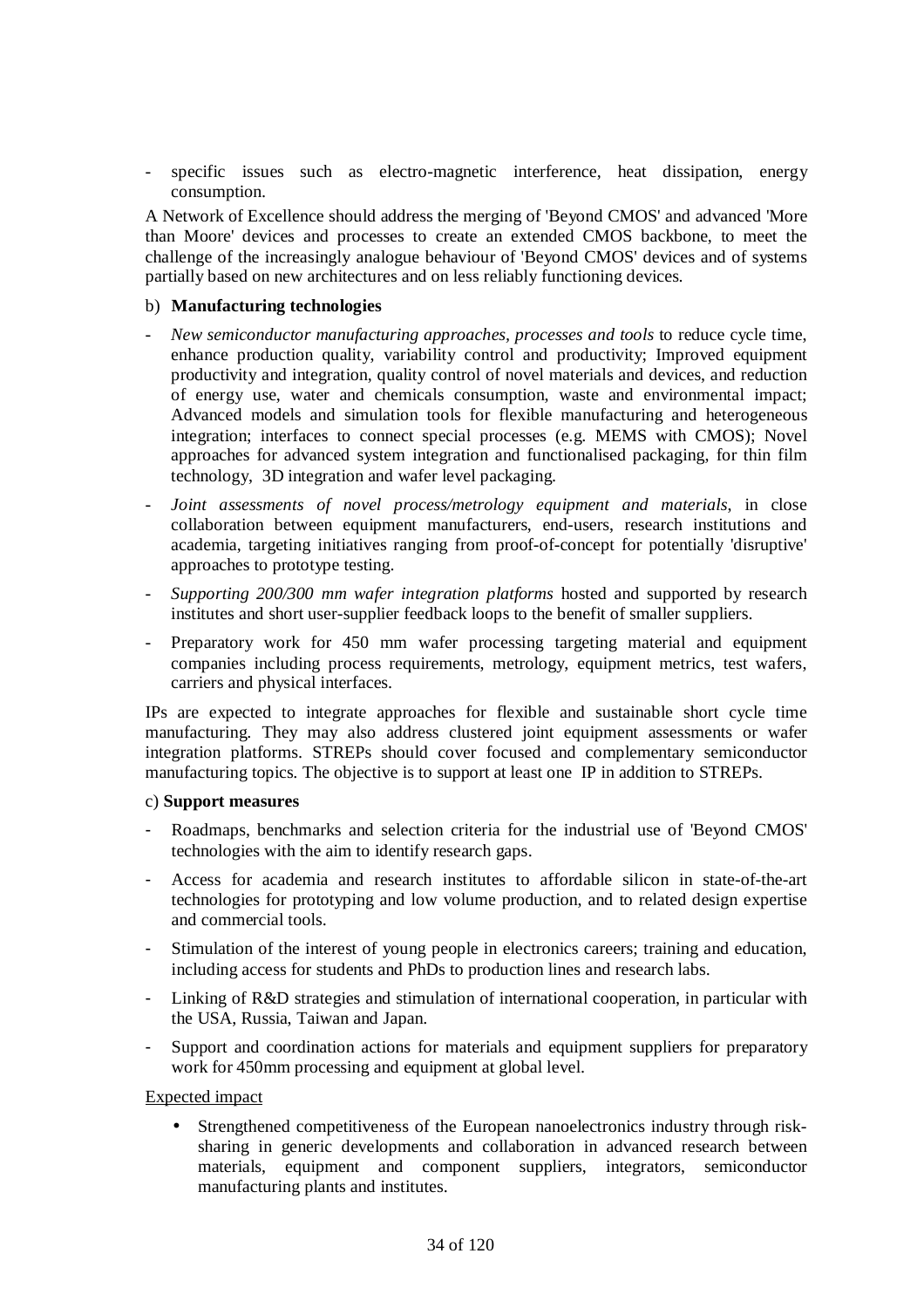- Contribution to the competitiveness and the attractiveness of Europe to investments in components miniaturisation, functionalisation and manufacturing.
- New electronics applications of high economic and socio-economic relevance.
- Maintained European knowledge and skills at the frontier of nanoelectronics technology and in integrated miniaturised electronic systems.
- Increased critical mass of resources and knowledge in fields of European excellence to allow for further European partnership in the world-wide collaboration.
- Contribution to preserving a critical mass of manufacturing capacity in Europe. European research organisations maintained in leading positions.

Funding schemes

a): STREP, NoE; b): IP, STREP; c): CSA

#### Indicative budget distribution*<sup>9</sup>*

- IP/STREP: EUR 27.5 million; the objective is to support at least 1 IP under b) in addition to **STREPs** 

- NoE: EUR 3 million - CSA: EUR 4.5 million

Call

ICT call 5

### **Objective ICT-2009.3.2: Design of Semiconductor Components and Electronic Based Miniaturised Systems**

This objective addresses generic platforms, methods and tools to cope with the design challenges in the next generations of technologies and with heterogeneous integration of different functions. The activities in this area are complementary to the activities in the ENIAC JTI*<sup>12</sup>* .

#### Target outcomes

 $\overline{a}$ 

- a) **Improved design platforms, interfaces, methods and tools** that meet the requirements of semiconductor companies, fab-less design houses and system developers, including :
	- Design of energy efficient electronic systems, and thermal effect aware design;
	- Integration of heterogeneous functions: 3D, System-in-Package, Network-on-Chip, wireless (microwave, mm-wave and THz) systems;
	- Methods for reuse of IP blocks, test and verification;
	- Design solutions for moving the application boundary between hardware and software to fit performance needs;
	- Design platforms and interfaces for mixed/new technologies;
	- New paradigms for design of reliable circuits with less reliable devices;
	- Reliability-aware design including EMR/EMC requirements;

<sup>&</sup>lt;sup>12</sup> Design activities in the ENIAC JTI target large initiatives to develop tools and methodologies of common interest which will be demonstrated in application specific Sub Programs and specific TCAD, modelling, simulation and design activities embedded in application projects. See *http://www.eniac.eu*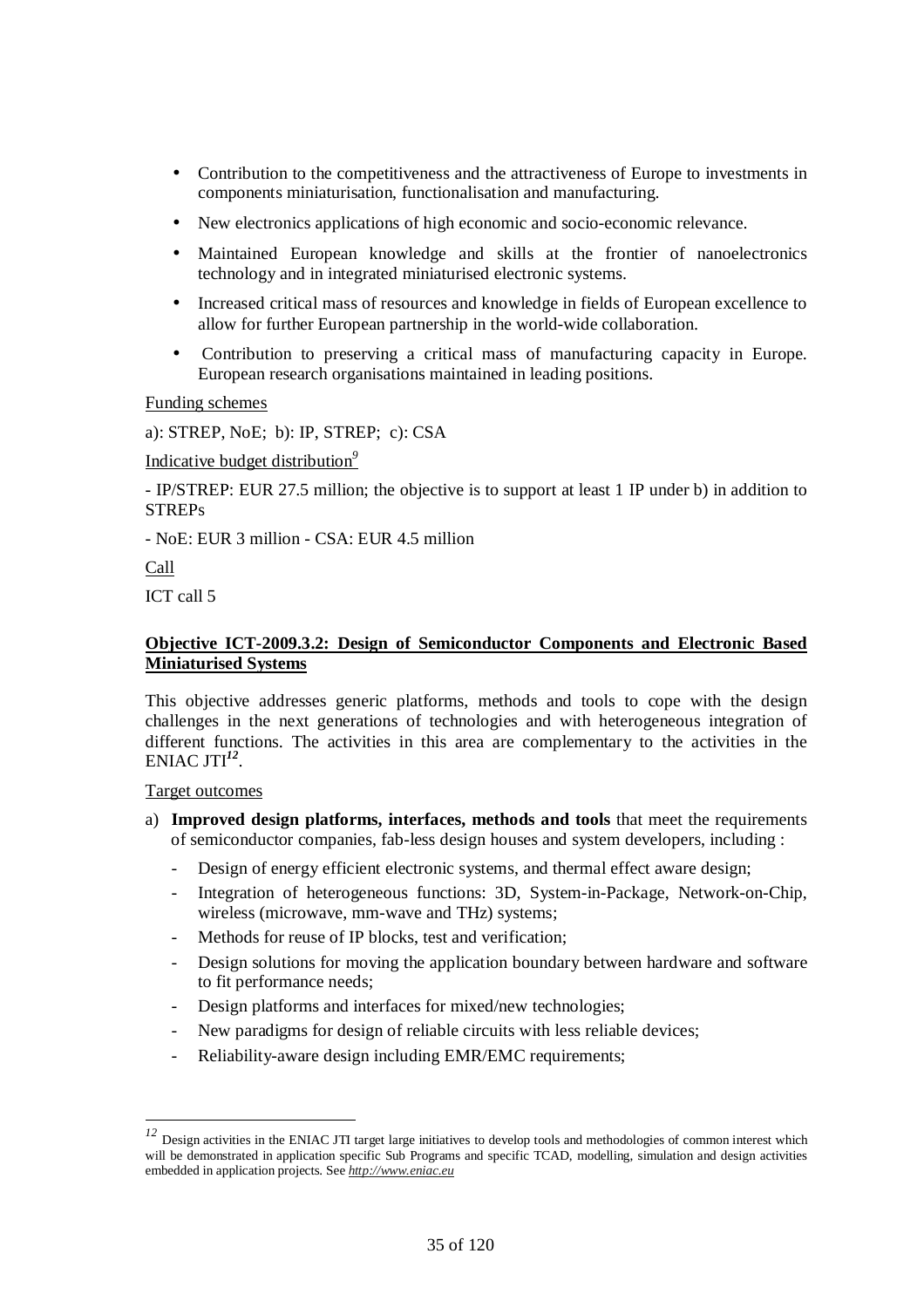- Design for manufacturability taking into account increased variability of new processes;
- Better modelling of devices at all design levels into circuit/system design:
- Further standardisation, including interoperability aspects.

The target is enhanced design competence and productivity taking advantage of the cooperation between system research, circuit design and process development. This will allow the gap between the ever increasing complexity of new systems and the low productivity of corresponding existing system design methods to be closed. Advances in the design platforms should enable the efficient realisation of very complex circuits, first time right, from the system architecture down to the transistor layer using deep submicron technologies and heterogeneous integration of different functions or different technologies, such as RF, mechanical, optical, sensors, high power or voltage in very compact systems and subsystems, including System-on-Chip and System-in-Package concepts and their implementation, and hardware dependent software integration.

At least one IP is expected to address the design platforms and modelling, complemented by STREPs addressing specific tools, methods or targeting specific needs.

### b) **Support measures**

- Bringing research results outside the consortia through a framework that embraces dissemination, training and education and access to supported project results, tools and methodologies.
- Set up of networked centres of excellence and a design infrastructure to validate research results and IP blocks.
- Stimulation of international cooperation in particular with Russia and India.

### Expected impact

- Innovation in product architecture and increased efficiency in product design in the timeframe 2013 – 2015, with reduced system development cost and time to market.
- Capability in Europe to design in a reliable manner products that use the most advanced IC manufacturing and integration processes.
- Maintained leading position of Europe in product innovation and design for major application fields.
- Use of new devices for new functionalities.

Funding schemes

a): IP, STREP; b): CSA

Indicative budget distribution*<sup>9</sup>*

- IP/STREP: EUR 21.5 million; the objective is to support at least 1 IP under a) in addition to STREPs.

- CSA: EUR 3.5 million

Call

ICT call 4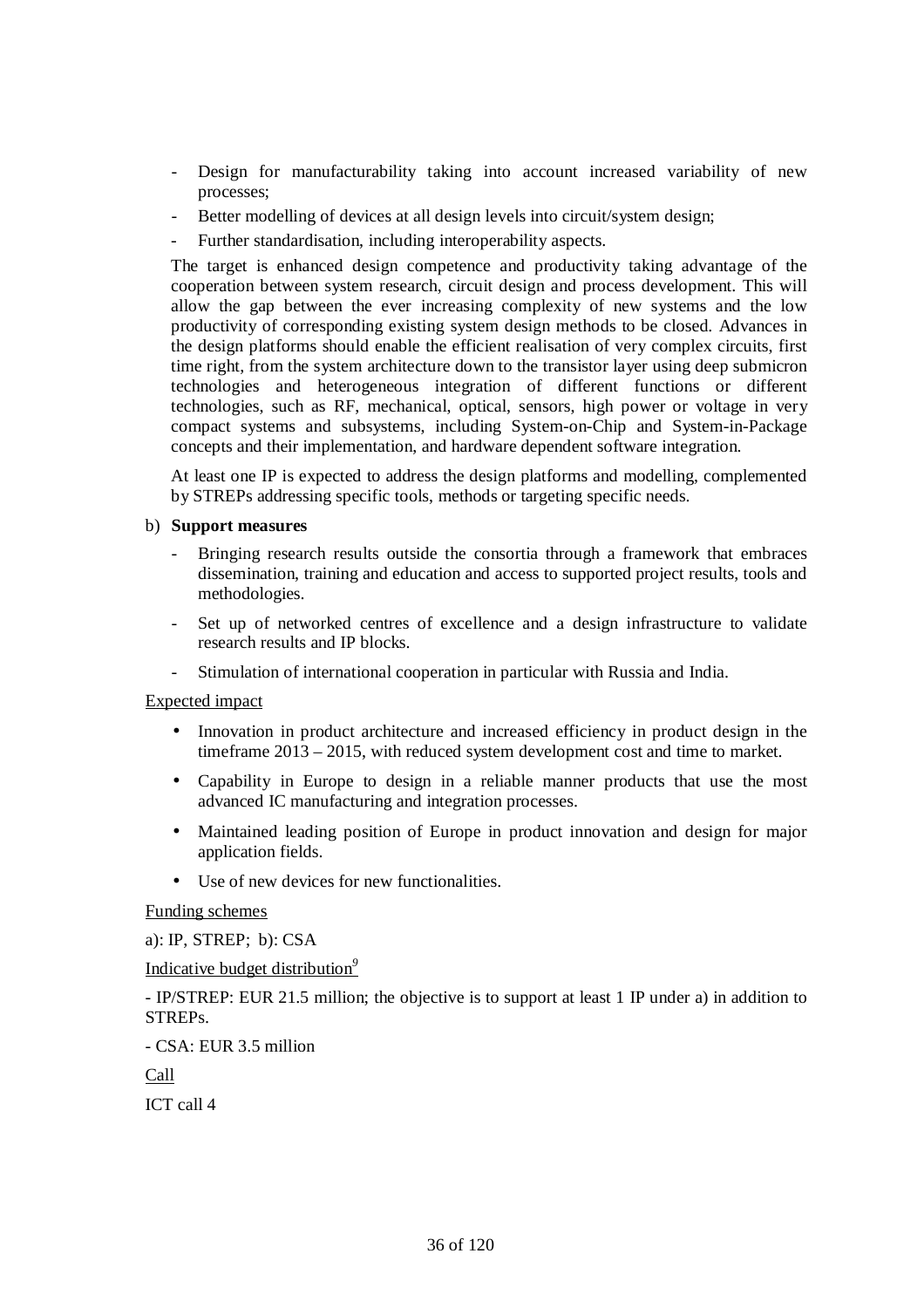# **Objective ICT-2009.3.3: Flexible, Organic and Large Area Electronics**

Target outcomes

## a) **Flexible, organic and large area electronic devices and building blocks**

Co-development of processes and materials for the fabrication of electronic devices which have one or more of the following features: organic (including in combination with inorganic); flexible; heterogeneous; large-area*<sup>13</sup>*. This includes materials, deposition methods and multiple-layer interfacing on single device architectures, including modelling, manufacturing and characterisation, as well as process-tolerant design for many-device functional blocks. Reliability, environmental and recycling issues should also be considered.

Specific issues to be addressed include: device architecture and performance, device passivation/stability; highly productive in-line compatible processes capable of very small feature size and multi-layer registration; correlation between electronic material properties, process parameters and device performances; combination of manufacturing modes (substrate carrier, sheet to sheet, roll to roll, organic/inorganic process combinations), large area manufacturing.

Device demonstrators include: logic and analogue circuits with n and/or p type Thin Film Transistors (TFTs), power converters, batteries, memories, sensors, active RFIDs.

b) **Flexible or foil-based systems** using the building blocks based on organics, inorganics or their combination, homogeneous process integration of different functionalities complemented by heterogeneous component integration and 3D functional foil integration through their combination with flexible / stretchable / textile substrates and interconnects to thin film discrete devices and thinned ICs.

Specific issues to be addressed include: one step foil lamination/interconnect, vias, foil passivation; multi-foils system design and integration; standardisation of foils' functionalities and lay-outs, reliability, low energy consumption, transparent electronics.

Device demonstrators (e.g. e-paper, e-cards) include: autonomous systems with energy scavenging and storage able to provide several functionalities like user input, physical/chemical/bio-sensing, signal processing, radio transmission & receive, signage.

- c) **Network of Excellence** (only for a) and b) above)
	- Structuring and integrating of the research capacities in the area,
	- Training and education,
	- Coordination of R&D,
	- Promoting links between R&D institutions' activities and industrial needs.
	- Standardisation

 $\overline{a}$ 

- d) **Support measures** (only for a) and b) above)
	- Stimulation of international collaboration.
	- Coordination of related national, regional and EU-wide R&D programmes/activities.

*<sup>13</sup>* Given the synergies between the areas addressed by objective ICT-2009 3.3 a) on *Flexible, organic and/or large area electronic devices and building blocks* and objective ICT-2009 3.8 a) on *Organic Photonics*, in particular in the work on OLEDs, proposals that address both these objectives are welcome. Proposals should be submitted to the objective where they have their 'centre of gravity'.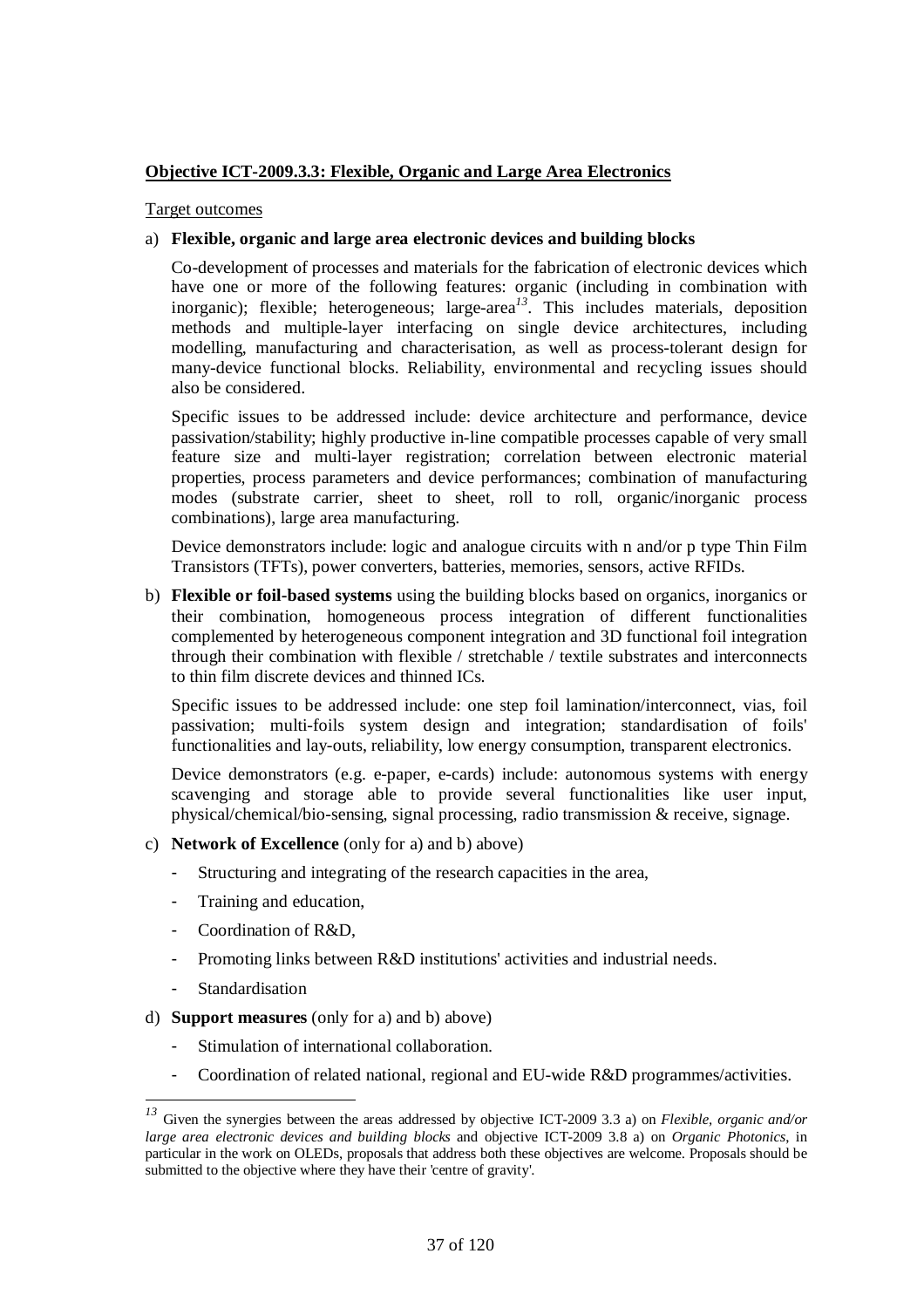- Access to prototyping and design competences.
- Training and education for SMEs.

Expected impact

- Reinforced leadership position of Europe in the creation of flexible or large area electronics tailored to meet key societal and economic needs.
- Sustainable electronic device performance and manufacturing costs matching low capital investment requirements and new market opportunities.
- Contribution to the evolution of traditional industries in the EU, such as printing and clothing industries, towards the e-media revolution.

Funding schemes

a), b): IP, STREP; c): NoE; d): CSA

Indicative budget distribution*<sup>9</sup>*

- IP/STREP: EUR 54.5 million of which a minimum of 50% to IPs and a minimum of 30% to **STREPs** 

- NoE: EUR 4 million

- CSA: EUR 1.5 million

Call:

 $\overline{a}$ 

ICT call 4

# **Objective ICT-2009.3.4 Embedded Systems Design**

The activities in this area aim at novel generic methods and integrated design environments that are applicable across application sectors; they are complementary to the activities in the ARTEMIS JTI, where embedded system design is not addressed as such but only in the context of specific applications*<sup>14</sup>* .

#### Target outcomes

#### a) **Theory and novel methods for embedded system design**

 New methods and tools that can increase system development productivity while achieving dependable, safe and secure embedded systems with predictable properties. Key issues encompass heterogeneity, i.e. building embedded systems from components with different characteristics; predictability of non-functional properties such as performance, fault tolerance, life expectancy and power consumption; comprehensive methods for robustness validation; adaptivity and self-awareness for coping with uncertainty, upgrades of components and self-configuration concepts; and, where appropriate, unification of approaches from computer science, electronic engineering and control.

The objective is to support one IP only to address end-to-end design methodologies and associated tool chains. STREPs should address specific methods and tools or target specific issues.

In case of international cooperation the work should address foundational research and provide mutual benefits. On-going cooperation activities with the US will continue and be extended to other countries

*<sup>14</sup>* See the ARTEMIS WP sub-programmes at *http://www.artemis-ju.eu*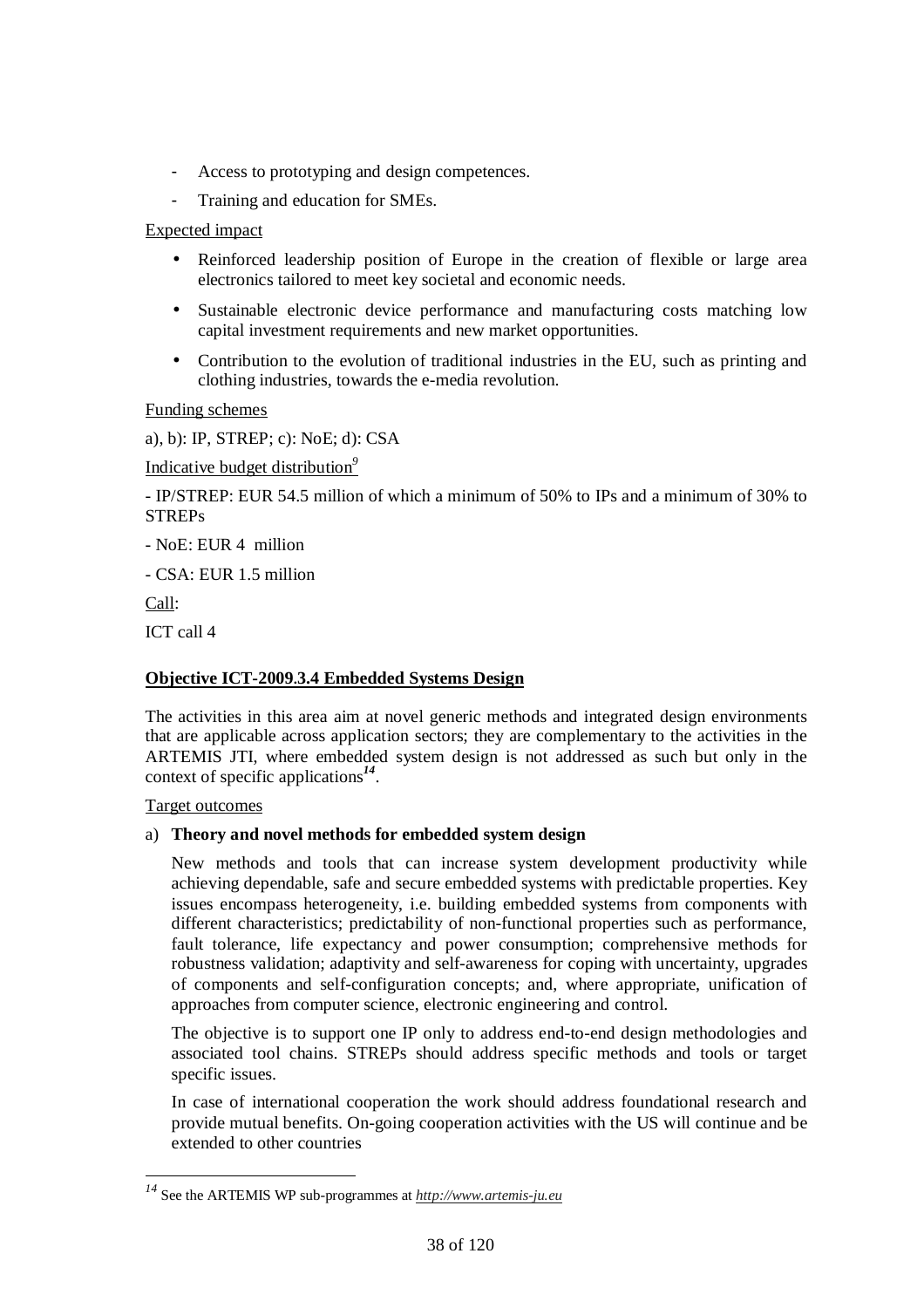## b) **Modules and tools for embedded platform-based design**

 An integrated design environment for embedded systems that can be extended and customised. This covers software, hardware/software and system design tools for holistic design, from applications down to component and platform level. Important challenges encompass flexibility of the platform to support different applications, increased interoperability of tools primarily from SME vendors and openness in order to facilitate the entry of new industry players, support associated standardisation, easily import existing components and/or handle upgrades. Key issues include: (i) technology for efficient resource management, (ii) tools supporting design space exploration, in particular trade-offs when co-developing hardware and software; and (iii) advanced model-driven development.

The objective is to support one IP only to address design tool integration. STREPs should target specific issues or topics.

## c) **Coordination of national, regional and EU-wide R&D strategies**

 Initiatives to advance the European Research Area and to align research agendas in the field of embedded systems.

Expected impact

- Significantly increased productivity of embedded system development.
- Improved competitiveness of European companies that rely on the design and integration of embedded systems in their products by reducing design costs and time to market.
- Emergence and growth of new companies that supply design tools and associated software. Stimulated high-tech European companies, in particular SMEs, which offer innovative products and services for embedded systems design.
- Reinforced European scientific and technological leadership in the design of complex embedded systems.

Funding schemes

a): IP, STREP; b): IP, STREP; c): CSA

Indicative budget distribution*<sup>9</sup>*

- IP/STREP: EUR 27.25 million; the objective is to support one IP only under a) and one IP only under b) in addition to STREPs

- CSA: EUR 0.75 million

Call:

 $\overline{a}$ 

ICT call 4

# **Objective ICT-2009.3.5 Engineering of Networked Monitoring and Control systems**

The activities in this area address engineering technologies for large scale, distributed and cooperating systems for monitoring and control, including wireless sensor networks. These are not addressed as such by the ARTEMIS JTI to which they are complementary*<sup>15</sup>* .

*<sup>15</sup>* See the ARTEMIS WP sub-programmes at *http://www.artemis-ju.eu*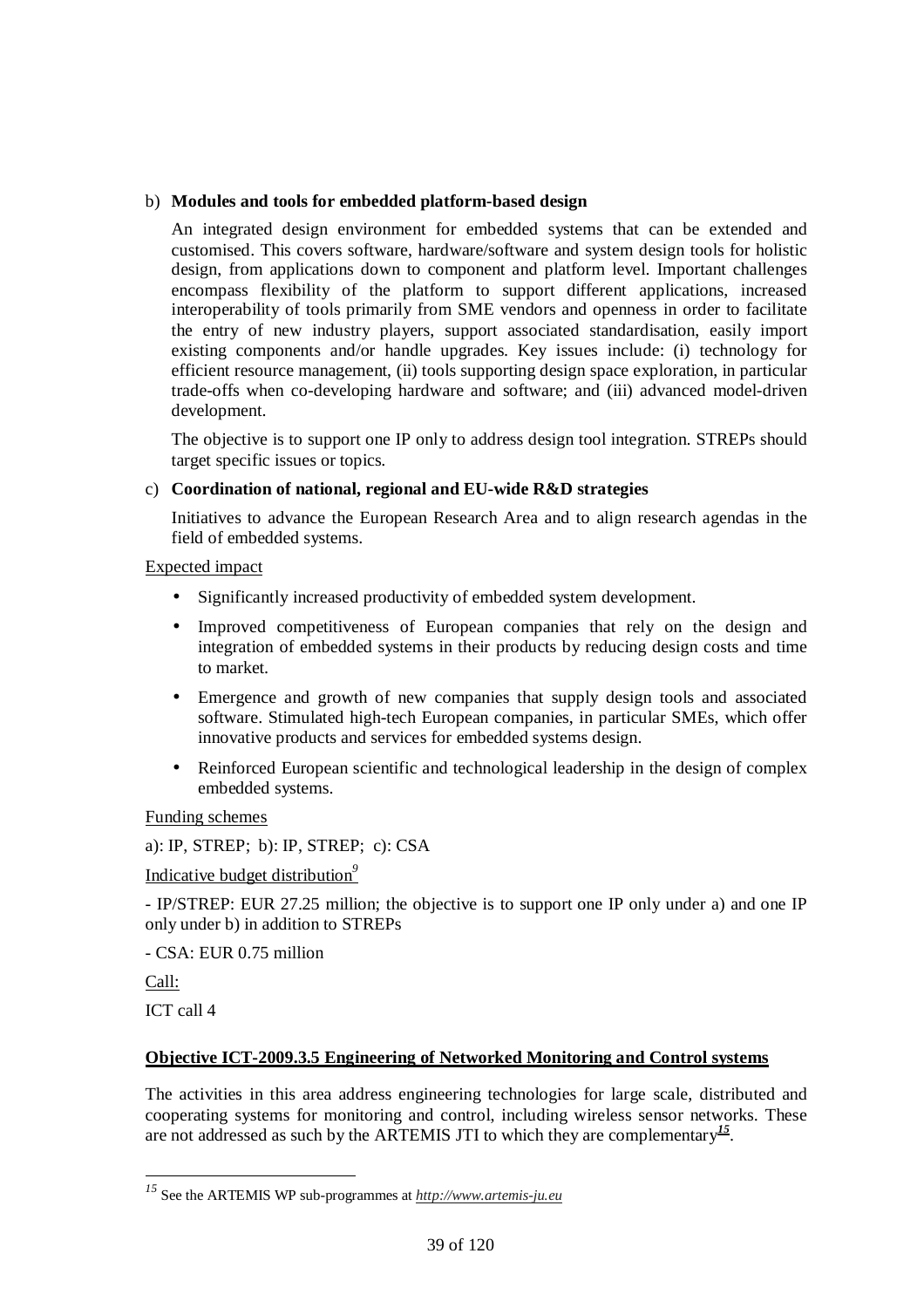#### Target outcomes

#### a) **Foundations of complex systems engineering**

To achieve robust, predictable and self-adaptive behaviour for large-scale networked systems characterised by complex dynamic behaviour through the development of novel abstractions and scalable methods for sensing, control and decision-making. The scope covers foundational multi-disciplinary research and proof of concept addressing the whole chain from modelling, sensing, monitoring and actuation, to adaptive and cooperative control and decision making. Activities to encourage and enable multi-disciplinary education in the areas of systems engineering and monitoring and control are welcome.

#### b) **Wireless Sensor Networks and Cooperating Objects**

 To develop architectures, hardware / software integration platforms and engineering methods for distributed systems composed of heterogeneous networked smart objects that are enabled by sensors, actuators and embedded processors. This will contribute to better dependability, safety, security, cost and energy efficiency e.g. in manufacturing, process plants, buildings and large scale infrastructures (including environmental management systems). Research challenges include: methods and algorithms to support spontaneous ad-hoc cooperation between objects; network-centric computing with dynamic resource discovery and management; semantics that allow object/service definition and instantiation; lightweight operating systems and kernels; open wireless communication protocols for harsh (industrial or outdoor) environments; abstractions and support tools to enable (re)programming; virtual sensing and actuation through low-cost aggregation of sensors and actuators; and experimenting with novel large-scale applications of wireless sensor networks.

The objective is to support one IP only to address architectures and integration platforms, including design and demonstration, for very large scale systems of cooperating objects and wireless sensor networks. STREPs should target specific issues or topics.

#### c) **Control of large-scale systems**

 To enable the optimal operation of large-scale dynamic systems through proactive process automation systems. Such systems should be based on process control algorithms, architectures and platforms that are scaleable and modular (plug  $\&$  play) and are applicable across several sectors, going far beyond what current Supervisory Data Acquisition and Control (SCADA) and Distributed Control Systems (DCS) can deliver today. Pro-activeness requires novel predictive models for higher performance and fault adaptation and recovery. The architectures should facilitate re-use, enable QoS, and reduce the reconfiguration effort. Standardisation of monitoring and control systems in industrial environments is encouraged in all projects.

The objective is to support one IP only to architect, develop and demonstrate a new generation of open and proactive process automation monitoring and control systems, and to address associated standardisation. STREPs should target specific issues or topics.

#### d) **International cooperation**

 Facilitation and promotion of cooperation with the Western Balkan Countries, U.S.A and India (separately) where this provide mutual benefits.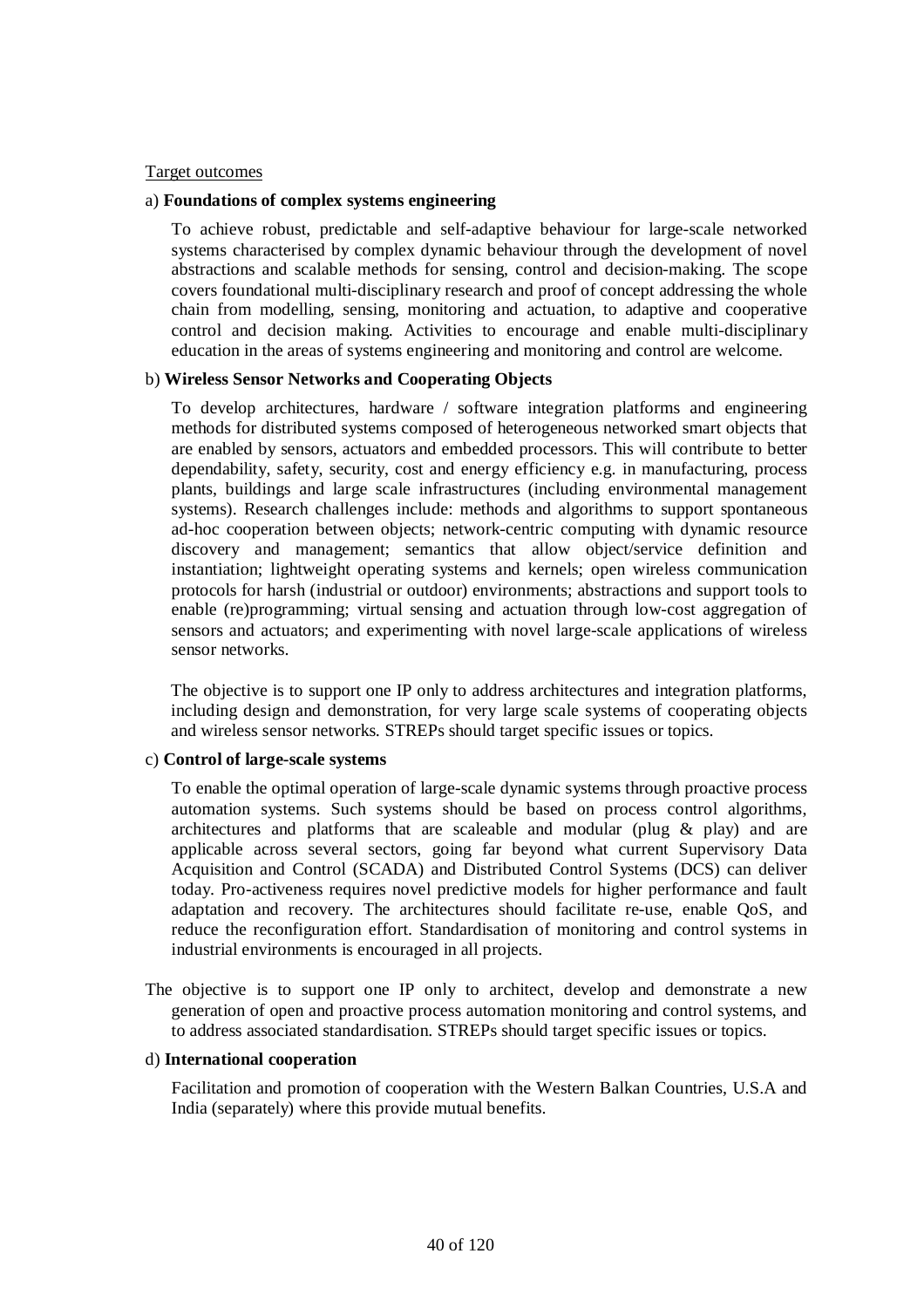## Expected Impact

- Strengthened competitiveness of the industry supplying monitoring and control systems through next generation process automation products that are superior in terms of functionality, accuracy, dynamic range, autonomy, reliability and resilience.
- Higher energy efficiency and reduction of waste and of resource use in manufacturing and processing plants; improved ease-of-use and simplified operation and maintenance of monitoring and control systems, also for non-experts; and more effective management systems for natural resources and the environment.
- Reinforced European inter-disciplinary excellence in control and systems engineering and associated modelling and simulation tools as well as in real-time computing, communications, wireless sensor (and actuator) networks and cooperating objects.

## Funding schemes

a): STREP, NoE; b): IP, STREP; c): IP, STREP; d): CSA (CA only)

#### Indicative budget distribution*<sup>9</sup>*

- IP/STREP: EUR 27 million; the objective is to support one IP only under b) and one IP only under c) in addition to STREPs

- NoE: EUR 4 million

- CSA: EUR 1 million

Call:

ICT call 5

# **Objective ICT-2009.3.6 Computing Systems**

#### Target outcomes

#### a) **Parallelisation & programmability**

 Automatic parallelisation, new high-level parallel programming languages and/or extensions to existing languages taking into consideration that user uptake is a crucial issue. Projects on programmability & parallelism of homogeneous or heterogeneous multi-core and/or reconfigurable architectures should adopt a holistic approach addressing issues related to the underlying hardware, the operating system and the system software. Research areas include beyond static auto-parallelisation by exploiting dynamic (runtime) information; new support environments including testing, verification and debugging, program & performance monitoring and analysis; and specific hardware support for parallel programming models.

#### b) **Methodologies, techniques and tools**

**Continuous Adaptation**: Multicore and/or reconfigurable systems that continuously adapt to a constantly changing environment by going beyond the strict separation between compiler, runtime and hardware.

**Virtualisation:** Virtualisation technologies that ensure portability, flexibility, optimised use of resources, and overcome legacy issues for multicore and/or reconfigurable systems. This includes hardware/software interfaces for efficient virtualisation as well as machine abstractions and performance models for virtualised homogeneous or heterogeneous systems.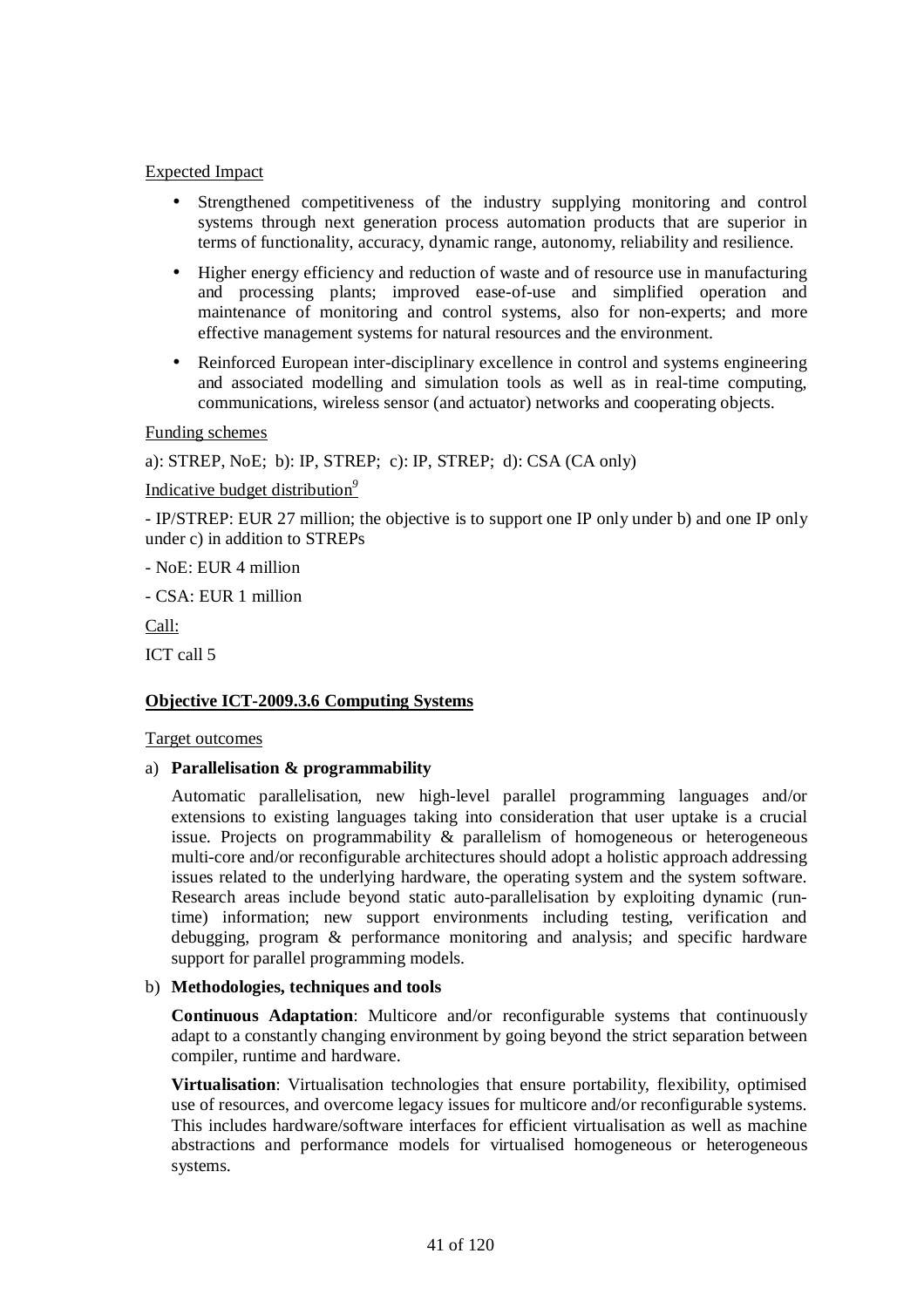**Customisation**: Rapid extension and/or configuration of existing systems, architectural templates and tool-chains to optimally address specific application needs and performance/Watt envelopes.

#### c) **System simulation and analysis**

 Advanced simulation and analysis of complex multicore systems to drastically improve the simulation speed of new complex, homogeneous or heterogeneous, multi-core systems;

## d) **Technology implications**

 Advanced system architectures, tools and compilers for next-generation semiconductor fabrication technology (for example, 3D stacking). The key challenge is to bridge architecture, system and technology research efforts.

## e) **Coordination of R&D activities and strategies in High-Performance Computing**

 Initiatives to align research agendas and coordinate R&D activities in high performance computing in order to advance the European Research Area; taking into account industrial and academic activities and programmes at regional, national and EU level as well as international supercomputing roadmaps.

#### Expected Impact

- Increased performance, power-efficiency and reliability of homogeneous or heterogeneous multi-core and/or reconfigurable on-chip computing systems.
- Accelerated system development and production, enabling new products to be realised with a considerably shorter time-to-market.
- Reinforced European excellence in multi-core and reconfigurable computing architectures, system software and tools.
- Strengthened European leadership in cross-cutting technologies that are applicable to all market segments of computing systems, from embedded to high-performance computing.
- Contribution to the creation of a European Research Area in High Performance Computing R&D.

# Funding schemes

```
a), b), c), d) STREP e) CSA
```
Indicative budget distribution*<sup>9</sup>*

- STREP: EUR 24.7 million
- CSA: EUR 0.3 million
- Call

ICT call 4

# **Objective ICT-2009.3.7: Photonics**

# Target outcomes

a) **Photonics technologies, components and (sub)systems** driven by key applications/social needs. Cost-effective innovative device and system integration, including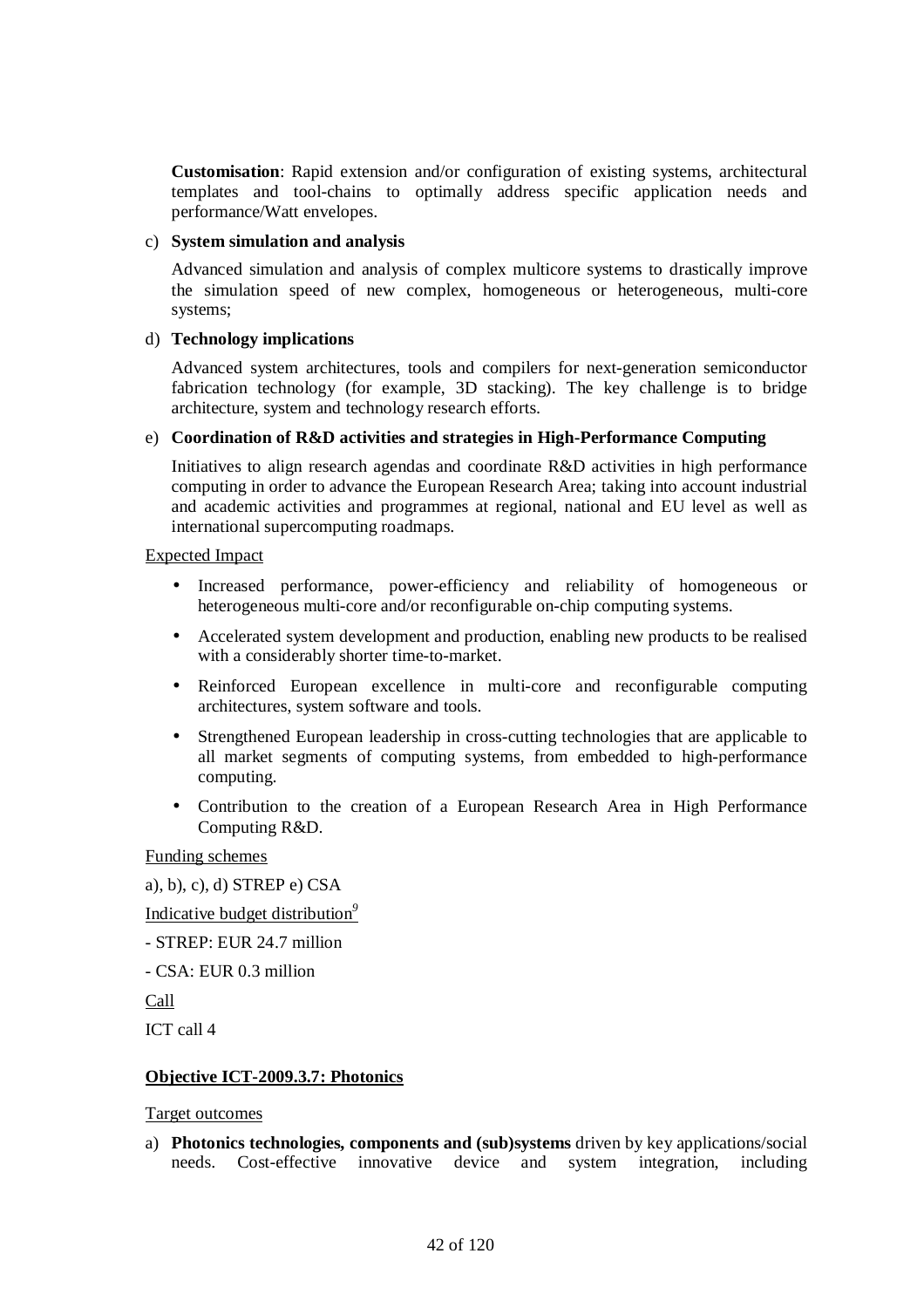electronics/photonics integration (photonics on silicon) where applicable, are overarching issues:

- 1) *Communications*: the vision is future-proof networks and systems enabling unlimited bandwidth through integration, more optical processing and very high spectral-density photonic transmission and the reduction of power consumption at system and component level. Actions should target developing photonic components for any part of such networks, systems or interconnects with the overall aim of reducing network complexity, increasing protocol transparency, and increasing information throughput.
- 2) *Lighting and light sources*: (i) highly efficient LEDs and LED-based lighting systems for general illumination offering features like high colour rendering, tuneable output spectrum and adaptable light output level; (ii) efficient solid state laser sources and compact laser-based engines for display (e.g. projection, laser TV) and lighting applications. Specific targeted actions should address a particular technology or approach; larger-scale actions could integrate a broader range of related technologies, components and/or (sub)systems.
- 3) *Biophotonics*: specific targeted actions on (i) molecular/functional imaging and/or (ii) minimally-invasive / point of care diagnosis and treatment monitoring. Particular emphasis is on the combination of technologies, components, (sub)systems and disciplines for medical and biological applications of photonics.
- 4) *Cost-effective high-performance imaging for Safety & Security*: specific targeted actions on (i) CMOS-compatible low-power uncooled image sensors with high dynamic range and single-photon imaging capability at video-rate readout speed and/or (ii) compact multi-feature imaging systems based on advanced smart pixel detector arrays with sub-picosecond timing precision, pixel-level hyper-/multi-spectral resolution, polarisation sensitivity, and intra-pixel on-chip pre-processing capabilities.
- 5) Specific targeted actions on *highly integrated components* for high average and high peak power lasers for ICT and industrial applications: (i) novel concepts for fibres and fibre lasers with integrated functions, such as filters, polarisers, frequency shifters, qswitches, etc.; (ii) diode lasers with new functions integrated in the semiconductor e.g. epitaxial structures for mode selection, Bragg gratings, integrated q-switches and saturable absorbers, etc.

Actions span from advanced research opening new opportunities to application-driven research with a view to industrialisation, with priority given to novel or 'breakthrough' approaches rather than incremental developments.

b) **Cost-effective versatile foundry processes for photonic integrated components based on III-V semiconductors possibly combined with other materials**. The activities may also address the further module integration and packaging. The design/process interface shall be based on widely agreed concepts and standards and the design be supported by design-rule and library based platforms. Application oriented top-down design environments may also be addressed.

#### c) **ERA-NET Plus action**

A joint call for proposals on a photonics topic of strategic interest, to be funded through an **ERA-NET Plus** action between national and regional programmes.

#### d) **Coordination and support actions**

**SME** and researchers support through access to photonics technology and design expertise, prototype components and manufacturing facilities.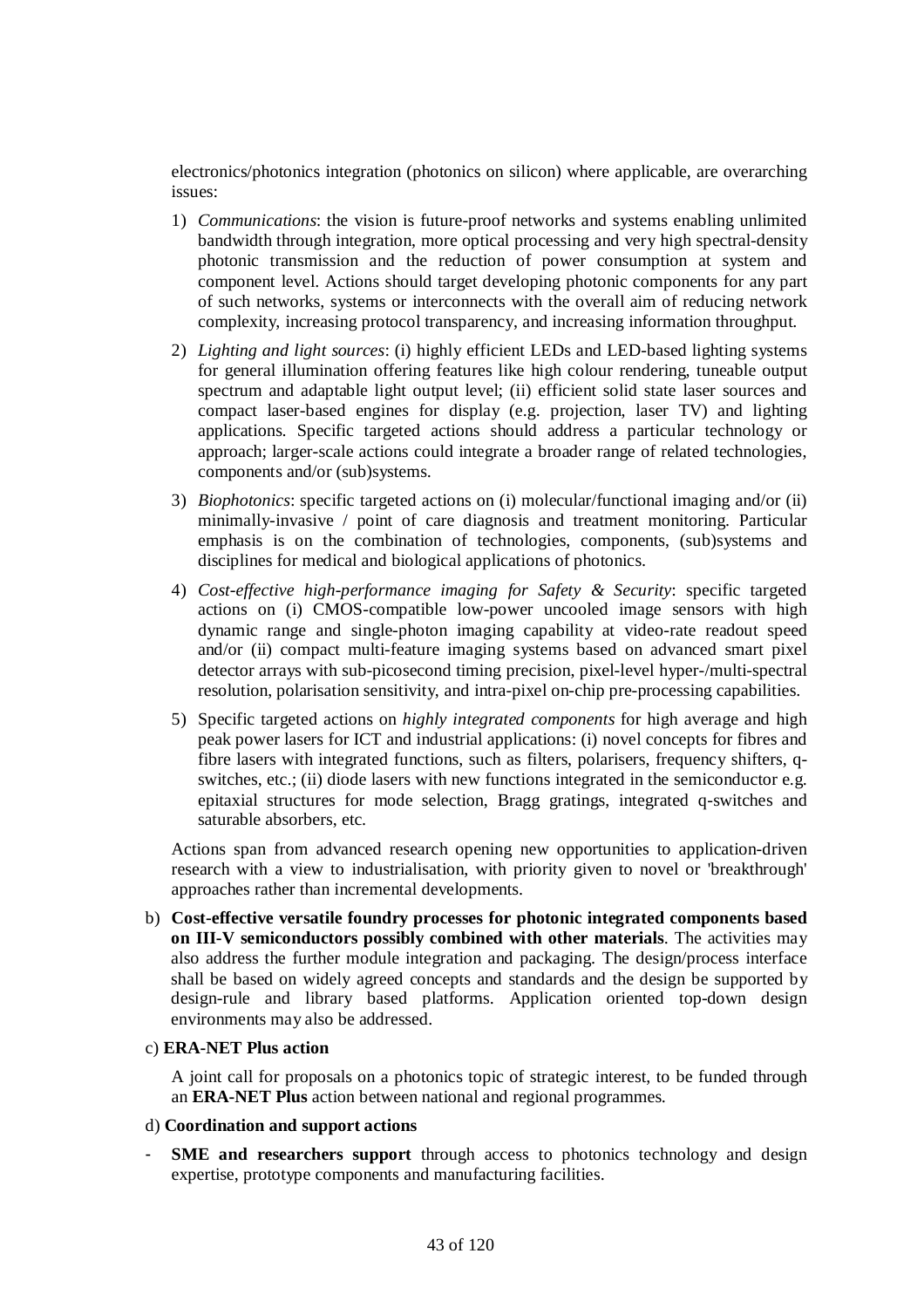- **International cooperation**: (i) Joint definition of procedures to measure and compare research/prototype LED/OLED lighting device performances; (ii) Exchange of best practices from field trials or deployment of mature LED/OLED lighting products; (iii) Development of LED/OLED lighting standards; (iv) International workshops on selected advanced photonics research topics; research roadmaps.
- **Education and training** (excludes direct support of conferences): (i) Secondary school level outreach activities to encourage interest in photonics, especially among girls; (ii) Transnational third level education programmes in photonics, emphasising multidisciplinarity, addressing entrepreneurship, and encouraging the participation of women. The activity includes preparation of partnerships, agreements and curricula but excludes investments in infrastructure.

In view of ongoing activities in this area in Canada, Russia and the United States, the participation of these countries is encouraged, where it is of clear mutual benefit.

Expected Impact

- Actions in photonics technologies should reinforce European leadership and industrial competitiveness in the relevant application domains, or provide opportunities for new practical applications.
- The foundry action should greatly reduce non-recurring engineering costs of photonic integrated components, and should provide a safe, easy and cost-effective access for SMEs, fab-less component suppliers and researchers to production of prototype samples and industrial volumes, with a smooth path from design to prototype and volume manufacturing in Europe.
- The ERA-NET Plus Action should foster closer cooperation and greater alignment between participating states' research activities in topics deemed strategically important and of joint interest.
- The SME and researchers support action should foster the broader take-up of advanced photonic technologies towards innovative products.
- International cooperation activities in photonics should lead to greater cooperation between European players and their counterparts elsewhere on common goals for mutual benefit which will further European interests.
- Education and training activities should foster a new generation with photonics skills and expertise, both technical and with the ability to exploit developments commercially in Europe, including the participation of women.

Funding schemes

a).1), 2): IP, STREP

a).3), 4) and 5): STREP

 $b)$ : IP

c): ERA-NET Plus

d): CSA

Indicative budget distribution*<sup>9</sup>*

- IP/STREP: EUR 47 million of which a minimum of 50% to IPs and a minimum of 30% to **STREPs** 

- ERA-NET Plus: EUR 10 million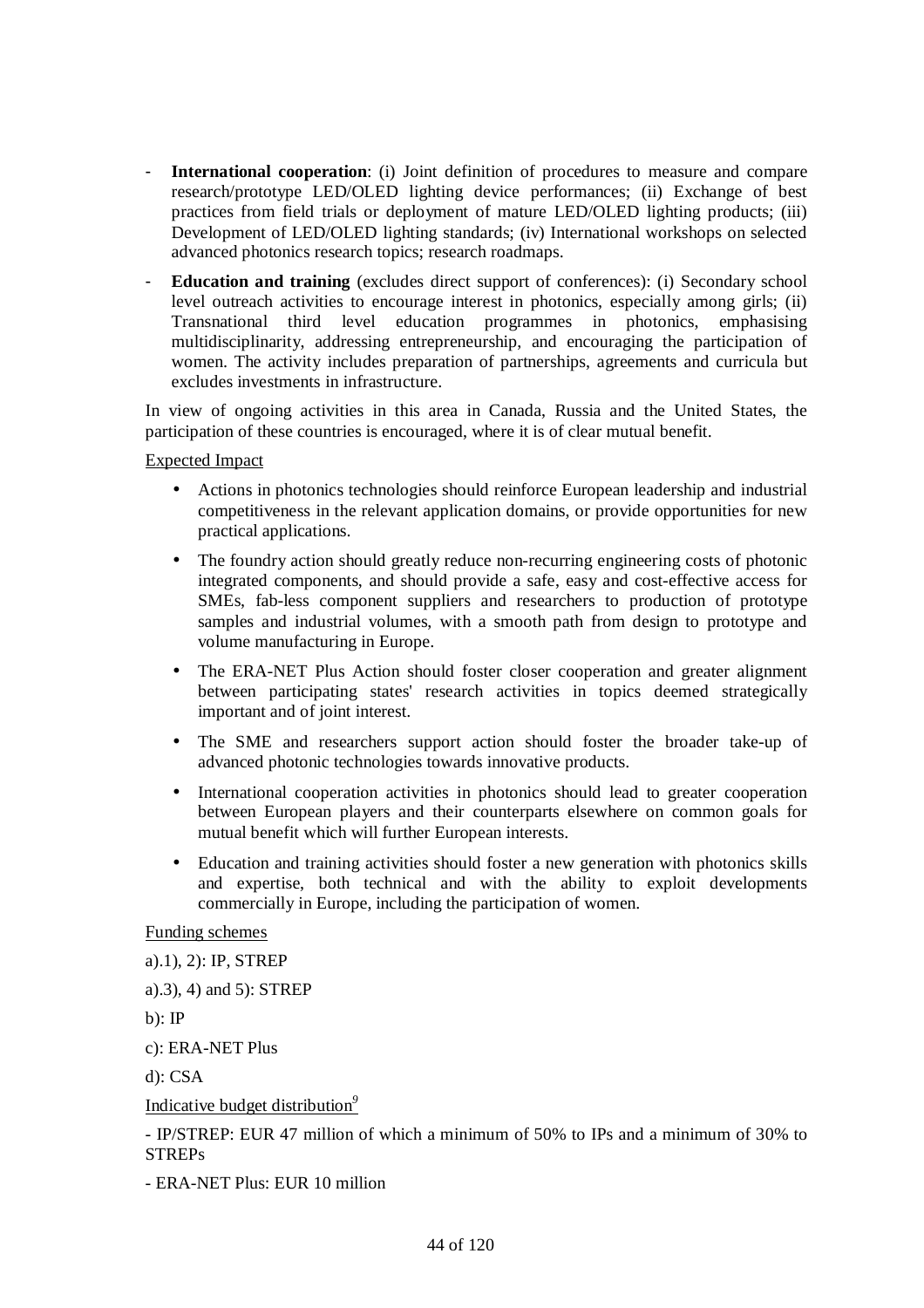- CSA: EUR 3 million

Call

ICT call  $5$  (for a), b), d))

ICT call 4 for c): ERA-NET Plus. Any funds remaining following the selection of an ERA-NET Plus action will be transferred to *Objective ICT-2009.3.8 Organic photonics and other disruptive photonics technologies*

## **Objective ICT-2009.3.8 Organic Photonics and Other Disruptive Photonics Technologies**

Target outcomes

#### a) **Organic Photonics**

Specific targeted actions to address organic, polymer, single molecule and carbonnanotube based photonic components, including organic-inorganic hybrid components.

Actions span from advanced research opening new opportunities to application-driven research with a view to industrialisation, with priority given to proof-of-principle or 'breakthrough' approaches rather than incremental developments.

Work should aim at photonic functional components and can include the necessary research on the appropriate material.

Included are:

- OLEDs (including OLEFET) and lasers for lighting, illumination, projection or display applications<sup>16</sup>. Critical issues are: conversion efficiency, extraction efficiency, colour gamut, lifetime, intensity, wavelength, costs etc.
- Organic photovoltaic cells with conversion efficiencies higher than 10% and a life time greater than 5 years for mobile ICT applications such as PDAs, laptops, and mobile phones. Critical issues are: conversion efficiency, lifetime, costs etc.
- Light guiding structures. Critical issues are: waveguides, integrated circuits, microcavities, POF etc.
- Organic photonic sensors, lasers and amplifiers. Critical issues are: lifetime, output power, wavelength regime, electric pumping etc.

#### b) **Disruptive / cutting-edge photonic technologies and materials**

Specific targeted actions exploiting effects at the limits of light-matter interaction in nanophotonics (i.e. sub-wavelength structures, plasmonics, controlling the quantum degrees of freedom, metamaterials, photonic crystals, biological systems) for transition from advanced research to industrial applications, including photovoltaics;

Actions to structure and integrate advanced research activities across Europe in this area.

In view of ongoing activities in this area in Australia, Russia and the United States, the participation of these countries is encouraged, where it is of clear mutual benefit.

#### Expected Impact

 $\overline{a}$ 

*<sup>16</sup>* Given the synergies between the areas addressed by objective ICT-2009 3.3 a) on *Flexible, organic and/or large area electronic devices and building blocks* and objective ICT-2009 3.8 a) on *Organic Photonics*, in particular in the work on OLEDs, proposals that address both these objectives are welcome. Proposals should be submitted to the objective where they have their 'centre of gravity'.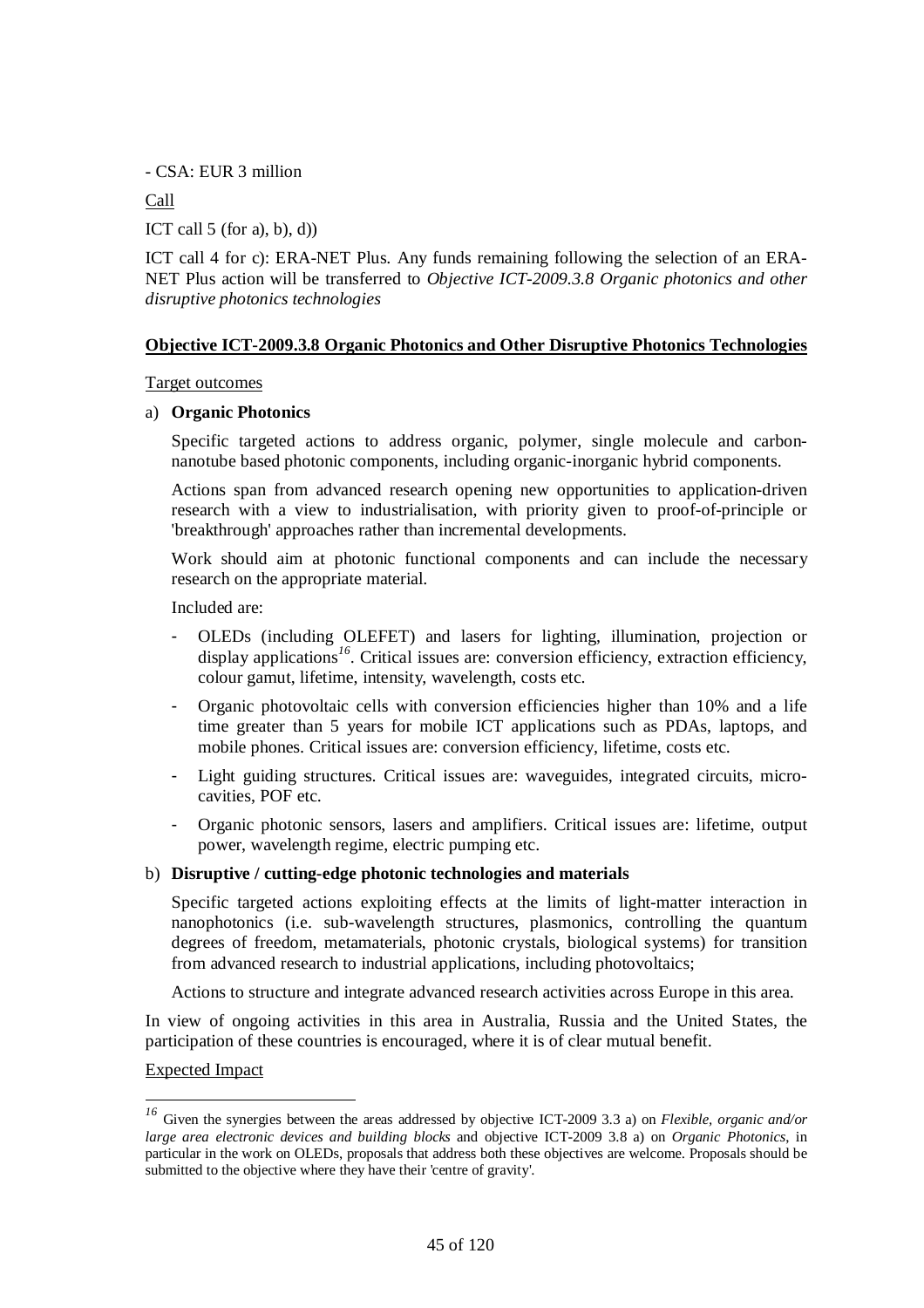- Reinforced European leadership and industrial competitiveness, and new opportunities for practical application opened in new domains.
- Leading-edge research in Europe in photonic technologies and materials fostered through networking, structuring and integration of activities.

Funding schemes

a): STREP; b): STREP, NoE Indicative budget distribution*<sup>9</sup>* - STREP: EUR 25 million - NoE: EUR 5 million Call ICT call 4

# **Objective ICT-2009.3.9: Microsystems and Smart Miniaturised Systems**

#### Target outcomes

#### a) **Heterogeneous Integration**

Integrated and interfaced multiple core technologies and related materials for the next generation of microsystems and smart miniaturised systems. Particular emphasis is on innovative concepts of industrial relevance and crosscutting technological challenges that currently limit industrial take-up.

Focus is on: (i) the heterogeneous combination of elements to integrate higher levels of intelligence into multifunctional microsystems including multisensing, processing, wireless and wired communication, and/or actuation capabilities; (ii) smart systems based on innovative nanosensor devices and components, providing unprecedented levels of performance and representing a disruptive approach to known or new challenges; and (iii) the integration of multiple elements of the value chain of heterogeneous systems materials, modelling, design, processes, devices, packaging, characterisation, testing contributing to more efficient manufacturing.

Proposals are expected to be highly innovative and to address exploitation perspectives in multiple application sectors.

#### b) **Autonomous energy efficient smart systems**

Autonomous smart systems making use of efficient energy management and communication solutions for long-lasting operation.

This includes: (i) innovative approaches to energy scavenging, storage and transmission, power generation, accumulation and consumption, which can satisfy real-life needs, adapt to the environment and operate safely and reliably under a wide range of conditions; and (ii) reconfigurable, low power, adaptive miniature smart transceivers for short- and longrange wireless communications of sensor-based systems.

Projects should preferably address both the energy and the communication challenge.

## c) **Application-specific microsystems and smart miniaturised systems**

Technology development will address one of the following application sectors:

1) Biomedical: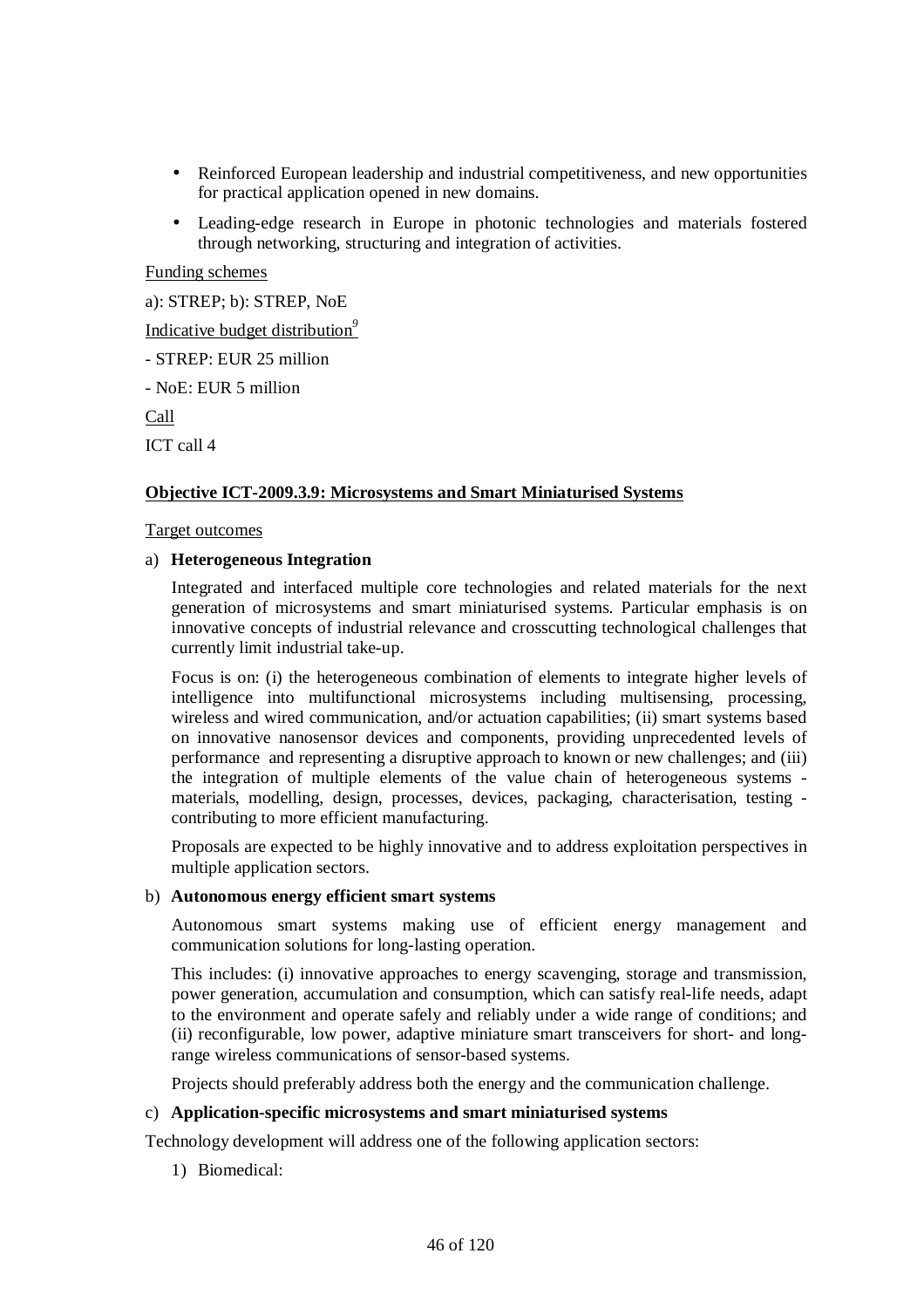Proposals should address one of the following topics: (i) Lab-on-Chip (LoC) platforms, covering the value chain from research to validation in explicit contexts of drug discovery, diagnosis, and/or therapy; emphasis for diagnosis and monitoring applications is on integrating sample preparation and flexibility to multi-type assays; (ii) microinstrumentation for microinjection and cell-manipulation; and (iii) microsystems interacting with the human body, with particular emphasis on autonomous miniaturised active implants, bio-robots and non-invasive body microsystems for monitoring, diagnosis and therapy. Biosensors and microfluidic chips/components as such are not part of this call.

2) Telecommunications:

Proposals should address Microsystems and smart systems for telecommunications and networking. Emphasis is on extreme miniaturisation for multifunctional networked RF applications, such as smart RFID, ultra-low power transceivers and reconfigurable antennas.

3) Environment and food/beverage:

Proposals should address integrated multi-sensing microsystems for environmental applications (including water treatment) or food and beverage quality and safety. Emphasis is on reliability and cost reduction.

4) Transport, safety and security:

Proposals should address (i) safety-critical microsystems and robust smart miniaturised systems for transport applications, with particular emphasis on smart systems for the full electric vehicle, or (ii) advanced sensor- and actuator-based systems for safety and security. Focus is on integrating networking capabilities and the possibility of operating in harsh environments.

5) Smart Fabrics and Interactive Textiles (SFIT):

Proposals should address multi-functional textiles and fabrics, where sensing, actuating, communicating, processing and power sourcing are seamlessly integrated. The focus should be on one or more of the following aspects: (i) advanced solutions to overcome existing functional limitations; (ii) fibre-level components and systems and their integration into smart textiles; (iii) development and integration of stretchable and wearable electronics embedded in textiles; (iv) fully integrated Smart Fabric and Interactive Textile (SFIT) solutions for applications where distributed functions are essential. Proposals should also consider user friendliness, comfort, manufacturability, sustainability, cost and contribution to testing certification procedures, where appropriate.

A balanced coverage of the different application sectors is foreseen.

# d) **Coordination and support actions**

- Coordination between technology providers and users representing the whole value chain (R&D organisations, industrial providers and users and, when relevant, ethical experts, health insurance and consumer organisations) in the following sectors: 'in vitro diagnostics' and 'food/beverage quality'.
- Techno-economic analysis of EU, Eureka and national project results in this research area, and recommendations for actions to optimise their joint value.
- Dissemination, promotion (including coordination of service provision) and public awareness of activities in the area.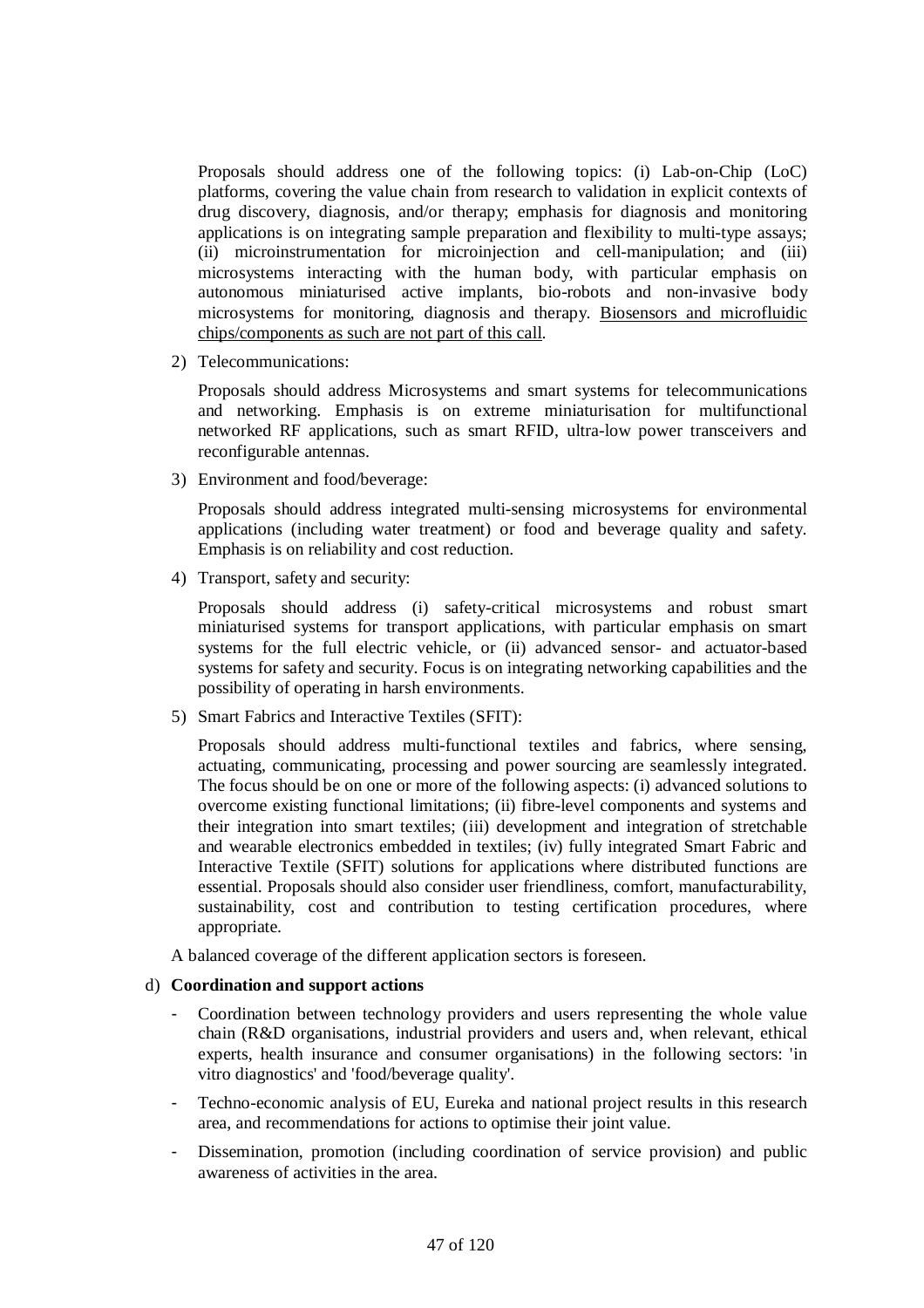- Identification of international cooperation opportunities in the area.

Expected impact

- Strengthened global competitiveness of European industry in microsystems and smart miniaturised systems.
- Wider use of smart systems in relevant application sectors, thereby strengthening the competitiveness of the user industries and meeting the societal needs of citizens.

Funding schemes

a) IP, STREP; b): STREP; c) IP, STREP; d) CSA

Indicative budget distribution*<sup>9</sup>*

- IP/STREP: EUR 77 million with a minimum of 50% to IPs and a minimum of 30% to **STREPs** 

- CSA: EUR 3 million

Call:

ICT call 5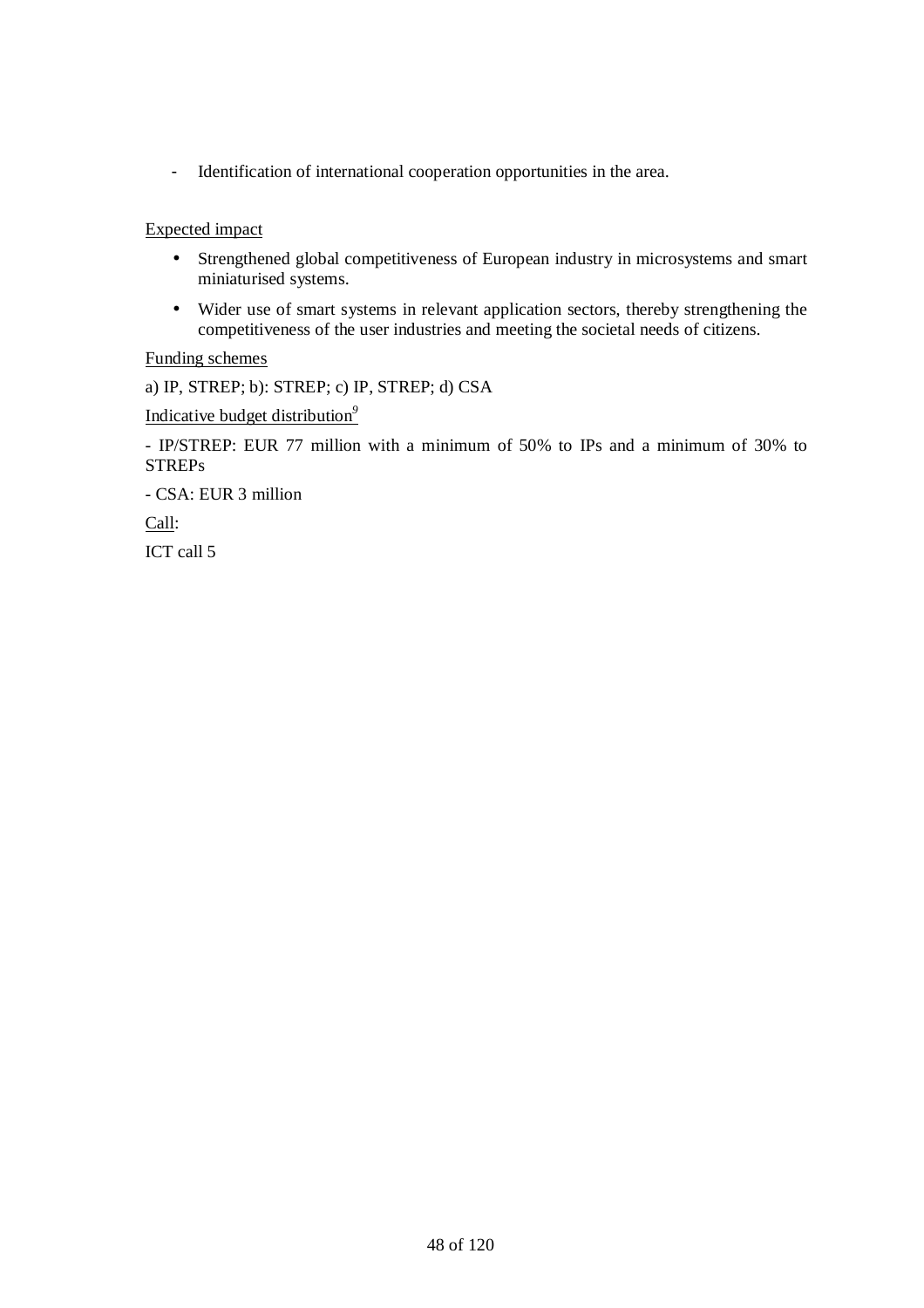## **4.4 Challenge 4: Digital Libraries and Content**

Digital content is today being produced in quantities that are deeply transforming the enterprise and the creative industries. Conditions for production and consumption are also rapidly changing as more and more content is produced by users. Organisations, public and private, are faced with maintaining, managing and exploiting increasing amounts of data and knowledge, in environments that are continually changing. New ways of expressing and representing cultural and scientific content in digital form are creating new opportunities for people to experience and share assets.

Progress in *knowledge modelling and processing* has enabled the creation of innovative commercial and community services and is progressively transforming scientific discovery. Semantic web technologies are likewise starting to be used on an industrial scale by information providers and search engines alike to offer more sophisticated services. Conceptualising and producing digital content as a container of rich objects that can be individually selected and manipulated is emerging as a trend.

This increasingly complex content needs to be safeguarded for future access. *Preservation* needs to be intelligently planned, capturing and selection of content need to be automated and hardware and software dependencies must be overcome. Keeping the associated semantics as well as the digital objects, should guarantee the integrity and authenticity of the information as originally recorded.

If these challenges are met, richer content can bring new opportunities to the exploitation and *sharing of Europe's rich cultural and scientific resources*. New services will engage users in new ways of experiencing and understanding cultural resources. They will enable the aggregation and annotation of objects available in digital libraries. 3D and visualisation will provide access, mainly through virtual re-creations of cultural and scientific artefacts.

More abundant, accessible, interactive and usable content and knowledge, coupled with shifts in demands (future of education and training systems, productivity, time to competency, focus on intangible assets) contribute to *reshaping the way we learn:* teaching methods are increasingly focusing on inquiry-based, problem-solving approaches; technologies are suggesting new ways to generate learners' engagement and motivation and to support innovation and creativity; learning is increasingly integrated into business processes, corporate knowledge management and human resources systems. The research is becoming intrinsically cross disciplinary, requiring input from cognitive and social sciences, pedagogy, computer and neurosciences.

Research under this Challenge should take into consideration relevant technologies and other results from successfully completed or ongoing projects.

# **Objective ICT-2009.4.1: Digital Libraries and Digital Preservation**

#### Target outcomes

a) **Scalable systems and services for preserving digital content**: handling the whole workflow for different types of digital resources, guaranteeing their long term integrity and authenticity. Research should demonstrate the feasibility of systems and services proposed and assess their use by organisations in large scale testbeds (e.g. science, business and financial records, public records, multimedia/audiovisual and performing arts).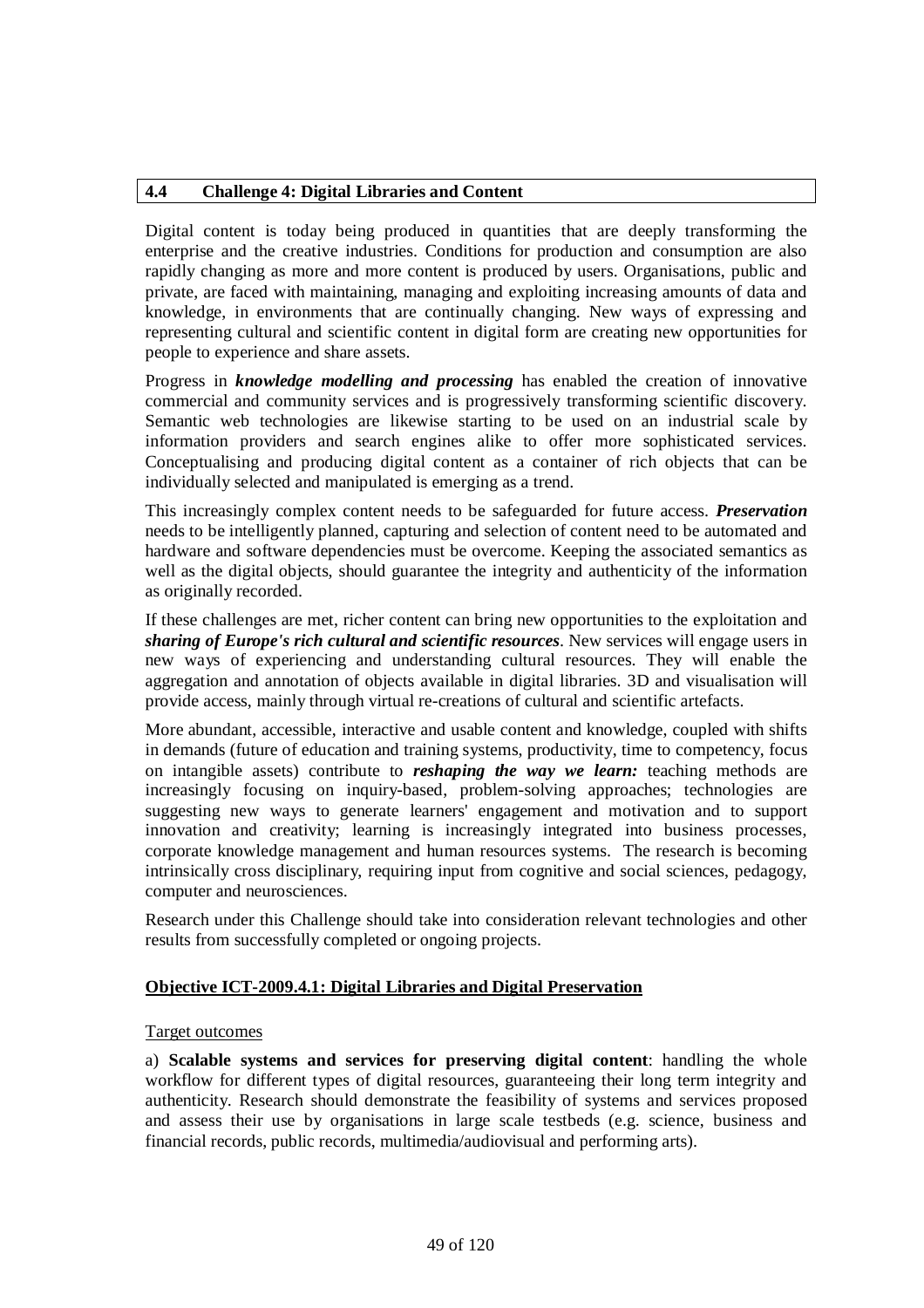b) **Advanced preservation scenarios**: methods, models and tools for managing digital memory, focusing on challenging preservation problems which cannot be adequately handled by current models. These should result in:

- b1/ Methods and tools for **preserving complex objects**, addressing the life-cycle of composite digital information instances (e.g. multiple embedded structures, actionable objects, distributed and interlinked resources and ontologies, transient information and ephemeral data).
- b2/ **Intelligent digital curation and preservation** systems able to learn, reason and act autonomously, integrating tools and methods to support the complex decision making processes for appraisal, selection and management of diverse collections of digital resources. The system should ensure that the representation of the objects and their embedded semantic knowledge in order to support their future re-use. Appropriate verification scenarios should be integral component of the work.

c) **Innovative solutions for assembling multimedia digital libraries** for collaborative use in specific contexts and communities, enhancing scholarly understanding and experiences of digital cultural heritage. This includes work on the dynamic aggregation of cross-media resources across existing institutional digital libraries and repositories. Research should address scalability, interoperability and distributed architectures, aggregation and semantic search tools. Validation should address researchers and cultural heritage professionals but be open to wider audiences.

d) **Adaptive cultural experiences** exploring the potential of ICT for creating personalised views of various forms of cultural expression, reflecting individual narrative tendencies (i.e. adapt to the background and cognitive context of the user) and offering meaningful guidance about the interpretation of cultural works.

e) **Interdisciplinary research networks** bridging technological domains (e.g. computing models, knowledge representation, visualisation and graphics), information and archival sciences, and social and cognitive sciences to advance the state-of-the-art in well identified and focused application areas (e.g. digital preservation).

f) **Promoting the uptake** of EC-funded research enabling the deployment of new ICT-based cultural and memory preservation services, leveraging the impact of associated national initiatives; **roadmapping** and identification of future 'Grand Challenges'; establishment of a **pan-European network of 'living memory centres'** for validations, demonstrations and showcases.

# Expected Impact

- Significant advances in the ability to offer easily customisable access services to scientific and cultural digital resources, improving their use, experiencing and understandings;
- Reinforced capacity for organisations to preserve digital content in a more effective and cost-efficient manner, safeguarding the authenticity and integrity of these records;
- Significant reduction in the loss of irreplaceable information and new opportunities for its re-use, contributing to efficient knowledge production;
- Leading edge research in Europe strengthened through restructuring of the digital libraries and digital preservation research landscape. Leveraged impact of research results.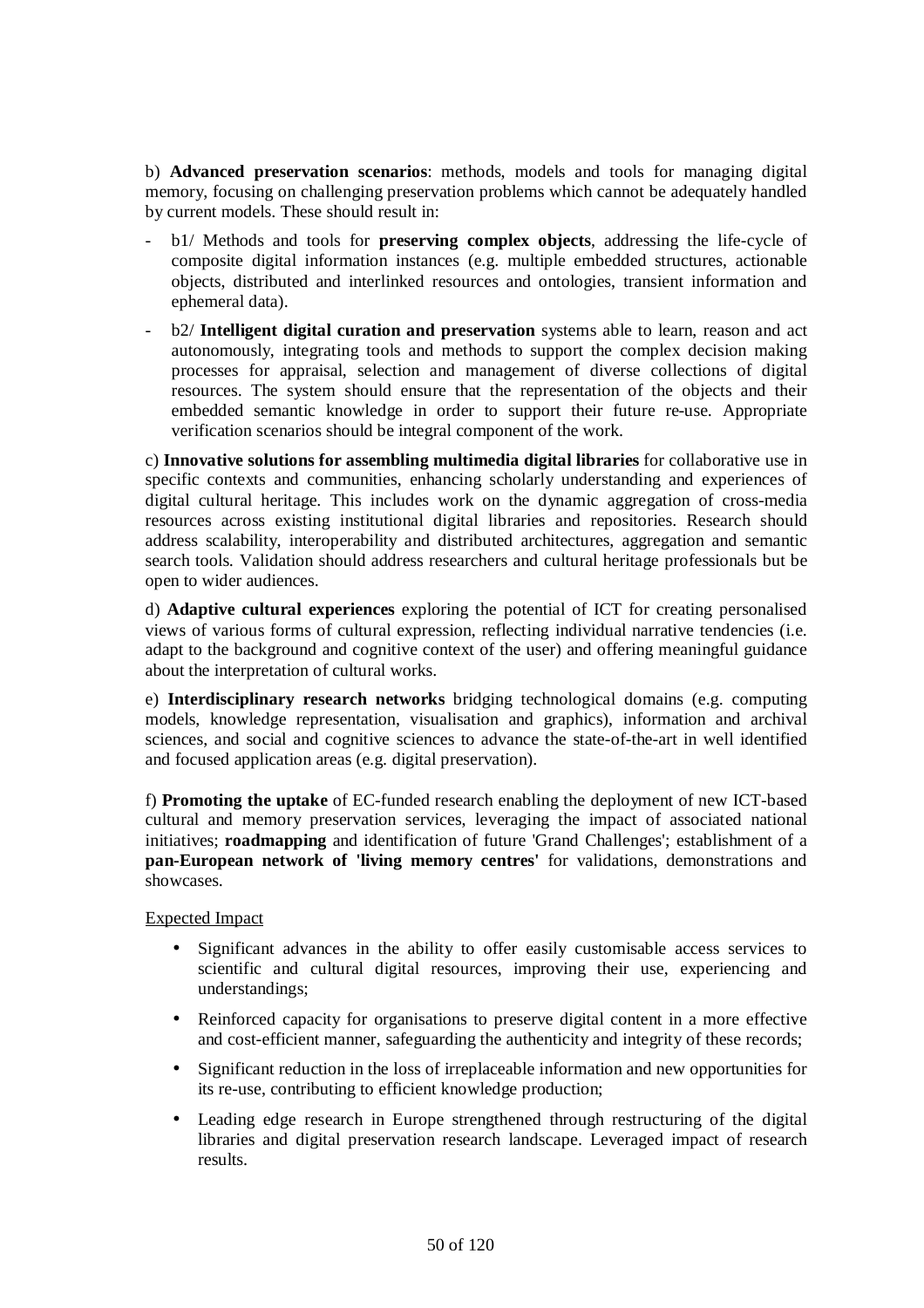Funding schemes

a): IP); b) b1/: STREP; b2/: IP; c) IP d) STREP e): NoE; f): CSA

Indicative budget distribution*<sup>9</sup>*

- IP/STREP: EUR 56 million with a minimum of 50% to IPs and a minimum of 30% to STREPs

- NoE and CSA: EUR 13 million;

Calls

ICT call 6

## **Objective ICT-2009.4.2: Technology-Enhanced Learning**

Target outcomes

- a) **Learning in the 21st Century**: large-scale pilots for the design of the future classroom (exploring both technology and teaching practices, for teachers and students, their orchestration for specific, justified age groupings or subjects), supporting individualisation, collaborations, creativity and expressiveness in more active, reflective and independent learning activities. Research should address innovation in learning and teaching, the underlining change processes, relevant new summative and formative assessment methods and novel solutions supporting the active participation of a wider community of stakeholders contributing to student's growth.
- b) **Reinforce the links between individual and organisational learning, and creativity:** innovative solutions embedding learning experiences in organisational processes and practices, through systems embracing talent, knowledge, workflow, collaborative innovation and competency management. Solutions should cover effectiveness of learning content, new forms of collective intelligence and entail deeper understanding of the role of ICT for creativity, informal learning and collaborations (IP). Research should also address new ways of combining creative, cognitive and computational processes (STREP).
- c) Innovative **adaptive and intuitive systems for learning** featuring affective and emotional approaches, including related new forms of assessing learning outcomes as well as feedback/guidance mechanisms (innovative diagnostic techniques) to the learner and the teacher. Work may relate to serious games and immersive environments and include advances in the combination of simulation, story telling, and collaborative learning. The chosen field should be well justified in terms of learning efficacy.
- d) **Revolutionary learning appliances** (including toys) and advanced cognitive tutors, able to promote specific cognitive processing or abilities. Proposals should address: specific social and learning problems; science, technology and maths; or specific tasks that impose high cognitive demands.
- e) Focused **interdisciplinary networks** on specific emerging trends (e.g. serious games/mobility and learning), linking a limited set of established excellences and learning labs, and including appropriate mechanisms for cross-fertilisation between disciplines. These networks should leverage national research activities and achieve demonstrable visibility at international level.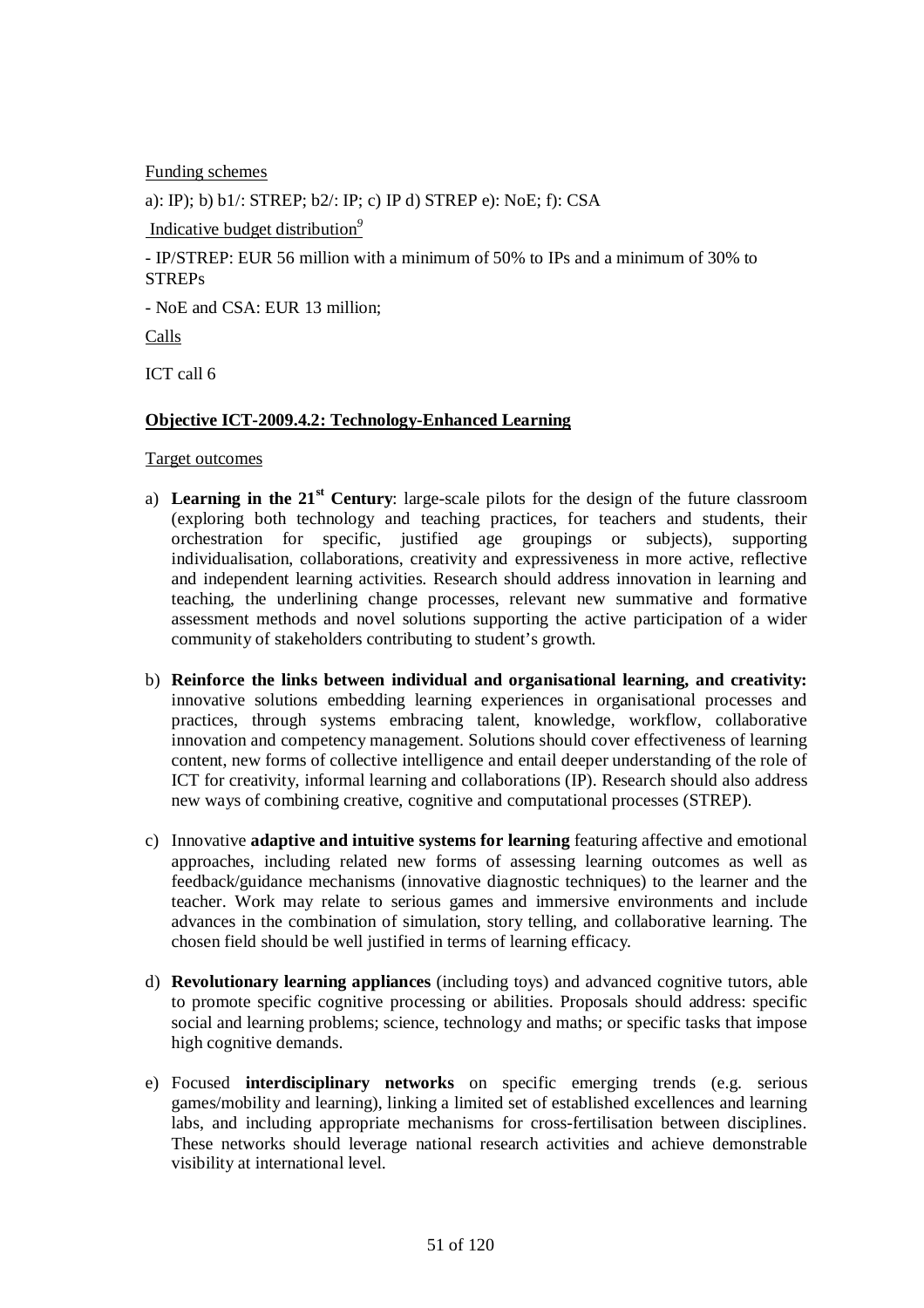f) **Awareness building and knowledge management** on the results of EU RTD projects in the field; exploratory/roadmapping activities for fundamentally new forms of learning; identification of Grand Challenges; socio-economic evaluations (including transfer and scalability mechanisms, in education and for SMEs); establishment of a pan-European network of living schools for validations, demonstrations and showcases.

## Expected Impact

- More conducive, highly motivating and flexible learning places, supporting better education, competency development and employability
- Increased empowerment of both learners and teachers through better adaptation to individual learning needs
- Significant contribution to the global competitiveness of European players in a consolidating market
- Leading edge research in Europe strengthened through restructuring of the technology-enhanced learning research landscape. Leveraged impact of research results.

Proposals must include a methodologically sound evaluation of their expected impact.

#### Funding schemes

a): IP; b): IP and STREP; c), d): STREP; e): NoE; f): CSA

Indicative budget distribution*<sup>9</sup>*

- IP/STREP: EUR 39 million with a minimum of 50% to IPs and a minimum of 30% to STREPs

- NoE and CSA: EUR 10 million

Calls

ICT call 5

# **Objective ICT-2009.4.3: Intelligent Information Management**

Target outcomes

- a) **Capturing tractable information**: robust and performant technologies to acquire, analyse and categorise extremely large, rapidly evolving and potentially conflicting and incomplete amounts of information. These technologies will extract, correlate and integrate data from diverse sources and formats (multimedia and 3D content; heterogeneous databases; data streams from sensors and scientific equipment; social interactions and networked appliances; information from business processes and software services) while tracing provenance, evaluating trust level and assessing reliability. The scalability, flexibility and performance of such methods and techniques will be demonstrated by rigorous empirical testing over large-scale testbeds.
- b) **Delivering pertinent information**: usable and customisable systems to improve the efficiency of the information lifecycle, starting from proactive diagnoses of information gaps and triggering goal-dependent search, acquisition, structuring and aggregation of relevant local, remote and streaming resources. Managing this information and making it actionable requires large-scale reasoning resulting in effective ranking, profiling and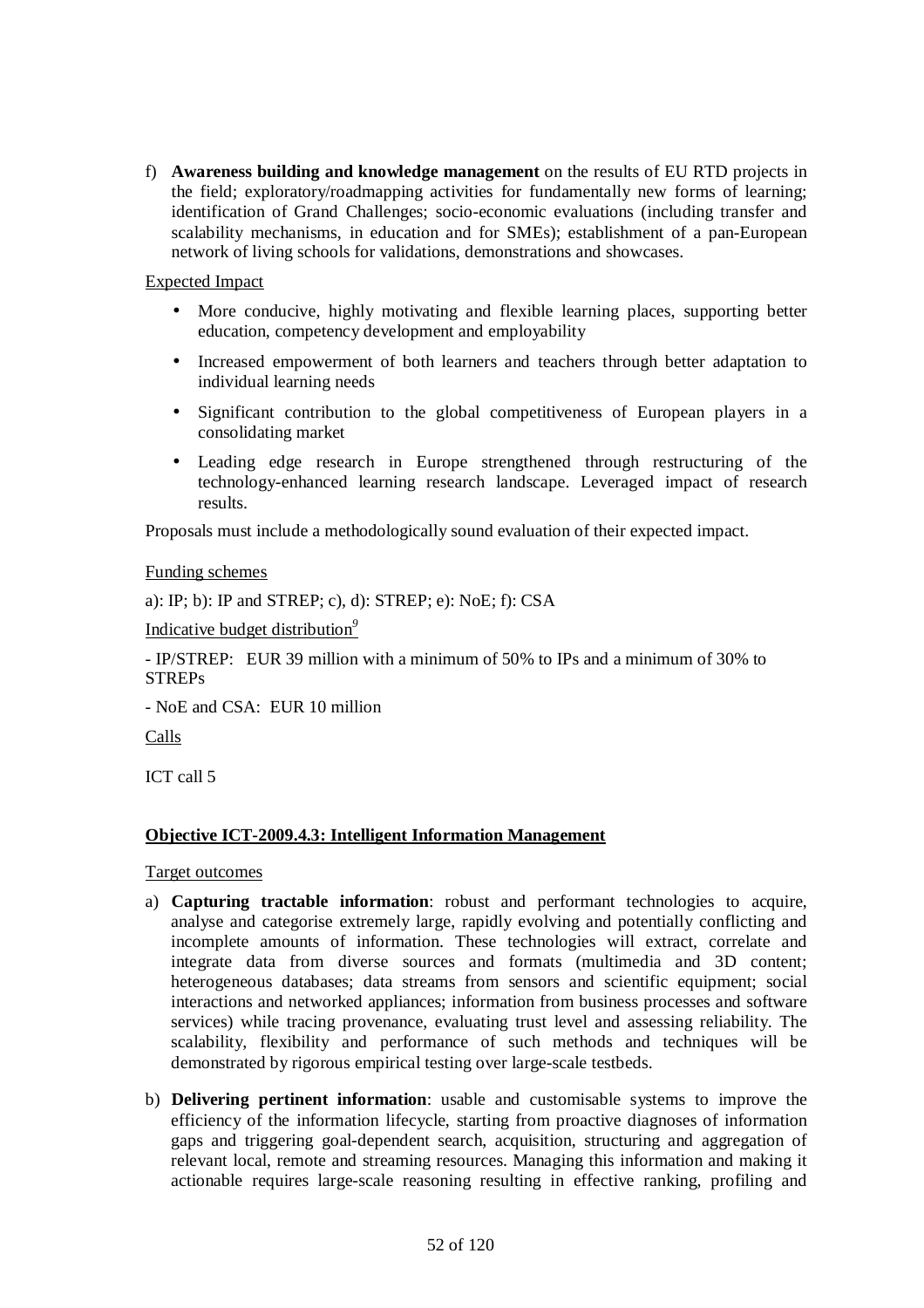interpretation as well as versioning for time-dependent compliance and justification. Such systems will support the navigation, manipulation and consumption of digital information by means of adaptive user-information interactions based on the state of the art in the psychology of human perception and attention. The effectiveness of such systems will be validated with appropriately-sized groups or communities of representative users.

- c) **Collaboration and decision support**: efficient and dependable problem solving and decision support systems for critical, information-bound domains in which our ability to share and exploit information is outstripped by the rate of its growth in size and complexity. Intended beneficiaries include organisations with complex business processes and access control policies; scientific communities collaborating on challenging projects and building very large datasets; teams of professional creators working on complex designs or multimedia materials; and web communities with sophisticated cooperation needs. The effectiveness of such solutions will be tested against the requirements of the respective groups or communities.
- d) **Personal sphere**: intuitive systems that help individuals secure, manage, visualise and interpret their personal information, attention trail and social history so as to enable the provision of personalised and context-dependent information from multiple sources and services. A specific requirement and design principle is that such systems preserve privacy and implement auditable information disclosure policies that are under user control and whose application can be verified at all times. Their usability and rate of uptake will be monitored by means of verifiable quantitative indicators.
- e) **Impact and S&T leadership:** networks and other initiatives designed to link technology suppliers, integrators and leading user organisations. These actions will help develop a common understanding, including vis-à-vis neighbouring disciplines, and ensure proactive cross-fertilisation between EU projects and other relevant industrial and national activities. They will address barriers hindering a wider deployment of research results, work towards establishing or advancing widely recognised standards, reference architectures and benchmarks, and increase awareness of the potential of the technologies at stake within broader audiences.

#### Expected impact

- Better leveraging of human skills, improved quality and quantity of output and reduced time and cost allowing users to concentrate on more creative and innovative activities.
- Increased ability to identify and respond appropriately to evolving conditions (e.g. in finance, epidemiology, environmental crises …) faster and more effectively. Reinforced ability to collaboratively evolve large-scale, multi-dimensional models from the integration of independently developed datasets.
- Higher levels of information portability and reuse by creating an ecology of systems and services that are dynamic, interoperable, trustworthy and accountable by design.
- Increased EU competitiveness in the global knowledge economy by fostering standards-based integration and exploitation of information resources and services across domains and organisational boundaries.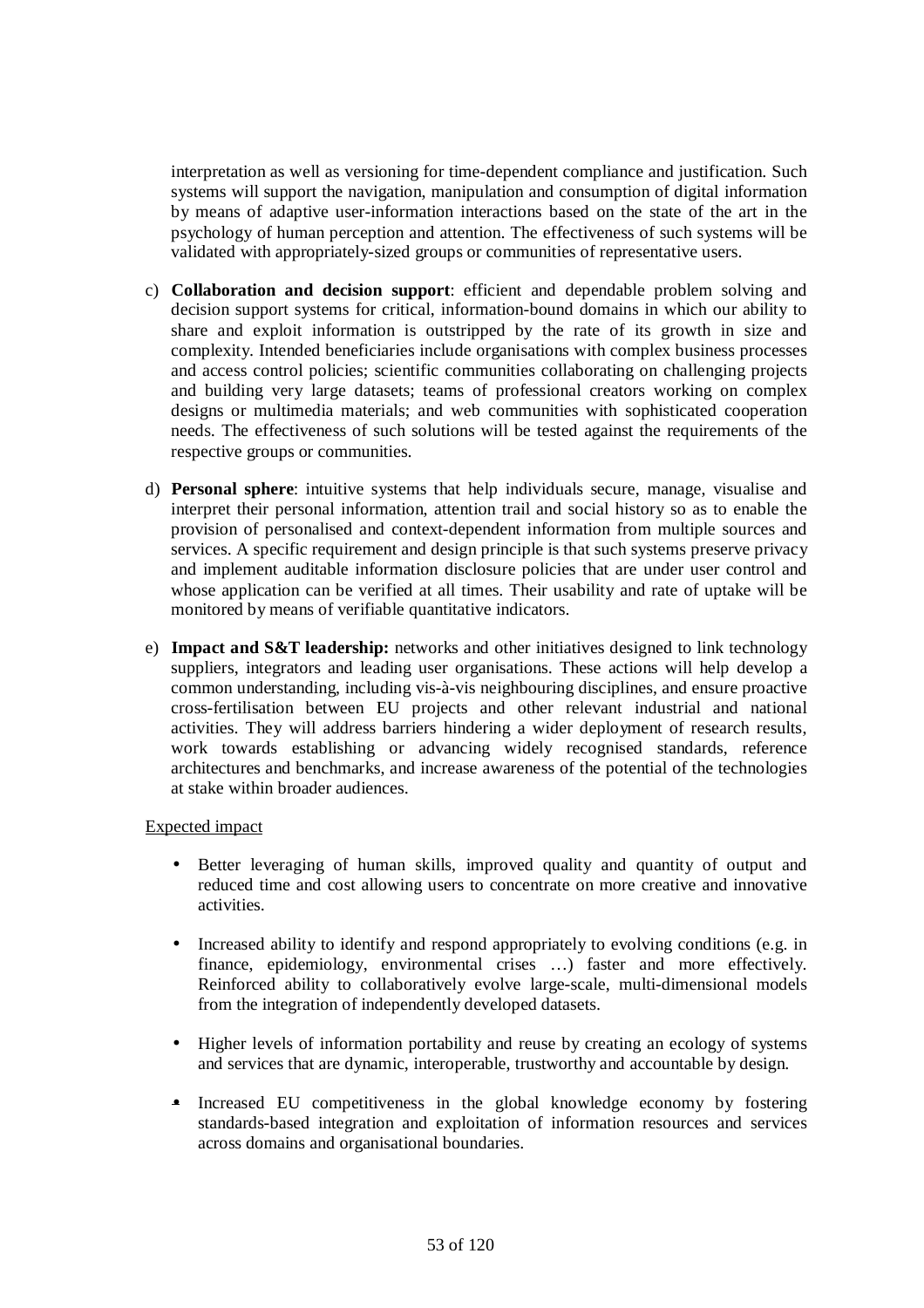• Strengthened EU leadership at every step of the computer-aided information and knowledge management lifecycle, creating the conditions for the rapid deployment of innovative products and applications based on high quality content.

Funding schemes

a): NoE, IP, STREP; b), c): IP, STREP; d): STREP; e): CSA, NoE

Indicative budget distribution*<sup>9</sup>*

- IP/STREP: EUR 62 million with a minimum of 50% to IPs and a minimum of 30% to STREPs

- NoE/CSA: EUR 8 million

Calls

ICT call 5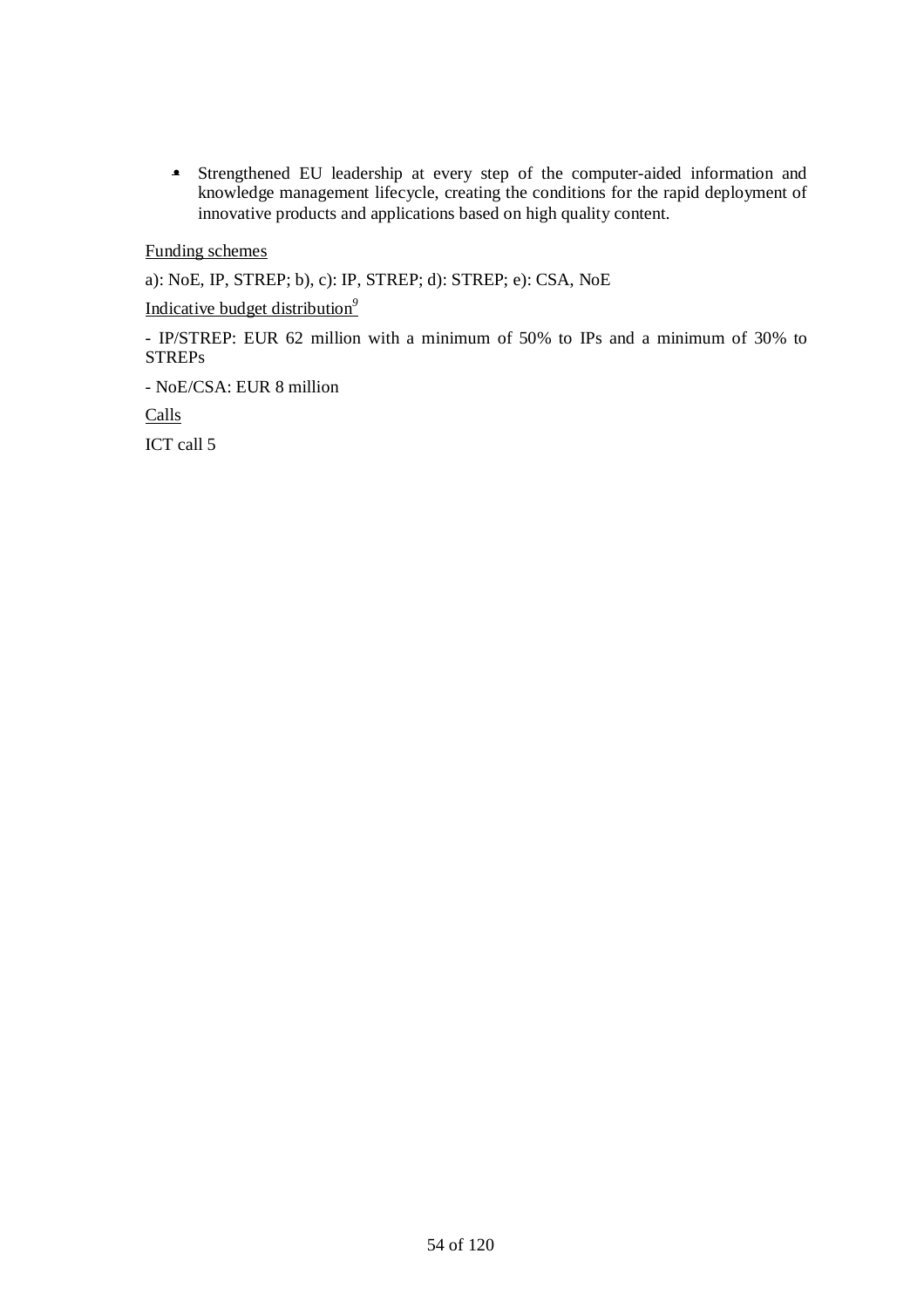## **4.5 Challenge 5: Towards sustainable and personalised healthcare**

The health domain and its three main industries, pharmaceuticals, medical devices and eHealth, are dominant economic sectors with respect to employment creation and growth. Sustainable delivery of quality healthcare at affordable cost is a major challenge for European healthcare systems for a variety of reasons such as: (a) demographic change and increasing prevalence of chronic diseases; (b) inefficiencies, inadequate safety standards and quality control; (c) demanding citizens who require best-quality care and cover for the use of latest diagnostics and treatments; (d) current focus on treatment rather than on prevention and (e) reducing workforce, availability and accessibility of skilled nurses and medical specialists. This calls for changes in the way healthcare is delivered and the way medical knowledge is managed and transferred to clinical practice. ICT tools and services are key to implement these changes in such an information-intensive domain.

Advances in basic ICT components and the convergence of ICT-nano-bio technologies allow for the development of life saving applications with great business opportunities. ICT may offer useful capability to improve illness prevention and safety of care and to facilitate active participation of patients, thus opening new opportunities in personalised health and disease management. Recent capabilities of modelling, simulation and biomedical imaging, combined with the latest knowledge about diseases, give rise to a new generation of predictive medicine. In this challenge, support will go to *highly interdisciplinary research* aiming at:

- Improved productivity of healthcare systems by facilitating better integrated care and management of chronic diseases at the point of need and quicker transfer of knowledge to clinical practice.
- Continuous and personalised care solutions, addressing the participation of patients in care and prevention processes, and responding to the needs of elderly people.
- Savings in lives and resources by focusing on prevention and prediction of diseases and on improved patient safety by optimising medical interventions and preventing errors.
- New ICT-based environments for biomedical research and predictive medicine that push the boundaries of technologies like grid computing, modelling and simulation.
- Reinforcing the leadership of Europe's eHealth and medical imaging/devices industries and attracting back to Europe research activities of the pharmaceutical industry.

**All activities** will take into consideration relevant regulations as well as relevant results and work from successful or ongoing projects from EU Framework Programmes or other initiatives such as Joint Technology Initiatives. The centre of gravity of all activities will be in ICT, however, if any efforts are required in other directions such as data collection or basic clinical, medical, biological or nanotechnology-related research, these will represent less than 25% of the total effort. Successful outcomes will contribute directly to the priorities of the i2010 initiative and will be coordinated with the activities related to chronic disease management under the Competitiveness and Innovation Programme (CIP).

#### **Objective ICT-2009.5.1: Personal Health Systems**

#### Target Outcomes

a) **Minimally invasive systems and ICT-enabled artificial organs:** Solutions to enable diagnosis, treatment and management of diseases remotely, i.e. outside hospitals and care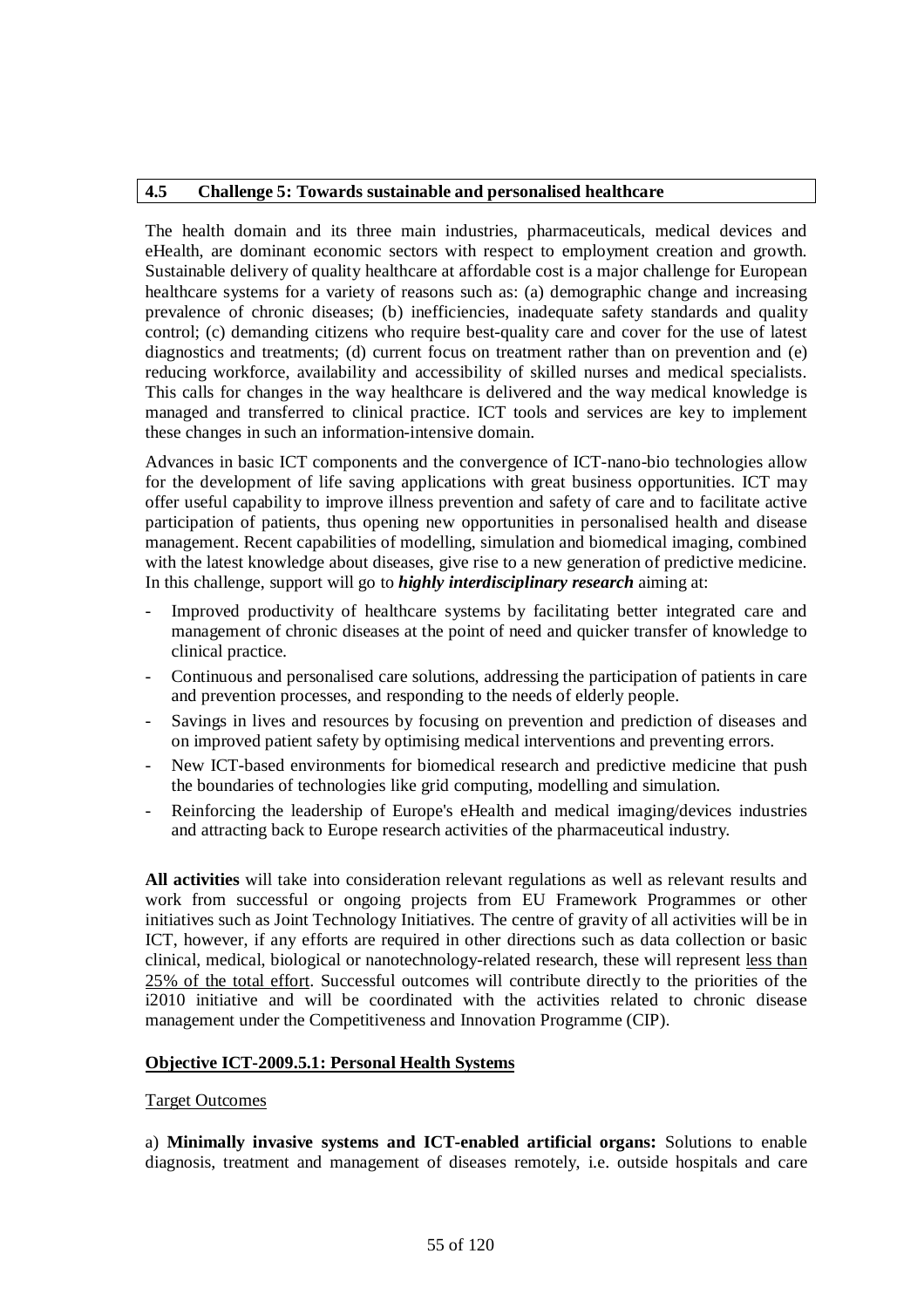centres. Proposals are expected to develop technological innovations both at component level where required and at system level.

Solutions will be based on closed-loop approaches and will integrate components into wearable, portable or implantable devices coupled with appropriate platforms and services. Emphasis will be placed on: (i) the accuracy of measurements and operation of the devices; (ii) remote control of the devices by health professionals, as well as self-monitoring and autonomous regulation of the devices' own operation, to personalise and optimise care by considering changes in health status, activity levels or response to treatment; (iii) continuous, context-aware, multi-parametric monitoring of health parameters, activity, lifestyle, environment and operational parameters of the devices; (iv) analysis and correlation of the multi-parametric data with established biomedical knowledge and expertise to derive clinically relevant and useful information; (v) clinical workflows to support remote applications, addressing also alarms and crisis management; and (vi) education and feedback to patients.

This target outcome focuses on the following four application domains only. Each proposal should undertake high risk research addressing only one of these domains:

- *a1) Cardiovascular diseases*, focusing on remote management and treatment of patients with cardiovascular diseases at the point of need, including early diagnosis of further complications by making use of heterogeneous data to build integrative risk assessment models.
- *a2) Diabetes*, focusing on remote management and treatment of patients with diabetes at the point of need (specific attention will be given to automated closed-loop glycaemic control), including early diagnosis of further complications by making use of heterogeneous data to build integrative risk assessment models. Major requirements refer to continuous, accurate glucose measurements (maximum 5% error level) with minimally or non-invasive methods, and to hypo-/hyper-glycaemia alarms.
- *a3) Renal failure*, focusing on remote, continuous, daily dialysis at the point of need (artificial kidney).
- *a4) Liver failure*, focusing on continuous detoxification as remote transient therapy at the point of need (artificial liver support).

The objective is to support at least 2 IPs to be funded under a).

b) **Mental Health**: ICT based solutions for persons suffering from stress, depression or bipolar disorders (other mental disorders are not in scope). Interdisciplinary research will address the parallel development of technological solutions, as well as new management or treatment models based on closed-loop approaches. Emphasis will be on the use of multiparametric monitoring systems, which monitor various metrics related to behaviour and to bodily and brain functions (e.g. activity, sleep, physiological and biochemical parameters).

The proposed systems will aim at (i) objective and quantitative assessment of symptoms, patient condition, effectiveness of therapy and use of medication; (ii) decision support for treatment planning; and (iii) provision of warnings and motivating feedback. In the cases of depression and bipolar disorders, the systems will also aim at prediction of depressive or manic episodes. The solutions will combine wearable, portable or implantable devices, with appropriate platforms and services. They will promote the interaction between patients and doctors and facilitate self-treatment and cognitive behavioural therapy where necessary.

The objective is to support at least 1 IP to be funded under b).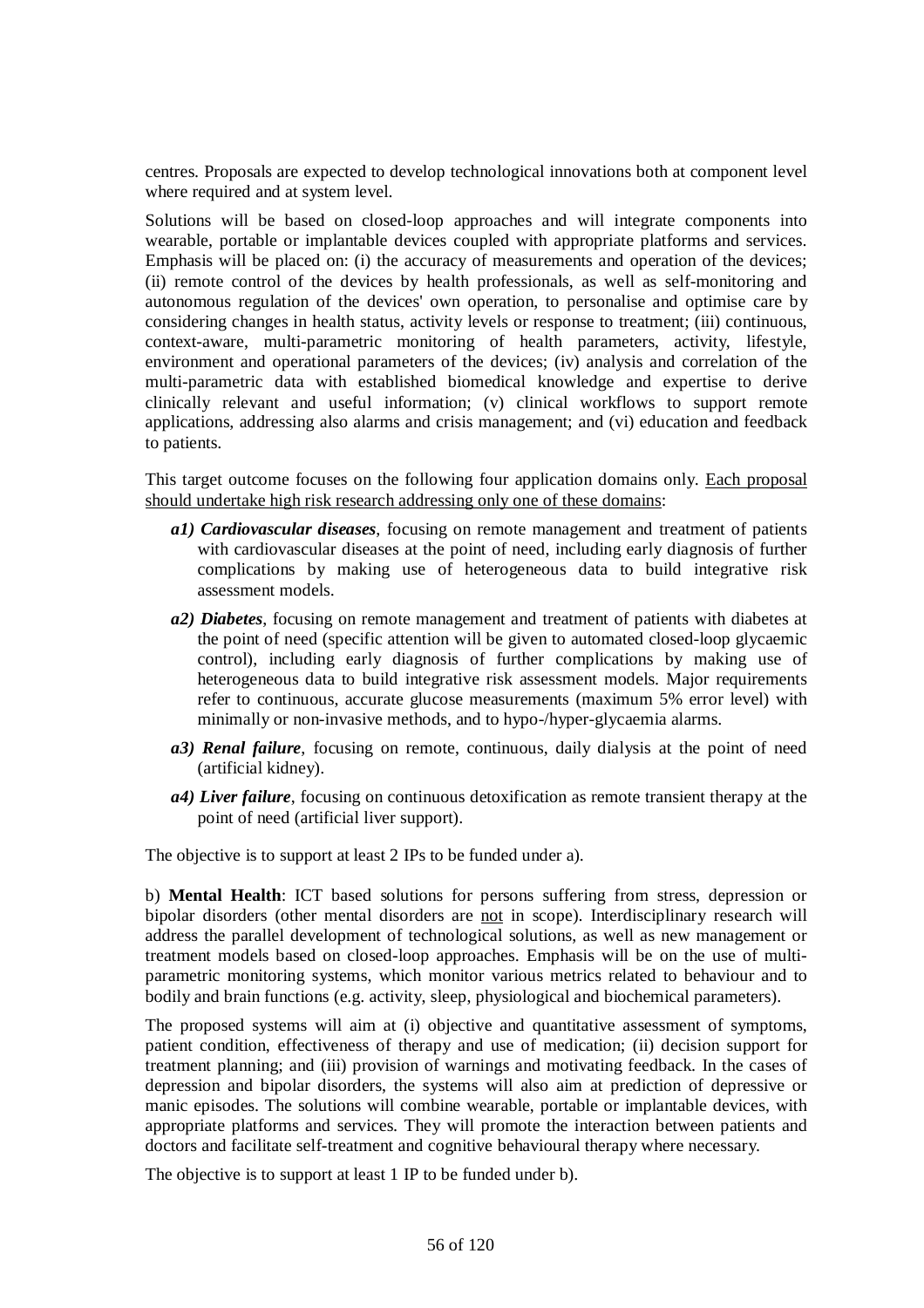For target outcomes (a) and (b): All proposals will match clinical needs with technology solutions into novel service models. Scenario-based design and user-oriented approach will be inherent in the proposed solutions. Proposals will involve clinical opinion leaders and experts in regulatory approval. Considering advances in medical sciences, the solutions will aim to facilitate clinical practice and interdisciplinary disease assessment. The target group is only patients with diagnosed diseases (not healthy individuals). Proposals will address patient data security and confidentiality, and interoperability issues related to heterogeneous data sources, devices and links with electronic health records. All solutions will aim to demonstrate cost effectiveness and proof of concept with validation in clinical settings (i.e., technical validity, safety, efficiency and clinical outcomes, ideally with statistical significance).

c) **Support Actions.** c1) Prevention of diseases: To propose ICT research directions in the domain of disease prevention, considering issues like prevalence of diseases; ICT systems for measuring health parameters and motivating people to manage their health; validation; and sustainable business models. c2) Interoperability of Personal Health Systems: To promote the interoperability among Personal Health Systems (PHS) and also between PHS and other eHealth systems such as electronic health records, in the landscape of continuous care, across multilingual and multicultural environments in Europe.

## Expected Impact

- Reduced hospitalisation and improved disease management and treatment at the point of need, through more precise assessment of health status.
- Economic benefits for health systems without compromising quality of care.
- Reinforced leadership and innovation of the industry in the area of Personal Health Systems and medical devices. New business models for health service providers and insurance sectors. Where appropriate, demonstrated potential for patents and spin-offs.
- Improved links and interaction between patients and doctors facilitating more active participation of patients in care processes.
- Facilitating the development of prospective aspects of ICT-enabled prevention of diseases (for target outcome c1) only).
- Accelerating the establishment of interoperability standards and of secure, seamless communication of health data between all involved partners, including patients.

#### Funding schemes

 $\overline{a}$ 

a-b): IP/STREP; c): CSA (SA only)

#### Indicative budget distribution*<sup>9</sup>*

a-b): IP/STREP – EUR 62 million<sup>17</sup> with the objective to support at least 2 IPs under a) and at least one IP under b), in addition to STREPs.

c): CSA EUR 1 million. For each topic, up to one SA will be selected with maximum duration of 12 months and maximum EC funding of EUR 600 000 for c1) and EUR 400 000 for c2).

<sup>&</sup>lt;sup>17</sup> Area coverage has priority in the selection of proposals. Hence, selection will initially be made among the proposals which are ranked first in the five areas of a1), a2), a3), a4) and b), in terms of their relative scores. Further selection from the remaining ranked proposals is in terms of their relative scores, respecting the minimum number of IPs for a) and b).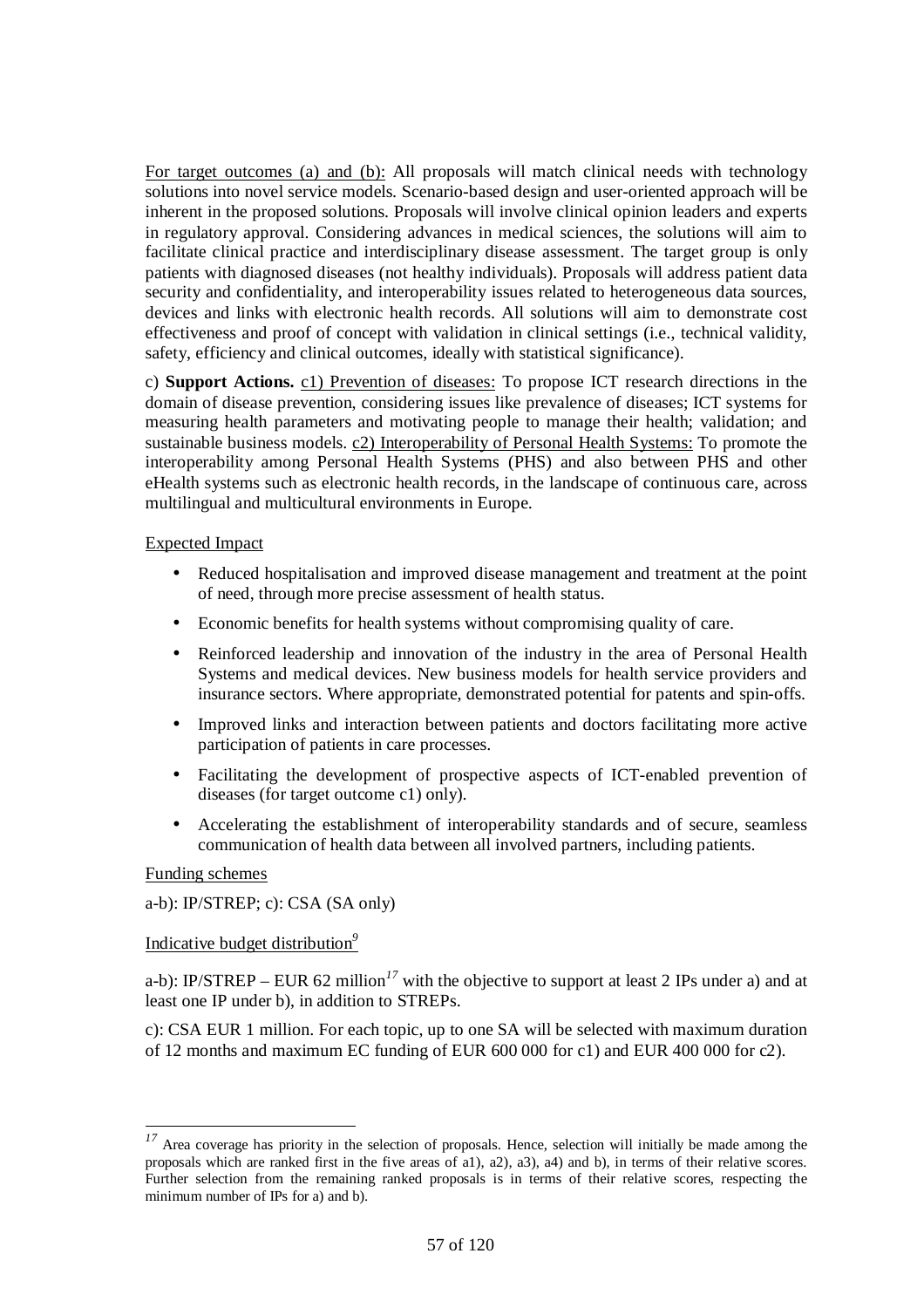# **Objective IST-2009.5.2: ICT for Patient Safety**

## Target outcomes

a) **ICT for safer surgery:** Innovative ICT based tools for training, pre-operative planning, and computer-aided surgical interventions. These tools will involve modelling, simulation and visualisation techniques using real-time or near real-time accurate, 3-D, anatomical predictive models, and be based on realistic models of tissues and organs capable of capturing the patient-specific and treatment-specific information. The tools will be used to predict the clinico-functional outcome of the surgical intervention while it is being planned or performed. Validation including quantitative indicators relating to improve quality and safety of surgical operation will be included.

The objective is to support at least 1 IP to be funded under a).

b) **ICT for integration of clinical research and clinical care:** Advanced environment for health professionals and researchers that enable seamless, secure and consistent integration or linking of clinical care information in electronic health records (EHR) with information in clinical research information systems, such as clinical trial systems. Results are expected to help health professionals to avoid double data entry, assist in automatic identification of patients for clinical trials, and to enable early detection of potential patient safety issues. Research will focus on areas improving semantic interoperability between EHR and clinical research systems, including definition and validation of a core data set that enables scalable and standardised linking between clinical research systems and EHR repositories. Proposals will address data protection and security needs and be fully compliant with all applicable legislation as well as best practice. It is expected that research results will be validated in well defined use cases with a high potential for improving patient safety.

The objective is to support at least one IP to be funded under b).

c) **ICT-enabled early detection of public health events** Development of advanced applications for early detection of public health events of potential concern (e.g. reports of human H5N1 cases) including innovative tools for interpretation and filtering of electronic written media information through natural language processing, intelligent text mining and free text interpretation. Research will also focus on conversion of voice/speech into text to include radio/TV/Internet broadcasts as searchable information sources, accuracy improvement through self learning cycles, multilingual search, cross lingual glossing and other semantic issues of particular importance to public health. The project should include researchers and international public health centres such as WHO, the European Centre for Disease Control, national public health bodies in EU and beyond, like for instance Canada, Japan, and the USA.

d) **Support Actions.** State-of-the-art and research roadmaps in the following areas:

d1) User-friendly data input and output in clinical domain. The state-of-the-art report should cover the current or emerging data input and output paradigms, such as intelligent, predictive tools for electronic data entry; advanced speech and voice recognition; automated conversion of free text into consistent medical terminology for direct storage in the electronic medical records; intelligent interfaces for data output, parameterisation and visualisation of decision

Call

ICT call 4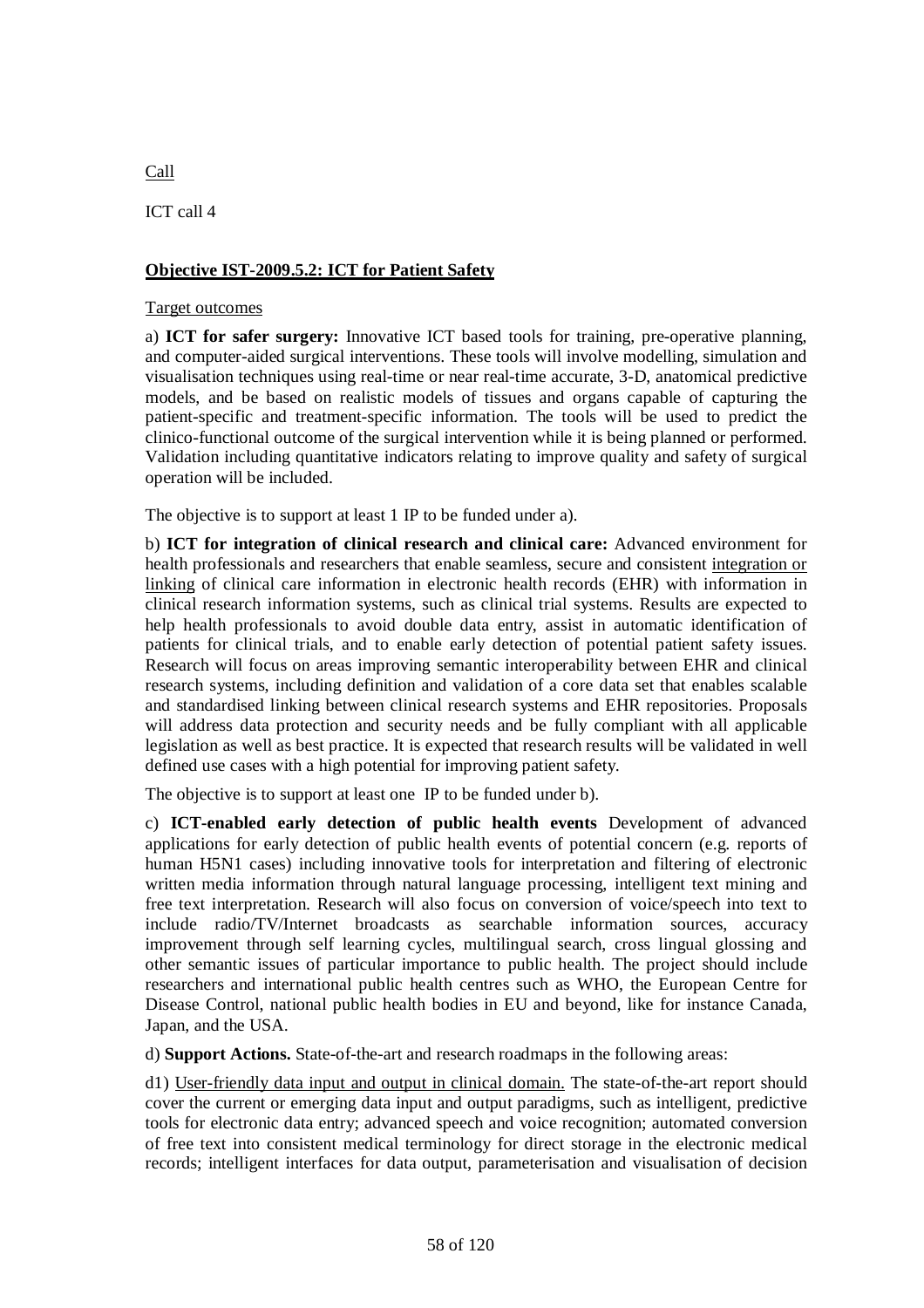support and predictive models etc. The roadmap should develop recommendations for future research in these areas as well as the expected impact on quality and safety of care.

d2) Interoperability conformance testing approaches and tools for software and systems to enable large scale, consistent and safe health data and knowledge exchange. The roadmap will cover research needed to bring the patient safety aspects stronger into the focus of emerging and future interoperability conformance testing and will address the i) relation and synergy with the certification tools and methods for quality and safety of the electronic health records and other health information systems; ii) the potential of increasing the coverage of existing testing tools to detect and prevent safety threats such as errors and incompatibilities between eHealth software and products before deployment; and iii) semantic interoperability issues. It will take into account existing initiatives on conformance testing and on certification processes reaching out to implementers of connected/networked eHealth solutions. It should seek cooperation with similar developments in other parts of the world.

Expected impacts

- Improved patient safety in surgery through advanced ICT applications for training, pre-operative planning, and computer-aided surgical interventions.
- Earlier detection of adverse events, faster, cheaper and more accurate recruitment to clinical trials, considerable cost savings through reduction in paperwork and duplicative data entry.
- Bridging the gap between clinical research and medical practice, enforcing collaboration between pharmaceutical industry, healthcare IT industry, academic institutions and healthcare providers.
- Enhanced health security through innovative event-based surveillance tools. Accelerated adoption of electronic health record systems supported by more userfriendly interfaces for input and output of health data.
- More efficient mitigating of patient safety risks by providing framework for testing of interoperability solutions for exchange of healthcare information.

Funding schemes

a) and b): IP/STREP; c): STREP; d1) and d2): CSA (SA only);

Indicative budget distribution*<sup>9</sup>*

a) and b): IP/STREP – EUR 27 million; the objective is to support at least 1 IP under a) and at least 1 IP under b) in addition to STREPs

c) one STREP with maximum EC contribution of EUR 2 million

d1)-d2): one SA for each topic with maximum EC funding of EUR 500 000

Call

ICT call 4

# **Objective ICT-2009.5.3: Virtual Physiological Human**

Target outcomes

Proposals are expected to address one of the following target outcomes: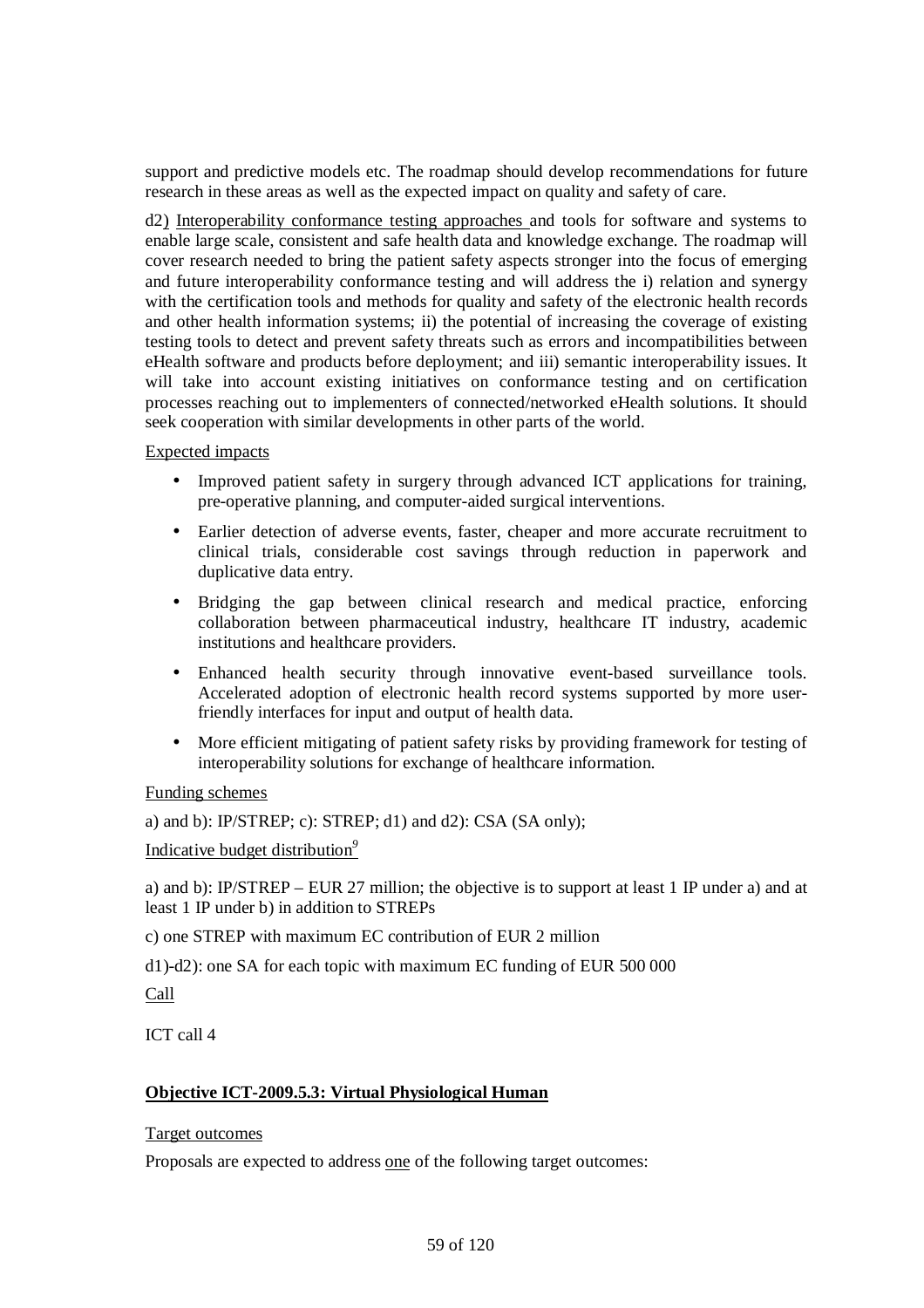a) Development of **patient-specific computer based models and simulation** of the physiology of human organs and pathologies. The models should be multiscale by integrating relevant aspects of anatomy and physiology across different levels (from molecular and cellular to tissue and organ levels). The emphasis should be on the integration of existing models rather than on development of new models. The use and benefits of the models must be demonstrated for a specific clinical need covering prediction of disease, prediction of treatment outcome and/or early diagnosis. Any organ or pathology could be targeted as clinical application. Access to existing computing facilities external to the consortium could be supported.

The objective is to support at least 1 IP to be funded under a).

b) Development of **ICT tools, services and specialised infrastructure for the biomedical researchers** to support at least two of the following three activities: i) to share data and knowledge needed for a new integrative research approach in medicine (biomedical informatics), ii) to share or jointly develop multiscale models and simulators, iii) to create collaborative environments supporting this highly multidisciplinary field. When necessary, computing power and data management could be sought through access to existing advanced grid infrastructures as well as high performance computing resources such as the emerging petascale computing facilities. New tools, services and applications will also be evaluated on their effectiveness and their ability to interface with existing medical research infrastructures. Their targeted services will facilitate the clinical use of computer based organ and disease models as well as biomedical data. These tools and services will complement and be compatible with existing methods and standards (terminologies, ontologies, mark-up languages) like those used by the Network of Excellence –VPH NoE (FP7-ICT-call 2). International Cooperation in this field is encouraged.

The objective is to support at least one IP to be funded under b).

- c) Support action on **evaluation and assessment of VPH projects**. Assessment proposals will address at least the following three aspects: i) the optimal use and contribution to the shared tools and infrastructure, ii) the clinical achievements, iii) the market potential or penetration. The proposed methodology should take into account existing international efforts and promote global validation framework.
- d) Coordination/Support action to develop an **observatory on the achievements and evolution of the broader Biomedical Informatics field** which builds on synergies between bioinformatics, medical informatics, and neuroinformatics. The action should incorporate intensive dissemination and training components and facilitate communication between projects, including VPH projects and those funded beyond the ICT priority, so that a productive, open European environment for crosscollaboration among the different fields involved can be sustained over time. In that respect, the action should take advantage of the achievements of previous Networks of Excellence and other projects funded under FP6.

# Expected Impact

- More predictive, individualised, effective and safer healthcare.
- Accelerated developments of medical knowledge discovery and management, development of devices and procedures using *in-silico* environments.
- Improved interoperability of biomedical information and knowledge.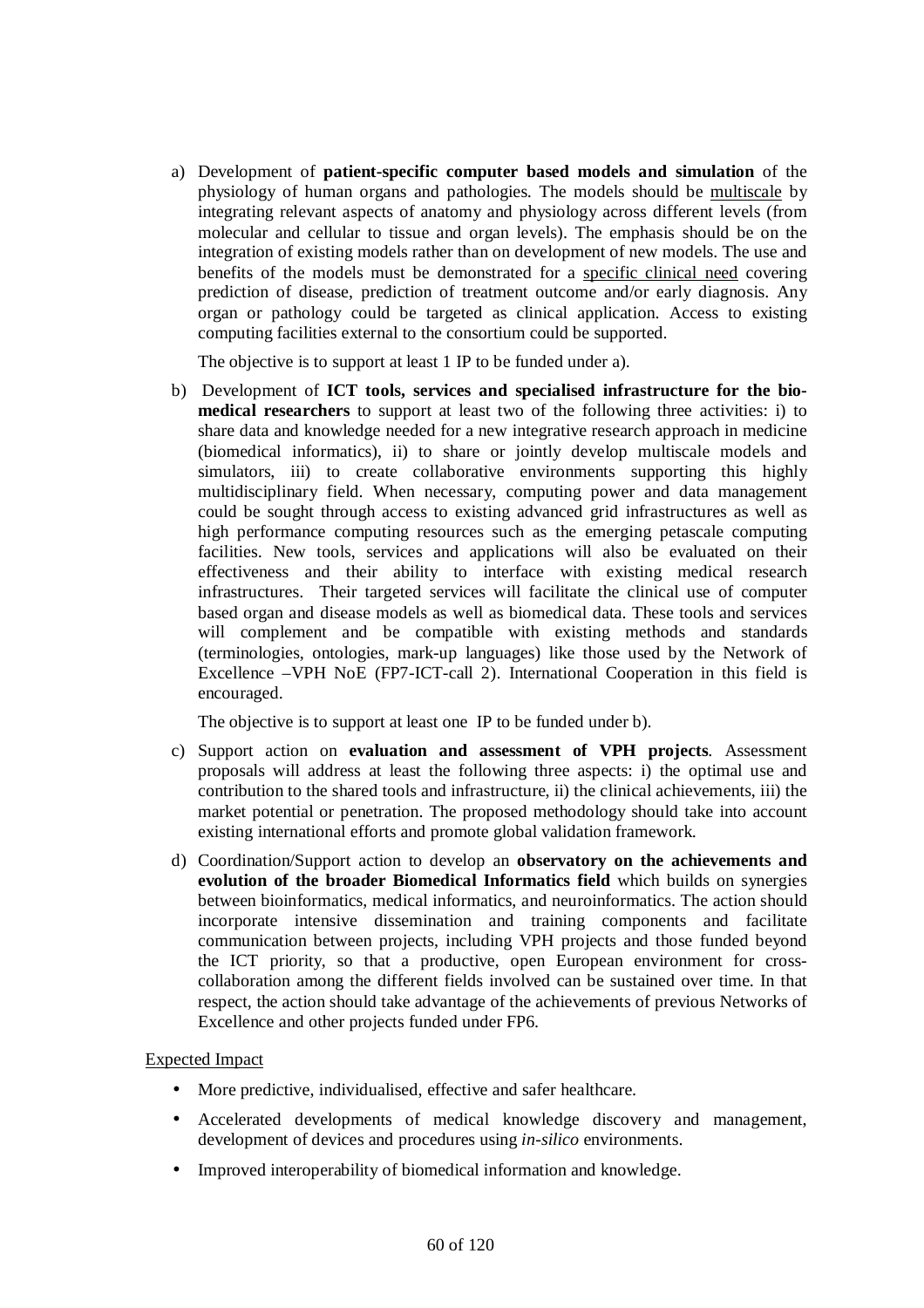- Increased acceptance and use of realistic and validated models that allow researchers from different disciplines to exploit, share resources and develop new knowledge.
- Reinforced leadership of European industry and strengthened multidisciplinary research excellence in supporting innovative medical care.

## Funding schemes

a-b): IP/STREP; c-d): CSA

Indicative budget distribution*<sup>9</sup>*

a) and b) IP/STREP – EUR 61 million<sup>18</sup>; with a minimum of 30% to STREPs and with more than 50% to IPs, including at least one IP under a) and at least one IP under b)

c) and d) CSA EUR 2 million [1 CSA per area with a maximum EC funding of EUR 1 million]

Call

 $\overline{\phantom{a}}$ 

ICT call 6

## **Objective ICT-2009.5.4: International Cooperation on Virtual Physiological Human**

The objective is to strengthen the international impact of the EC funded research in Virtual Physiological Human (VPH) and to facilitate global cooperation by linking on-going (at the time of the closure of the ICT-FP7 call 4) EU projects with non EU projects and initiatives that reflect common goals and objectives.

#### Target outcomes

Proposals are expected to address one or more of the following activities:

a) Interoperability: Joint development of interfaces between relevant scientific databases, web services, mark-up languages such as CellML, metadata and ontologies;

b) Tools and services for global cooperation such as collection and maintenance of tools and methods for modelling and simulation, curated models, and collaborative developments of interconnected libraries and data repositories;

c) Contribution to an international validation environment supporting joint verification and validation of the clinical relevance of the models.

Partners from on-going EU projects which are relevant to the VPH area will be supported to cooperate with partners of on-going international projects that address one or more of the target outcomes a), b) and c). Preference will be given to proposals that address multiscale modelling and keep all results open and free for the research community. The proposal will include agreement from the on-going projects that engage in collaboration. Funding can be requested by all partners, including one or two Third Country organisations, to cover the coordination and clearly specified joint activities that are not undertaken by the projects they represent.

<sup>&</sup>lt;sup>18</sup> Considering the coverage of the projects already funded in this field, the selection of proposals targeting clinical applications other than cancer and cardiovascular diseases will be given preference in case of proposals with tied scores at the evaluation stage.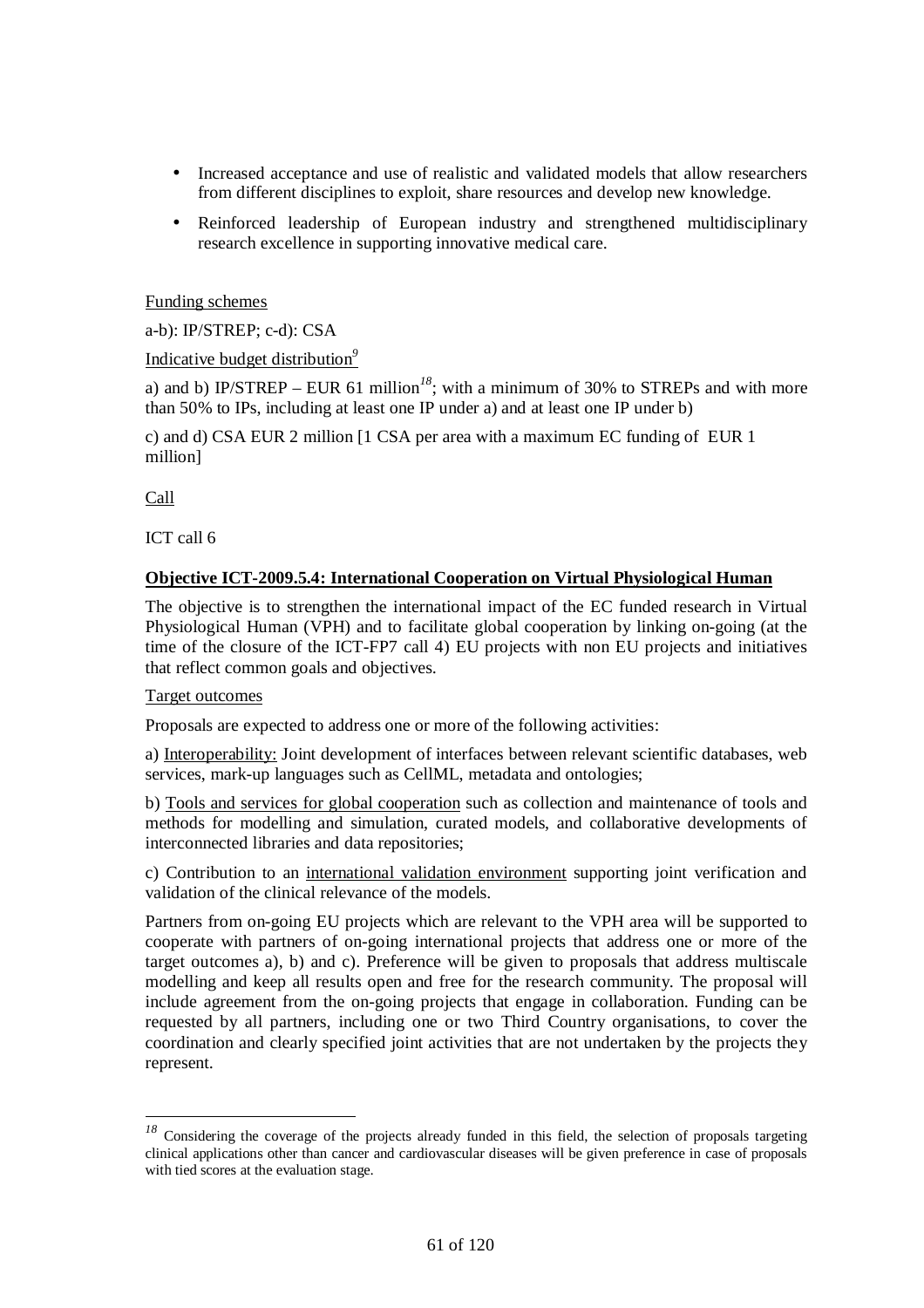## Expected Impact

- Strengthened impact and international cooperation of EU R&D in VPH through joint developments of interfaces, tools, services, and data repositories, facilitating model sharing as well as quality improvement of the common models, tools and services.
- Increased European research excellence by fostering closer cooperation with leading international organisations resulting in an increased potential for EU industry.

#### Funding scheme

**STREP** 

Indicative budget distribution*<sup>9</sup>*

EUR 5 million Call: ICT call 4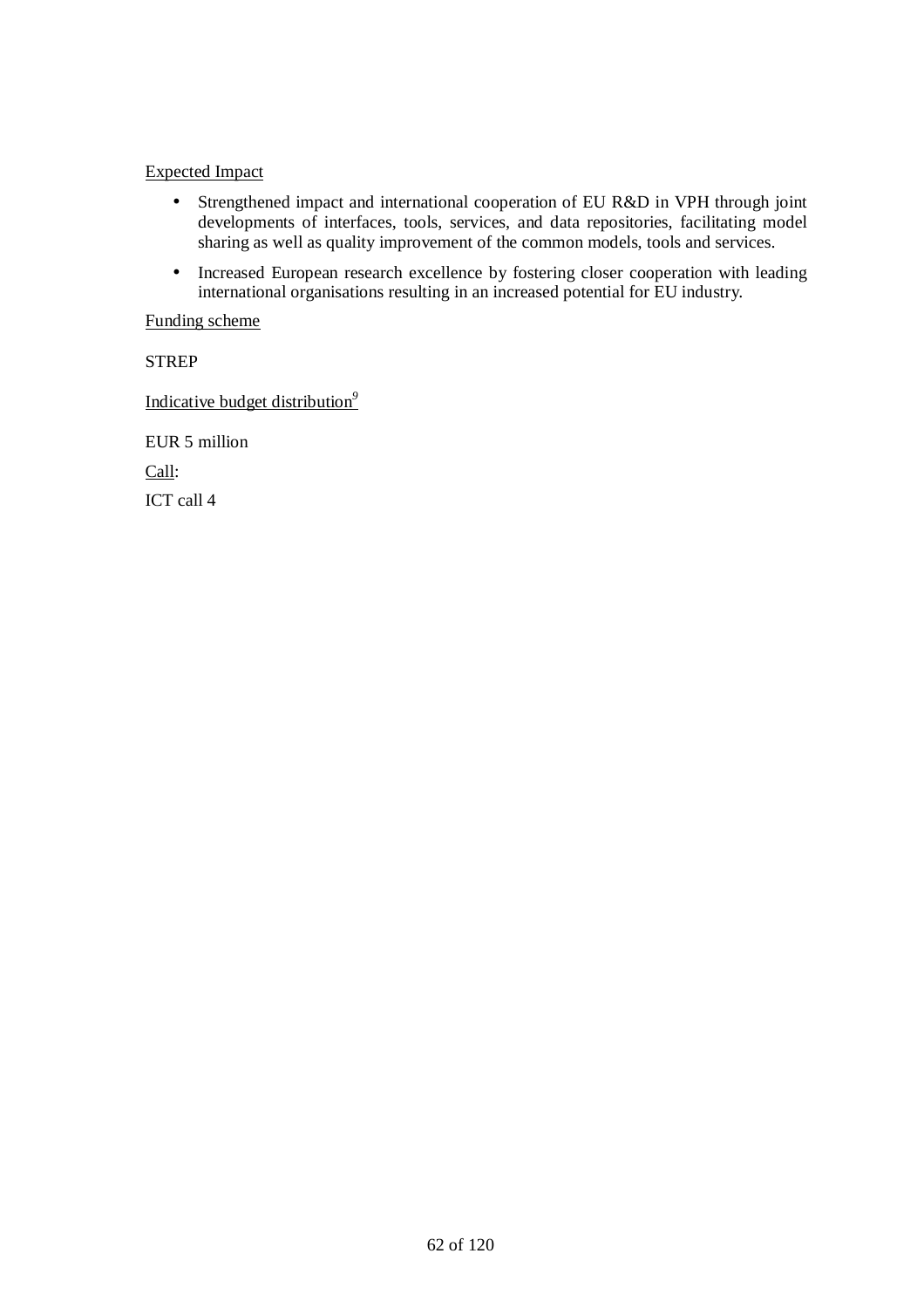## **4.6 Challenge 6: ICT for Mobility, Environmental Sustainability and Energy Efficiency**

Economic growth is increasing the demand for energy. To maintain its prosperity and competitiveness on global markets, Europe has to focus on energy efficiency in the most energy-intensive sectors<sup>19</sup>. The recent liberalisation of the energy market has stimulated the offer of eco-innovative solutions and new economic models at service supply level, at local level (cities, neighbourhoods) and at large.

Society at large is increasingly aware and sensitive to climate change impact and to the importance of a safe, clean and healthy environment to sustain quality of life. EU leaders have pleaded in favour of an integrated climate and energy policy*<sup>20</sup>*. In addition to reducing its gas emissions, Europe must also take measures to adapt to climate change and minimise adverse impact on people, the economy and the environment<sup>21</sup>.

Transport accounts for  $\sim 30\%$  of total energy consumption in the EU. While the EU is currently negotiating with the automotive industry on how to reach an average  $CO<sub>2</sub>$  emission of 120g/km for the new cars fleet by 2012, ICTs offer a new, complementary way of reducing  $CO<sub>2</sub>$  emissions and increasing safety of the whole transportation system. This includes dynamic transport management and control strategies involving multiple interactions with vehicles.

# *ICT for safe, clean and smart mobility*

ICT continues to provide new intelligent systems that assist the driver to avoid accidents, provide drivers with real time information to avoid congestion, and optimise a journey or the engine performance to improve energy efficiency. Autonomous on-board systems are complemented with vehicle-to-vehicle and vehicle-to-infrastructure co-operative technologies and improved, flexible traffic network management. The future transportation system needs cleaner and more efficient vehicles, energy-efficient intelligent infrastructure (including cooperative traffic control and management systems), as well as new mobility concepts. Improving safety remains a key objective.

# *ICT for energy efficiency*

 $\overline{a}$ 

ICT plays an increasing role in reducing the energy intensity of the economy, thus helping to decouple growth from energy consumption and creating new opportunities. Innovative ICTbased energy saving tools and techniques will help the European products and services to become more competitive and will foster the emergency of a new category of jobs and energy efficiency services. The power grid needs new ICT-based monitoring and control systems to take on its growing complexity and distribution and has to incorporate user-oriented energy trading facilities; optimisation in near-real time of the production/demand matching is the challenge to achieve energy positive buildings and neighbourhoods.

# *ICT for environmental sustainability and climate change adaptation*

Improved connectivity of environmental systems is increasingly required as a result of the multiplication of international environmental commitments. Policy formulation and

<sup>&</sup>lt;sup>19</sup> Buildings ~40 %, transport ~30% and industry ~30%.

<sup>&</sup>lt;sup>20</sup> The European Council of 8-9 March 2007 set the combined targets of (i) reducing greenhouse gas emissions by 20% by 2020 (compared to 1990), (ii) increasing to 20 % the share of renewable energy sources by 2020 (compared to the present 6,5%) and (iii) saving 20 % of the EU's energy consumption (compared to projections for 2020).

*<sup>21</sup>* Green Paper "Adapting to climate change in Europe – options for EU Action", COM(2007)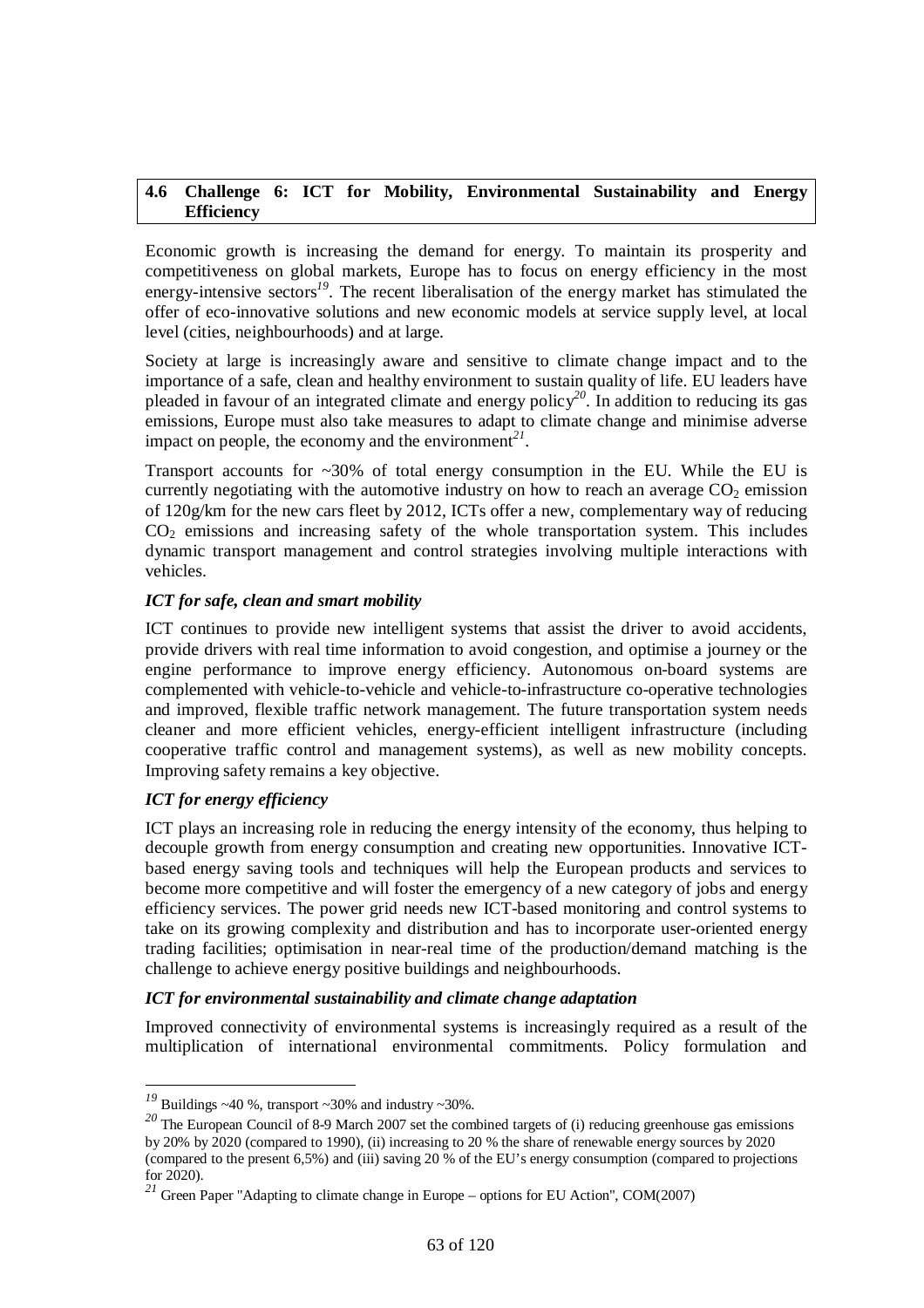environmental management increasingly rely on distributed monitoring and management systems able to interact with common protocols and semantics and to cope with higher complexity at various scales. ICT offer an enormous potential for bridging information spaces and stimulate environmental services in Europe. Moreover, adapting to climate change and the related more frequent and extreme weather events requires a strong effort to raise the European capacity to mitigate impacts of natural disasters.

# *ICT and urban infrastructures*

Cities represent a particularly complex environment with acute sustainability challenges. Four out of five Europeans live in urban areas which consume about 80% of the energy in Europe. Cities import huge amount of resources through large infrastructures to consume them in various processes creating air, water and land pollutions. Urban transport faces congestion problems and accounts for up to 70% of pollutants from transport. Optimal management of urban complexity requires full integration of a wide range of technologies.

Research under this Challenge should take into consideration relevant technologies and other results from successfully completed or ongoing projects.

# **Objective ICT-2009.6.1: ICT for Safety and Energy Efficiency in Mobility**

Target Outcomes

a) **ICT for Intelligent Vehicle Systems** for further improving road safety and overall performance of transportation systems. This includes advanced in-vehicle safety systems with improved performance and reduced costs, based on open standard elements; systems supporting autonomous driving (first in restricted environments and later on open environments); new approaches to crash avoidance and collision reduction including development of sensors and sensor networks; human machine interface design principles; advanced methods for traffic situation detection and communication (including vulnerable road users); and technologies for addressing digital footprint, data security and privacy of in-vehicle applications; numerical and experimental methods and technologies for design and evaluation of systems under real world conditions; methods for the design and evaluation of systems.

Projects need to take an integrated approach to safety, considering together the infrastructure, vehicles, drivers and other transport users.

b) **ICT for Clean and Efficient Mobility** for further improving energy efficiency and reducing  $CO<sub>2</sub>$  emissions in all modes of transport. This includes new tools, systems and services supporting energy-efficient driving (eco-driving) based on on-board systems and/or co-operative infrastructure and energy-optimised, adaptive traffic control and management technologies and systems for urban areas and inter-urban road networks. It also includes methodologies for assessing the impact of advanced ICTs in energy efficiency and  $CO<sub>2</sub>$  reduction, aiming at international harmonisation and standardisation of the methodologies through co-operation with Japan and the USA.

# c) **Coordination and Support Actions**

A common research agenda for energy efficiency by enhancing international cooperation; increased user awareness and dissemination of research results by supporting the Intelligent Car Initiative and the eSafety Forum, by supporting standardisation and by preparing a common showcase for cooperative systems.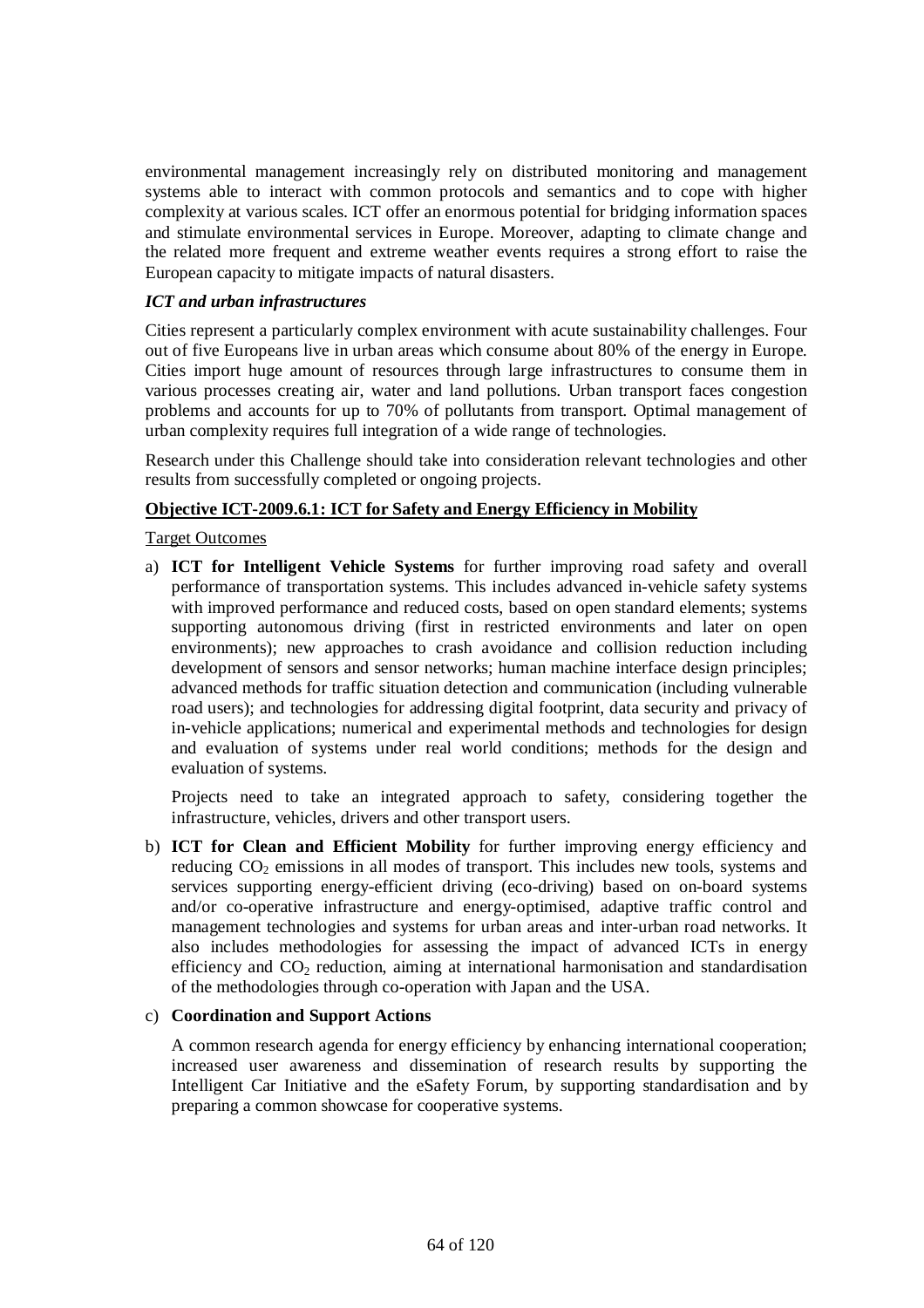## Expected impact

- World leadership of Europe's industry in the area of Intelligent Vehicle Systems and expansion to new emerging markets, improving the competitiveness of the whole transport sector and the automotive industry.
- Significant improvements in safety, security and comfort of transport. This includes contribution towards the objective of reducing fatalities with 50% in the EU by 2010, and longer term work towards the 'zero-fatalities' scenario.
- Significant improvements in energy efficiency, emissions reduction and sustainability of transport. This includes contribution to reduction in the energy consumption and congestion in road transport.

Funding Schemes

a) and b): IP, STREP; c): CSA

Indicative budget distribution*<sup>9</sup>*

- IP/STREP: EUR 48 million, of which a minimum of 50% to IPs and a minimum of 30% to STREPs

- CSA: EUR 5 million

Call

ICT call 4

## **Objective ICT-2009.6.2: ICT for Mobility of the Future**

Target outcomes

a) **Field Operational Tests for Integrated Safety Systems and Co-operative Systems** to assess improvements in the efficiency of the transport system, in the safety of all road users and in making individual mobility more comfortable. This includes large-scale test programmes aiming at a comprehensive assessment of the efficiency, quality, robustness and user-friendliness of close-to market systems, before their full-scale deployment in Europe. Where needed, performance validation of safety-related co-operative systems can be envisaged in controlled proving ground environments emulating realistic levels of complexity.

Projects need to collect statistically significant data allowing analysis of user acceptance, performance and benefits for road safety and efficiency of both autonomous on-board and cooperative systems, and to assess especially the impact of integration of in-vehicle safety systems with the co-operative systems including naturalistic driving tests, where possible building on initiatives promoted by Member States and/or Associated Countries.

The objective is to support at least two IPs to be funded under a).

b) **ICT-based systems and services for Smart Urban Mobility and new Mobility Concepts** to address the environmental footprint and safety of mobility, while fostering economic growth. This includes innovative new tools, services and methods for demand management, moving from restrictive to permissive systems; ICT tools and services for logistics optimised for urban environments; use of ICT for replacing mobility (virtual mobility, telepresence); and new, multi-modal urban mobility concepts.

# c) **Coordination and support actions**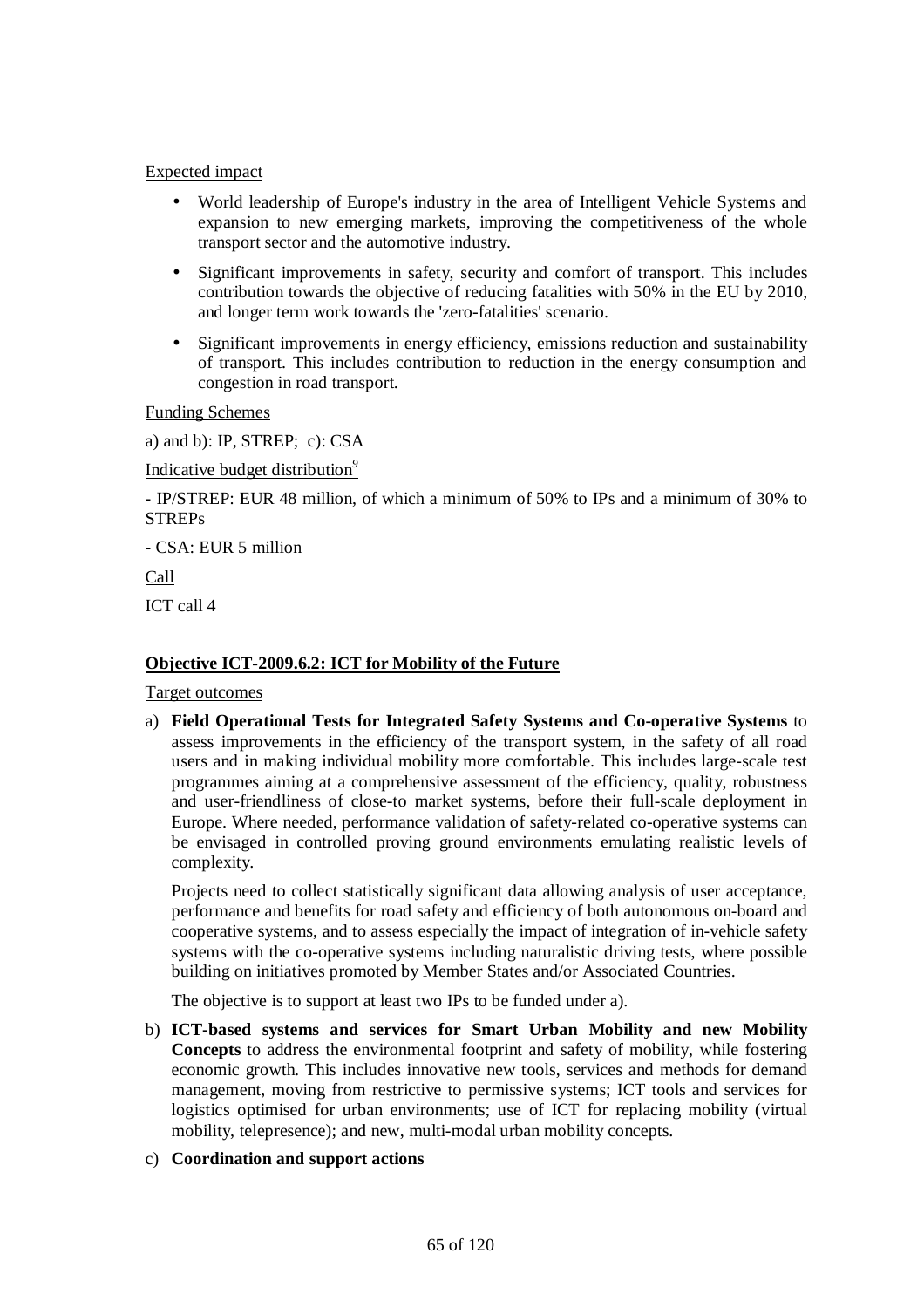In the framework of the Intelligent Car initiative: research agendas, dissemination of results (user awareness campaigns), assessments of socio-economic impact and training.

#### d) **International cooperation**

In accordance with the specific cooperation agreements with Japan and the USA, active exchange of information will be fostered through the creation of bilateral task force(s) and regular workshops which will establish a mechanism for mutual validation and exploitation of programme results, e.g. methodologies, draft specifications and standards, and for accessing Field Operational Tests datasets.

#### Expected Impact

- Improved safety, efficiency and competitiveness of transport systems across Europe, towards the objective of reducing fatalities within the EU.
- Optimised mobility of people and goods in urban environments across different transport modes, through the provision of accessible and reliable logistics information services.
- Improved quality of life in urban environments, through the provision of innovative demand management and traffic control and management systems, as well as new mobility concepts which meet the increased demand, support economic growth, are environmentally sustainable and capable of accommodating future uncertainties and shocks.
- Wider uptake of intelligent vehicle systems and co-operative systems through proofof-concept to all stakeholders in Field Operational Tests.
- Increased European research excellence by fostering closer cooperation with leading international partners.

#### Funding schemes

a): IP, STREP, CSA; b): STREP; c), d): CSA (CA only)

Indicative budget distribution*<sup>9</sup>*

- IP/STREP: EUR 32 million; the objective is to support at least 2 IPs to be funded under a) in addition to STREPs

- CSA: EUR 5 million

Call

ICT call 6

#### **Objective ICT-2009.6.3: ICT for Energy Efficiency**

#### Target Outcomes

#### a) **ICT tools for the future electricity market**

Architectures and tools enabling the emergence of an open electricity market that allows new roles for energy brokers, that makes it possible for third parties to operate as virtual power plants and that allows for the establishment of variable energy tariffs in near realtime. This includes specific service delivery platform and uniform energy and information interfaces that are open to different business models and that can self-configure and adapt to the varying requirements of a market still in its definition phase.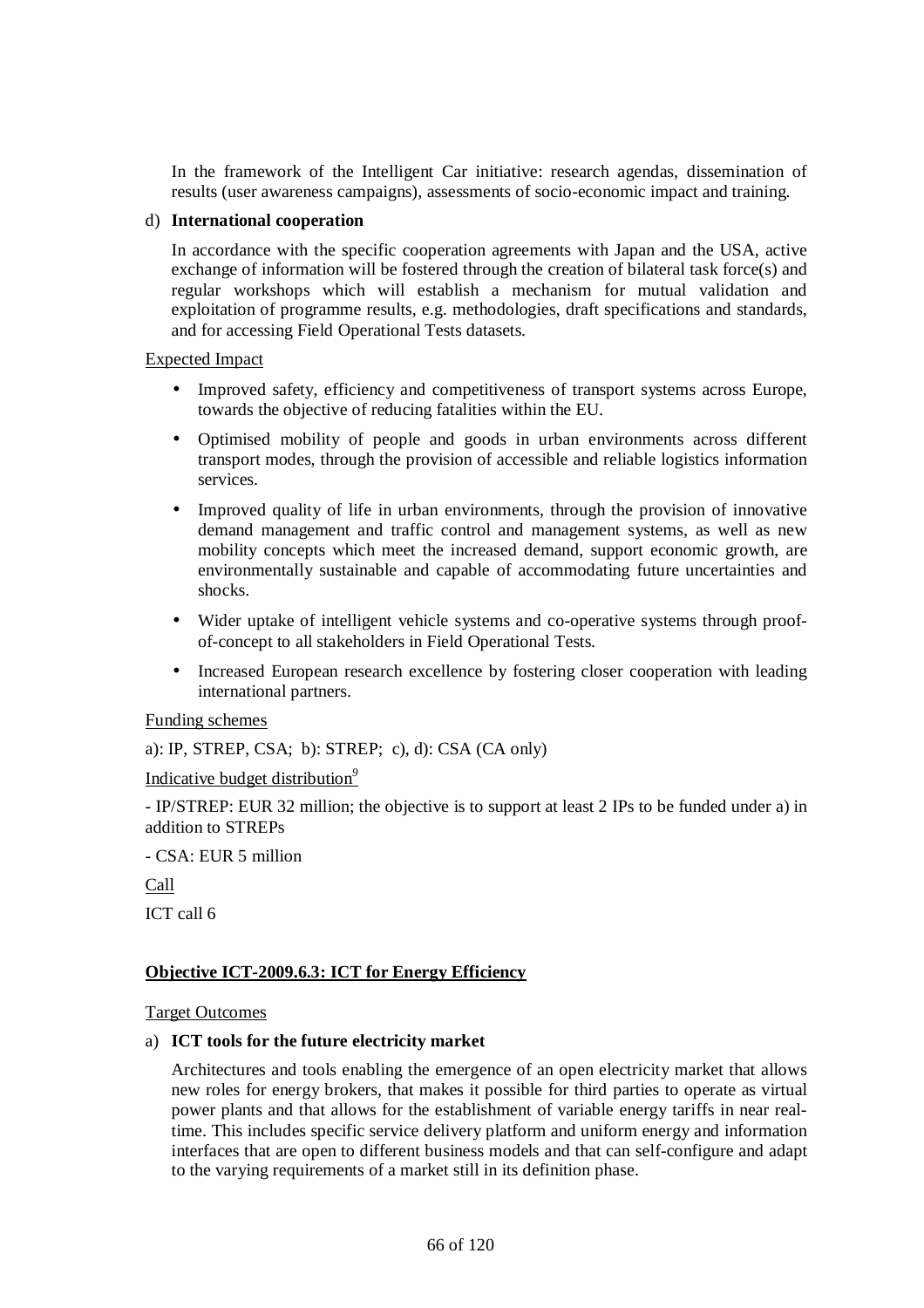Projects must validate the use and the benefits of the resulting tools in concrete applications.

#### b) **ICT support to energy-positive buildings and neighbourhoods**

- Monitoring and control systems able to optimise, in near-real time, the local generation-consumption matching considering all possible elements (solar, fuel cells, micro-turbines, CHP - combined heat and power, heating, cooling, lighting, ventilation, etc).
- Information platforms built on customizable, adaptive and open service-oriented architectures providing connectivity to the energy grids and information to decision makers in order to facilitate the emergence of new local business models.
- Intuitive user interfaces that help end-users save energy while maintaining the desired comfort levels.

Projects shall include tests with concrete targets under real conditions.

## c) **ICT services and software tools enhanced with energy features**

ICT services and software tools that incorporate parameters for controlling emissions and energy consumption. Examples include, but are not restricted to: CAD and simulation tools able to assess the full life-cycle energy associated with new products, processes and services before their realisation and including the influence of users' interaction; Enterprise Management Systems able to implement energy savings and emissions trading across industry boundaries. Definition of patterns, profiles, methods, energy consumption models and their interrelations resulting in building blocks for interoperable services and software tools.

The use and the benefits of the building blocks must be validated against concrete targets once integrated into concrete services and/or tools.

#### d) **Coordination Actions**

- Coordination of national/regional programmes on ICT for Energy Efficiency, advancing the European Research Area in this interdisciplinary domain, facilitating the exchange of best practices, identifying common R&D priorities and creating a common understanding of the implications of regulation and energy market liberalisation.
- Co-ordinated co-operation and communication within the multidisciplinary 'ICT for energy-efficiency' research community in Europe, in view of delivering concrete outputs such us:
	- o R&D roadmap(s) based on international workshops on selected topics and wide public consultations.
	- o Interoperability frameworks and standards based on the exchange of best practices, the organisation of interoperability tests and the production of technical papers for standards bodies.
	- o Awareness raising based on the organisation of interdisciplinary workshops / conferences and press campaigns.
	- o Analysis of the implications on education and training systems of introducing ICT for Energy Efficiency as a cross-discipline path at the earliest stage.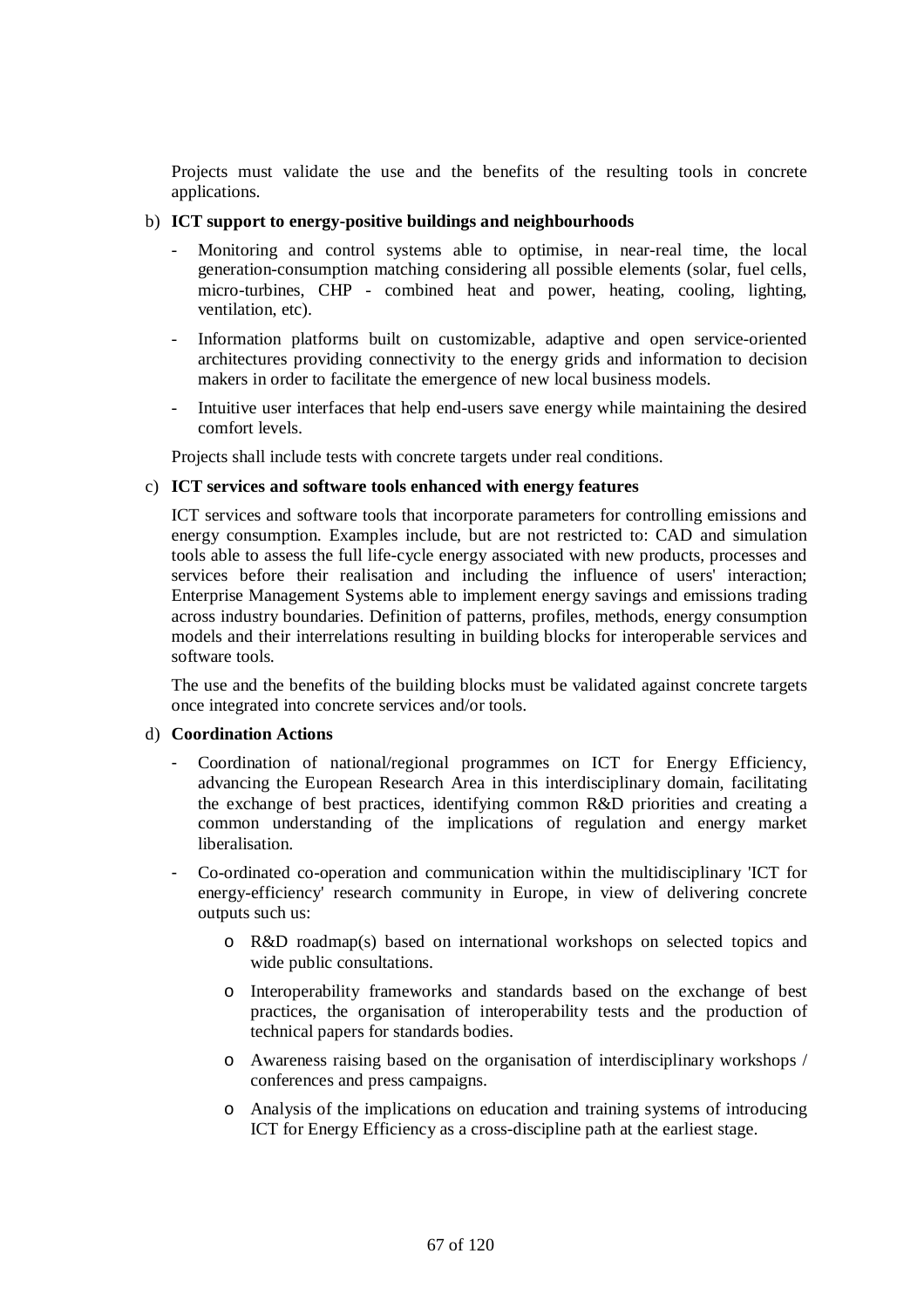## Expected impact

- Reinforced European industrial and technological position in ICT-enabled energy efficiency technologies.
- Strengthened and consolidated European excellence in engineering at the intersection of control, computing, communications, energy and construction.
- The emergence of an open electricity market including local and virtual operators.
- Progress through standardised control algorithms and communication protocols to enable systems built on components from different suppliers.
- Energy savings in residential and commercial buildings of around 30%.
- Reduced energy intensity of the economy and behavioural changes in the society at large.

Funding schemes

a), b), and c): STREPs; e): CSA (CA only)

Indicative budget distribution*<sup>9</sup>*

- STREP: EUR 27 million

- CA: EUR 3 million

Call

ICT call 4

## **Objective ICT-2009.6.4 ICT for Environmental Services and Climate Change Adaptation**

#### Target Outcomes

# a) **ICT for a better adaptation to climate change**

Easy-to-use, web-based systems for better preparedness, decision support and mitigation of climate change impact on population, utilities and infrastructures. Special emphasis is on scenario-based prediction, damage assessment, planning and training, 3D/4D modelling, simulation and visualisation, as well as sensor networks. Integrated solutions shall be validated in the urban context including for natural disasters, taking full advantage of recent advances in miniaturisation of sensors, wireless communications and increased computation power and data storage capacity.

#### b) **Flexible discovery and chaining of distributed environmental services**

Tools for an easy discovery of environmental service nodes on the Web and their ondemand adaptive chaining (or composition), taking full advantage of international open standards. This includes generic semantics frameworks and dynamic ontology services for the discovery of and access to distributed environmental resources in a multilingual multidomain context. It also includes methods and protocols for service chaining and for the management of the effects of uncertainty propagation through service chaining.

Projects should be driven by the possibility for a range of users, including non ICT-skilled users, to plug-in their own use cases and get access to customised information and decision support. Solutions shall be validated over different scenarios and allow for continued collaborative development by federated users communities.

#### c) **Analysis of ICT for sustainable urban environment**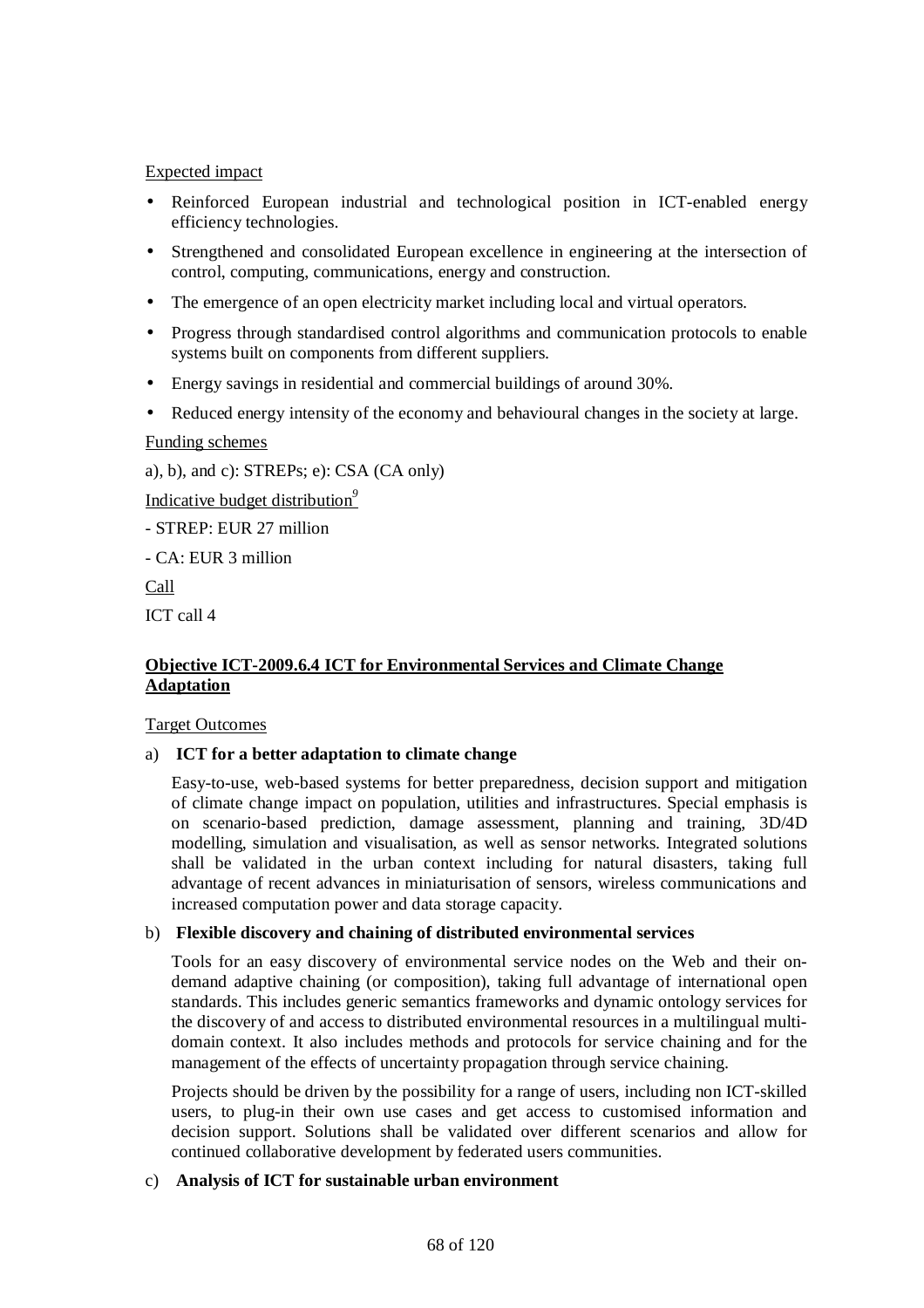One action is expected to deliver an analysis of ICT solutions supporting integrated urban management plans. This includes systems for spatial planning of urban and peri-urban areas supporting sustainable development patterns, as well as tools for managing higher complexity arising from the interaction of aspects like resources efficiency, pollution mitigation and the quality of life.

# d) **Stimulation of an ICT-enabled environmental information service economy in Europe**

One action is expected to deliver an analysis of new business-oriented approaches supporting the increase of interoperable environmental services in Europe, encouraging the re-use of existing open architecture specifications and stimulating viable environmental monitoring networks. Special attention shall be paid to aspects like stability and security of services, uncertainty assessment, multi-lingualism and user access management.

#### Expected impact

- Contribution to a *Single Information Space in Europe for the Environment*<sup>22</sup>*(SISE)* in which environmental actors, service providers and citizens can collaborate through improved systems connectivity and semantic interoperability. At the same time, contribution to the development of the Shared Environmental Information System<sup>23</sup> (SEIS) and support to the implementation of the INSPIRE Directive*<sup>24</sup>* .
- Reinforced European leadership in ICT solutions for interacting environmental service nodes on the Web, and resulting new market perspectives for environmental and crisis management services.
- Reinforced role of ICT in establishing sustainable cities, leading to higher environmental performance in urban areas and better living environments for Europe's citizens.
- Strengthened European capacity to mitigate impacts of urban disasters, to save lives and to protect critical urban infrastructures.
- Stronger position of Europe with respect to the implementation of international environmental commitments.

Funding schemes

a), b): STREP; c), d): CSA (SA only)

Indicative budget distribution*<sup>9</sup>*

- STREP: EUR 21 million

- SA: EUR 3 million

Call

 $\overline{a}$ 

ICT call 4

# **Objective ICT-2009.6.5: Novel ICT Solutions for Smart Electricity Distribution Networks (Joint call between the ICT and Energy Themes)**

Target Outcomes

*<sup>22</sup>* http://cordis.europa.eu/fp7/ict/sustainable-growth/workshops\_en.html

*<sup>23</sup>* (COM (2008) 46 final), http://ec.europa.eu/environment/seis/index.htm

*<sup>24</sup>* DIRECTIVE 2007/2/EC, http://inspire.jrc.ec.europa.eu/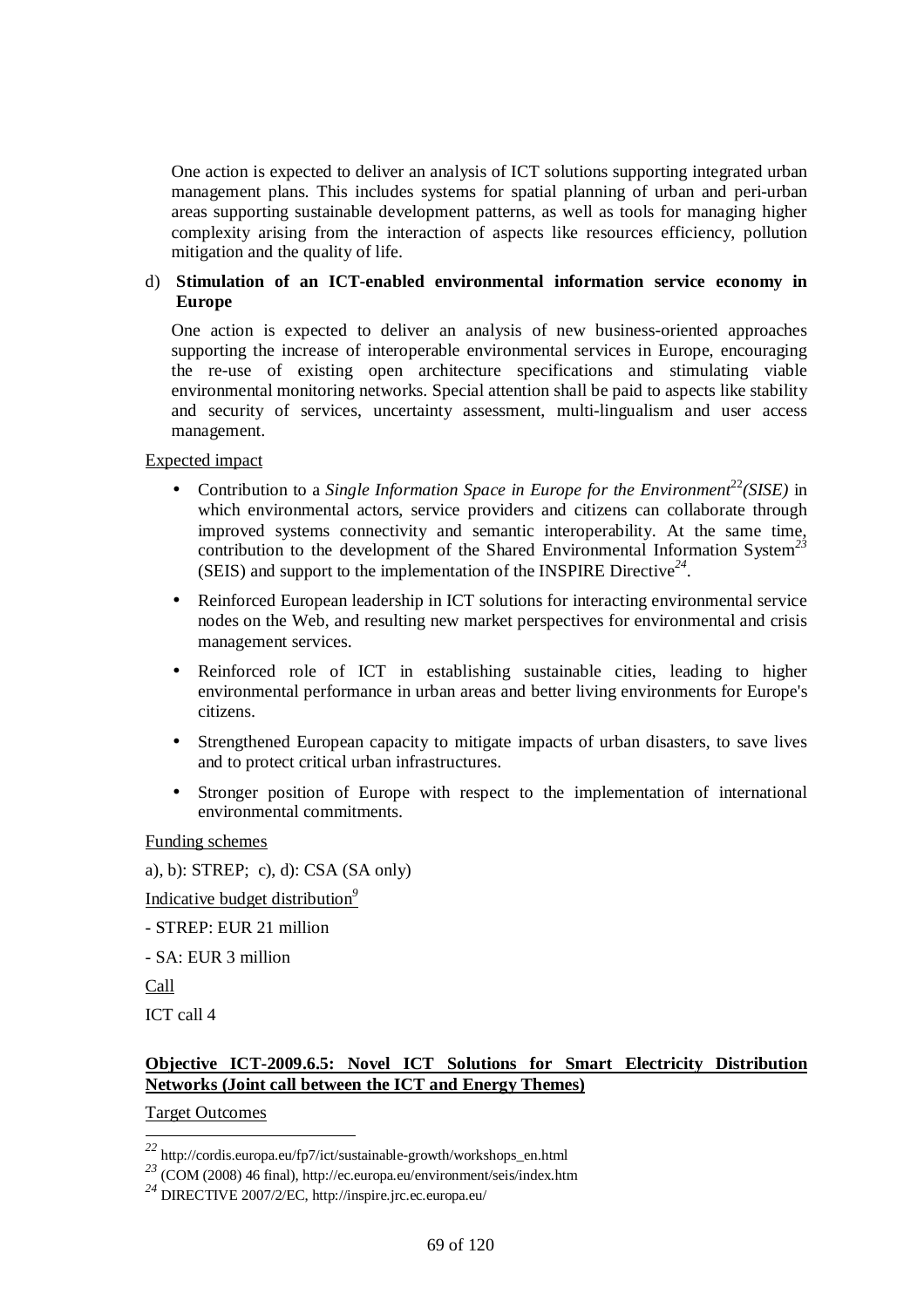In Smart Electricity Distribution Networks, the realisation of concepts dealing with customer integration, effective Demand Side Management and active networks requires the development of a flexible ICT infrastructure. Existing solutions have not yet reached the necessary performance and cost requirements, and further research is needed in this area to arrive at ICT infrastructures for the management of electricity distribution networks that are scalable, low-cost, secure, reliable, open, and provide self-healing capabilities.

Research could include issues such as dynamically reconfigurable ICT architectures, technologies and tools for ICT systems survivability when elements fail, cyber security, platforms integrating (near) real-time information from wireless sensor networks and external information systems such as weather forecasts.

Projects should have a predominant research component and include concrete targets and appropriate trial tests to validate and assess the proposed solutions, involving partners from both the ICT and Electricity communities. Several projects are expected to be funded.

Expected impact

- Improved performance of the electricity distribution grid in terms of reliability and quality of service, reduced maintenance costs and time of failure detection/solution.
- Pre-standardisation knowledge aiming at the adoption of universally accepted hardware and software solutions for the underlying ICT infrastructure to monitor and control the electricity distribution grid.
- Strengthened European excellence in engineering by consolidating cross disciplinary research on energy technologies and ICT.
- Reinforced European industrial and technological position in the global market of ICT for power system applications.

Funding scheme

Collaborative Projects

Indicative budget*<sup>9</sup>*

EUR 20 million :provided by the ICT Theme (EUR 10 million) and the Energy Theme (EUR 10 million).

Call

FP7-ICT-ENERGY-2009-1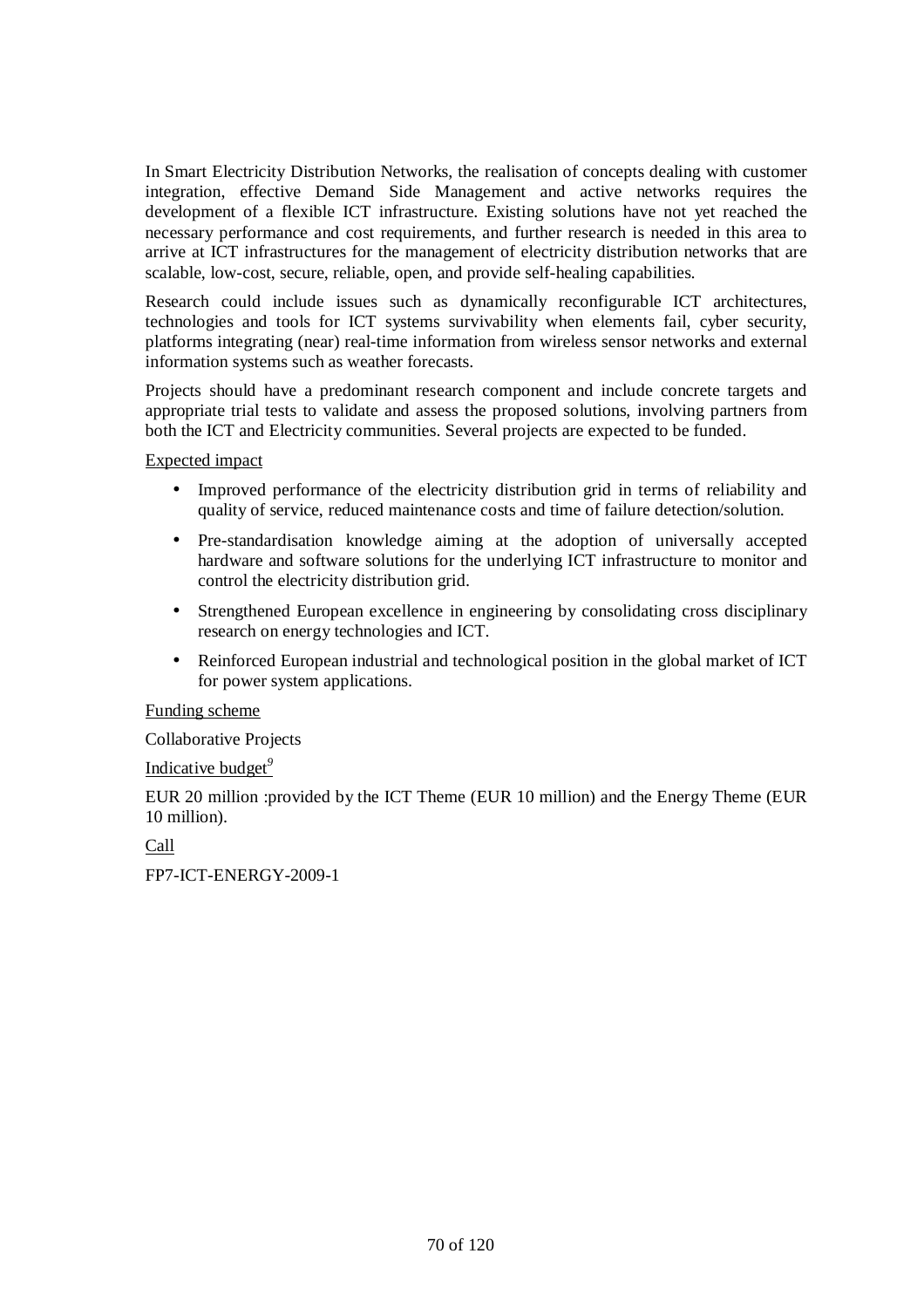# **4.7 Challenge 7: ICT for Independent Living, Inclusion and Governance**

## **ICT for independent living and inclusion**

A number of societal trends will deeply transform the future markets of ICT for independent living, inclusion and participation. Firstly, ageing is beginning to change the shape of labour markets and is already strongly influencing the needs for care and 'lifelong participation' in society. The ICT literacy of the above-65 age group will improve significantly in the next decade. This will create mass commodity markets for well-being products and services – and unlock markets for assistive technologies-, fuelled by an estimated EUR 3000 billion of wealth and revenues of the above-65 population.

Secondly, citizens have increasing expectations in terms of full inclusion in society and economy, quality of life and exercising of rights. Driven by productivity increase, job creation, new services and new markets for inclusive ICT, the shorter-term impacts of e-Inclusion on the GDP in Europe is estimated to be of the order of EUR 100 billion (for the next 5 years alone).

Thirdly, the increasing political and commercial interests in the field combined with the disruptive potential of ICT are starting to change the constituency and value chains of e-Inclusion RTD. The presence of mainstream ICT companies in the field is growing rapidly and new value chains are emerging, integrating users, formal and informal health and social care providers, technology and service providers as well as local/regional authorities, building and insurance companies. Elderly people and people with disabilities are increasingly recognised as posing the most challenging requirements also for mainstream usage. Successfully meeting these needs translates into building key competitive strengths in global mass markets.

Finally, major technological developments drive R&D for e-Inclusion in new directions, characterised by more adaptive and less intrusive and smarter 'intimate' solutions.

# **ICT for Governance and Policy Modelling**

It is now recognised that on-line collaborations have the potential to trigger and shape significant changes in the way future societies will function. Extrapolation of the present exponential growth leads to scenarios where very large percentages of populations could, if equipped with the right tools, simultaneously voice opinions and views on major and minor societal challenges, and thereby herald the transition to a different form of dynamically participative 'eSociety'. While such scenarios are readily imaginable, it must be recognised that we currently do not have appropriate governance models, process flows, or analytical tools with which to properly understand, interpret, visualise and harness the forces that can be unleashed.

Research under this Challenge should take into consideration relevant technologies and other results from successfully completed or ongoing projects.

#### **Objective ICT-2009.7.1 ICT & Ageing**

This objective focuses on service robotics for ageing, which is still a longer term research topics and on open architectures and platforms for building interoperable ageing well applications and services, which require larger scale projects involving major players. These topics are both outside the scope of the AAL programme which will call for smaller-scale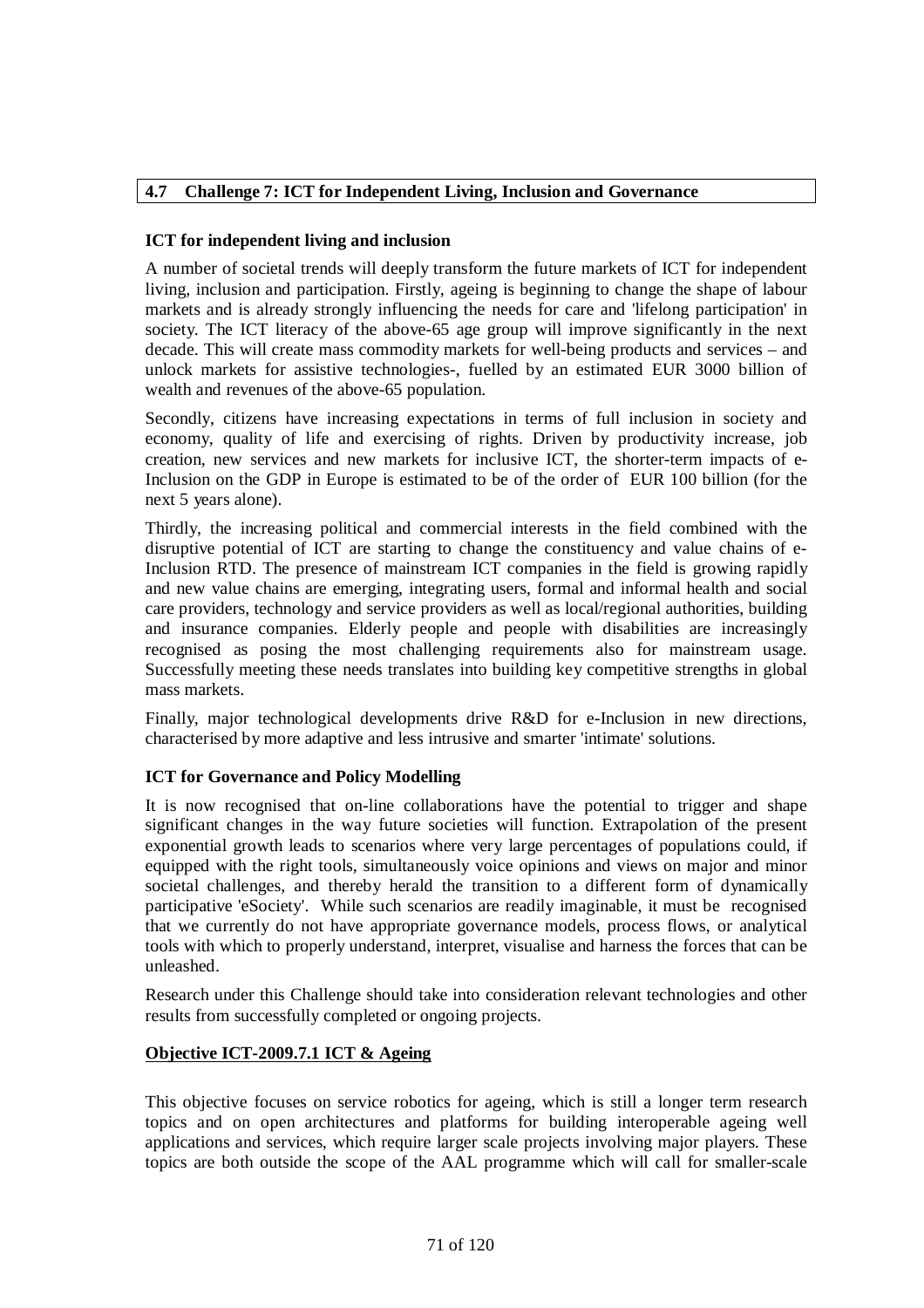projects targeting innovative ICT solutions in specific areas of ageing well with a timeframe of 2-3 years to market.

#### Target Outcomes

a) **Service robotics for ageing well:** Integration and adaptation of modular robotic solutions that are seamlessly integrated in intelligent home environments and adaptable to specific user requirements for support to elderly people and their carers. These robotic solutions should undergo operational verification in real user environments. Examples of applications include support for daily living and care activities in the home. Work should be driven by ambitious, yet realistic usage scenarios with a potential to demonstrate a substantial increase in efficiency of care and independence of elderly people.

Major challenges to be addressed include autonomous self-learning robotics solutions, sharing of contextual information with other artefacts in the surroundings of the user, navigation in unknown environments, precise manipulation of relevant objects and user robotic interaction taking into account the usability requirements of elderly people. The proposed R&D should cover all relevant aspects to allow for a full operational validation, including user acceptance, adequate safety, reliability and trust as well as ethical considerations. It is not intended to support development of basic robotics components.

b) **Open Systems Reference Architectures, Standards and ICT Platforms for Ageing Well:** this should facilitate, interoperability, systems integration and easy personalisation to provide seamless and cost-effective end-to-end care support and services for independent living, smart workplaces and mobility of elderly people and for their carers. The work should focus on next-generation open solutions enabling physical and semantic interoperability of required sensors, devices, services and systems for ageing well. Work should build on - and consolidate - relevant ongoing progress in open middleware, communication standards and service-oriented architectures.

Particular emphasis should be put on facilitation of solutions working across mobile and stationary environments, with adequate security, high reliability and low maintenance. Concrete contributions to relevant standardisation is expected as well as a clear approach for making the resulting work available to the wider community, including necessary tools. The research should verify the proposed open reference architectures and platforms in realistic application scenarios. This could also include new service concepts and easy integration with other home-based applications, in particular ICT solutions for personal health and energy efficiency, in order to ensure the widest potential of the open platforms.

The objective is to support one IP only to be funded under b).

c) **RTD roadmaps and stakeholder coordination:** One support action is to be launched to continue development of RTD roadmaps and stakeholder coordination already started under FP7. One CSA is expected to be funded under c).

Industrial participation is important. Realistic test environments should allow for early user involvement and impact analysis during the RTD phases. Each project should consider relevant ethical issues.

# Expected impact

For 7.1.a)

• Increased efficiency of care and prolonged independence and quality of life of elderly people and their carers.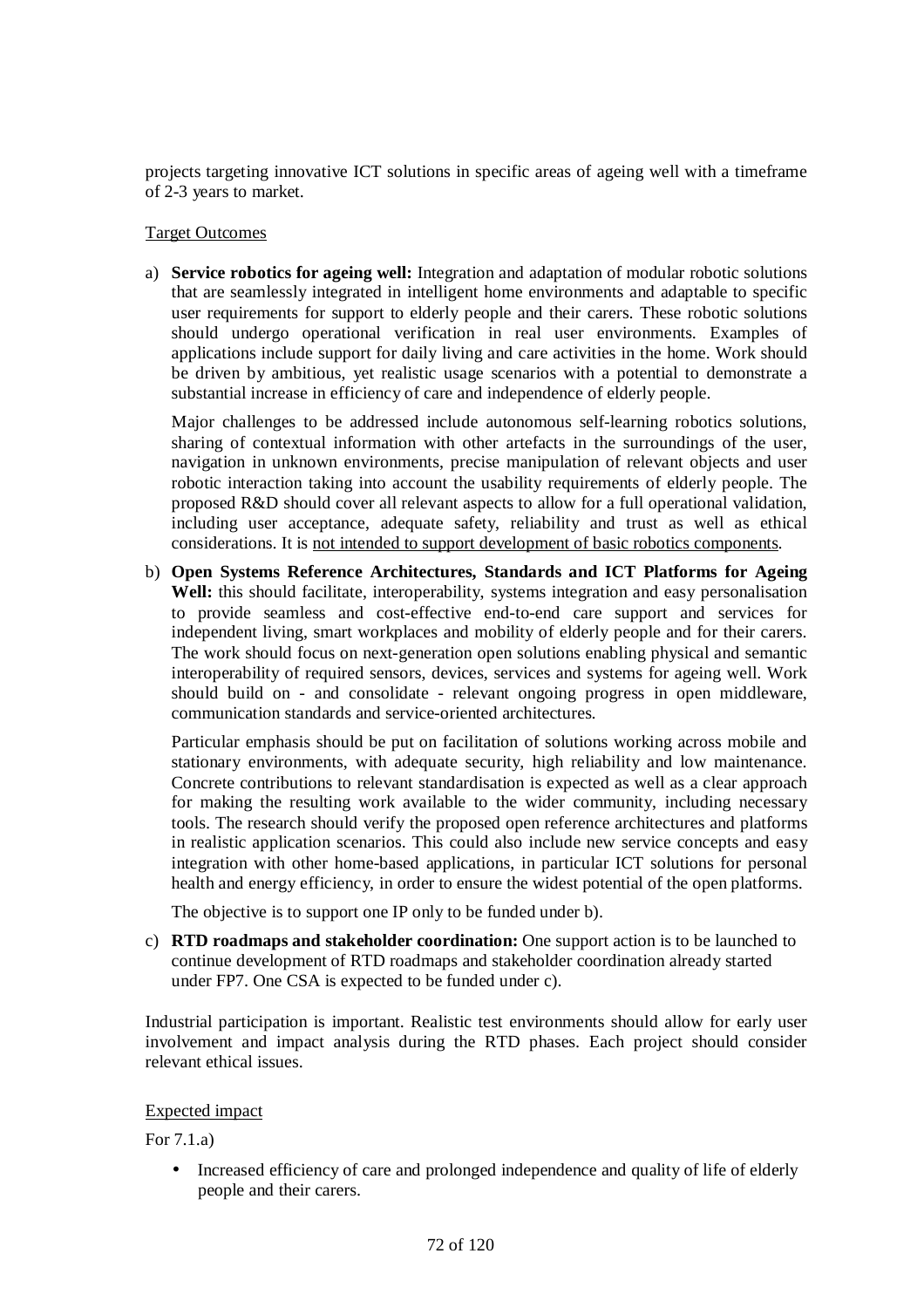• Strengthened global position of European industry in service robotics for ageing well. For 7.1.b)

- Wide use of open platforms and tools for creation and management of integrated ICT products and services for ageing well, personalised health and energy management in the home and on the move.
- Strengthened potential of Europe to become a global leader in the field of ICT and ageing well, including development of global interoperability standards in the field.

For 7.1.c)

• More efficiency and higher impact through consensus and common strategic visions or RTD roadmaps between relevant key stakeholders in ICT for ageing well in Europe and beyond.

Funding schemes

a): STREP; b): IP; c): CSA

Indicative budget distribution*<sup>9</sup>*

- IP/STREP: EUR 23 million; the objective is to select one IP only to be funded under b) in addition to STREPs funded under a)

- CSA: EUR 1 million

Call

ICT call 4

### **Objective ICT-2009.7.2 Accessible and Assistive ICT**

Target Outcomes

a) **Embedded Accessibility of Future ICT:** Solutions for supporting developers in deeply embedding generalised accessibility support within future mainstream ICT-based products and services. Emphasis will be on the use of virtual environments and realistic user modelling and interaction on the basis of the 'virtual user' concept, and on methods to adapt multi-modal system interfaces self-adapting to users' real-time accessibility needs. Accessibility support should encompass data rendering and interaction, in relation to vision, hearing, speech and dexterity/mobility impairments. It can also include access through external assistive technology.

Methods and tools must be demonstrated in industrial development context, with integration in quality control work-flows or content management system, and accompanied by advanced training material. Accessibility of non-ICT goods can also be explored. Attention should also be given to systems based on new interaction paradigms like 3D or Virtual Reality, and their application in the integration of accessibility services into physical environments.

One IP is expected to build a generic framework addressing user needs, modelling and simulation approaches from other domains and their extension, market/ economic factors and meeting the complexity of the industrial value chain.

STREPs should cover specific research on 'virtual user' modelling and simulation and their application in high-profile domains of user and industrial relevance, such as, but not limited to, daily (assisted) living, (e-) accessibility of domestic equipment, rehabilitation.

The objective is to support one IP only in addition to STREPs.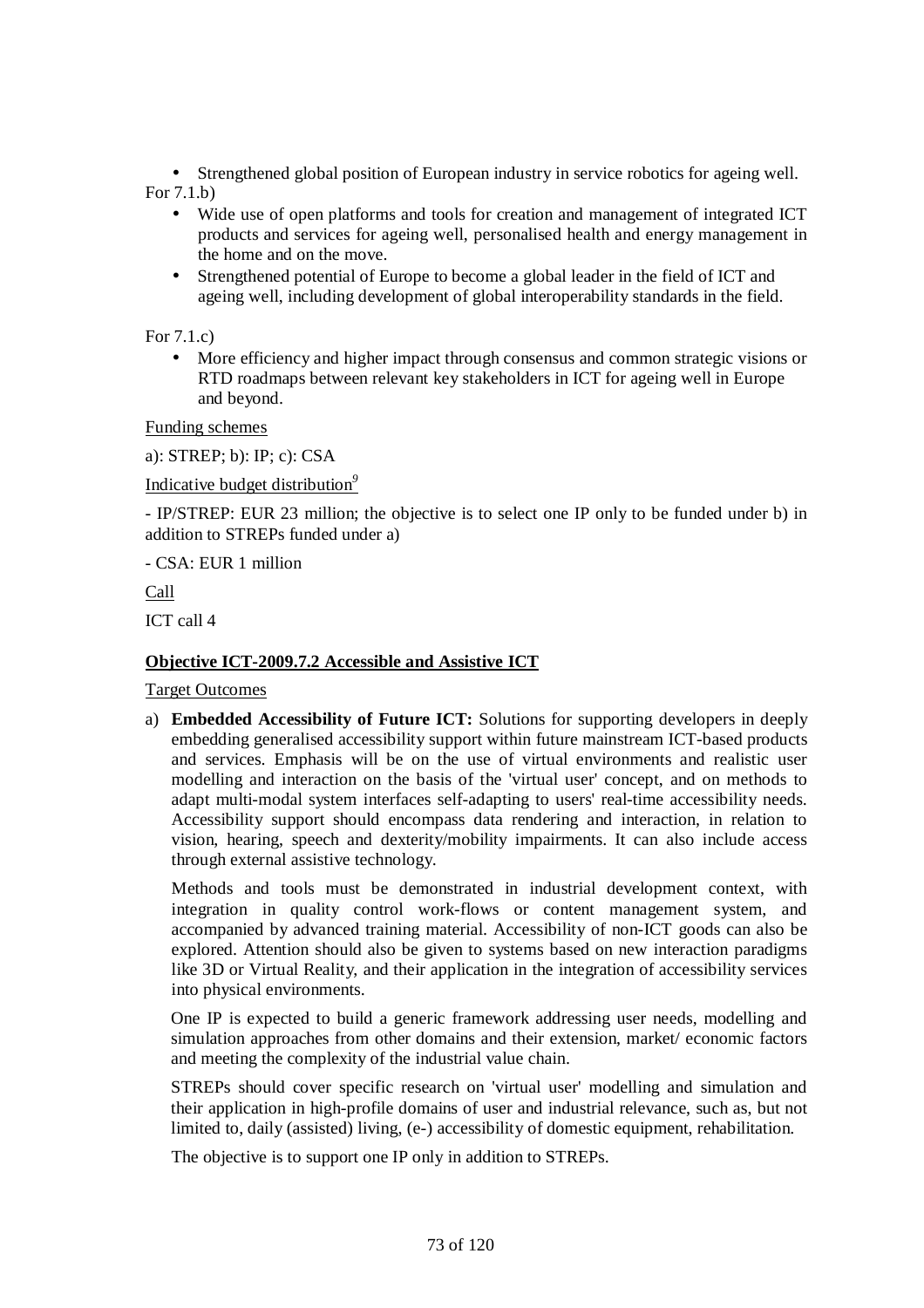b) **ICT restoring and augmenting human capabilities compensating for people with reduced motor functions or disabilities:** Radically new ICT-enabled approaches to restore and augment the ability of people in their daily life with a focus on reduced motor functions. Research should aim for breakthroughs in the way humans interact with computers and how they may overcome their disability and augment their capabilities. The research should build on progress in non-invasive sensor and actuator concepts for brain/neuronal-computer interaction (BNCI), smart bio-sensors, self-learning/adaptive systems and advanced signal processing.

Emphasis is put on smart system solutions compensating for limited signal bandwidth that combine 1) design of HW/SW architectures including BNCI and different multi-sensor interfaces 2) programming abstraction and support tools to facilitate modularity and flexible integration 3) advanced sensing and control in real user environments at home or at work. This should open up possibilities for flexible usage in different application areas, in particular for individuals with disabilities. Possible spill-over into mainstream applications should also be considered.

c) **RTD research agendas & coordination of constituencies.** In areas a) and b), coordination actions to further align constituencies and prepare future joint research agendas and roadmaps. One CA for each RTD area is expected to be funded.

## Expected impact

For 7.2.a)

• Generalised accessibility support through ICT tools within future ICT and non-ICT products and services for people with disabilities and functional limitations.

For 7.2.a, b)

• Strengthened global position of European industry in assistive technologies.

For 7.2.b)

- Enhanced ability to seize new market opportunities driven by technologies that augment human capabilities for persons with disabilities.
- Consolidating and boosting European excellence in BNCI systems engineering and in combination of advanced micro-bio-nano technology, neuroscience and bio-psychosociology.

For 7.2.c)

• More efficiency and higher impact of RTD through common strategic visions and roadmaps on research priorities between relevant stakeholders in the relevant areas

Funding schemes

a) IP, STREP; b): STREP; c): CSA (CA only)

Indicative budget distribution*<sup>9</sup>*

- IP/STREP: EUR 33 million; the objective is to support one IP only to be funded under a) in addition to STREPs funded under a) and b)

- CA: EUR 1 million

Call ICT call 4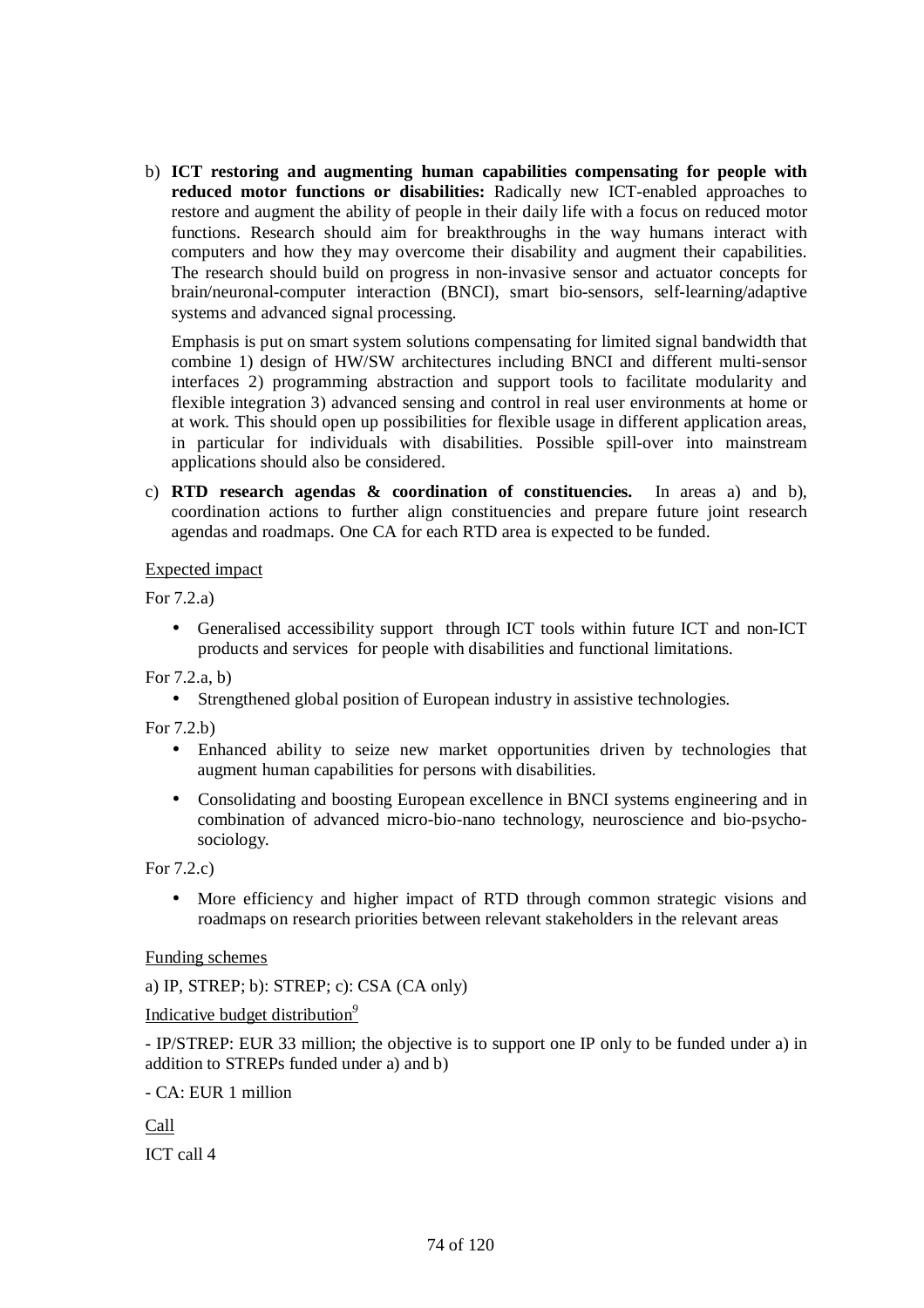## **Objective ICT-2009.7.3 ICT for Governance and Policy Modelling**

## Target Outcomes

## a) **Governance and Participation Toolbox**

Advanced tools embodying structural, organisational and new governance models to empower and engage all types of societal groups and communities, enable them to utilise mass cooperation platforms and allow governments to incorporate their input while safeguarding against misuse. These tools will enable the creation, learning, sharing and tracking of group knowledge that cuts across language and cultural interpretation. They should also facilitate transparency and tracking of inputs to the policy making process. The toolbox must include security, identity and access controls to ensure privacy and, where appropriate, the delineation of constituency domains according to the specific needs of government applications.

## b) **Policy Modelling, Simulation and Visualisation**

Real-time opinion visualisation and simulation solutions based on modelling, simulation, visualisation and mixed reality technologies, data and opinion mining, filtering and aggregation. This will encompass novel instruments which allow consideration of options based on the simulated behaviour and wishes of individuals, groups or communities (at local, regional and national levels) to understand the possible outcomes of government proposals, decisions and legislation. Tools and techniques will also help to understand, model, simulate and validate the next generation of public services as complex service systems in the environment of social networking and collaborative society, including the needs of the younger generation.

The focus is on advanced tools and technologies to perform societal simulations integrating all possible variables, parameters, interferences, scenarios necessary to forecast potential outcomes and impacts of proposed policy measures. The tools should exploit the vast reserves of Europe's public sector collective data and knowledge resources which are also developing dynamically. Underlying functions to be integrated include translation, process modelling, data mining, pattern recognition and visualisation as well as other gaming-based simulation, forecasting and back-casting as well as goal-based optimisation techniques. The solutions will also take into account, but not be limited to, state of the art techniques on dynamics methodology to analyse and model complex systems, cooperative vs. competitive systems, and "cloud" computing applications resources for large scale data analysis.

## c) **Roadmapping and Networking for 'participation, governance and policy modelling'**

(i) RTD roadmap to identify emerging technologies and potential applications. It will also consider emerging research directions and will include insight into research activities undertaken in non-EU countries.

 (ii) A dynamic 'Network' to encourage networking of relevant stakeholders and teams working in these areas and to encourage multidisciplinary constituency building;

Two CSAs are expected to be funded under c): one SA for 'roadmapping' (indicative duration of 12 months) and one CA for 'networking' (indicative duration of 24-36 months).

## Expected Impact

• Improved empowerment and engagement of individuals, groups and communities in policy making processes. Increased trust of the citizens through transparency and feedback of their contributions.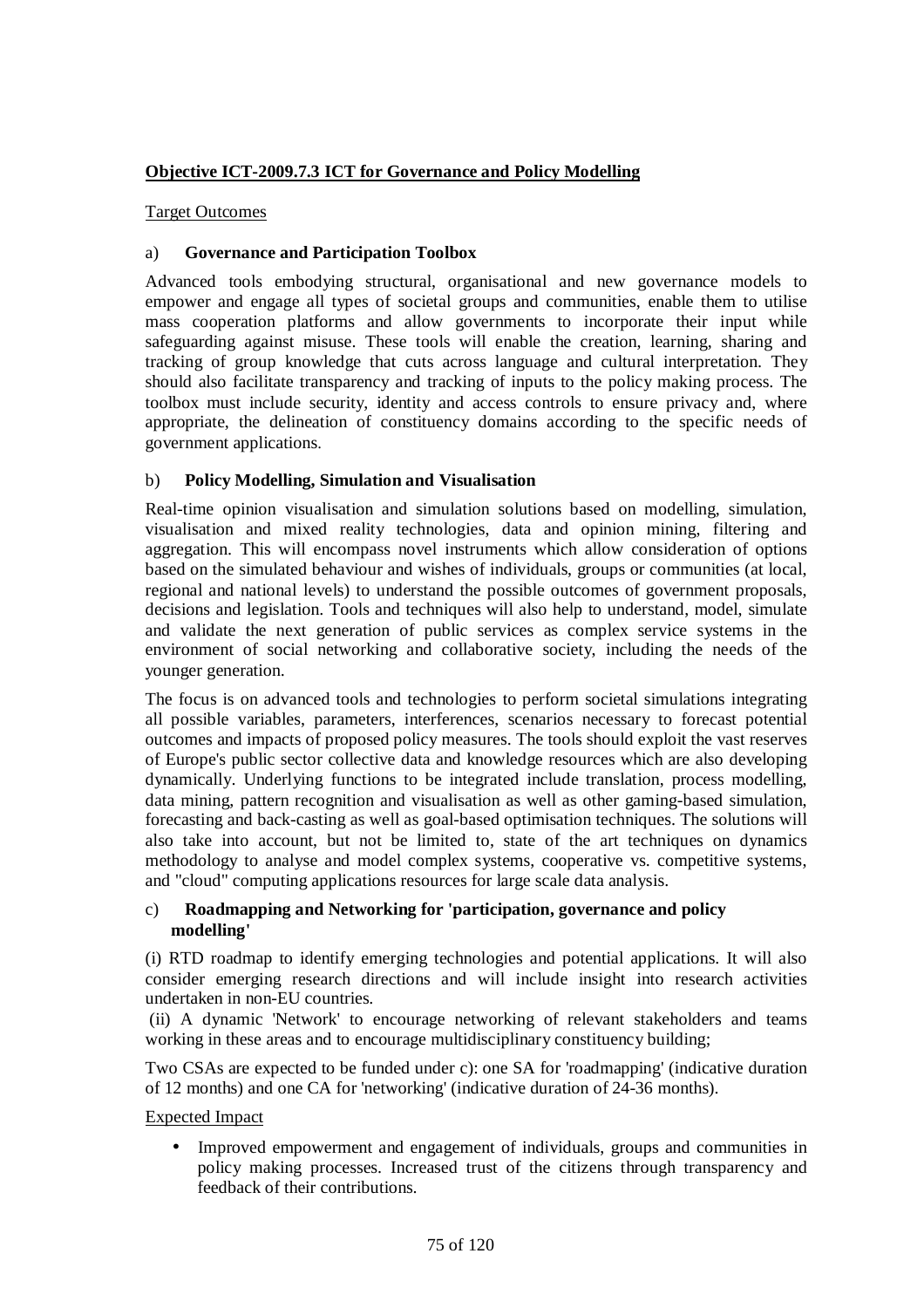- More efficient collection of feedback to continuously improve governance. Improved prediction of impacts of policy measures, with increased contribution and involvement of individuals and communities, and based on intelligent and optimised use of vast public sector knowledge resources.
- Strengthened competitive position of European industry in the fields of cooperation platforms, optimisation, simulation and visualisation tools.

## Funding schemes

Areas a) and b): STREP; area c): CSA Indicative budget distribution*<sup>9</sup>* - STREPs: EUR 14 million - CSAs: EUR 1 million Call ICT call 4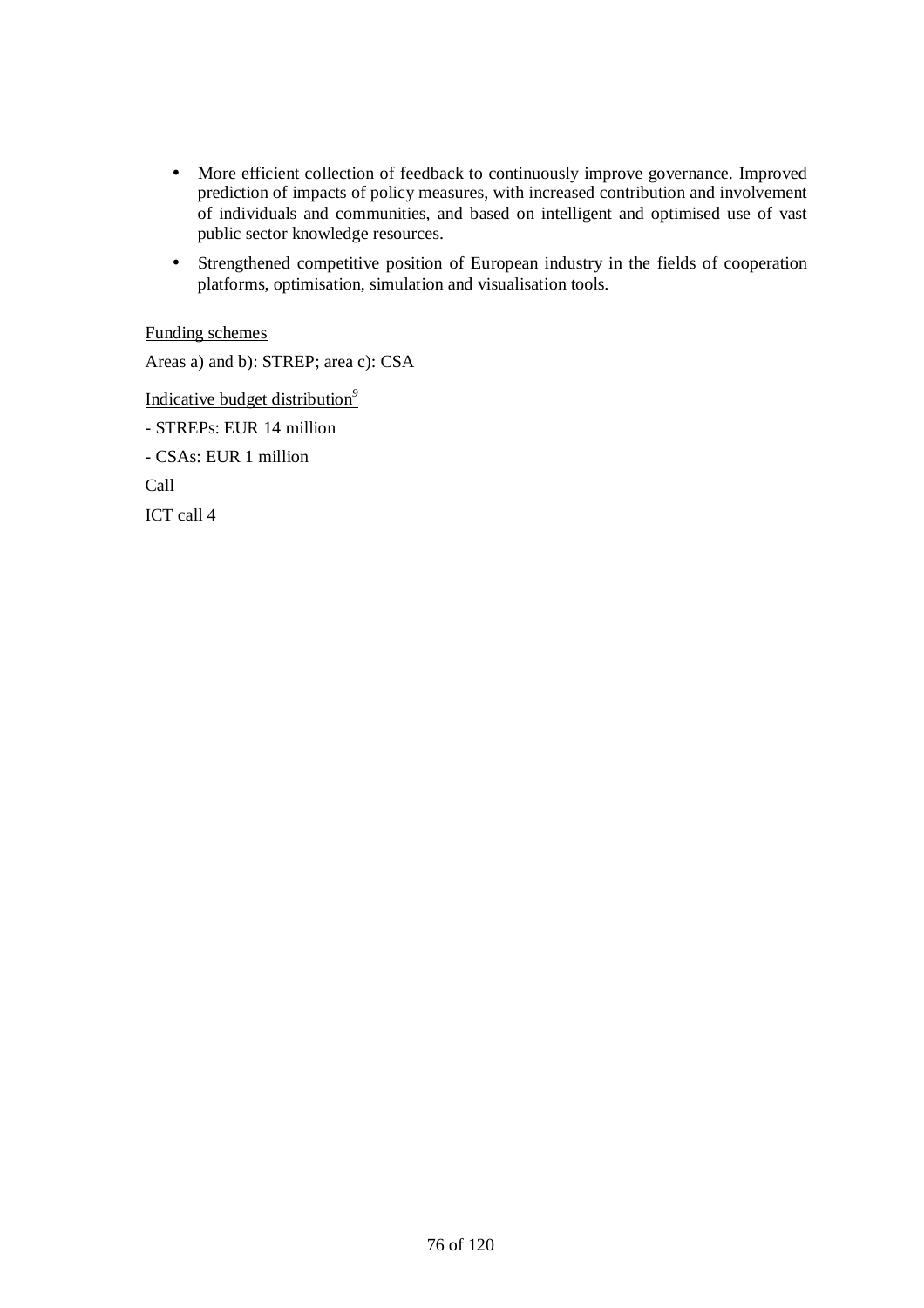## **4.8 Future and Emerging Technologies**

Future and Emerging Technologies (FET) fosters frontier research that will open up new avenues across the full breadth of future information technologies. FET acts as a pathfinder while having the agility to react to new ideas and opportunities, as they arise from within science or society. It promotes the exploration of radically new ideas and trends for future research and innovation and provides sustained support to emerging areas that require longterm fundamental research. It aims to go beyond the conventional boundaries of ICT and ventures into uncharted areas, often inspired by and in close collaboration with other scientific disciplines.

In this spirit, FET can be considered as the home for 'transformative research' that through its initiatives and actions can initiate and lead to a range of exceptional and unprecedented outcomes. For example, it can re-think or revolutionise entire disciplines, shape new ones or disrupt established technologies, practices or theories.

## **Excellence in collaborative purpose-driven research**

FET fosters excellence in foundational and purpose-driven technology-oriented research that combines the best in science and engineering. FET research builds new bridges between science and technology and provides a basis for future research agendas and nurtures the new interdisciplinary research communities that will embrace them. FET improves long-term competitiveness in European ICT by exploring new and alternative technological paradigms that may lead to entirely new fields of economic activities, new industries or first-class hightech SMEs.

## **A catalyst for change in interdisciplinary research**

Radical breakthroughs in ICT increasingly rely on fresh synergies, cross-pollination and convergence with different scientific disciplines (for instance, biology, chemistry, nanoscience, neuro- and cognitive science, ethology, social science, economics) and with the arts and humanities.

This trans-disciplinary and high-risk research requires new attitudes and novel organisational models in research and education. FET promotes the exploration of such new research practices and methodologies. It encourages the involvement of young researchers and hightech SMEs in radical interdisciplinary collaborations, and the early take-up of results by decision makers in society and industry, as new ways of achieving impact.

## **FET Proactive Initiatives & FET-Open**

FET operates two complementary schemes that together aim at the consolidation of new and emerging foundational trends future information technologies and their applications, while remaining open and responsive to fresh and unexpected ideas and developments. The bottomup, light and deadline-free **FET Open** scheme can pick-up new ideas and opportunities whenever they arise. **FET Proactive** nurtures new ideas in selected promising domains, aligned with economic and social challenges and priorities.

## **FET OPEN**

## **Objective ICT-2009.8.0 FET-Open: Challenging Current Thinking**

## Target Outcome

FET-Open targets foundational breakthroughs that open the way towards radically new forms and uses of information and information technologies. It flexibly accommodates the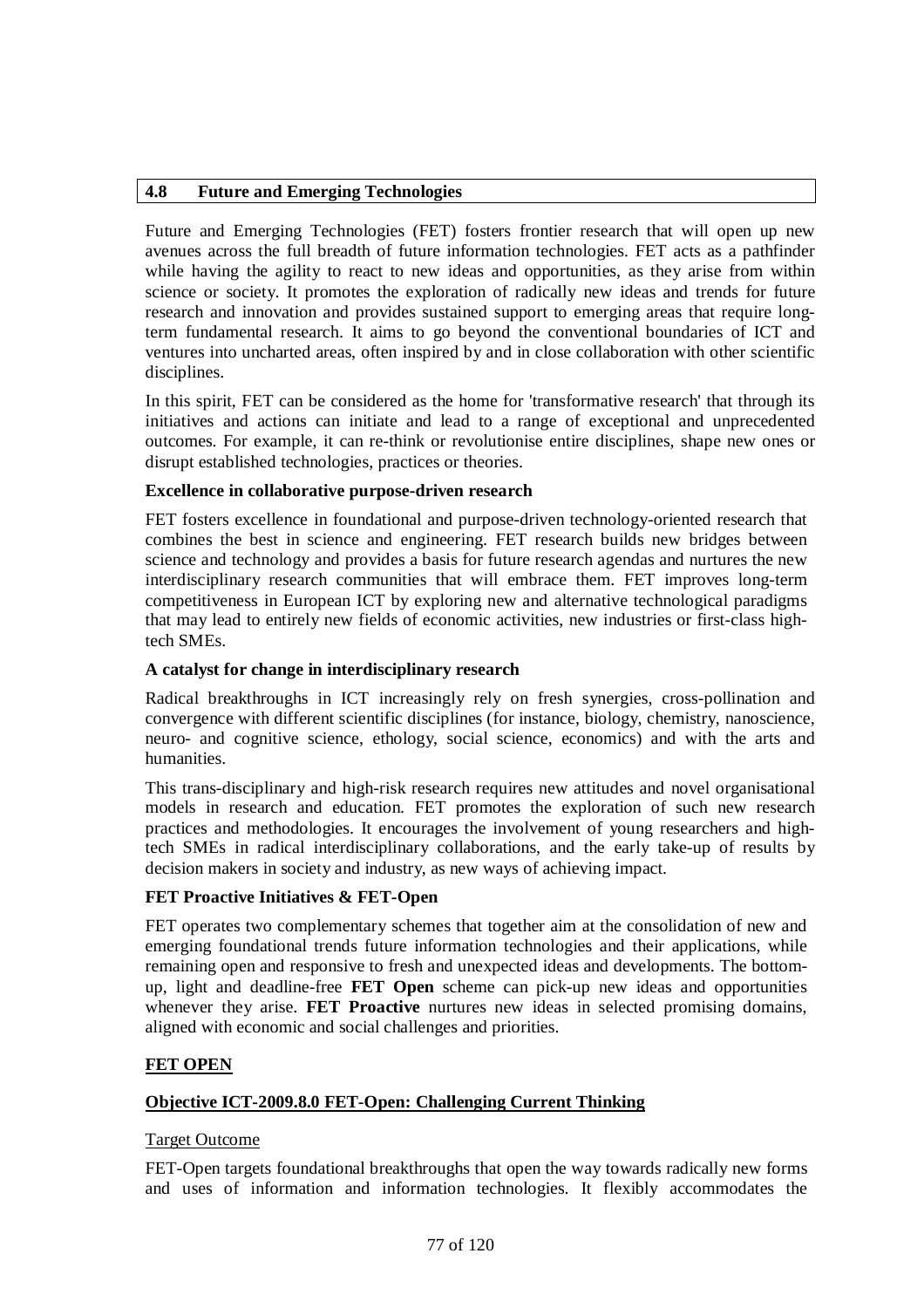exploration of new and alternative ideas, concepts or paradigms that, because of their radical, fragile or high-risk nature, may not be supported elsewhere in the ICT Workprogramme. Research under FET-Open is aimed at achieving a first proof-of-concept and at developing its supporting scientific foundation. The novelty of this research comes from new ideas rather than from the refinement of current ICT approaches.

In addition, FET-Open targets support and coordination activities for high-risk and highimpact visionary research. These activities can be either thematically oriented (for example, stimulating the emergence of a new research community), or they may focus on horizontal issues in FET-type of research (for example, catalysing new visions and ideas, promoting new research modalities, attitudes and practices; or exploring new ways for achieving visibility and impact of the research). They aim at a broad and open participation from within Europe and, where relevant, beyond.

#### Expected Impact

- For STREP projects: contribution to the scientific foundations of future information and communication technologies that may be radically different from present day ICT. It may, for example, open new avenues for science and technology, or lead to a paradigm shift in the way technologies are conceived or applied. FET-Open research is not required to have direct short-term technological or societal impact but it will take concrete steps towards achieving its long-term vision, supported by a critical exploration of the potential implications for the environment and for society.
- For CSA actions: contribution to catalyse a lasting and transformative effect on the communities and practices for high-risk and high-impact research. These activities will lead to new and more dynamic, engaged and risk-taking research communities that can develop the new and non-conventional approaches that will be key to address the technological, societal and environmental challenges that Europe and the world are facing.
- All FET-Open activities should contribute to securing and strengthening the future potential for high-risk / high-impact visionary research. To achieve this, FET-Open is expected to generate new collaborations involving a broad range of disciplines, the established scientists as well as the talented young ones, and a diversity of actors in research, including small and independent research organisations and high-tech SMEs, whenever relevant in terms of the activities proposed. International collaboration should exploit synergies in the global science and technology scene, to increase impact and to raise the level of excellence world-wide.

#### Funding schemes

STREP, CSA

Indicative budget distribution*<sup>9</sup>*

EUR 61 million*<sup>25</sup>*

Call

 $\overline{a}$ 

Continuously receivable from 1 January 2009 until 31 December 2010.*<sup>26</sup>* FET-Open applies a two-step submission scheme and FET-Open specific eligibility and evaluation criteria (see Appendix 5 of this document).

*<sup>25</sup>* Indicative budget which is expected to be committed for successful proposals from the cut-off dates up to and including 26/1/2010.

<sup>&</sup>lt;sup>26</sup> It is planned that the call will be subsequently extended beyond 31/12/2010.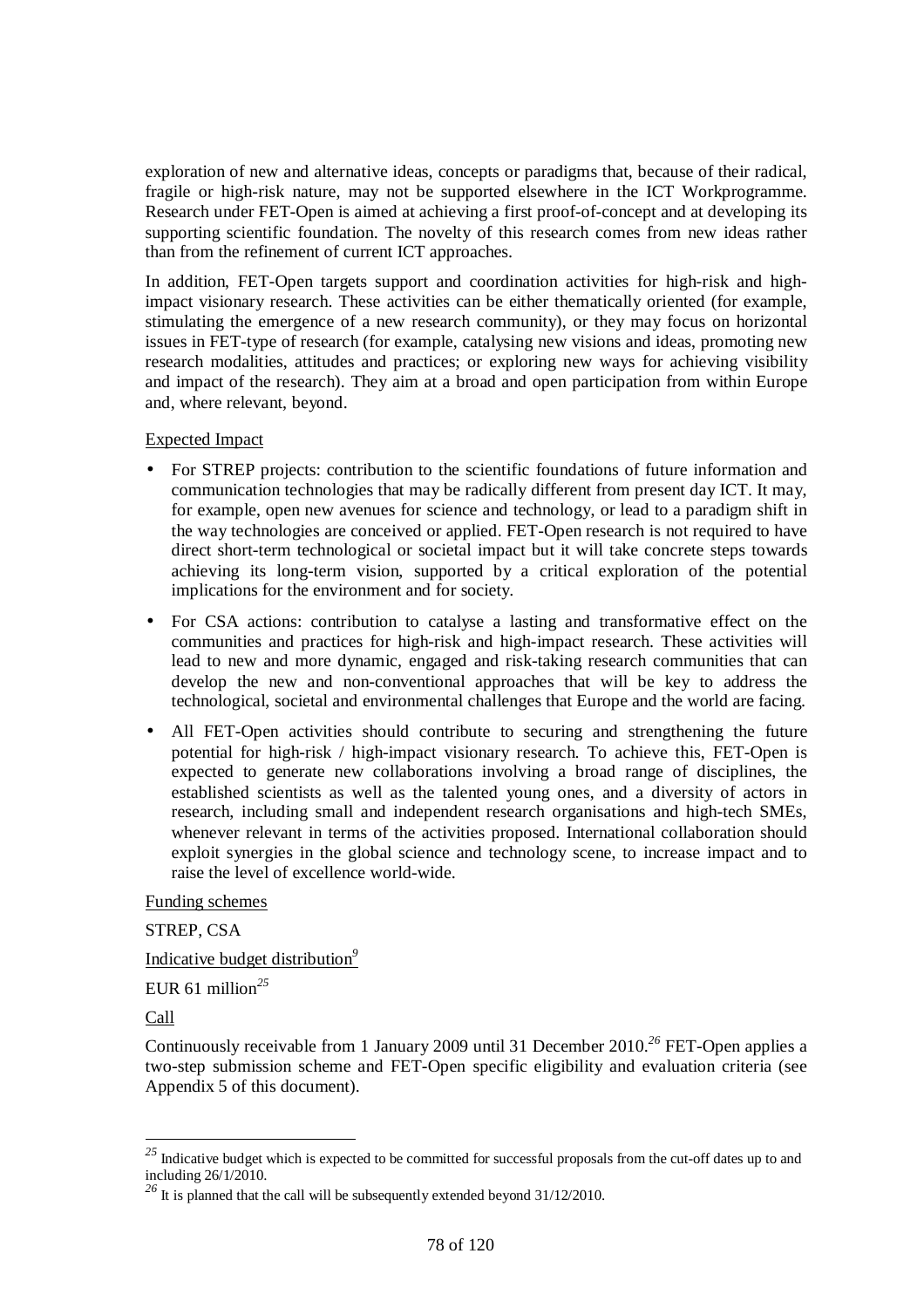## **FET PROACTIVE**

FET proactive will spearhead transformative research and support community building, and enhance Europe's innovation potential around a number of fundamental long-term challenges in ICT that will be key to the long-term sustainability of a technological future in Europe. In particular:

- **Computing Systems:** After 40 years of miniaturisation allowing combined gains in performance, cost, power efficiency and size, future computing systems are faced with increasingly conflicting ambitions for further performance improvements and reduced energy per operation, size and cost per function while maintaining data integrity. Research will investigate radically new approaches to computing, based on inspiration from physics in *Quantum Information Foundations and Technologies* and in *Molecular-Scale Devices and Systems*. Research will pursue alternative directions for architectures in *Concurrent Tera-Device Computing,* for individual devices in *Molecular-Scale Devices and Systems*, and focus on power issues in *Towards Zero-Power ICT*.
- **Computing and Communication Paradigms**: New inspirations for architectures, communication and in particular the distributed nature of processing – locally or system wide – are explored to address new requirements on optimisation of resources and mastering system complexity. Awareness in networked ICT systems is addressed in *Self-Awareness in Autonomic Systems*, while management of local interconnections is a key issue in *Concurrent Tera-Device Computing.* Alternative paradigms for communications are investigated in *Quantum Information Foundations and Technologies*, with an emphasis on secure communications. Inspiration for radically new paradigms is taken from the functioning of the brain in *Brain-Inspired ICT* or from chemical networks in cells in *Bio-chemistry-based Information Technology.*
- **Living with ICT**: Unifying the experience of acting with or without ICT support will progress towards harnessing the combined advantages of information processing by humans and by machines in *Human Computer Confluence*. Radically new forms of sensing and interactions will be studied in *Brain-Inspired ICT*, while specific sensing modalities may emerge from work in *Molecular-Scale Devices and Systems* and in *Bio-chemistry-based Information Technology.*
- **Widening the Horizon of ICT**: Opportunities for deploying ICT in new areas will be explored together with technological developments. These will aim for new ways of reaching societal benefits and responding to industrial needs using ICT. Examples include improving human health in *Bio-chemistry-based Information Technology* and in *Brain-Inspired ICT,* new forms of therapy in *Human Computer Confluence,*  environment monitoring in *Towards Zero-Power ICT*, high precision sensing in *Molecular-Scale Devices and Systems,* and new forms of cognitive work and entertainment in *Human-Computer Confluence*.

The following themes will be addressed in pro-active initiatives:

Call 4: FP7-ICT-2009-4

*ICT-2009.8.1 Concurrent Tera-Device Computing ICT-2009.8.2 Quantum Information Foundations and Technologies*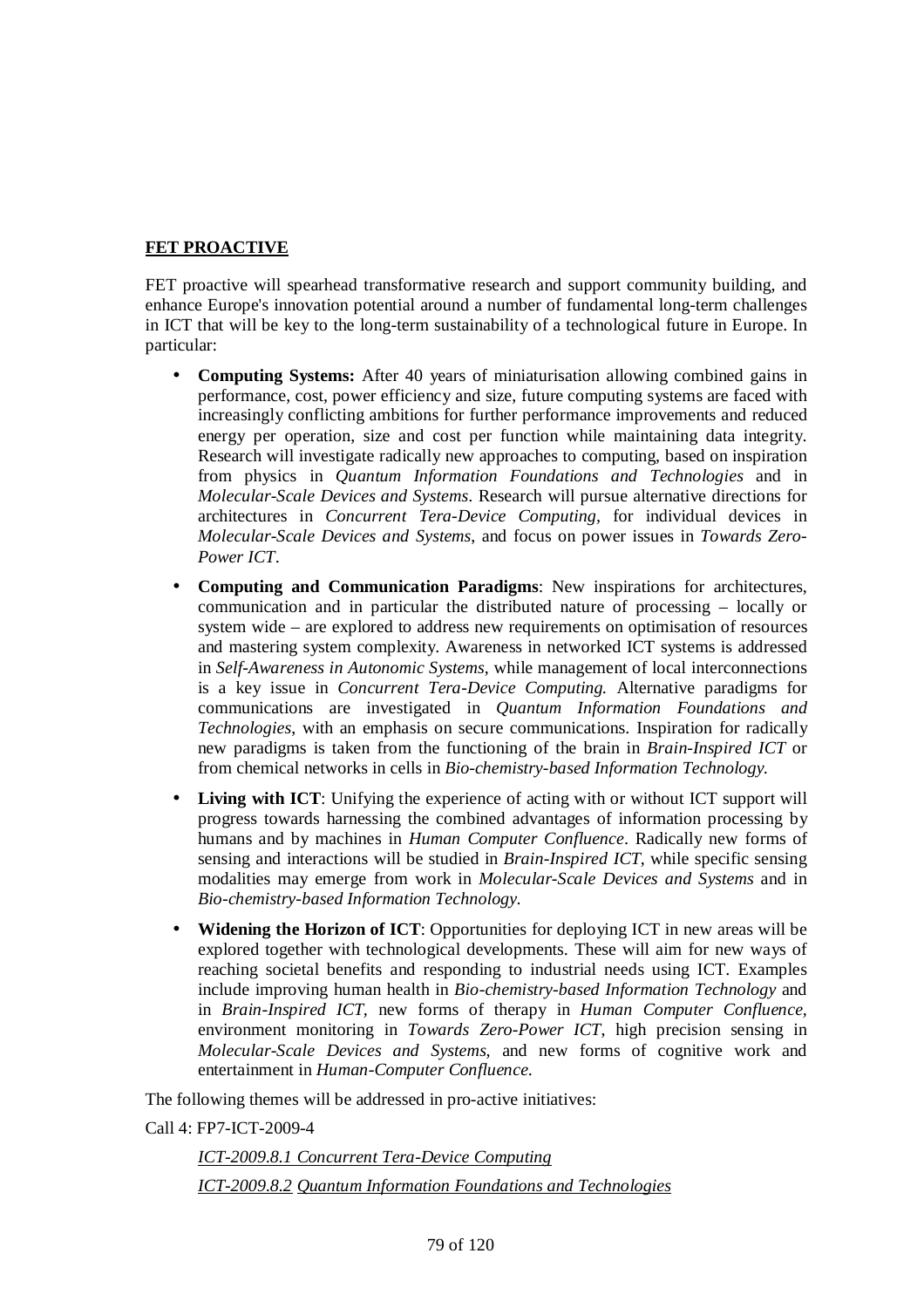*ICT-2009.8.3 Bio-chemistry-based Information Technology*

Call 5: FP7-ICT-2009-5

*ICT-2009.8.4 Human-Computer Confluence ICT-2009.8.5 Self-Awareness in Autonomic Systems ICT-2009.8.6 Towards Zero-Power ICT* 

Call 6: FP7-ICT-2009-6

*ICT-2009.8.7 Molecular-Scale Devices and Systems* 

*ICT-2009.8.8 Brain-Inspired ICT*

Coordination and Support Actions (CSAs) will be called under objective ICT-2009.8.9 to support the coordination of research projects in each proactive initiative. Short duration actions (CSAs) will also be called under objective ICT-2009.8.10 to help identify new trends and directions for the preparation of new proactive initiatives in 2011 and beyond.

**Candidate topics for calls in 2011 and beyond** include new breakthroughs arising from the initiatives launched in earlier calls of FP7, namely *Pervasive adaptation*, *Embodied Intelligence, ICT Forever Yours* and *Complex Systems Science for Socially Intelligent ICT.*  Other topics include those presented in the series of consultations held in 2007 and 2008 and not covered by the present work programme, such as engineering social benevolence and creativity, designing socially-adaptive ICT, simplicity as a design principle in ICT, semantic and pragmatic technology for dynamic communities of practice, assembling information systems with bio-bricks and web science.

### Use of Instruments and expected participation:

In the domain of FET Proactive, integrated projects will combine different aspects of multidisciplinary research, together with additional actions e.g. on wide dissemination, education, links with industry, international co-operation. They will assemble the set of multidisciplinary research teams necessary to efficiently carry out the research and other activities. STREP projects will target a focused research topic with a limited set of teams. Involvement and participation of young researchers, high-tech SMEs and industry, as well as international partners from developed and/or emerging economies in any of the FET proactive initiatives is welcomed and encouraged. This will lead to increased European excellence in science and research, and foster collaboration with leading international organisations.

FET-Proactive applies specific eligibility and evaluation criteria (see Appendix 5 of this document).

#### **Objective ICT-2009.8.1: FET proactive 1: Concurrent Tera-device Computing**

Integrated circuits and tightly-coupled systems will integrate up to 1000 billion devices by the year 2020. These will provide orders of magnitude improvement in performance and cost only with much higher concurrency and heterogeneous architectures tuned to specific application kernels. In parallel, device variability and failure rates will reach critical levels and power saving methods will be required at all system levels from transistors to architecture and software.

### Target outcome

Radically new methods and tools for architecture design and programming of chips and systems beyond 2020, including compilers and run-time systems:

a) **Complexity of design and run-time of many-core heterogeneous systems**: Radically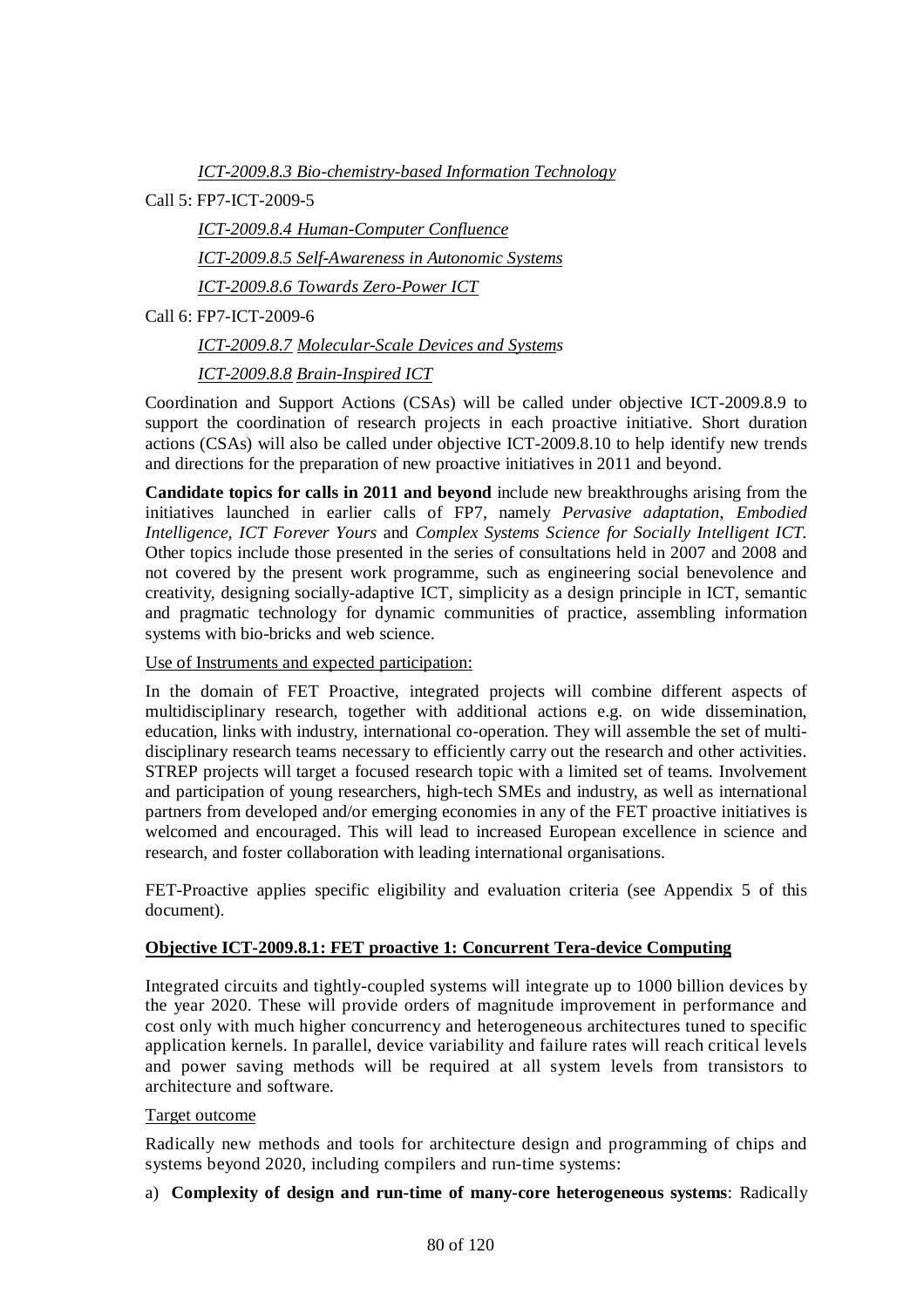new concepts, design paradigms, methods and proofs-of-concept to address design, compilation and run-time complexity of computing engines with 100+ heterogeneous cores. Solutions should cover hardware, software and possibly reconfigurable hardware.

- b) **Design of dependable systems with faulty components**: Methodologies and approaches for the design and construction of dependable systems in the face of critical levels of hardware or software faults and in the face of component variability.
- c) **Breakthrough programming paradigms**: Radically new design and programming paradigms to enable effective programming of Tera-scale ICT Systems with 100+ cores, in terms of scalability, portability and dependability. They would enable high data throughput applications and new algorithms for the management of massive data sets.

The developments should be motivated by the requirements of wide classes of relevant applications in a time scale of 10-15 years. Proof of concept demonstrations should be developed in parallel with foundational advances.

Integrated projects should address at least two of the above topics, STREPs at least one.

## Expected impact

• Reinforced ability to design, program and manage competitive concurrent computing systems beyond the year 2020, thereby supporting the European systems industry in extending its strengths to diverse future application domains while supporting scalability and portability of applications.

Funding schemes

IP, STREP

Indicative Budget Distribution*<sup>9</sup>*

IP/STREP: EUR 15 million, of which a minimum of 50% to IPs and a minimum of 30% to STREPs

Call:

ICT call 4

## **Objective ICT-2009.8.2: FET proactive 2: Quantum Information Foundations and Technologies**

New perspectives in ICT that exploit the quantum nature of information offer modes of computing and communicating that are not mere down-scaling of silicon CMOS based architectures, thus providing a 'beyond Moore' route to circumvent the bottlenecks associated with the extrapolation of present-day information processing and technologies.

#### Target outcome

- a) **Quantum information theory, algorithms and paradigms**: new quantum algorithms, computation paradigms and communication protocols, quantum optimal control and quantum feedback methods.
- b) **Entanglement-enabled quantum technologies** exploiting several qubits for performing ICT tasks with unprecedented characteristics (e.g., quantum random numbers generators, improved atomic clocks, entanglement enhanced metrology, sensors and imaging) and engineering of entangled systems.
- c) **Scalability of quantum processing systems**: devices realizing quantum algorithms with up to ten qubits, demonstrating fault tolerant computing and error correction on small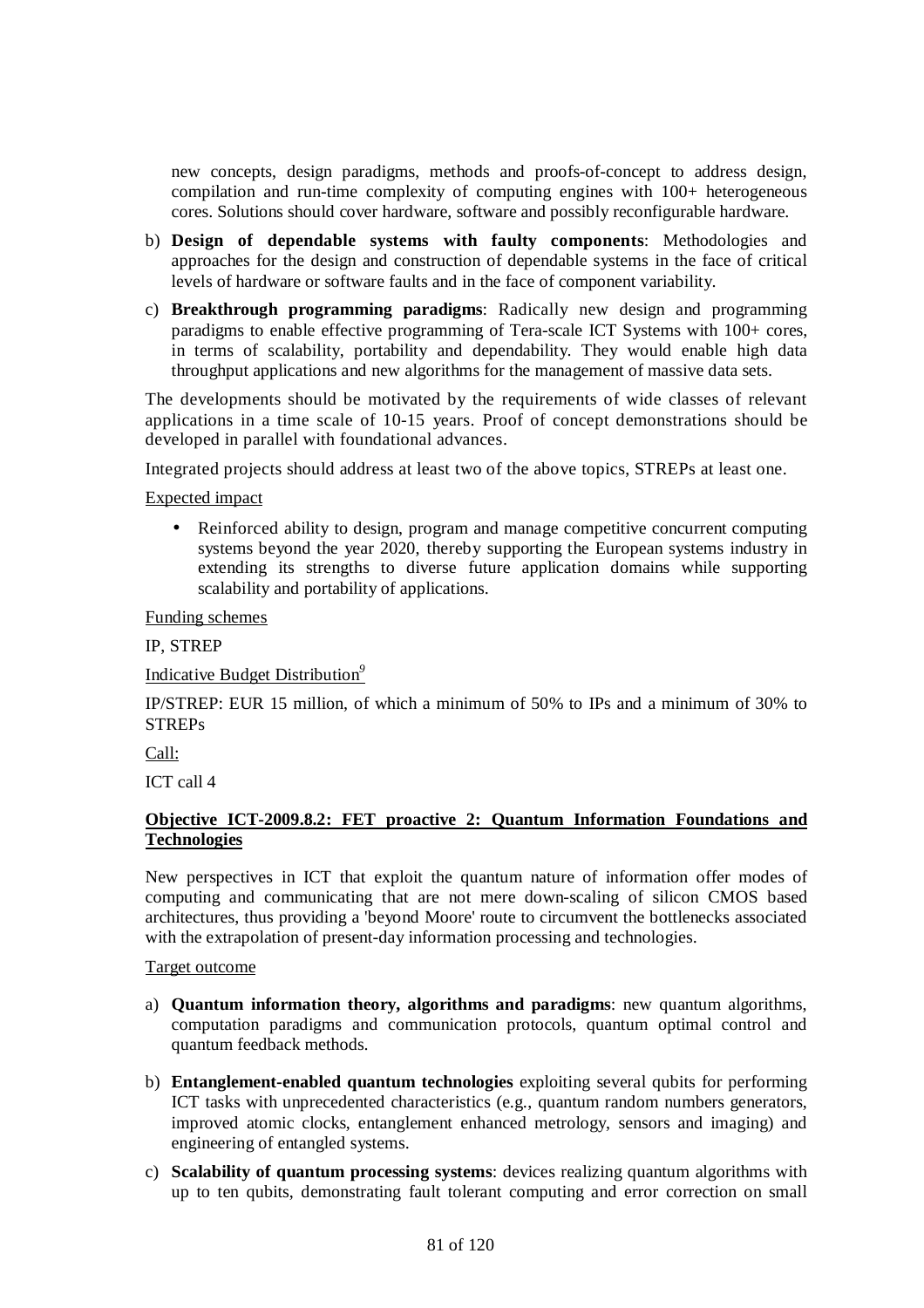scale systems, and demonstrating quantum simulation of systems that cannot be simulated classically.

d) **Long distance quantum communication**: technologies able to overcome the current distance limitation of quantum communication, e.g. by developing quantum repeaters realizing reversible interconversion of different types of qubits.

The research work should advance the state-of-the-art of QIPC and contribute to the transition of the field from upstream research to application-oriented research, e.g., through the increased reliability, scalability and interconnection of components. Interplay between theory and experiment should achieve complete and realistic schemes for coherent manipulation and high-precision performance.

Projects should address at least two of the above topics.

Expected impact

- Enable the scalability of quantum information technologies in the presence of environmental decoherence, hence facilitating their real-world deployment.
- Develop reliable technologies for the different components of quantum architectures.
- Identify new opportunities fostered through the transfer of entanglement technologies from laboratories to industries.

Funding schemes

IP Indicative budget distribution*<sup>9</sup>* EUR 15 million

Call

ICT call 4

## **Objective ICT-2009 8.3: FET Proactive 3: Bio-chemistry-based Information Technology (CHEM-IT)**

The research will aim at realising programmable information chemistry by revolutionising the means to very precisely direct, control and analyse the chemical processes in sophisticated bio-inspired chemical systems in order to exploit the information processing capabilities of such systems. In addition, the research should aim at implementing evolution and self-organisation into these systems. This could imply the need to control, synthesise, analyse, adapt and/or proliferate chemical (sub-)systems.

Target outcome

Foundations for a radically new kind of information processing technology inspired by chemical processes in living systems. This technology will exploit the information handling capabilities of such systems, as well as their ability to rapidly adapt/evolve and flexibly reconfigure in response to changing conditions by avoiding the constraints separating information handling from processes that create or reconfigure the physical system. Projects are expected to experimentally demonstrate in a physical implementation major steps towards the realisation of such advanced information processing systems. In addition, proposals should express a clear vision on the potential implementation and impact of the proposed concept in the field of information processing.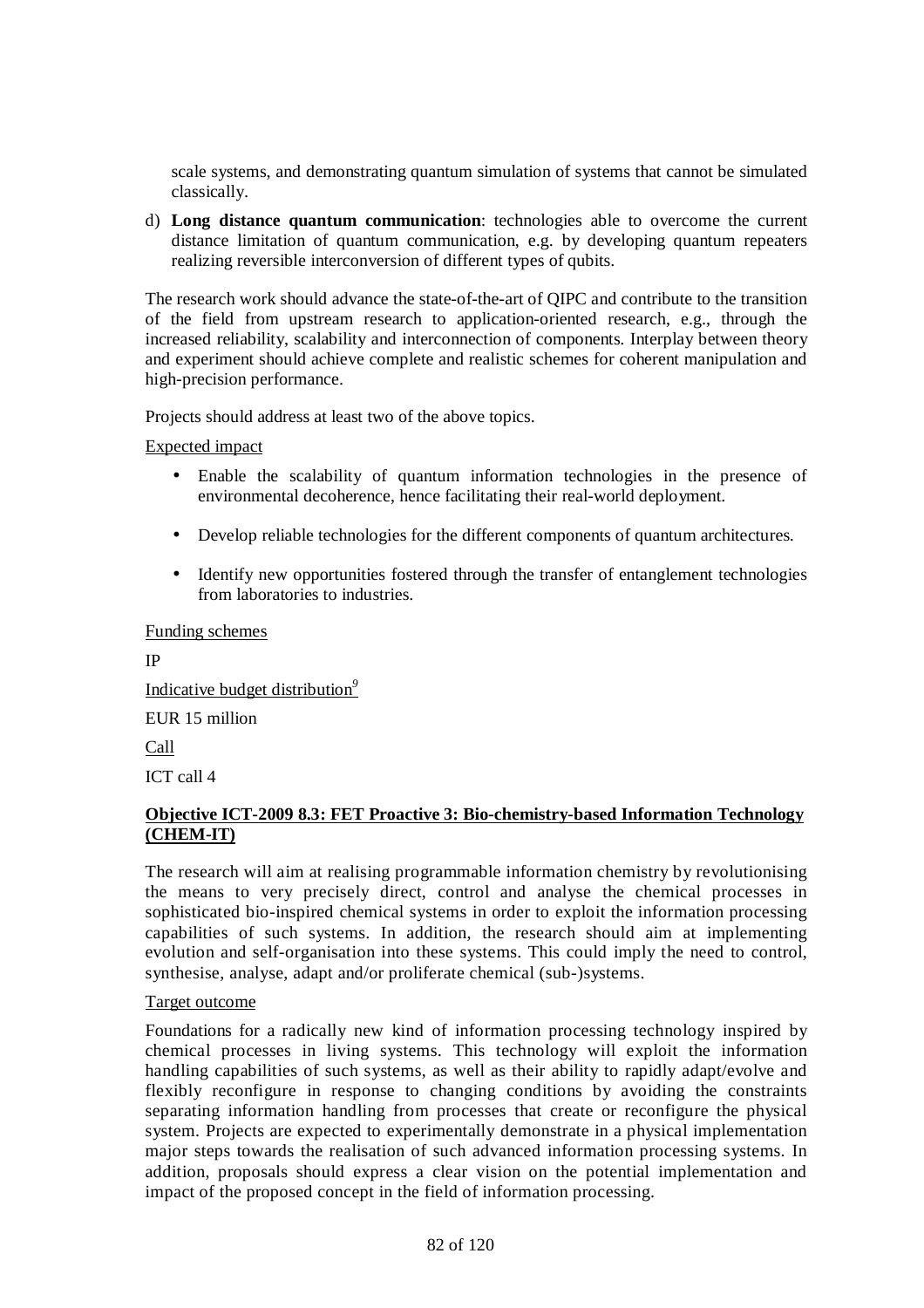- Enable the development of ICT systems and devices that utilise interactions between components to assemble complex functional information processing materials.
- Enable a new generation of systems capable of interfacing with conventional IT systems that are self-replicating, self-repairing and/or capable of rapid adaptation/evolution as well as flexible reconfiguration in response to changing conditions.

Funding schemes

**STREP** 

Indicative budget distribution*<sup>9</sup>*

EUR 7 million

Call

ICT call 4

## **Objective ICT-2009.8.4: FET proactive 4: Human-Computer Confluence.**

The initiative aims to investigate and demonstrate new possibilities emerging at the confluence between the human and technological realms. It will examine new modalities for individual and group perception, actions and experience in augmented, virtual spaces. Such virtual spaces would span the virtual reality continuum, also extending to purely synthetic but believable representation of massive, complex and dynamic data. Human-Computer confluence fosters inter-disciplinary research (such as Presence, neuroscience, machine learning and computer science) towards delivering unified experiences and inventing radically new forms of perception/action.

#### Target outcome

.

Proposals should address at least two of the following topics:

- a) **On-line perception of and interaction with massive volumes of data:** new methods to stimulate and use human sensory perception and cognition to interpret massive volumes of data in real time to enable assimilation, understanding and interaction with informational spaces. Research should find new ways to exploit human factors (sensory, perceptual and cognitive aspects), including the selection of the most effective sensory modalities, for data exploration.
- b) **Unified experience,** emerging from the unnoticeable transition from physical to augmented/virtual reality**:** new methods and concepts towards unobtrusive mixed or virtual reality environment (multi-modal displays, tracking systems, virtual representations…), and scenarios to support entirely unobtrusive interaction. Unobtrusiveness also applies to virtual representations, their dynamics, and the feedback received. Research could also explore how to extend unified experience to synthetic representations of massive volumes of data.
- c) **New forms of perception and action:** invent and demonstrate new forms of interaction with the real world, virtual models or abstract information by provoking a mapping from an artificial medium to appropriate sensory modalities or brain regions. This research should reinforce data perception and unified experience by augmenting the human interaction capabilities and awareness in virtual spaces.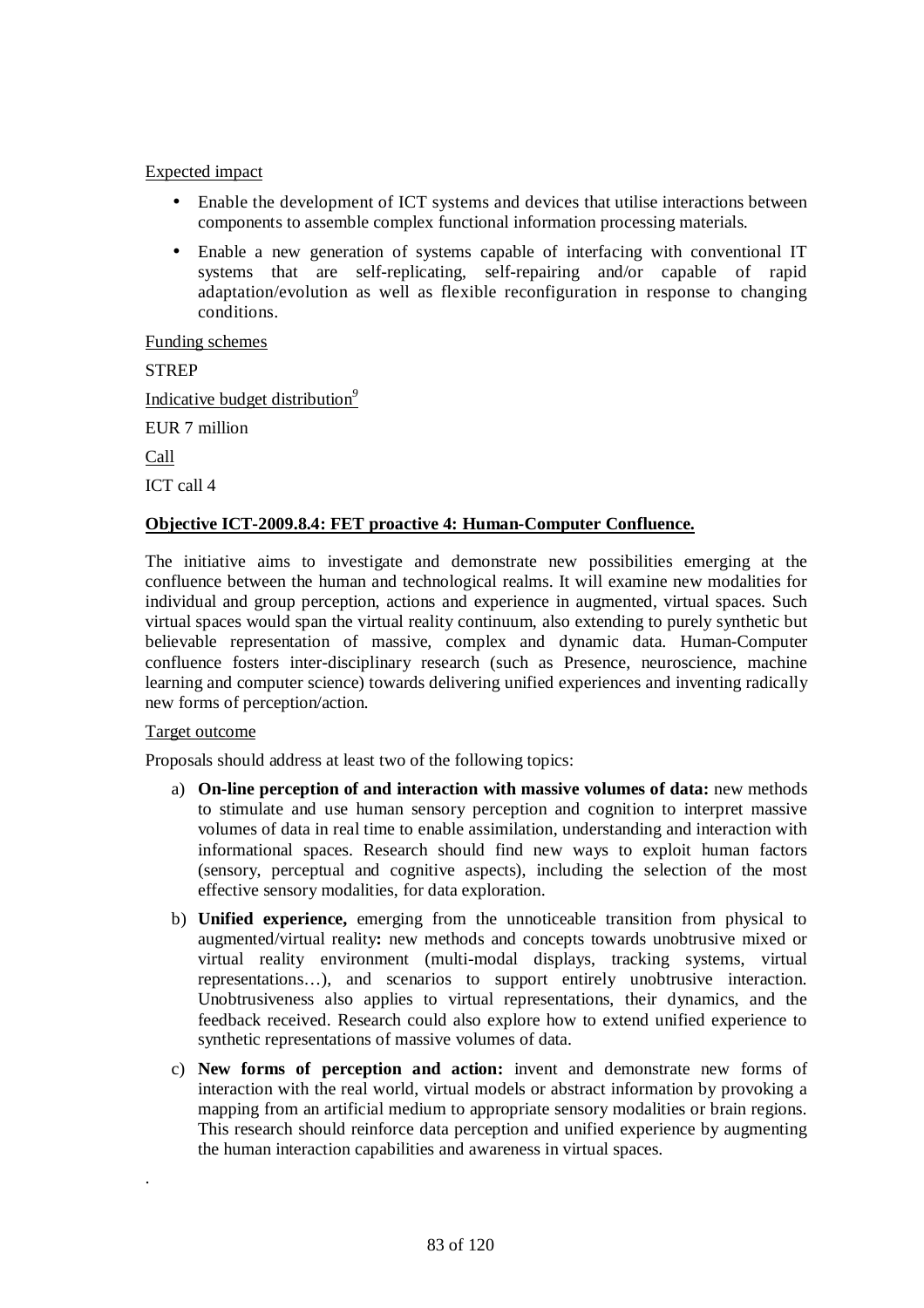- New methods and tools to act across real and virtual spaces
- New means to present the massive amounts of data which future ICT systems will generate and collect to individuals and groups to allow them to explore and more fully understand the causes and consequences of phenomena
- Improved ability to truly deliver presence experiences contributing both to progress in Presence research and enhancing the foundations for future applications of societal value

Funding schemes

IP Indicative budget distribution*<sup>9</sup>* EUR 15 million Call ICT call 5

## **Objective ICT-2009.8.5: FET proactive 5: Self-Awareness in Autonomic Systems**

The challenge is to create computing and communication systems that are able to optimise overall performance and resource usage in response to changing conditions, adapting to both context (such as user behaviour) and internal changes (such as topology). To achieve this, autonomic systems should enable nodes to build up an awareness relating to higher and even global levels, e.g. of patterns of use, system performance, network conditions and available resources. This requires breaking through the tradition of fixing abstraction layers at design time, which hide issues at lower layers (e.g., by hiding mobility, heterogeneity, or drops in performance), but inevitably limit the scope for optimising resource usage and responding to changing conditions.

#### Target Outcome

New concepts, architectures, foundations and technologies for:

- a) **Creating awareness** at the level of autonomic nodes, by allowing them to interactively and selectively collect information about the system, and use it effectively. A central question is how to link awareness of performance, conditions, available resources, etc., to the nature of information that is exchanged.
- b) **Dynamic self-expression**, namely the ability to autonomically use awareness to adapt the trade-off between abstraction and optimisation. There is a need for understanding the consequences of this principle on system behaviour and performance, and designing/experimenting with related features.

Projects should investigate how such systems can be embedded in a larger (technical or nontechnical) context, and within this context support society and economy. They should take into consideration malicious behaviour and the system's ability to respond to arising needs.

Demonstration of new approaches should lead to a better understanding of their feasibility.

STREPs should address at least one and Integrated Projects should address in an integrated manner both topics.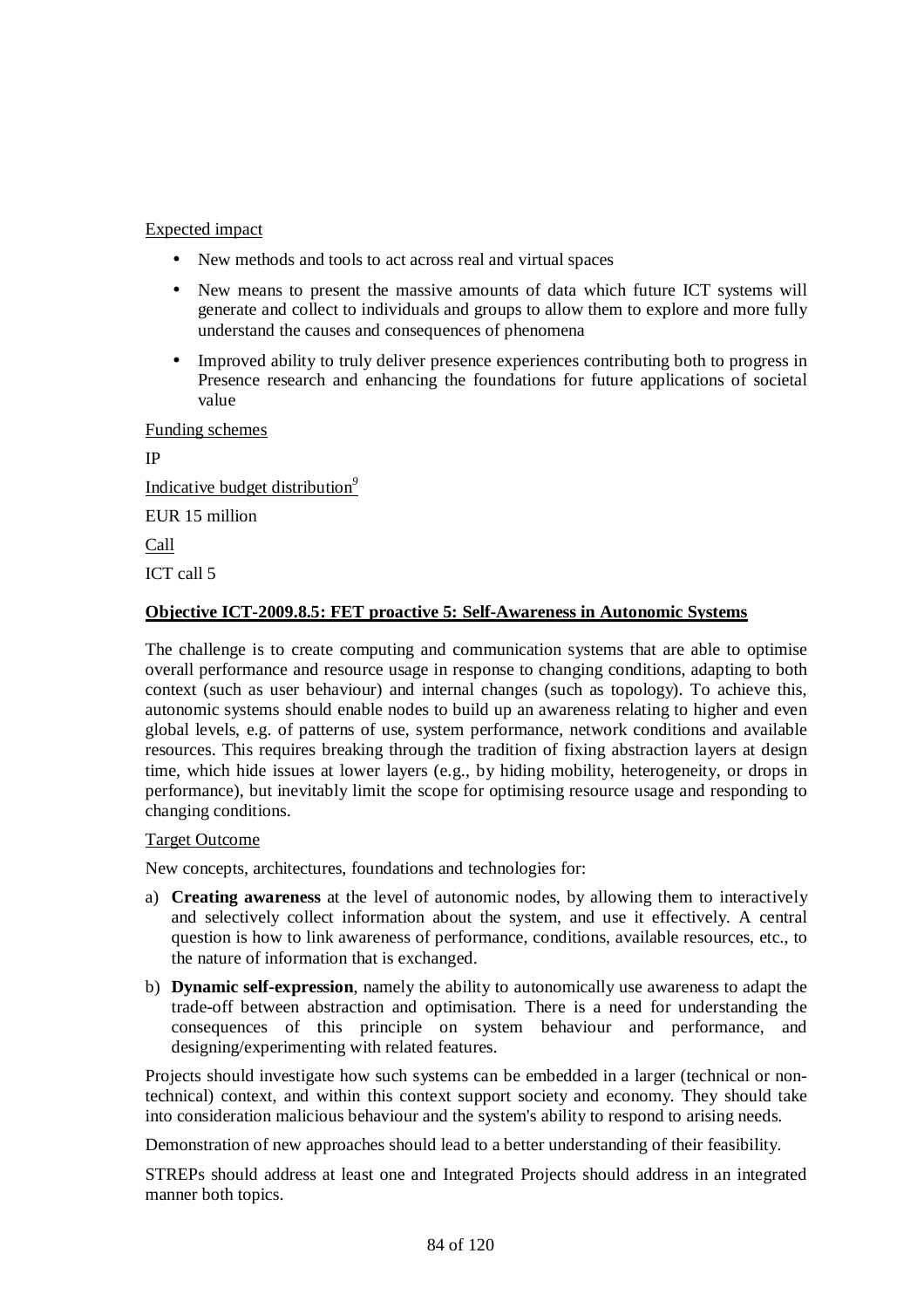- Lower management costs of large networked systems through the ability to adapt to changing environments and patterns of use, and through a greater degree of, flexibility and reliability
- More efficient use of resources such as processing power, energy and bandwidth through autonomic decisions based on awareness

Funding schemes

IP, STREP

Indicative budget distribution*<sup>9</sup>*

IP/STREP: EUR 15 million, of which a minimum of 50% to IPs and a minimum of 30% to STREPs

Call

ICT call 5

## **Objective ICT-2009.8.6: FET Proactive 6: Towards Zero-Power ICT**

New disruptive directions are needed for energy-harvesting technologies at the nanometre and molecular scale, and their integration with low-power ICT into autonomous nano-scale devices for sensing, processing, actuating and communication.

Target Outcome

- a) **Foundations of Energy Harvesting at the nano-scale:** Demonstration of radically new strategies for energy harvesting and local storage below the micrometer scale. Exploration and harnessing of potential energy sources at that scale including kinetic energy present in the form of random fluctuations, ambient electromagnetic radiation, chemical energy and others. Research may also address bio-mimicked energy collection and storage systems.
- b) **Self-powered autonomous nano-scale electronic devices:** Autonomous nano scale electronic devices that harvest energy from the environment, possibly combining multiple sources, and store it locally. These systems would co-ordinate low-power sensing, processing, actuation, communication and energy provision into autonomous wireless nanosystems.

#### Expected impact

- Possibility of building autonomous nano-scale devices (from sensor to actuators), extending the miniaturisation of autonomous devices beyond the level of the 'smart dust'
- New applications in a vast number of ICT fields such as intelligent distributed sensing, for health, safety-critical systems or environment monitoring

Funding schemes

## **STREP**

Indicative budget distribution*<sup>9</sup>*

EUR 7 million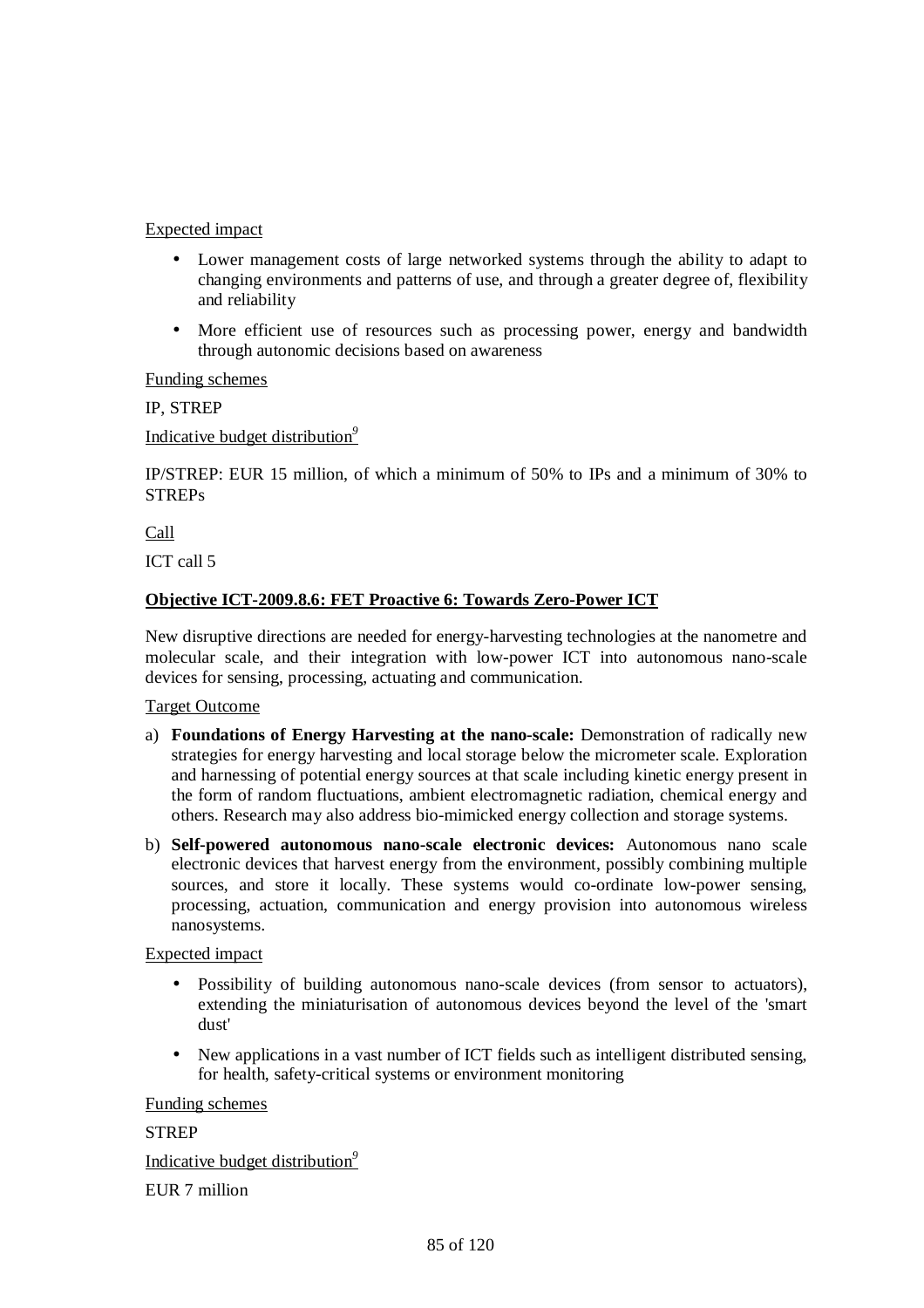## Call

ICT call 5

## **Objective ICT-2009.8.7: FET proactive 7: Molecular Scale Devices and Systems**

The research addresses devices to represent, store, process and exchange information at the atomic and molecular scale, as a basis for fully functional ICT devices and systems. These devices and systems should rely on new scalable concepts and architectures enabled by atomic precision and control, exploit intrinsic properties of atoms and molecules, realise their interconnection, interface them to the mesoscopic world and ultimately have an impact on future information processing systems.

#### Target outcome

- a) Investigation, development and demonstration of **physical implementations,** both at the single-molecule level and with small assemblies of concatenated, interconnected molecules, with the aim of achieving proofs of concept and demonstrating working devices or systems such as molecular computation, single molecular memories, molecule-based sensors, and scalable, functional arrays of molecules.
- b) Exploration, design and development of **supporting technologies for molecular-scale information devices and systems** such as: a) **Measurement and control systems**, including atomic and molecular references and precision sensors and procedures to preserve data and operation integrity at design and system level , and b) **Simulation and modelling tools**, including hierarchical modelling (from *ab-initio* and single device to system level).
- c) Exploration and demonstration of **radically new characteristics and functionality** of molecular-scale systems by investigating new non-charge based information processing techniques, devices, architectures, self-assembly, programming, supported by experimental implementations.

Specifically, Integrated Project proposals should cover at least two of the above topics and present a long-term vision towards future applied RTD.

#### Expected impact

- Opening of new avenues and exploration of new possibilities in ICT devices and technologies at the molecular scale
- Experimental demonstration of principle and feasibility of such devices
- New perspectives on potential applications with concrete advantages (e.g. energy consumption, data and operation integrity, speed…)

#### Funding schemes

## IP, STREP

## Indicative budget distribution*<sup>9</sup>*

IP/STREP: EUR 15 million, of which a minimum of 50% to IPs and a minimum of 30% to STREPs

#### Call

ICT call 6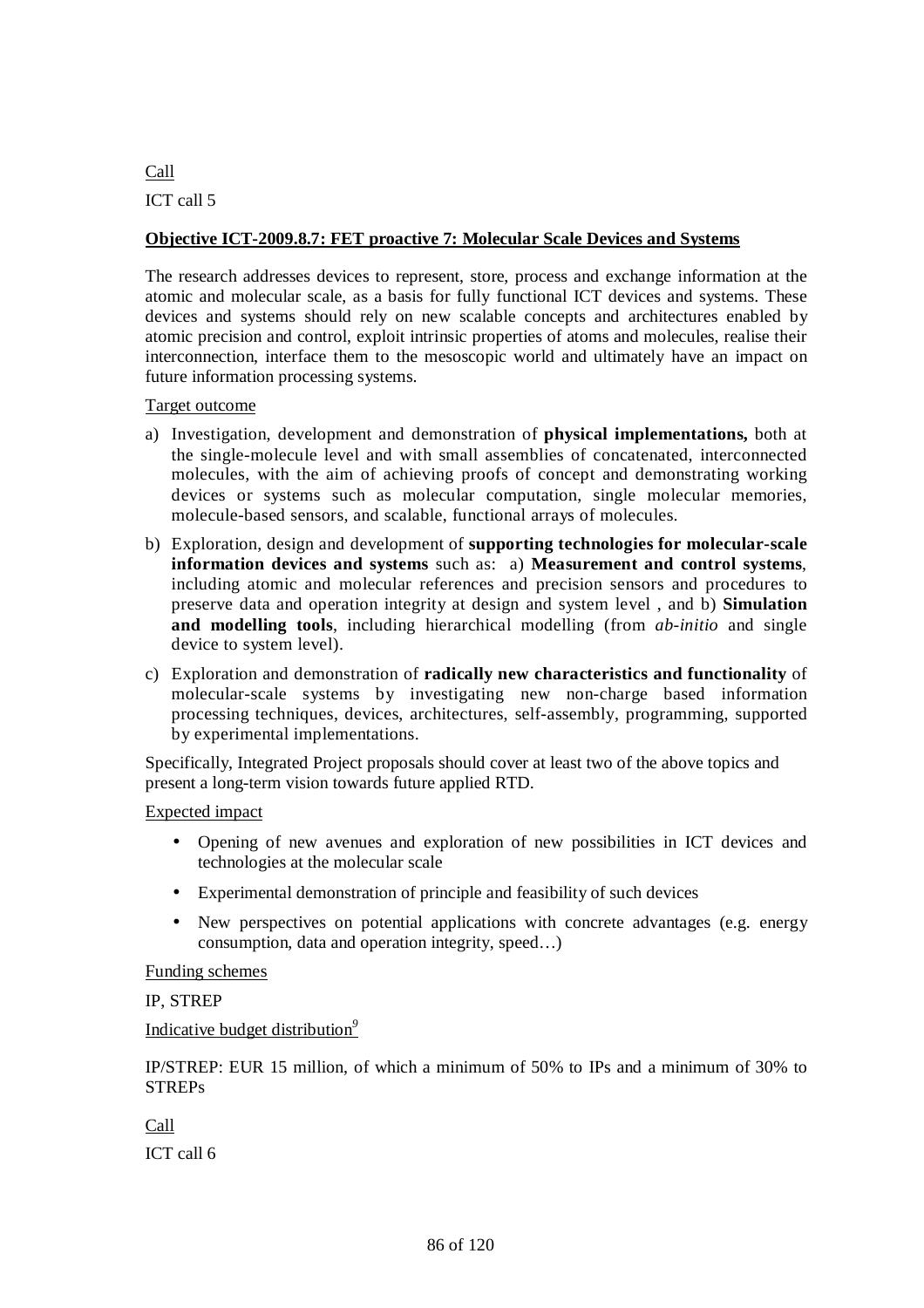## **Objective ICT-2009.8.8: FET proactive 8: Brain Inspired ICT**

Recent advances in ICT and neuroscience enable a significant part of the human brain to be studied and modelled *in-silico*. This objective seeks to exploit such advances in order to better understand how the brain processes information and/or how it communicates with the peripheral nervous system (PNS), and to explore potential applications of this.

## Target outcome

- a) **Development of multi-scale models of information processing and communication in the brain and/or PNS**. Systemic study of the brain, combining recordings/imaging of brain activity on several spatial and/or temporal scales simultaneously. This research may also address higher-level cognitive processes. This multi-disciplinary research should foster joint progress and synergy in ICT and the bio- and neuro-sciences.
- b) **Synthetic Hardware Implementations of Neural Circuits** that mimic information pro cessing in the brain or PNS. These implementations should demonstrate either the emulation of significant functionality of a neural system (including a comparison with the biological counterpart) or the performance of other specified processing tasks.

STREP Proposals should address at least one and Integrated Projects both of the above topics.

## Expected impact

- Improved design principles for bio-hybrid artefacts involving engineered components that directly communicate with the nervous system, relying less than current implants on brain plasticity or training in order to function.
- Computational systems that emulate human skills (e.g. by using the directed fusion of diverse sensory information) or exploit underlying principles for new forms of general purpose computing. These should demonstrate significant improvements in, for example, performance, fault tolerance, resilience or energy consumption over traditional ICT approaches.
- Improved diagnosis/treatment of neurological disorders through the use of a comprehensive model of neural and brain functioning.
- Experimental data archived with sufficient appropriate meta-data to facilitate re-use in another research contexts.

#### Funding schemes

## IP, STREP

## Indicative budget distribution*<sup>9</sup>*

IP/STREP: EUR 15 million, of which a minimum of 50% to IPs and a minimum of 30% to **STREPs** 

Call

ICT call 6

## **Objective ICT-2009.8.9: Coordinating Communities, Plans and Actions in FET Proactive Initiatives**

## Target Outcome

a) Coordination or support actions supporting the coordination and cooperation of the targeted research communities, assessing the impact and proposing measures to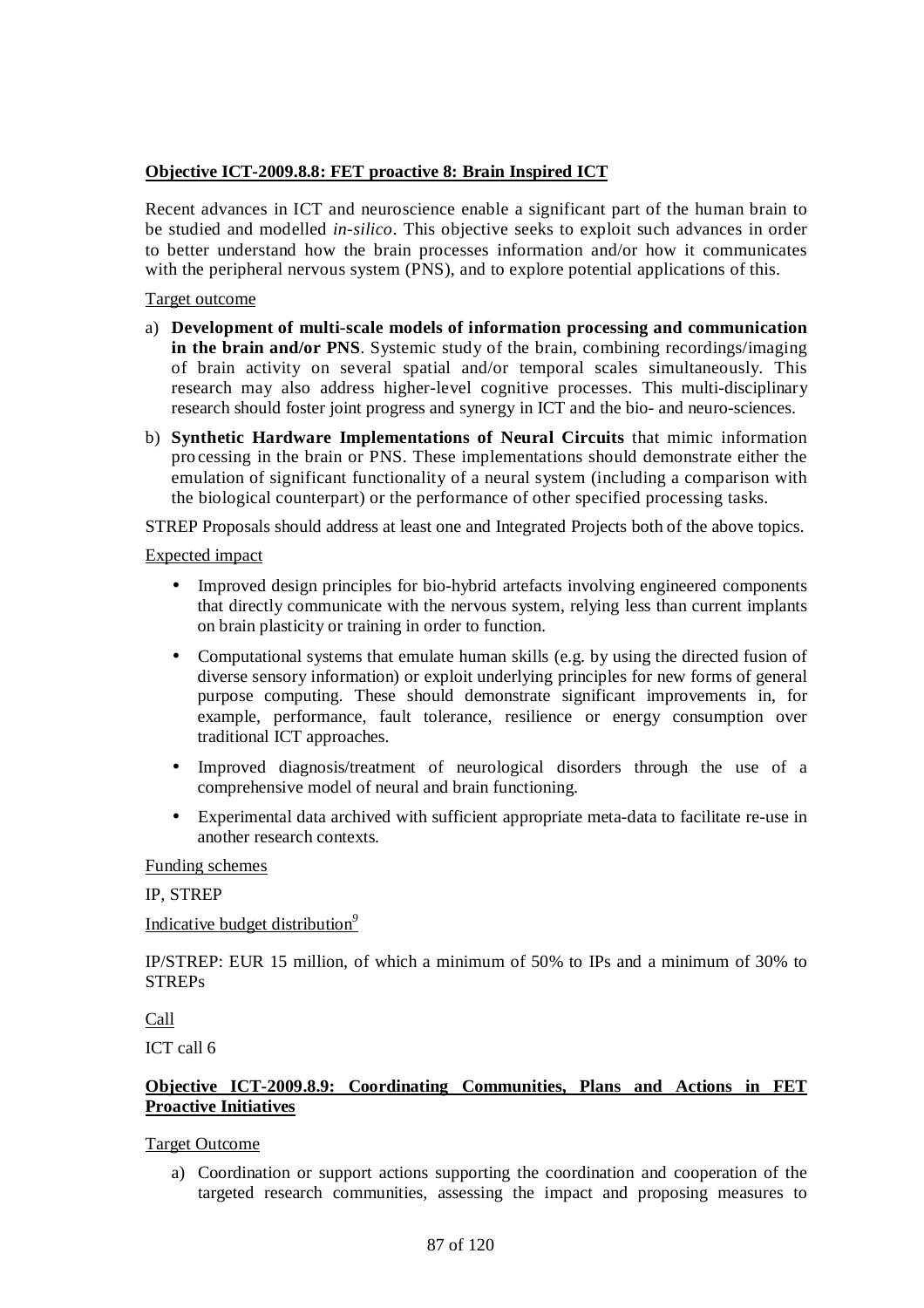increase the visibility of the initiative to the scientific community, to targeted industries and to the public at large through dedicated events and/or media campaigns. These actions should also foster the consolidation of research agendas and the coordination of national, regional or international research programmes or activities. Each action should encourage the establishment and promotion of new educational curricula, also bridging and exploiting opportunities offered through Marie-Curie schemes and by the EIT. It should also promote international cooperation in foundational research on topics of the initiative.

b) Coordination actions fostering the networking of research activities conducted at national or regional level, facilitating the mutual opening of national and regional research programmes where appropriate, e.g. for *Quantum Information Foundations and Technologies*. These actions should involve in particular national or regional research programme owners and aim at the eventual launch of an ERA-NET Plus action in a subsequent phase.

## Expected impact

- Reinforced coordination of research projects in proactive initiatives in current or previous calls
- Readiness for ERA-NET or ERA-NET Plus schemes where appropriate
- Strengthened European research excellence, including preparation of co-operation and co-ordination with international partners from outside Europe

Funding Scheme

**CSA** 

Indicative Budget Distribution*<sup>9</sup>*

EUR 1.5 million at each call

Calls

ICT call 4, ICT call 5, ICT call 6

## **Objective ICT-2009.8.10: Identifying new research topics, Assessing emerging global S&T trends in ICT for future FET Proactive initiatives**

Target Outcome

- a) Short duration actions (typically 6-12 months) to organise consultations of multidisciplinary communities to formulate novel and widely supported FET research topics, initiatives and modalities in support of foundational research that could open up radically new avenues for future ICT. Proposals should concentrate on new emerging areas of research complementing the ICT FET Proactive portfolio. They may consolidate, revisit, or widen topics elicited in earlier calls and previous consultations on the work programme, or bridge with emerging new communities established through FET Open projects. The main objective should be to identify and motivate one or more new research avenues from a global perspective, the associated fundamental challenges, and to analyse the expected impact on science, technology and society.
- b) Actions that perform in-depth analyses of emerging global trends in multidisciplinary science and technology fields contributing to future ICT, in terms of assessment, measurement, risk analysis, critical mass and necessary resources.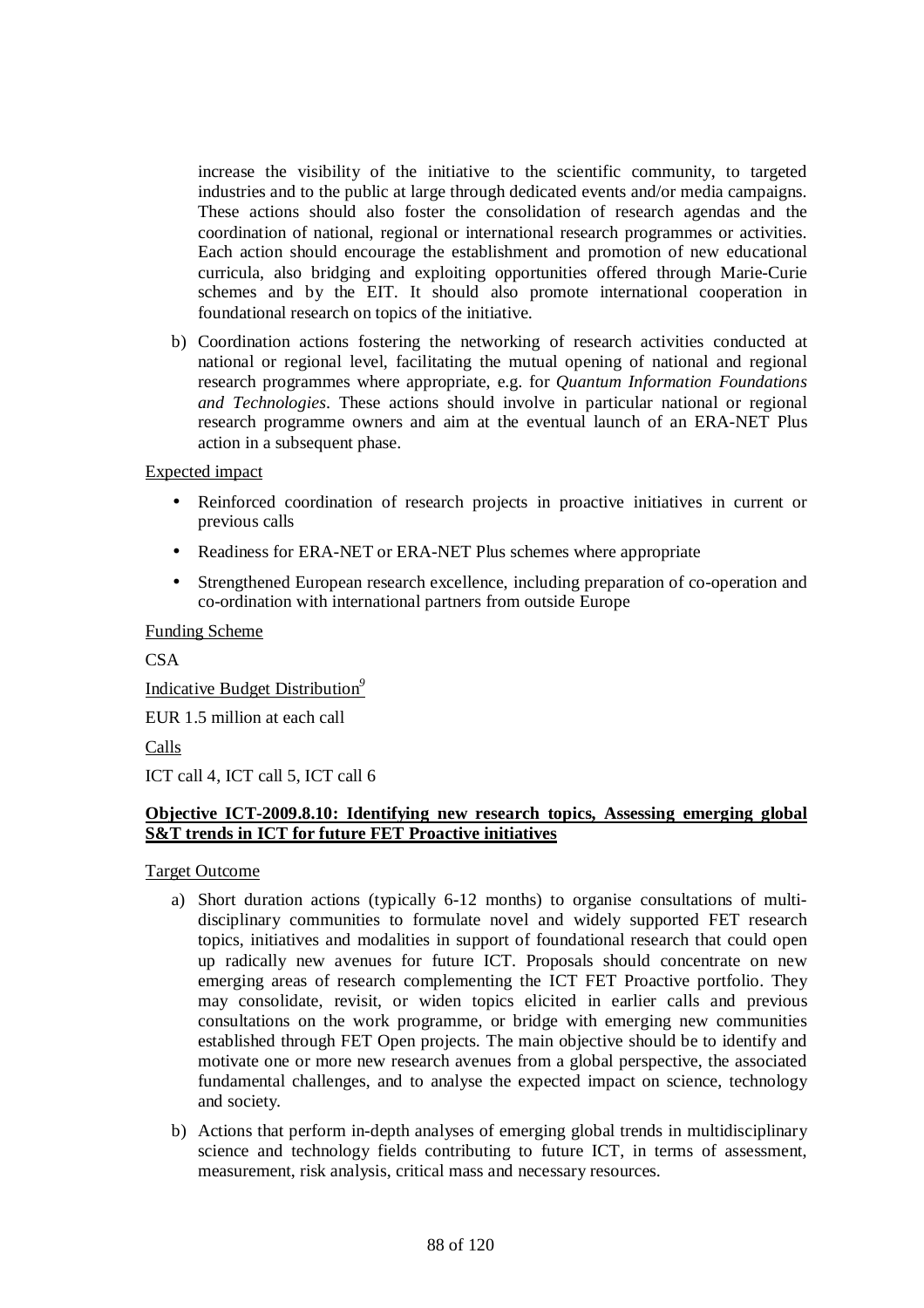Topics for FET Proactive Initiatives for 2011 and later calls will develop over the period and could be inspired by those highlighted in the introduction to FET Proactive under the heading *'Candidate topics for calls in 2011 and beyond'.*

Expected Impact

- Novel widely supported and well motivated research topics to be considered as inputs for future work programmes in ICT, with an estimate of the effort required and a clear description of the expected impact
- Increased motivation of research communities to embrace new directions of multidisciplinary exploration around ICT
- Early identification and increased awareness of new trends emerging on a global scale in support of future proactive initiatives

Funding Scheme

**CSA** 

Indicative Budget Distribution*<sup>9</sup>*

EUR 0.5 million at each call

Calls

ICT call 4, ICT call 5, ICT call 6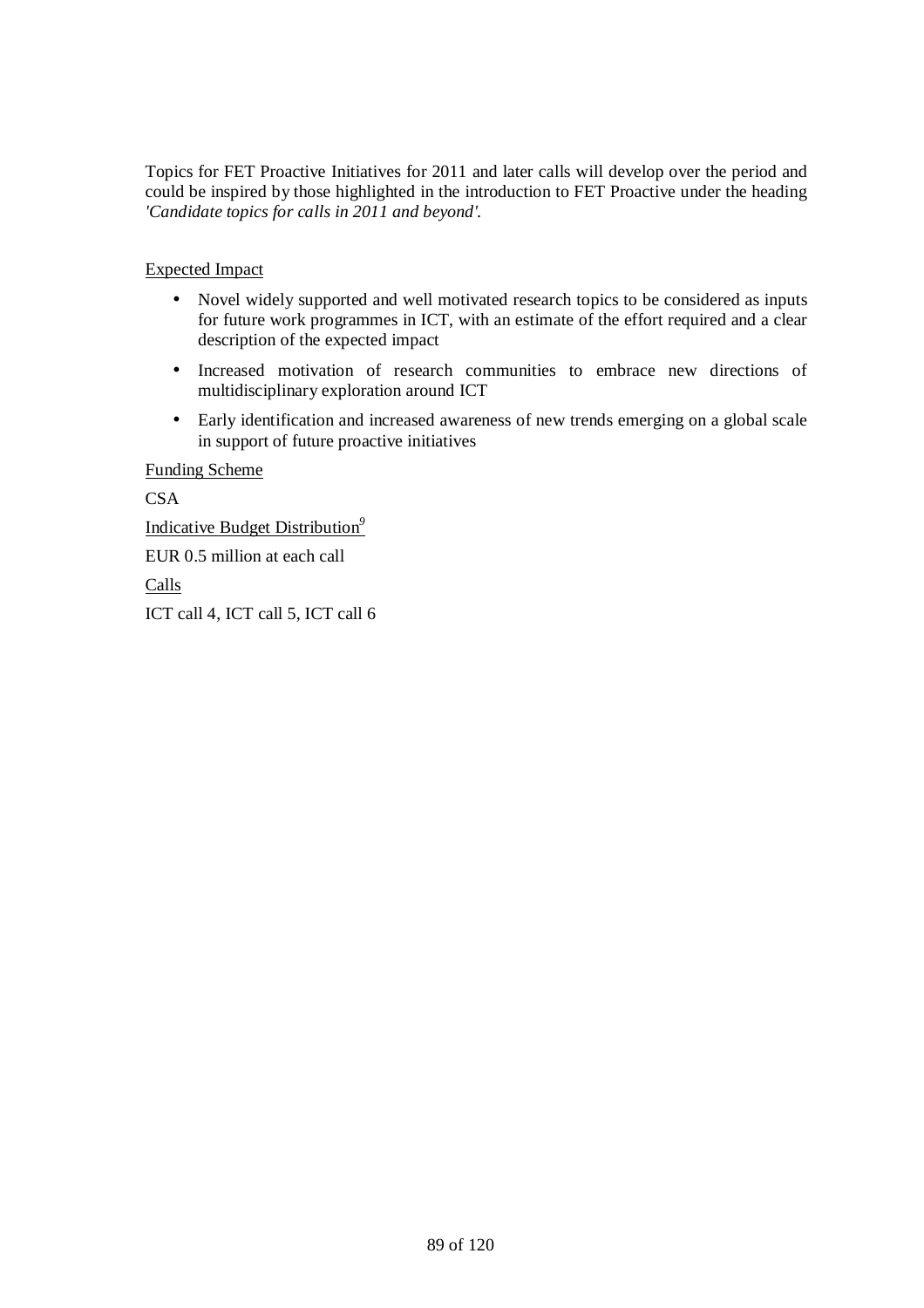### **4.9 Horizontal support actions**

### **Objective ICT-2009.9.1 : International cooperation**

In addition to international cooperation activities addressed in the relevant objectives within the 7 Challenges and FET, horizontal international cooperation actions will be supported under this objective.

Target outcome:

a) Support to Information Society policy dialogues and strengthening of international cooperation

The objective is to strengthen the international dimension of the EU ICT research programme by supporting the research dimension of Information Society policy dialogues jointly established between the European Commission and a number of third countries and regional organisations*<sup>27</sup>*. This includes in particular:

- the organisation of events synchronised with policy dialogue meetings, providing input for example, on common R&D priorities, opportunities and challenges,
- the identification and analysis of ICT policy and research priorities, including long term perspectives, in third countries which are aligned with the priorities of the EU and the provision of recommendations for future co-operation initiatives, including the identification of matching counterpart funding,
- the development of synergies with international dialogues and activities launched under the Capacities and People Specific Programmes, notably the INCO-NET schemes, and related activities by EU Member States and Associated States.

*Target countries/regions*:

1) Asia (notably ASEAN countries and India), Latin America and Africa;

2) Industrialised Countries, in particular but not exclusive to USA, Canada, Japan, Australia, New Zealand, Korea, Singapore.

b) Support to the uptake of European ICT research results in developing economies

The objective is to facilitate the widest diffusion and local exploitation of European ICT research results, through the piloting and testing of solutions adapted to local infrastructures, service needs, users, culture, and business and social structures. This could include the provisioning of public services (e.g. e-government, e-health, e-education, water supply) as well as business-related applications (e.g. e-commerce, mobile banking) or solutions supporting sustainable development objectives, notably for the environment. Activities will:

• analyse and test the application of relevant technology as well as business models with a particular focus on socio-economic impacts and aspects such as affordability, deployment and local exploitation opportunities,

<sup>27</sup> *<sup>27</sup>* African Union, ASEAN, Latin America, Mediterranean Partner Countries, Brazil, China, India, Japan, Russia South Africa, and USA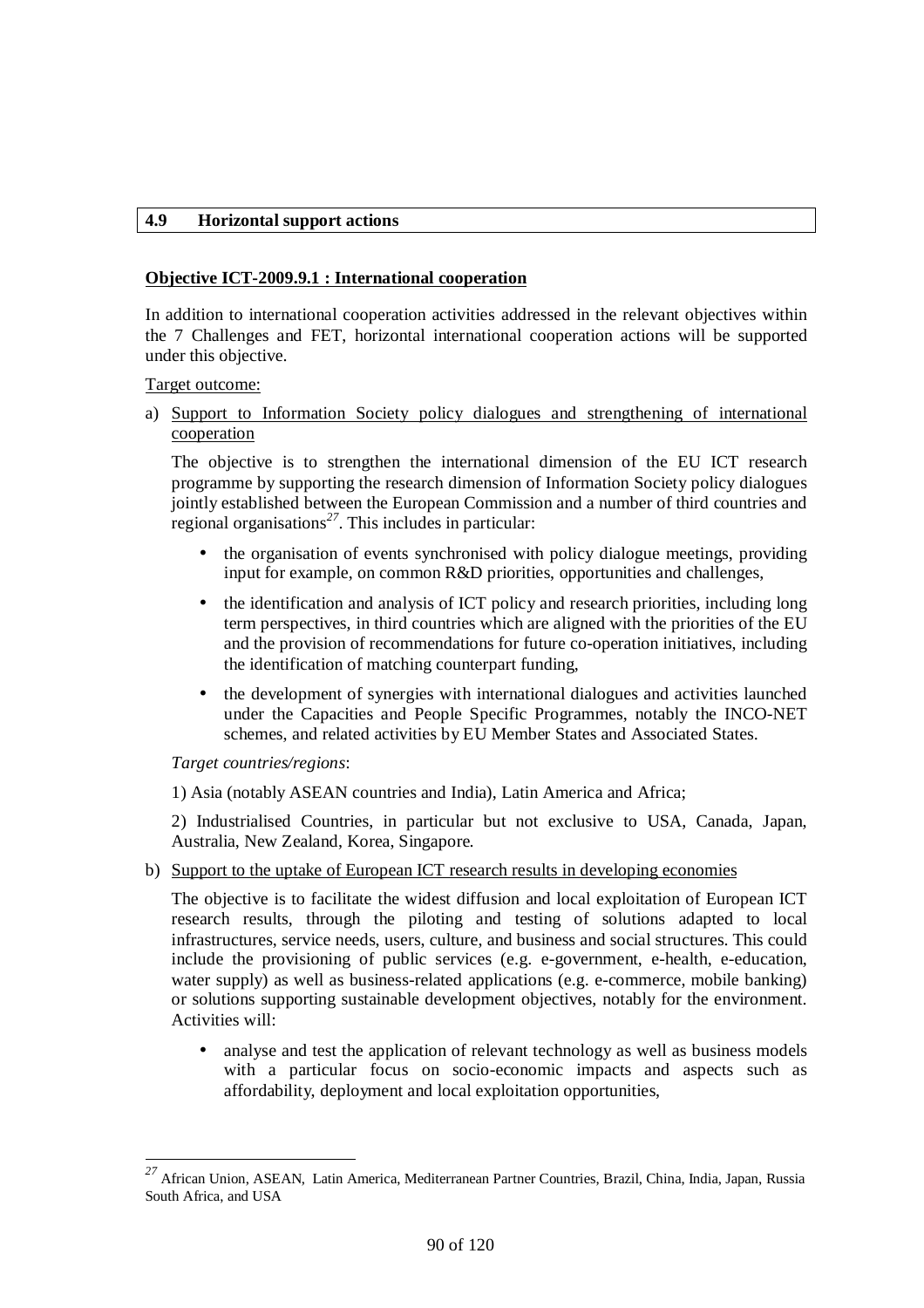- facilitate transformation of research results into local innovation, through the networking of relevant technology developers with local academia, incubators, SMEs, representatives from civil society as well as local authorities, notably for the provision of public services,
- promote transfer of know-how, best practices and technology through the establishment of self-sustainable partnerships and collaborative initiatives.

Activities should contribute, if applicable, to the implementation of established European research and innovation roadmaps.

## *Target countries/regions*:

ACP and Mediterranean Partner Countries; other Developing Countries

c) Support the competitiveness of EU industry by identifying strategic partners and by developing international policy objectives and market development priorities

The aim of this action is to extend the constituency developing European technology and innovation roadmaps to key partners in third countries, particularly in the fields of Future Internet and ICT components and systems.

This can include activities such as the identification and assessment of relevant centres of competence in relevant countries or regions, the organisation of workshops and the exchange of best practices. This can also include the undertaking of comparative studies contributing to the assessment of the international positioning of European technology strategies and the formulation of policy objectives.

Impacts on future architectures, standards and access to future markets and services are particularly relevant. These support actions will strengthen the internationalisation of existing roadmaps through the creation of new partnerships and the search for higher levels of synergy.

#### *Target countries/regions*:

Emerging economies, notably Latin America

Activities covered under all of the above objectives (a), b) and c) should be covered in balanced partnership with well recognised third country organisations. In addition to leading technology developers, consortia are strongly encouraged to include experienced market research organisations, relevant industry representation and third country organisations/multipliers (e.g. national research authorities/agencies), recognised scientific experts in the field as well as communication specialists.

## Expected impact

- Reinforced international dimension of the EU ICT research programme and higher level of international cooperation in ICT research and development with a focus on areas where the EU has a comparative advantage and where there are new leadership opportunities for Europe.
- Significant contribution to a reinforced competitiveness of EU industry in developing and emerging economies through a better adaptation of EU technology solutions to local markets and through the establishment of new strategic partnerships.
- Contribution to a higher level of digital inclusion and to the provision of innovative eservices of high socio-economic impact in developing economies.

#### Funding schemes

a) and c): CSA (Support Actions)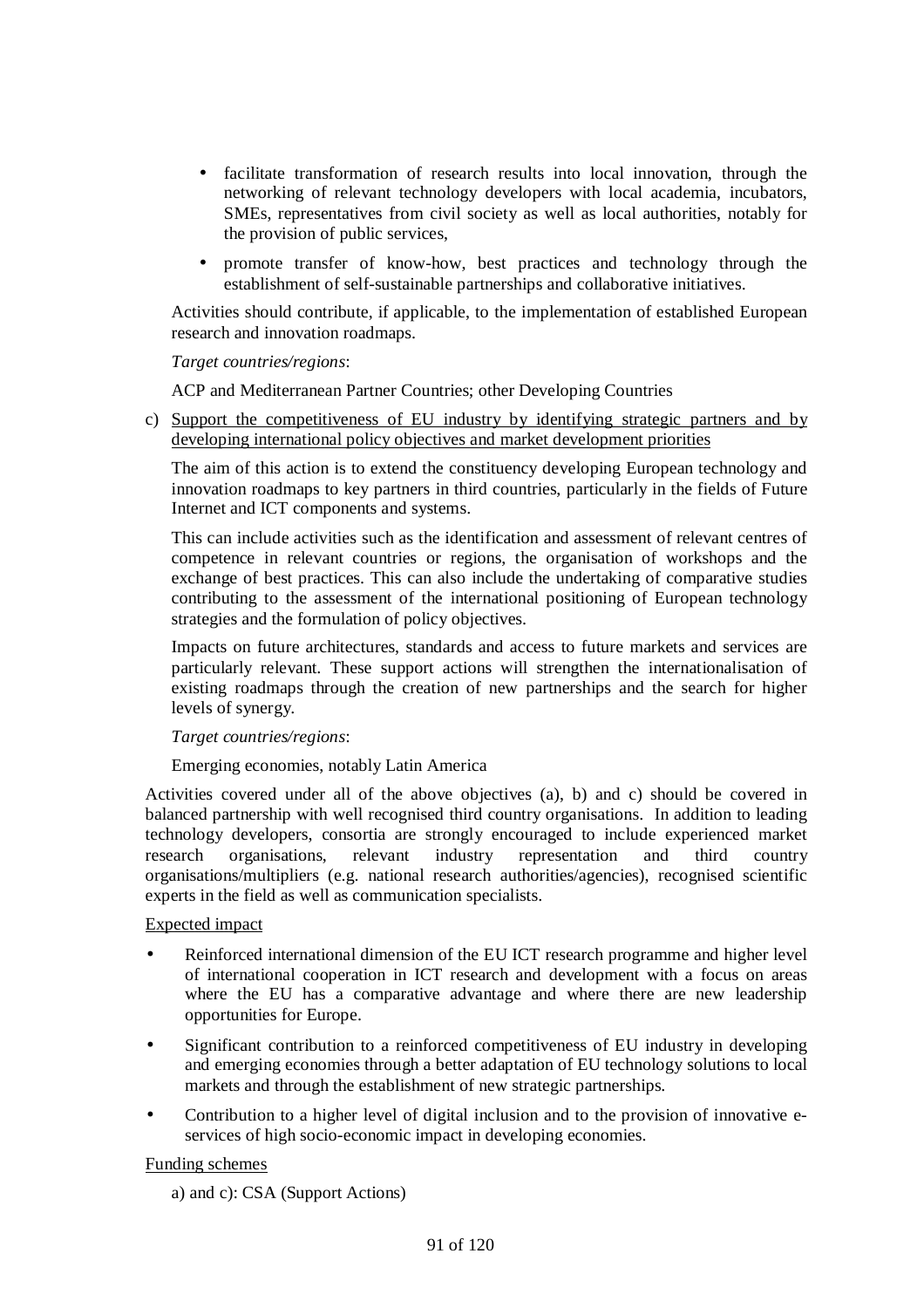b): STREP / SICA Indicative budget distribution*<sup>9</sup>* EUR 12 million Calls

- ICT call 4: target outcomes (a), (c) - a) CSA: EUR 3 million for target countries/regions1) + EUR 1 million for target countries/regions 2 - c) CSA: EUR 3 million
- ICT call 6: target outcome (b) - b) STREP/SICA: EUR 5 million

## **Objective ICT-2009.9.2: Supplements to Support International Cooperation between Ongoing Projects**

## Target outcome

Reinforced cooperation between ongoing FP7 ICT projects in the areas of Trustworthy ICT, Nanoelectronics, Micro/nanosystems, Embedded Systems, and ICT for mobility with 'partnerprojects' funded by agencies in other industrialised countries that have an appropriate S&T Agreement<sup>28</sup> or are member countries in the Intelligent Manufacturing Systems (IMS) initiative*<sup>29</sup>* .

Actions will provide supplementary funding to support travel and meetings between researchers from the EU-funded project(s) and the partner-project(s). Eligible costs are restricted to travel and subsistence costs made for researchers active in the proposing EUfunded project when travelling to the partner-project country, as well as costs for organising meetings in the EU with the partner-project(s). Costs made by researchers working outside the proposing EU funded project are not eligible. Partner-projects must be able to demonstrate the availability of at least a similar budget for support to the cooperation before the grant is awarded.

Partner-projects should be complementary and the added value of cooperation should be justified in terms of joint results, exchange of knowledge or use of each other's facilities.

## Expected Impact

- Higher quality RTD results through cooperation with researchers in other countries.
- Paving the way for more strategic partnerships in view of gaining access to knowledge, developing standards and interoperable solutions and strengthening European competitiveness

 $28$  $\frac{28}{29}$  E.g. USA

IMS member countries include Japan, South Korea and the USA, see Agreement under: http://eur-*lex.europa.eu/JOHtml.do?uri=OJ:L:2008:053:SOM:EN:HTML*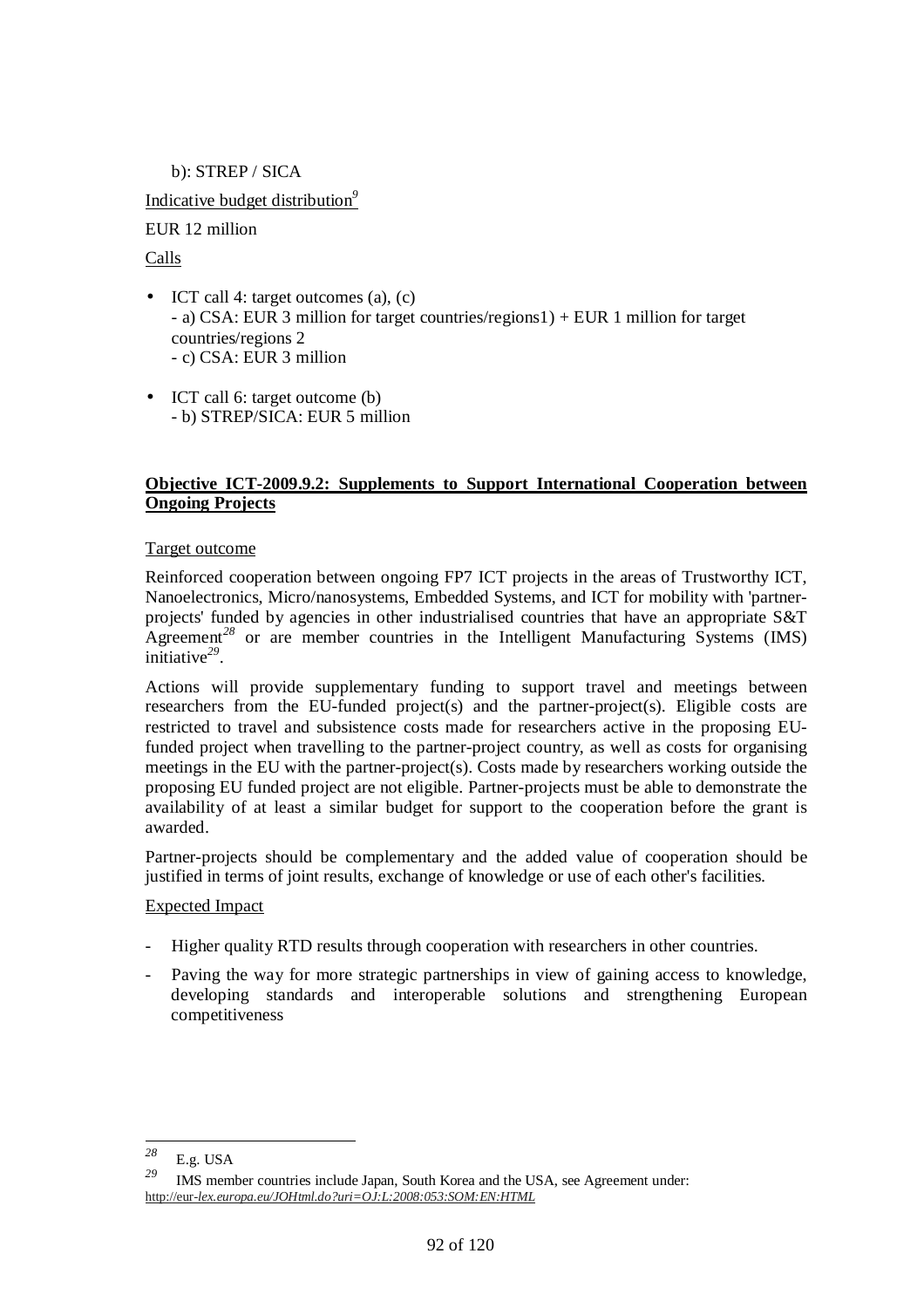## Funding scheme

Additional funding to existing grant for IP or STREP, with a maximum of EUR 100 000 per proposing project, for the period of cooperation, depending on the number of researchers involved and the duration of the cooperation.

## Indicative budget distribution*<sup>9</sup>*

- Trustworthy ICT: EUR 0.5 million
- Nanoelectronics, Micro/nanosystems, Embedded Systems, ICT for mobility: EUR 0.8 million

Call

- Call 4: Projects supported from WP 2007-08 Objectives: ICT-2007.1.4, 1.7, 3.1, 3.6, 3.7, 6.1, 6.2: EUR 0.6 million
- Call 5: Projects supported from WP 2007-08 Objectives: ICT-2007.1.4, 1.7: EUR 0.3 million
- Call 6: Projects supported from WP 2009-10 Objectives: ICT-2009. 3.1, 6.1: EUR 0.4 million

### **Objective ICT-2009.9.3 : General Accompanying Measures**

#### Target outcome

- a) Co-ordinated approach to assess the current and future situation with regards to ICT *R&D skills* in Europe and to engage in promotion actions aimed at building up and attracting more ICT research expertise in Europe. This includes awareness raising, agreeing on benchmarking and reliable data collection methods, setting, sharing and implementing best practices, evaluation and re-design of ICT curricula, international co-operation relating to the move of researchers and professionals and other relevant issues. This requires the active involvement of relevant stakeholders with sufficient influence on educational and training systems at Member State / Associated Country level and with access to information relevant to skill building. The action should take particular account of specific requirements from women and young people. One CSA is expected to be supported for a budget of up to EUR 400 000.
- b) Networking actions to raise awareness of *pre-commercial procurement* in Europe and exchange experiences between stakeholders, as well as to debate concrete mid-to-long term public needs that would require the development of new technology solutions with a potential role for pre-commercial procurement strategies. These actions should involve in particular states' procurement authorities. It is expected that 3 CSAs will be supported for a budget of up to EUR 400 000 each.
- c) Co-ordinated approach to the setting-up of *shared research facilities excellence centres or clusters*. Emphasis should be on complementary or common planning of investments in research infrastructures centres and clusters, as well as on widening access to and use of these. This requires a tighter coordination and collaboration between all stakeholders and especially between Member States / Associated Countries or between regional authorities. It is expected that 3 CSAs will be supported for a budget of up to EUR 400 000 each.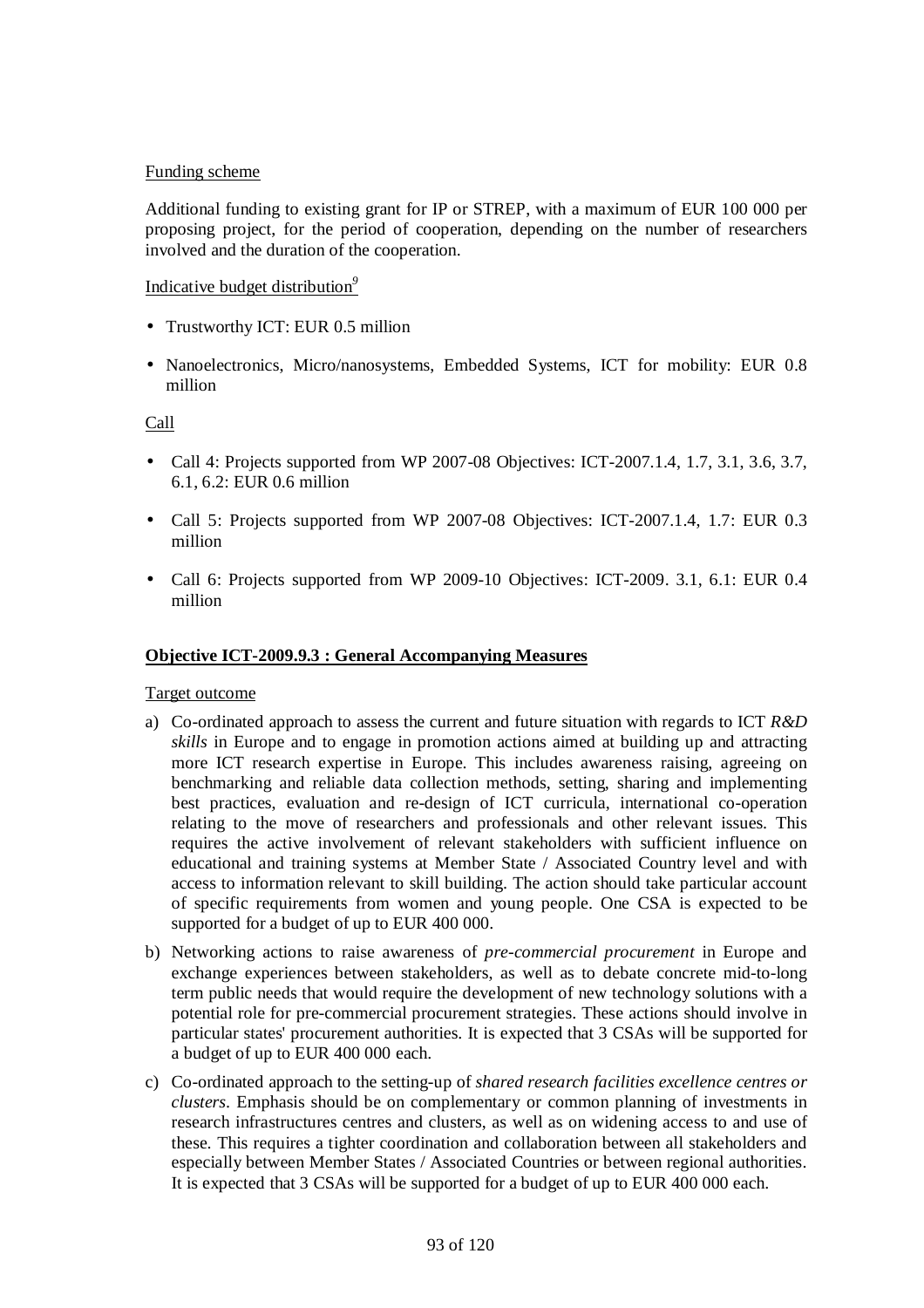- d) Coordination of the research in the economics of ICT by bringing together the main research groups in Europe addressing for example the assessment of ICT induced investment in intangibles, the assessment of the impact of ICT R&D expenditures and ICT R&D policy on productivity, the economic impact of ICT as an enabler of new inventions and R&D externalities in and between industries, and between countries. One CSA is expected to be supported for a budget of up to EUR 500 000.
- e) A platform to facilitate access to finance for innovative SMEs participating in the ongoing ICT projects in the Framework Programme. Support will go to one Coordination and Support Action that enables efficient interactions between SMEs involved in the projects and Venture Capital firms, Business Angels and other private equity firms investing in high growth SMEs in the ICT field. Up to 2 CSAs are expected to be supported for a total budget of up to EUR 700 000.

- Reinforced ICT R&D expertise in Europe.
- Higher level of awareness of opportunities in pre-commercial procurement in Europe and improved collaboration between stakeholders.
- More cost-efficient and effective set-ups of shared research facilities and excellence centres.
- Improved understanding of the socio-economic impacts of ICT R&D.
- Improved access to finance for innovative SMEs.

#### Funding scheme

**CSA** 

Indicative budget distribution*<sup>9</sup>*

EUR 4 million

Call

ICT call 4

## **Objective ICT-2009.9.4 : Strengthening Cooperation in ICT R&D in an Enlarged Europe**

#### Target outcome

Reinforcing the cooperation between research teams across the enlarged Europe in a specific ICT field.

Actions will include the secondment of PhD or post-graduate students and researchers as well as organisation of targeted research workshops and events in view of improving collaboration in Community-supported ICT research projects.

Around ten CSA of the order of EUR 500 thousand each are expected to be funded. Within each CSA, the majority of the funding is expected to be dedicated to the secondment scheme.

#### Expected impact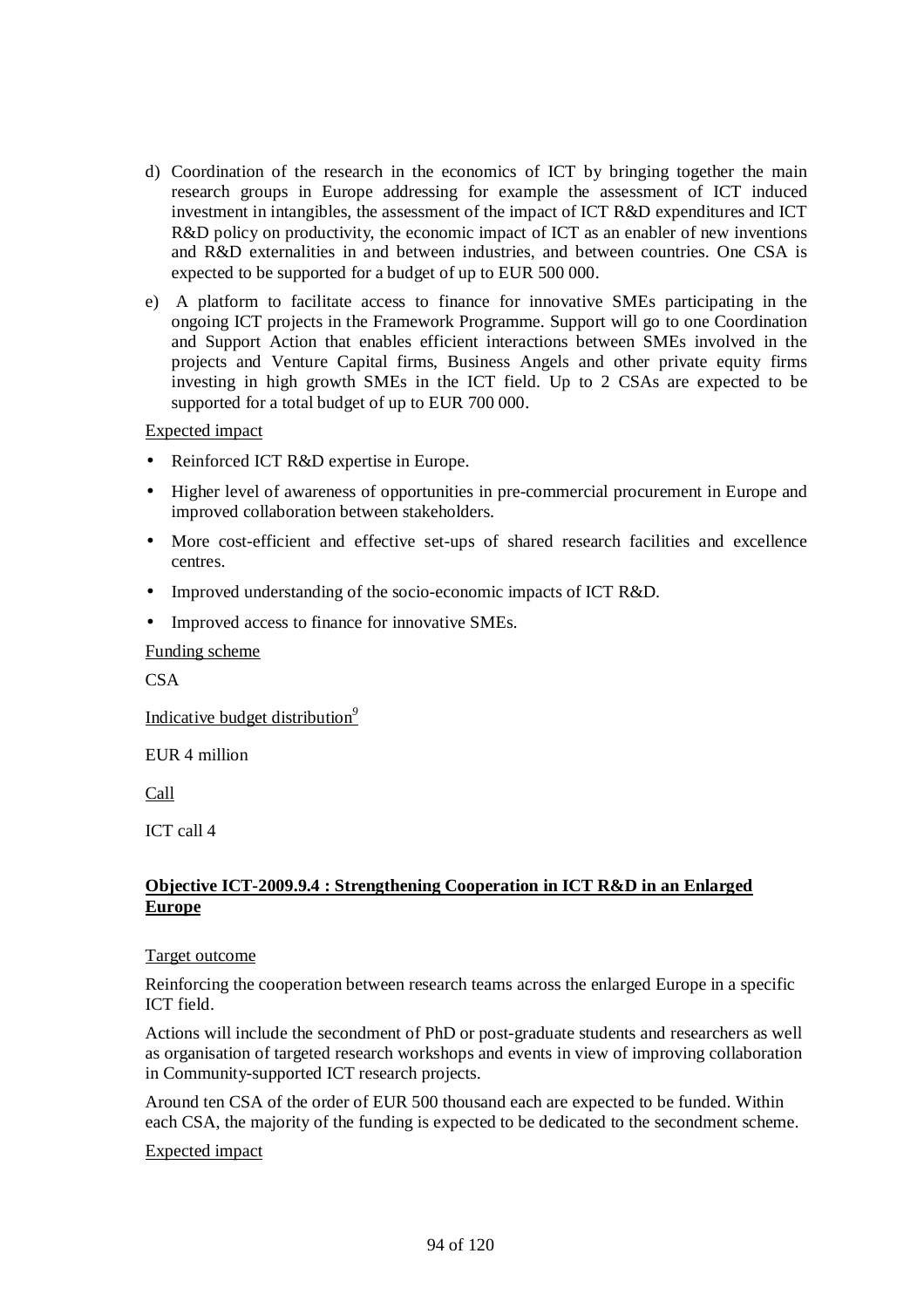- Reinforced networking and better exploitation of ICT R&D synergies in an enlarged Europe.
- Improving the level of excellence of ICT research across Europe.
- Wider participation in Community-supported ICT research projects across the enlarged Europe.

Funding scheme **CSA** Indicative budget distribution*<sup>9</sup>* EUR 5 million Call

ICT call 4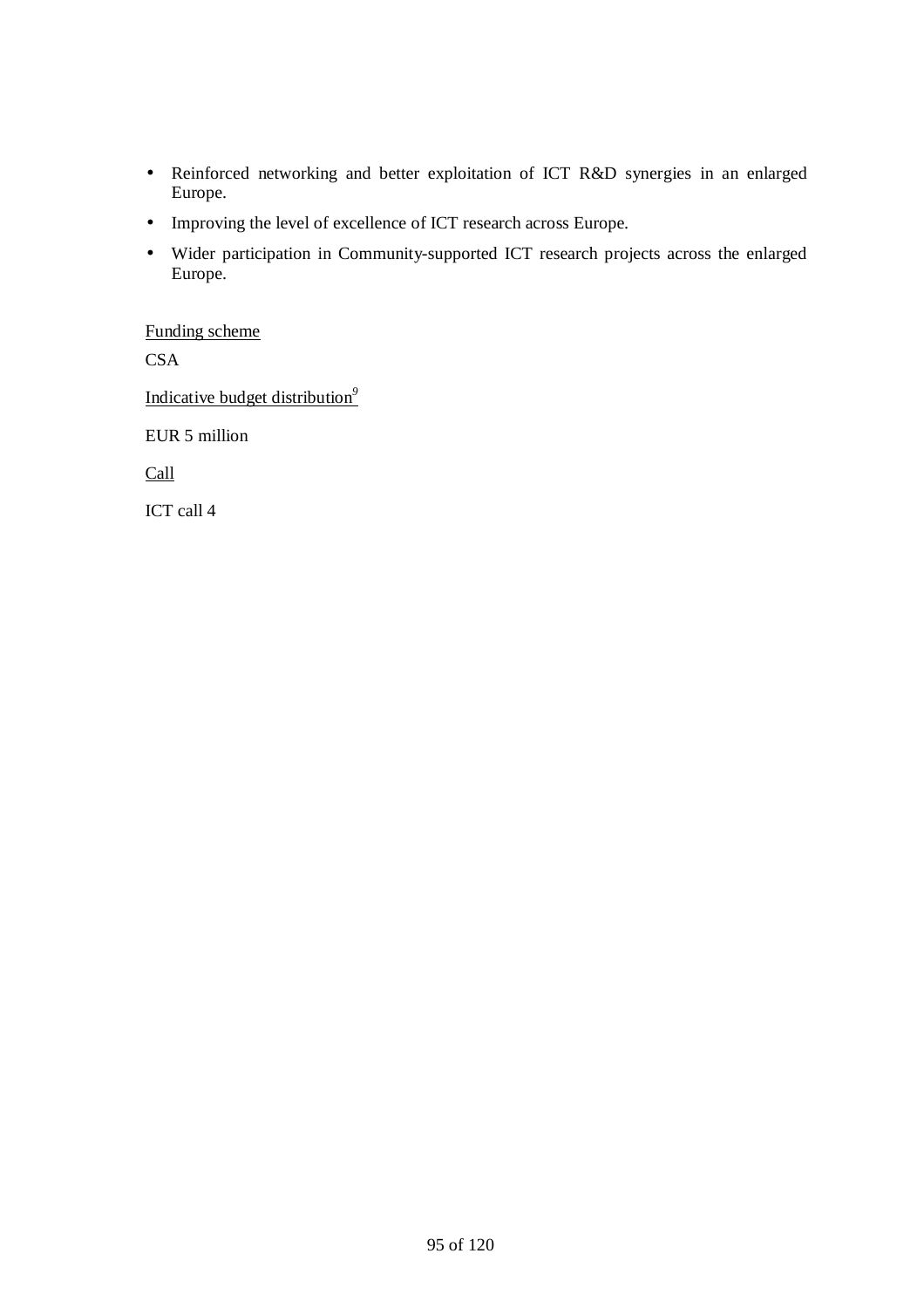# **5 Implementation of calls***<sup>30</sup>*

l

|                                                                                              | <b>WP 09-10</b> | Call 4 | Call 5 | Call 6 | <b>FET Open</b> | Joint call |
|----------------------------------------------------------------------------------------------|-----------------|--------|--------|--------|-----------------|------------|
| 1. Pervasive and Trustworthy Network and Service<br>Infrastructure                           | 557             |        |        |        |                 |            |
| 1.1 The Network of the Future                                                                | 190             | 110    | 80     |        |                 |            |
| 1.2 Internet of Services, Software & virtualisation                                          | 110             |        | 110    |        |                 |            |
| 1.3 Internet of Things and enterprise environments                                           | 37              |        | 37     |        |                 |            |
| 1.4 Trustworthy ICT                                                                          | 90              |        | 90     |        |                 |            |
| 1.5 Networked Media & 3D Internet                                                            | 80              | 80     |        |        |                 |            |
| Future<br>Internet<br>Experimental<br>Facility<br>1.6<br>&<br>Experimentally-driven Research | 50              |        | 50     |        |                 |            |
| 2. Cognitive Systems, Interaction, Robotics                                                  | 179             |        |        |        |                 |            |
| 2.1 Cognitive Systems and Robotics                                                           | 153             | 73     |        | 80     |                 |            |
| 2.2. Language Based Interaction                                                              | 26              | 26     |        |        |                 |            |
| 3. Components, systems, engineering                                                          | 375             |        |        |        |                 |            |
| 3.1 Nanoelectronics Technology                                                               | 35              |        | 35     |        |                 |            |
| 3.2 Design of Semiconductor<br>Components<br>and<br>Electronic-based Miniaturised Systems    | 25              | 25     |        |        |                 |            |
| 3.3 Flexible, Organic and Large Area Electronics                                             | 60              | 60     |        |        |                 |            |
| 3.4 Embedded Systems Design                                                                  | 28              | 28     |        |        |                 |            |
| 3.5 Engineering of Networked Monitoring and Control<br>Systems                               | 32              |        | 32     |        |                 |            |
| 3.6 Computing Systems                                                                        | 25              | 25     |        |        |                 |            |
| 3.7 Photonics                                                                                | 60              | 10     | 50     |        |                 |            |
| 3.8 Organic Photonics and other Disruptive Photonics<br>Technologies                         | 30              | 30     |        |        |                 |            |
| 3.9 Microsystems and Smart Miniaturised Systems                                              | 80              |        | 80     |        |                 |            |
| 4. Digital Libraries and Content                                                             | 188             |        |        |        |                 |            |
| 4.1 Digital libraries and digital preservation                                               | 69              |        |        | 69     |                 |            |
| 4.2 Technology-Enhanced Learning                                                             | 49              |        | 49     |        |                 |            |
| 4.3 Intelligent information management                                                       | 70              |        | 70     |        |                 |            |
| 5. Towards sustainable and personalised healthcare                                           | 161             |        |        |        |                 |            |
| 5.1 Personal Health Systems                                                                  | 63              | 63     |        |        |                 |            |
| 5.2 ICT for Patient Safety                                                                   | 30              | 30     |        |        |                 |            |
| 5.3 Virtual Physiological Human                                                              | 63              |        |        | 63     |                 |            |
| 5.4: International Cooperation on Virtual Physiological<br>Human                             | 5               | 5      |        |        |                 |            |
| 6. ICT for Mobility, Env'l Sust. & Energy Efficiency                                         | 154             |        |        |        |                 |            |
| 6.1 ICT for Safety and Energy Efficiency in Mobility                                         | 53              | 53     |        |        |                 |            |
| 6.2 ICT for Mobility of the Future                                                           | 37              |        |        | 37     |                 |            |
| 6.3 ICT for Energy Efficiency                                                                | 30              | 30     |        |        |                 |            |
| 6.4 ICT for Environmental Services & Climate Change                                          |                 | 24     |        |        |                 |            |
| Adaptation<br>6.5: Novel<br>solutions for<br>ICT<br>Smart<br>Electricity                     | 24              |        |        |        |                 | 10         |
| Distribution Networks (Joint Call ICT-Energy)                                                | 10              |        |        |        |                 |            |
| 7. ICT for independent living, Inclusion &                                                   |                 |        |        |        |                 |            |
| Participatory governance                                                                     | 73              |        |        |        |                 |            |
| 7.1 ICT and Ageing                                                                           | 24              | 24     |        |        |                 |            |

*<sup>30</sup>* The amount for call 4, part of the amount for call 5, part of the FET Open call and the joint call ICT-Energy are from the 2009 budget under the condition that the appropriations foreseen in the preliminary draft budget for 2009 are adopted without modifications by the budgetary authority. The remaining amount for call 5, call 6 and FET-Open is expected to be added from the 2010 budget for which a new financing decision to cover the budget for that year will be requested at the appropriate time.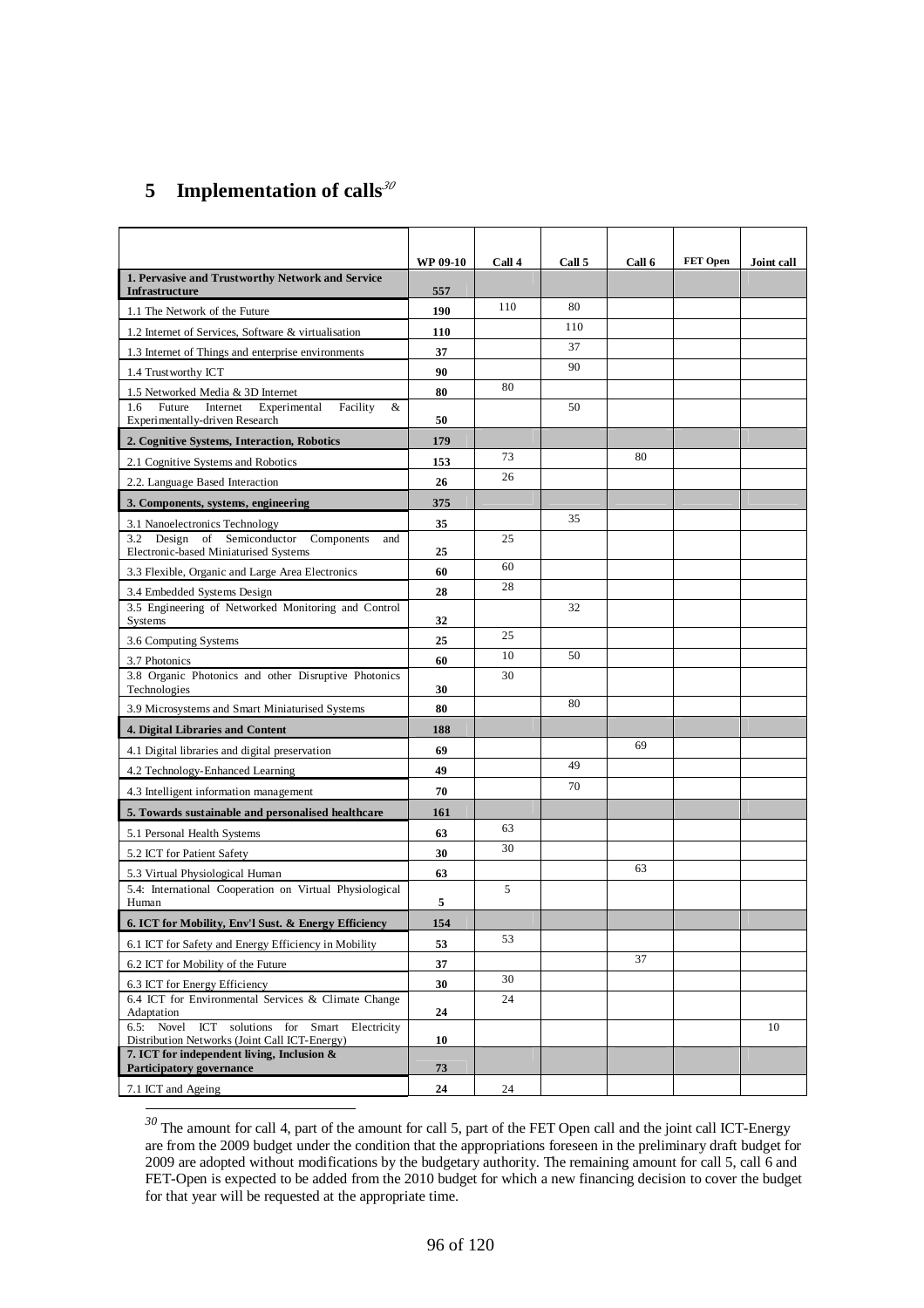| 7.2 Accessible and Assistive ICT                                                 | 34               | 34             |       |       |    |    |
|----------------------------------------------------------------------------------|------------------|----------------|-------|-------|----|----|
| 7.3 ICT for Governance and Policy Modelling                                      | 15               | 15             |       |       |    |    |
| <b>Future and Emerging Technologies</b>                                          | 171              |                |       |       |    |    |
| FET-Open                                                                         | 61               |                |       |       | 61 |    |
| FET-Proactive                                                                    | <b>110</b>       | 39             | 39    | 32    |    |    |
| <b>Horizontal Actions</b>                                                        | 22.3             |                |       |       |    |    |
| 9.1 International Cooperation                                                    | 12               | 7              |       | 5     |    |    |
| 9.2 Supplements to Support International Cooperation<br>between Ongoing Projects | $1.3\phantom{0}$ | 0.6            | 0.3   | 0.4   |    |    |
| 9.3 General Accompanying Measures                                                | 4                | $\overline{4}$ |       |       |    |    |
| 9.4 : Strengthening Cooperation in ICT R&D in an<br><b>Enlarged Europe</b>       | 5                | 5              |       |       |    |    |
| <b>Total</b>                                                                     | 1880.3           | 800.6          | 722.3 | 286.4 | 61 | 10 |

## **Other expenditures**

 $\overline{a}$ 

#### **Independent experts assisting in proposal evaluations and project reviews**

The ICT priority will support independent experts assisting in proposal evaluations, project reviews and for the ICT theme evaluation and monitoring.

#### **ICT conference, studies, evaluations and reviews**

In addition to calls for proposals, calls for tenders are also expected to be published on specific activities that the ICT priority will support. These include:

− Τhe organisation of the ICT biannual conference.

− Studies including socio-economics and impact analysis studies and studies to support the monitoring, evaluation and strategy definition for the ICT priority in FP7 as well as publications and support to other events (e.g. information, communication, dissemination etc.).

Details will be provided in the texts of these calls for tender.

## *The International Human Frontier Science Programme Organisation*

As foreseen in the Cooperation Specific Programme an annual subscription to the International Human Frontier Science Programme Organisation (HFSPO)*<sup>31</sup>* will be made jointly with the 'Health' theme*<sup>32</sup>*. This will allow EU non-G8 Member States to fully benefit from the Human Frontier Science Programme (HFSP) and provide increased visibility for European research. According to the conclusions of the Intergovernmental Conference held in Ottawa in June 2007 the Community subscriptions for 2009 and 2010 will be EUR 3 981 000 and EUR 4 153 000, respectively. Out of the total Community subscription EUR 1 593 000 will be paid in

*<sup>31</sup>* The European Community is a Management Support Party (member) of the HFSP Organisation (HFSPO) and has funded HFSP under previous Framework Programmes.

<sup>&</sup>lt;sup>32</sup> In accordance with Article 14(d) of Regulation (EC) No 1906/2006 of 18 December 2006 laying down the rules for the participation of undertakings, research centres and universities in actions under the Seventh Framework Programme and for the dissemination of research results (2007-2013).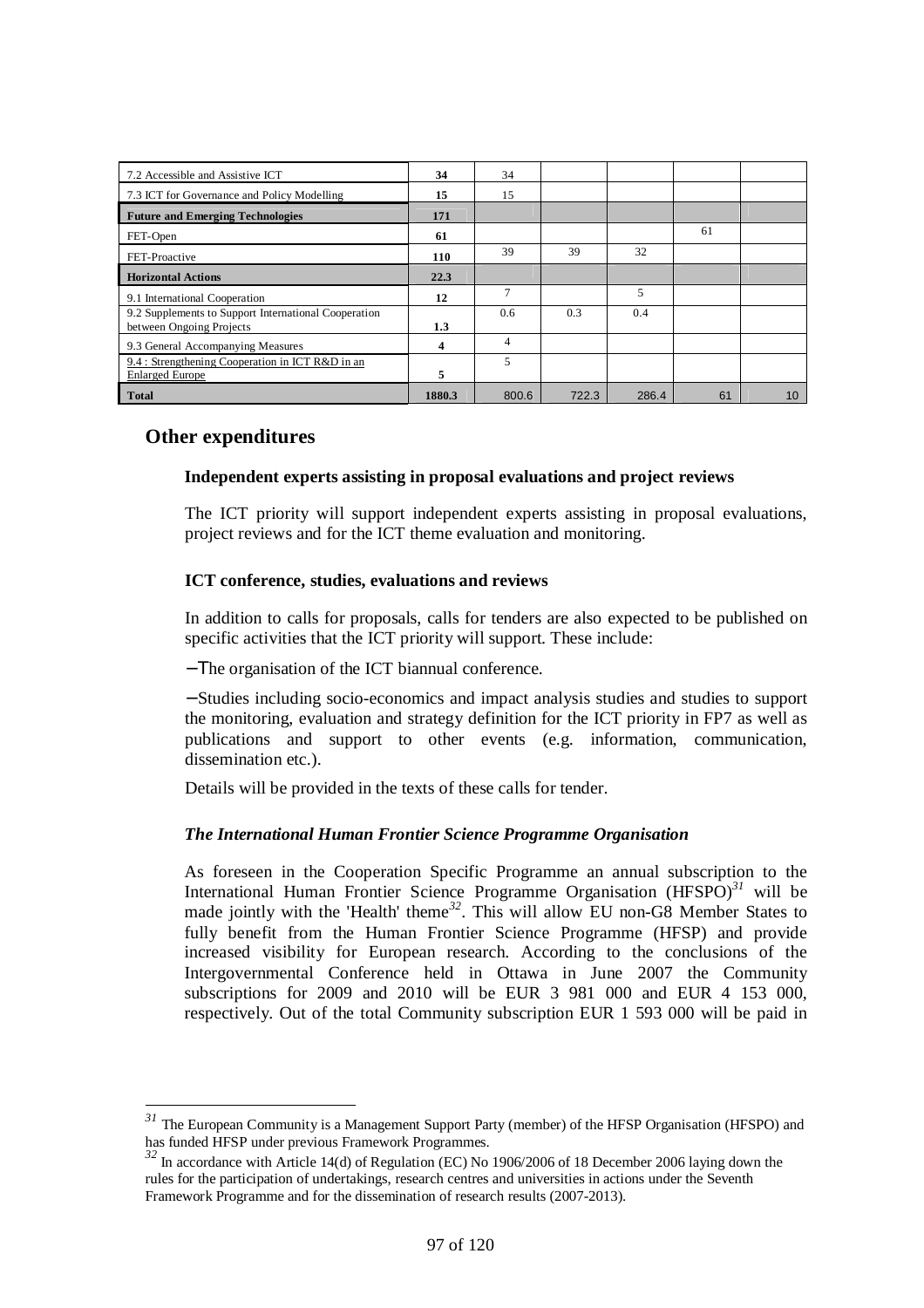2009 and EUR 1 661 000 in 2010 from this Theme*<sup>33</sup>*, and the remainder from the Health Theme.

#### **IMS Secretariat**

The ICT Theme will support the Intelligent Manufacturing Systems secretariat<sup>34</sup> for an amount of EUR 140 000 in 2009.

## **ICT Contribution to General FP7 Activities**

#### **Risk Sharing Finance Facility**

In addition to direct financial support to participants in RTD actions, the Community will improve their access to private sector finance by contributing financially to the 'Risk-Sharing Finance Facility' (RSFF) established by the European Investment Bank (EIB).

The Community contribution to RSFF will be used, by the Bank, in accordance with eligibility criteria set out in the work programme 'Co-operation' (Annex 4). RSFF support is not conditional on promoters securing grants resulting from calls for proposals described herein, although the combination of grants and RSFF-supported financing from EIB is possible.

The Specific Programme 'Cooperation' stipulates that the Community contribution to RSFF will be funded by proportional contributions of all Themes, except Socioeconomic Sciences and the Humanities. The amount contributed by the ICT Theme will be committed entirely in 2007.

The use of the Community Contribution from the Specific Programme 'Cooperation' will be on a 'first come, first served' basis and will not be constrained by the proportional contribution of Themes. Further information on the RSFF scheme is given in Annex 4 of the Cooperation work programme.

#### **Other contributions**

l

In addition to RSFF, the ICT priority will also contribute to other general activities including the Cordis service, EUREKA membership, the COST Programme and crosscutting ERA-NETs. A summary of this contribution is given below:

| <b>COST</b>             | EUR 9 360 495     |
|-------------------------|-------------------|
| <b>ERANET</b> (Experts) | <b>EUR 58 096</b> |
| <b>CORDIS</b>           | EUR 3 340 516     |
| <b>EUREKA</b>           | EUR 101 668       |
| <b>Total</b>            | EUR 12 860 775    |

*<sup>33</sup>* In accordance with Article 108(2)(d) of the Financial Regulation and Article 160a of the detailed rules of the implementation of the Financial Regulation.

<sup>&</sup>lt;sup>34</sup> For more information on IMS: http:/<u>/cordis.europa.eu/ims</u>. The European Community participates according to Article 108(2)(d) of the Financial Regulation.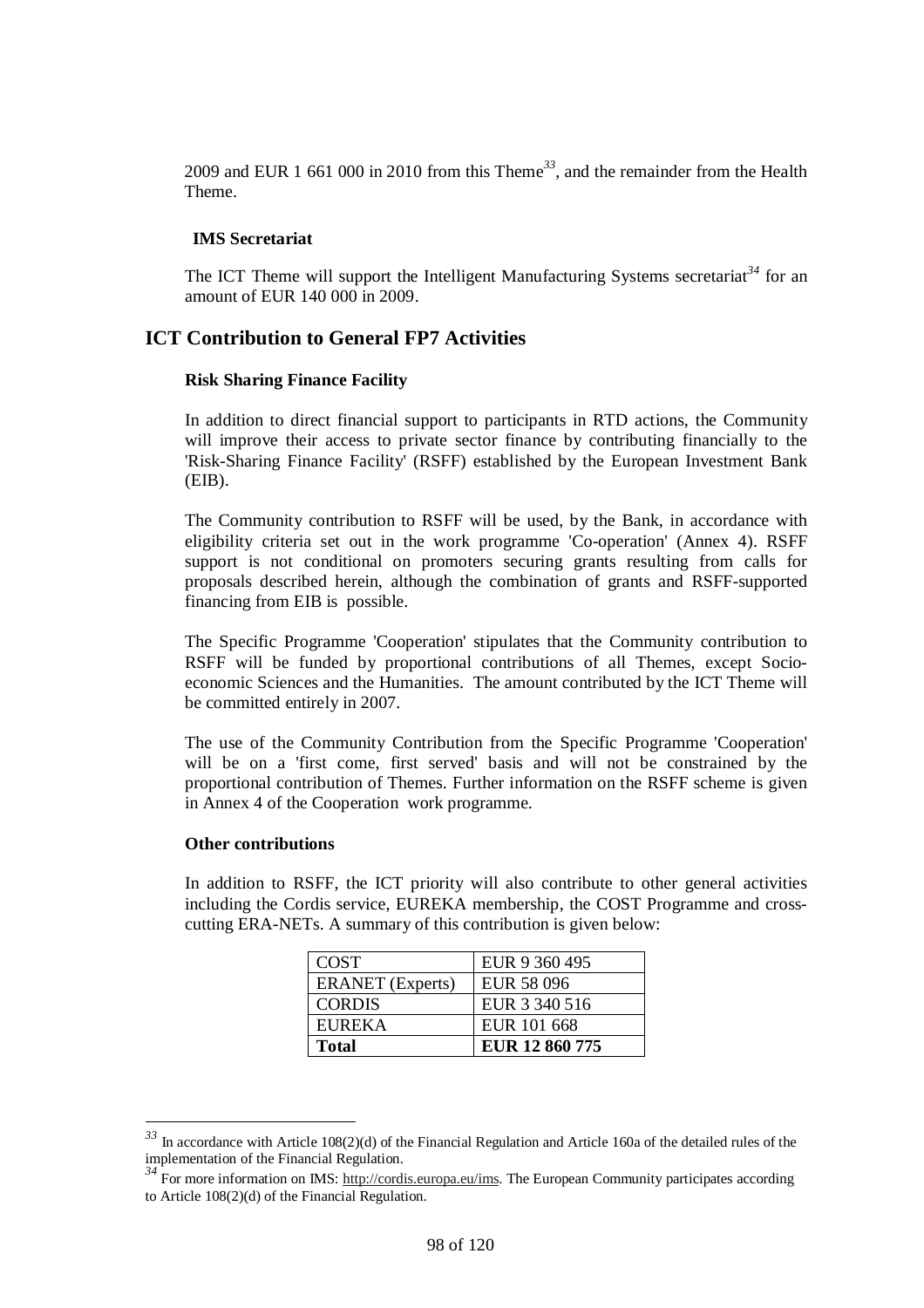A summary table of all the above expenditures is given in Appendix 4 of this document.

## **Call title: ICT call 4**

- Call identifier: FP7-ICT-2009-4
- Date of publication<sup>35</sup>: 19 November 2008
- Deadline*<sup>36</sup>*: 1 April 2009, at 17:00.00 Brussels local time
- Indicative budget<sup>37</sup>: EUR 801 million

See indicative budget breakdown in section 5 of the ICT work programme.

• Topics called:

| <b>Challenge</b>                        | <b>Objectives</b>               | <b>Funding</b><br>schemes <sup>38</sup> |
|-----------------------------------------|---------------------------------|-----------------------------------------|
| <b>Challenge 1: Pervasive and</b>       | ICT 2009.1.1 The Network of     | CP                                      |
| <b>Trusted Network and Service</b>      | the Future                      |                                         |
| <b>Infrastructures</b>                  |                                 |                                         |
|                                         | ICT 2009.1.5 Networked Media    | CP, NoE, CSA                            |
|                                         | & 3D Internet                   |                                         |
| <b>Challenge 2: Cognitive systems,</b>  | ICT 2009.2.1 Cognitive          | CP, NoE, CSA                            |
| interaction, robotics                   | <b>Systems and Robotics</b>     | (CA only)                               |
|                                         | ICT 2009.2.2. Language-Based    | CP, NoE                                 |
|                                         | Interaction                     |                                         |
| <b>Challenge 3: Components,</b>         | ICT 2009.3.2 Design of          | CP, CSA                                 |
| systems, engineering                    | <b>Semiconductor Components</b> |                                         |
|                                         | and Electronic-based            |                                         |
|                                         | Miniaturised Systems            |                                         |
|                                         | ICT 2009.3.3 Flexible, Organic  | CP, NoE, CSA                            |
|                                         | and Large Area Electronics      |                                         |
|                                         | ICT 2009.3.4 Embedded           | CP, CSA                                 |
|                                         | <b>Systems Design</b>           |                                         |
|                                         | ICT 2009.3.6 Computing          | CP (STREP only),                        |
|                                         | <b>Systems</b>                  | <b>CSA</b>                              |
|                                         | ICT 2009.3.7 Photonics          | <b>ERA-NET Plus</b>                     |
|                                         | ICT 2009.3.8 Organic Photonics  | CP (STREP only),                        |
|                                         | and other Disruptive Photonics  | NoE                                     |
|                                         | Technologies                    |                                         |
| <b>Challenge 5: Towards sustainable</b> | ICT 2009.5.1 Personal Health    | CP, CSA (SA                             |
|                                         | <b>Systems</b>                  |                                         |

 $\overline{\phantom{a}}$ *<sup>35</sup>* The Director-General responsible for the call may publish it up to one month prior to or after the envisaged date of publication.

<sup>&</sup>lt;sup>5</sup> At the time of the publication of the call, the Director-General responsible may delay this deadline by up to two months <sup>37</sup> All budgetary figures given in this work programme are indicative. Following the evaluation of proposals, the final budget awarded to actions implemented through calls for proposals may vary by up to 10% of the total value of the indicated budget for each call. Any repartition of the call budget may also vary by up to 10% of the value of the indicated budget for the call. <sup>38</sup> Each proposal must indicate the type of funding scheme used (IP or STREP for CP, where applicable; CA or SA for CSA, where applicable – see Appendix 2)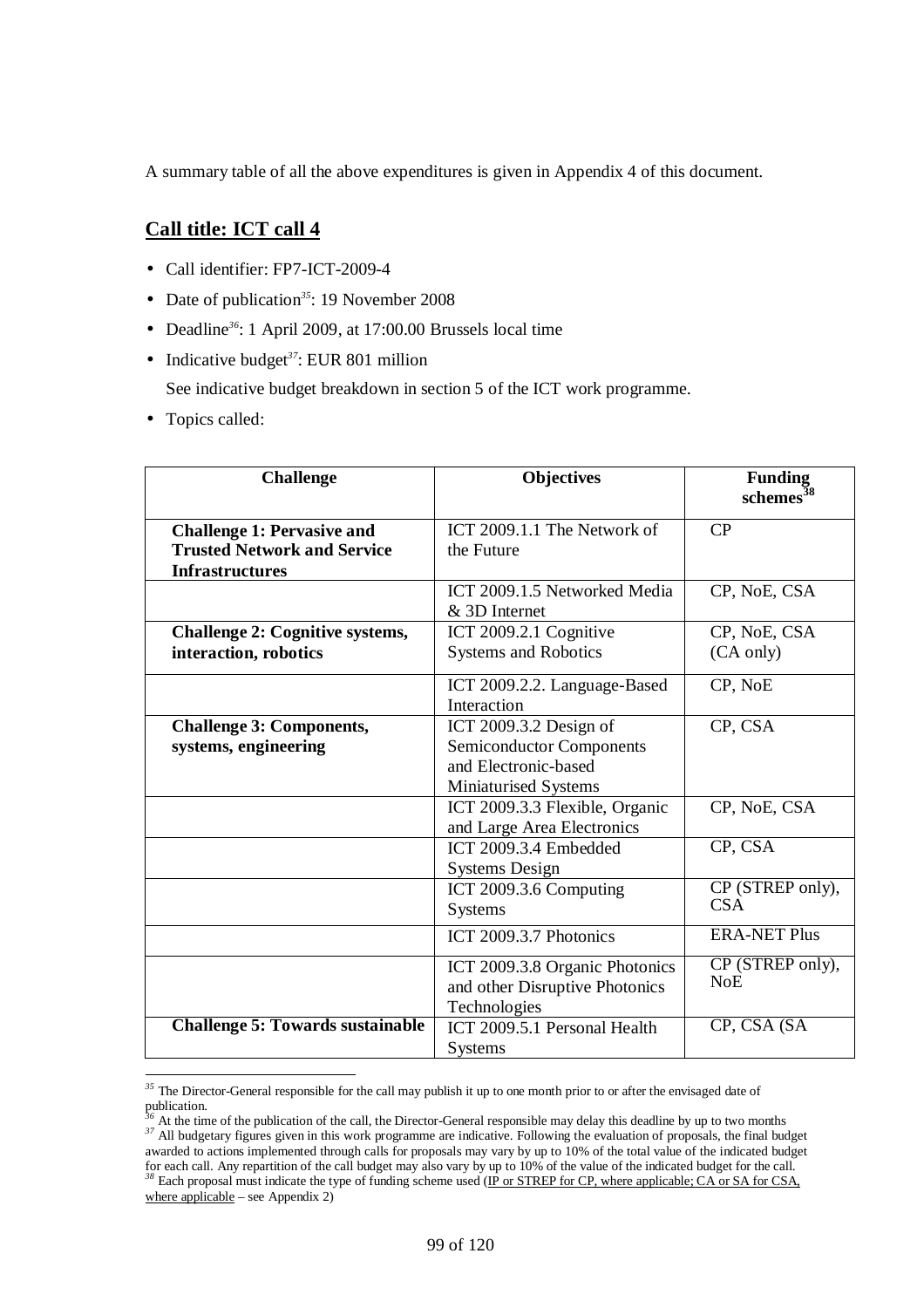| and personalised healthcare                                                                  |                                                                                                                                                    | only)                             |
|----------------------------------------------------------------------------------------------|----------------------------------------------------------------------------------------------------------------------------------------------------|-----------------------------------|
|                                                                                              | ICT 2009.5.2 ICT for Patient<br>Safety                                                                                                             | CP, CSA (SA<br>only)              |
|                                                                                              | ICT 2009.5.4: International<br>Cooperation on Virtual<br>Physiological Human                                                                       | CP (STREP only)                   |
| Challenge 6: ICT for mobility,<br>environmental sustainability and<br>energy efficiency      | ICT 2009.6.1 ICT for Safety<br>and Energy Efficiency in<br>Mobility                                                                                | CP, CSA                           |
|                                                                                              | ICT 2009.6.3 ICT for Energy<br>Efficiency                                                                                                          | CP (STREP only),<br>CSA (CA only) |
|                                                                                              | ICT 2009.6.4 ICT for<br>Environmental Services &<br><b>Climate Change Adaptation</b>                                                               | CP (STREP only),<br>CSA (SA only) |
| <b>Challenge 7: ICT for independent</b><br>living, inclusion and participatory<br>governance | ICT 2009.7.1 ICT and Ageing                                                                                                                        | CP, CSA                           |
|                                                                                              | ICT 2009.7.2 Accessible and<br><b>Assistive ICT</b>                                                                                                | CP, CSA (CA<br>only)              |
|                                                                                              | ICT 2009.7.3 ICT for<br>Governance and Policy<br>Modelling                                                                                         | CP (STREP only),<br><b>CSA</b>    |
| <b>Future and emerging technologies</b>                                                      | ICT 2009.8.1 Concurrent Tera-<br><b>Device Computing</b>                                                                                           | $\overline{CP}$                   |
|                                                                                              | ICT 2009.8.2 Quantum<br>Information Foundations and<br>Technologies                                                                                | $CP$ (IP only)                    |
|                                                                                              | ICT 2009.8.3 Bio-chemistry-<br>based Information Technology                                                                                        | CP (STREP only)                   |
|                                                                                              | ICT 2009.8.9 Coordinating<br>Communities, Plans and<br><b>Actions in FET Proactive</b><br>Initiatives                                              | CSA                               |
|                                                                                              | ICT 2009.8.10 Identifying new<br>research topics, Assessing<br>emerging global S&T trends in<br><b>ICT</b> for future FET Proactive<br>initiatives | CSA                               |
| <b>Horizontal support actions</b>                                                            | ICT 2009.9.1 International<br>Cooperation                                                                                                          | CSA (SA only)                     |
|                                                                                              | ICT 2009.9.2<br>Supplements to support<br><b>International Cooperation</b><br>between ongoing projects                                             | <b>NA</b>                         |
|                                                                                              | ICT 2009.9.3 General<br><b>Accompanying Measures</b>                                                                                               | CSA                               |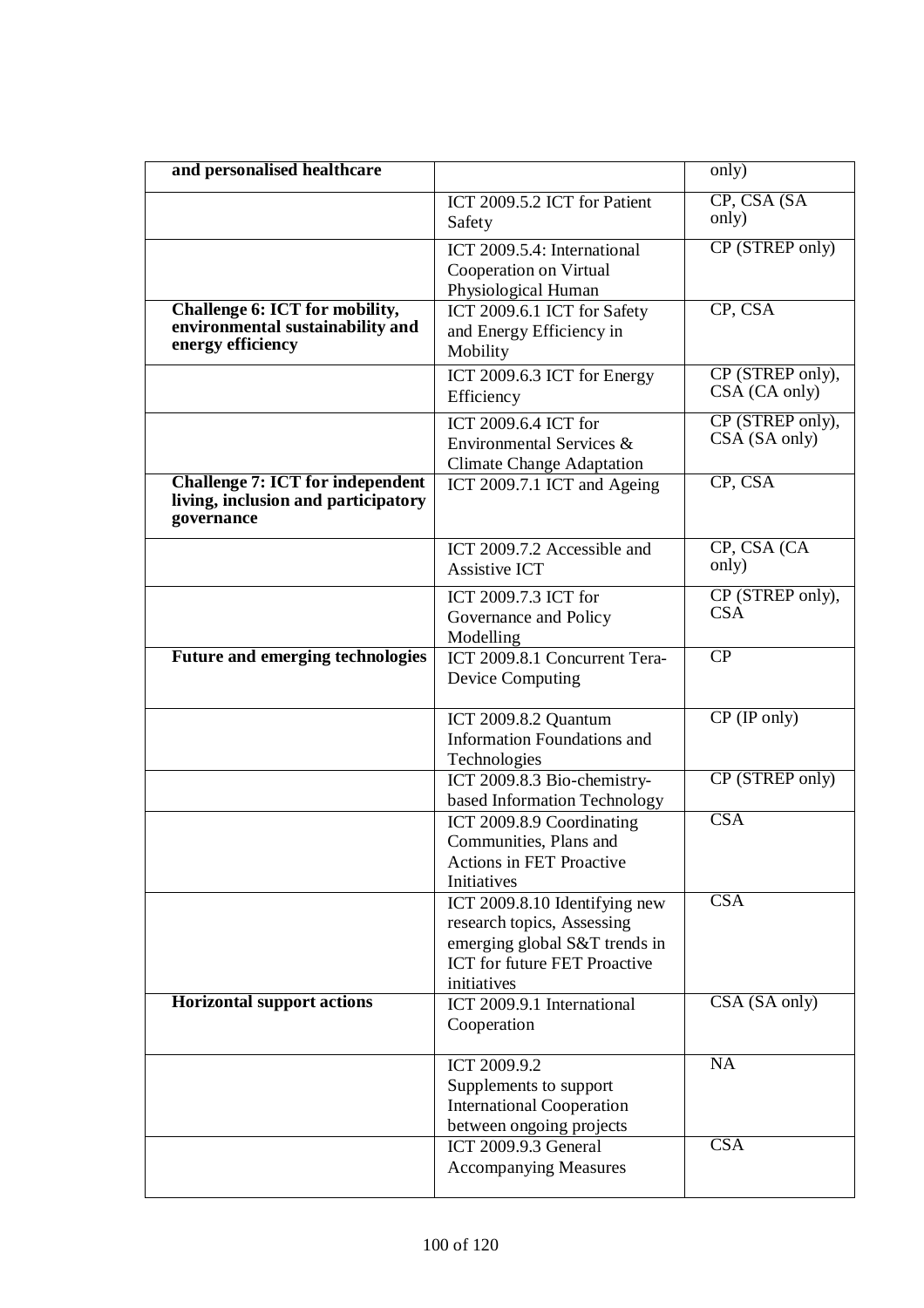| ICT $2009.9.4$ : Strengthening<br>cooperation in ICT R&D in an | CSA |
|----------------------------------------------------------------|-----|
| enlarged Europe                                                |     |

• Eligibility conditions:

The minimum number of participating entities required, for all funding schemes, is set out in the Rules for Participation. See Appendix 1 of the ICT work programme for further details on the minimum number of participants.

- Evaluation procedure:
	- − A one-stage submission procedure will be followed.
	- The evaluation criteria and sub-criteria (including weights and thresholds), together with the eligibility, selection and award criteria, for the different funding schemes are set out in Annex 2 to the Cooperation work programme.
- Indicative evaluation and contractual timetable: It is expected that the contract negotiations for the shortlisted proposals will start as of June/July 2009.
- Consortia agreements: Participants in all actions resulting from this call are required to conclude a consortium agreement.
- The forms of grant which will be offered are specified in Annex 3 to the Cooperation work programme.

## **Call title: ICT call 5**

- Call identifier: FP7- ICT -2009-5
- Date of publication<sup>39</sup>: 31 July 2009
- Deadline*<sup>40</sup>*: 3 November 2009
- Indicative budget<sup>41</sup>: EUR 722 million

See indicative budget breakdown in Section 5 of the ICT work programme.

• Topics called:

 $\overline{\phantom{a}}$ 

| <b>Challenge</b>                                                                                  | <b>Objectives</b>                                                  | <b>Funding</b><br>schemes <sup>42</sup> |
|---------------------------------------------------------------------------------------------------|--------------------------------------------------------------------|-----------------------------------------|
| <b>Challenge 1: Pervasive and</b><br><b>Trusted Network and Service</b><br><b>Infrastructures</b> | ICT 2009.1.1 The Network of<br>the Future (call 5)                 | CP, NoE, CSA                            |
|                                                                                                   | ICT 2009.1.2 Internet of<br>Services, Software &<br>virtualisation | CP, CSA                                 |

 $39$  The Director-General responsible for the call may publish it up to one month prior to or after the envisaged date of publication.

At the time of the publication of the call, the Director-General responsible may delay this deadline by up to two months <sup>41</sup> All budgetary figures given in this work programme are indicative. Following the evaluation of proposals, the final budget awarded to actions implemented through calls for proposals may vary by up to 10% of the total value of the indicated budget for each call. Any repartition of the call budget may also vary by up to 10% of the value of the indicated budget for the call. *<sup>42</sup>* Each proposal must indicate the type of funding scheme used (IP or STREP for CP, where applicable; CA or SA for CSA, where applicable – see Appendix 2)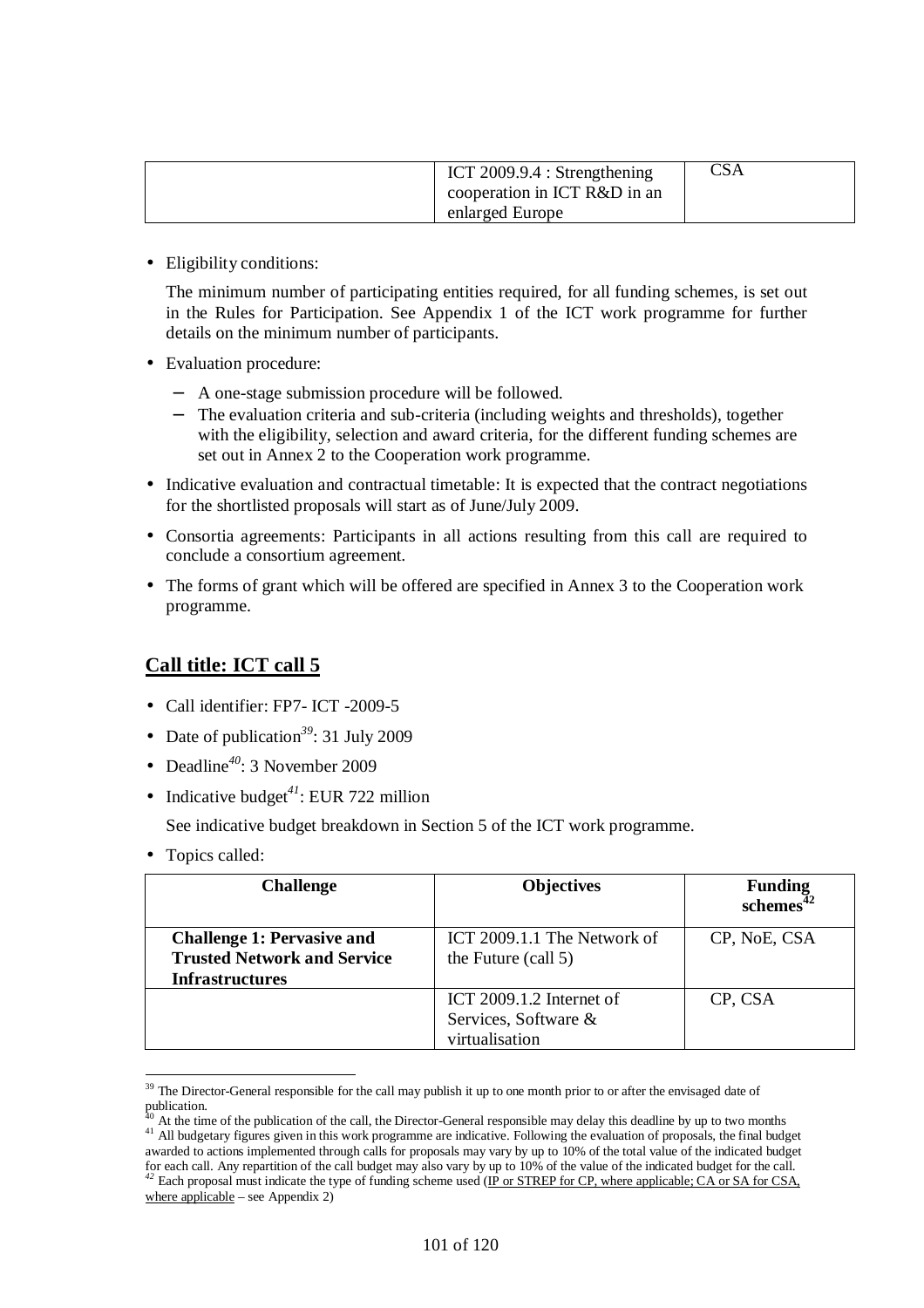|                                         | ICT 2009.1.3 Internet of Things     | CP, CSA         |
|-----------------------------------------|-------------------------------------|-----------------|
|                                         | and enterprise environments         |                 |
|                                         | ICT 2009.1.4 Trustworthy ICT        | CP, NoE, CSA    |
|                                         | ICT 2009.1.6 Future Internet        | CP, CSA (CA     |
|                                         | <b>Experimental Facility and</b>    | only)           |
|                                         | Experimentally-driven Research      |                 |
| <b>Challenge 3: Components,</b>         | ICT 2009.3.1 Nanoelectronics        | CP, NoE, CSA    |
| systems, engineering                    | Technology                          |                 |
|                                         | ICT 2009.3.5 Engineering of         | CP, NoE, CSA    |
|                                         | Networked Monitoring and            | (CA only)       |
|                                         | <b>Control Systems</b>              |                 |
|                                         | ICT 2009.3.7 Photonics              | CP, CSA         |
|                                         | ICT 2009.3.9 Microsystems and       | CP, CSA         |
|                                         | <b>Smart Miniaturised Systems</b>   |                 |
| <b>Challenge 4: Digital Libraries</b>   | ICT 2009.4.2 Technology-            | CP, NoE, CSA    |
| and Content                             | <b>Enhanced Learning</b>            |                 |
|                                         |                                     |                 |
|                                         | ICT 2009.4.3 Intelligent            | CP, NoE, CSA    |
|                                         | information management              |                 |
| <b>Future and emerging technologies</b> | ICT 2009.8.4 Human-Computer         | $CP$ (IP only)  |
|                                         | Confluence                          |                 |
|                                         | ICT 2009.8.5 Self-Awareness in      | CP              |
|                                         | Autonomic Systems                   |                 |
|                                         | ICT 2009.8.6 Towards Zero-          | CP (STREP only) |
|                                         | Power ICT                           |                 |
|                                         | ICT 2009.8.9 Coordinating           | CSA             |
|                                         | Communities, Plans and              |                 |
|                                         | <b>Actions in FET Proactive</b>     |                 |
|                                         | Initiatives                         |                 |
|                                         | ICT 2009.8.10 Identifying new       | CSA             |
|                                         | research topics, Assessing          |                 |
|                                         | emerging global S&T trends in       |                 |
|                                         | <b>ICT</b> for future FET Proactive |                 |
|                                         | initiatives                         |                 |

• Eligibility conditions:

The minimum number of participating entities required, for all funding schemes, is set out in the Rules for Participation. See Appendix 1 of the ICT work programme for further details on the minimum number of participants.

- Evaluation procedure:
	- − A one-stage submission procedure will be followed.
	- − The evaluation criteria and sub-criteria (including weights and thresholds), together with the eligibility, selection and award criteria, for the different funding schemes are set out in Annex 2 to the Cooperation work programme.
- Indicative evaluation and contractual timetable: It is expected that the contract negotiations for the shortlisted proposals will start as of January/February 2010.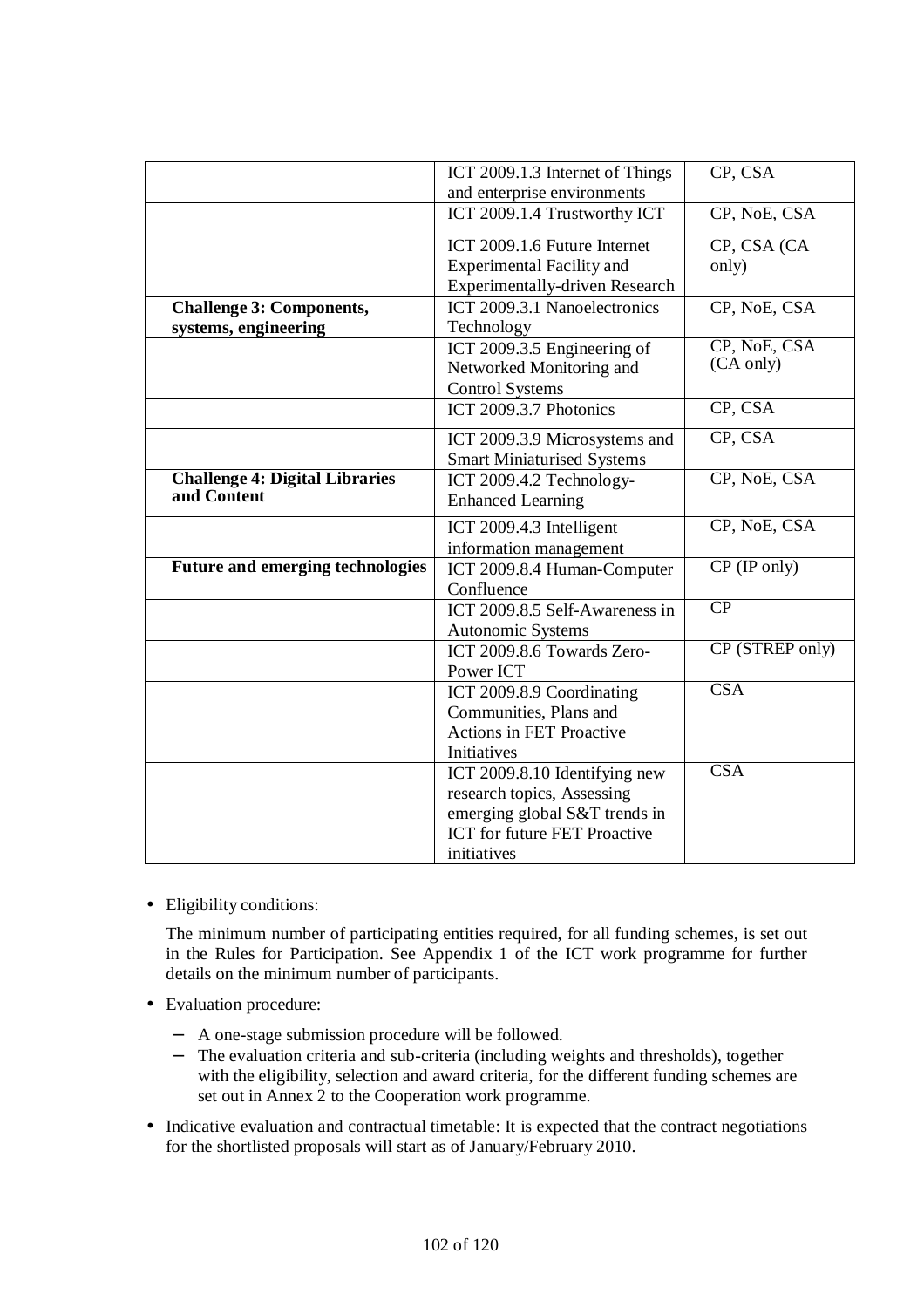- Consortia agreements: Participants in all actions resulting from this call are required to conclude a consortium agreement.
- The forms of grant which will be offered are specified in Annex 3 to the Cooperation work programme.

## **Call title: ICT call 6**

- Call identifier: FP7-ICT-2009-6
- Date of publication<sup>43</sup>: 24 November 2009
- Deadline*<sup>44</sup>*: 13 April 2010
- Indicative budget<sup>45</sup>: EUR 286 million

See indicative budget breakdown in section 5 of the ICT work programme.

• Topics called:

 $\overline{\phantom{a}}$ 

| <b>Challenge</b>                                                                        | <b>Objectives</b>                                                                                                                           | <b>Funding</b><br>schemes <sup>46</sup> |
|-----------------------------------------------------------------------------------------|---------------------------------------------------------------------------------------------------------------------------------------------|-----------------------------------------|
| <b>Challenge 2: Cognitive systems,</b><br>interaction, robotics                         | ICT 2009.2.1 Cognitive<br><b>Systems and Robotics</b>                                                                                       | CP, CSA (CA<br>only)                    |
| <b>Challenge 4: Digital Libraries</b><br>and Content                                    | ICT 2009.4.1 Digital Libraries<br>and Digital Preservation                                                                                  | CP, NoE, CSA                            |
| <b>Challenge 5: Towards sustainable</b><br>and personalised healthcare                  | ICT 2009.5.3 Virtual<br>Physiological Human                                                                                                 | CP, CSA                                 |
| Challenge 6: ICT for mobility,<br>environmental sustainability and<br>energy efficiency | ICT 2009.6.2 ICT for Mobility<br>of the Future                                                                                              | CP, CSA (CA<br>only)                    |
| <b>Future and emerging technologies</b>                                                 | ICT 2009.8.7 Molecular Scale<br>Devices and Systems                                                                                         | CP                                      |
|                                                                                         | ICT 2009.8.8 Brain-inspired<br><b>ICT</b>                                                                                                   | CP                                      |
|                                                                                         | ICT 2009.8.9 Coordinating<br>Communities, Plans and<br><b>Actions in FET Proactive</b><br>Initiatives                                       | $\overline{\text{CSA}}$                 |
|                                                                                         | ICT 2009.8.10 Identifying new<br>research topics, Assessing<br>emerging global S&T trends in<br>ICT for future FET Proactive<br>initiatives | $\overline{\text{CSA}}$                 |

 $43$  The Director-General responsible for the call may publish it up to one month prior to or after the envisaged date of publication.

At the time of the publication of the call, the Director-General responsible may delay this deadline by up to two months At the time of the publication of the can, the Director-Scherar responsible may deny any senante by up to this mediate *45* All budgetary figures given in this work programme are indicative. Following the evaluation of pro awarded to actions implemented through calls for proposals may vary by up to 10% of the total value of the indicated budget for each call. Any repartition of the call budget may also vary by up to 10% of the value of the indicated budget for the call. *<sup>46</sup>* Each proposal must indicate the type of funding scheme used (IP or STREP for CP, where applicable; CA or SA for CSA, where applicable – see Appendix 2)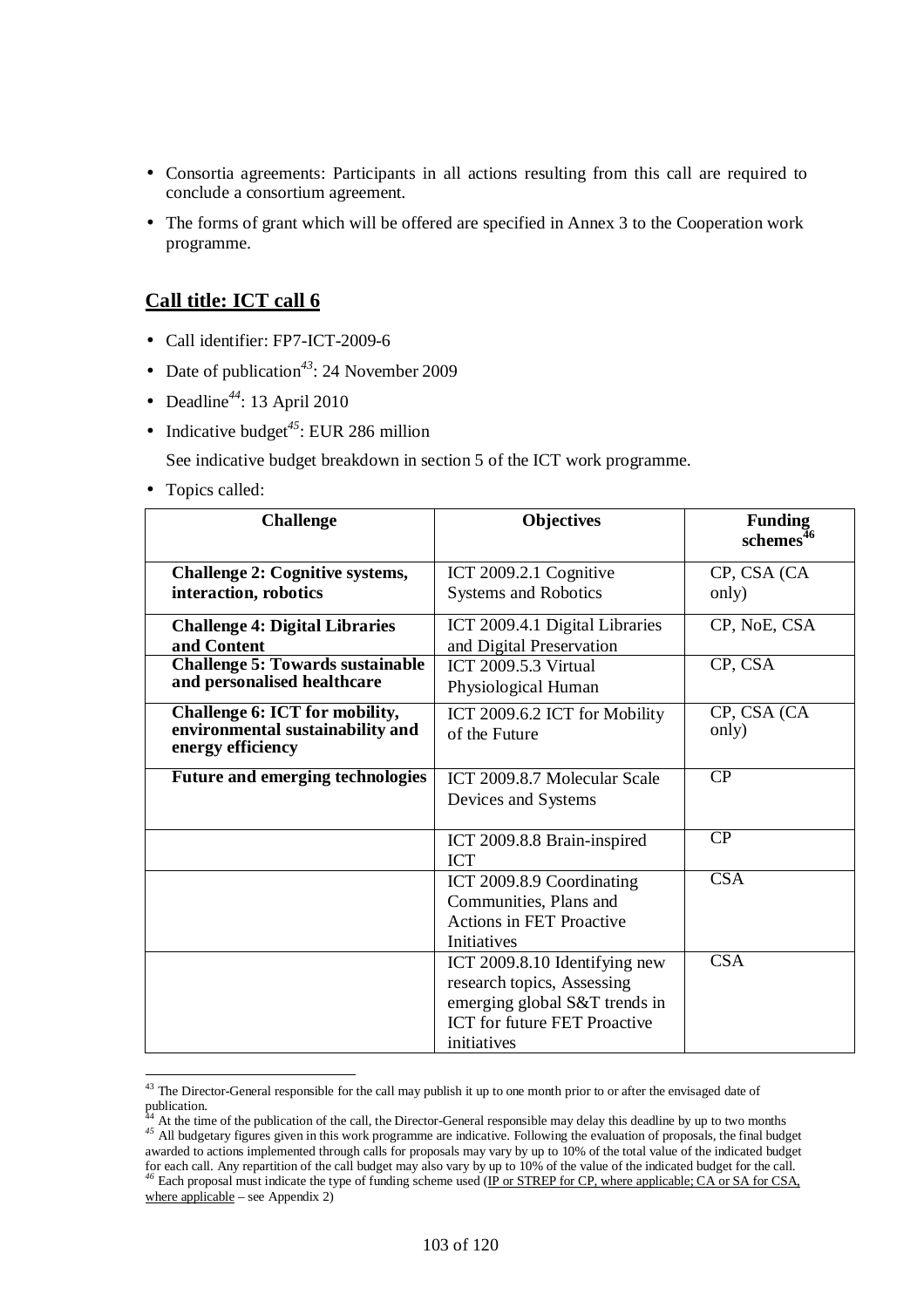| <b>Horizontal support actions</b> | ICT 2009.9.1 International<br>Cooperation                                                              | CP (STREP/SICA<br>only) |
|-----------------------------------|--------------------------------------------------------------------------------------------------------|-------------------------|
|                                   | ICT 2009.9.2<br>Supplements to support<br><b>International Cooperation</b><br>between ongoing projects | CP                      |

• Eligibility conditions:

The minimum number of participating entities required, for all funding schemes, is set out in the Rules for Participation. See Appendix 1 of the ICT work programme for further details on the minimum number of participants.

- Evaluation procedure:
	- − A one-stage submission procedure will be followed.
	- − The evaluation criteria and sub-criteria (including weights and thresholds), together with the eligibility, selection and award criteria, for the different funding schemes are set out in Annex 2 to the Cooperation work programme.
- Indicative evaluation and contractual timetable: It is expected that the contract negotiations for the shortlisted proposals will start as of June/July 2010.
- Consortia agreements: Participants in all actions resulting from this call are required to conclude a consortium agreement.
- The forms of grant which will be offered are specified in Annex 3 to the Cooperation work programme.

## **Call title: FET Open**

- Call identifier: FP7-ICT-2009-C
- Date of publication<sup>47</sup>: 19 November 2008

Date from which proposals are receivable: 1 January 2009.

- Deadline*<sup>48</sup>*: 31 December 2010, at 17:00.00, Brussels, local time*<sup>49</sup>*
- Indicative budget<sup>50</sup>: EUR 61 million, which is expected to be committed for successful proposals from the cut-off dates up to and including 26/1/2010 (batch 5 to batch 8). A minimum of EUR 10 million and a maximum of EUR 20 million will be allocated per batch.
- Topics called:

 $\overline{\phantom{a}}$ 

*<sup>47</sup>* The Director-General responsible for the call may publish it up to one month prior to or after the envisaged date of publication.

*<sup>48</sup>* At the time of the publication of the call, the Director-General responsible may delay this deadline by up to two months <sup>49</sup> It is planned that the call will subsequently be extended beyond  $31/12/2010$ 

<sup>&</sup>lt;sup>50</sup> All budgetary figures given in this work programme are indicative. Following the evaluation of proposals, the final budget awarded to actions implemented through calls for proposals may vary by up to 10% of the total value of the indicated budget for each call. Any repartition of the call budget may also vary by up to 10% of the value of the indicated budget for the call.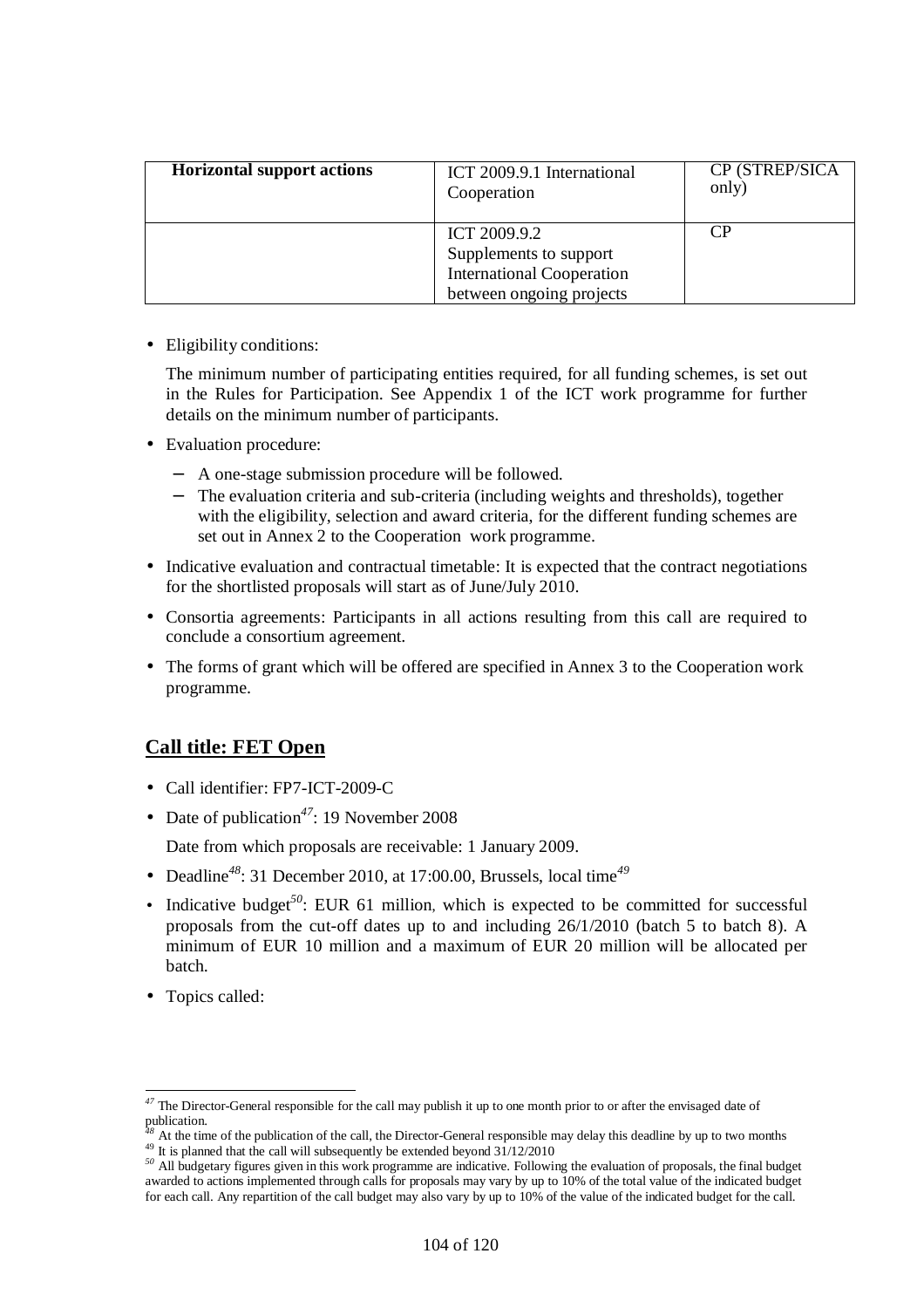| Challenge                            | <b>Objectives</b>                                                       | Funding schemes <sup>31</sup> |
|--------------------------------------|-------------------------------------------------------------------------|-------------------------------|
| <b>Future</b><br>and<br>technologies | emerging $\vert$ ICT-2009.8.0 FET-Open:<br>Challenging current thinking | CP (STREP only)<br><b>CSA</b> |

• Eligibility conditions:

Eligibility, evaluation, selection and award criteria: see Appendix 5 of the work programme for specific eligibility and evaluation criteria applicable to FET Open.

- Evaluation procedure:
	- proposals for STREPs have to be submitted in two stages: first a *short,* strictly anonymous, proposal of maximum five pages (excluding a title page) is submitted describing the key objectives and motivation for the proposed work;
	- *short* proposals may be submitted <u>at any time</u> from the opening of the call until the final closure date (currently  $31/12/2010$  – see footnote<sup>49</sup>). They are evaluated anonymously as they come in with the help of remote evaluators;
	- if the *short* proposal is successful, the proposers are invited to submit a *full* proposal by a specified cut-off date. This cut-off date is determined by the submission date of the *short* proposal, as indicated in the table below;
	- full proposals are evaluated through a combination of remote evaluation and panels of experts that convene in Brussels; they are not evaluated anonymously.

| <b>Batch</b> | submission period | Short STREP proposal start date Short STREP proposal end date full STREP and CSA cut-off<br>submission period | date (at 17:00 Brussels time) |
|--------------|-------------------|---------------------------------------------------------------------------------------------------------------|-------------------------------|
| 5            | 7/5/2008          | 2/09/2008                                                                                                     | 20/01/2009                    |
| 6            | 3/09/2008         | 6/01/2009                                                                                                     | 26/05/2009                    |
| 7            | 7/01/2009         | 5/05/2009                                                                                                     | 22/09/2009                    |
| 8            | 6/05/2009         | 8/09/2009                                                                                                     | 26/01/2010                    |
| 9            | 9/09/2009         | 12/01/2010                                                                                                    | 6/07/2010                     |
| 10           | 13/01/2010        | 11/05/2010                                                                                                    | 28/09/2010                    |
| 11           | 12/5/2010         | 7/09/2010                                                                                                     | 25/01/2011                    |
| 12           | 8/09/2010         | 4/01/2011                                                                                                     | 24/05/2011                    |

- proposals for CAs are submitted in one stage and are not evaluated anonymously.

FET-Open proposals submitted to batch 5 and FET-Open short STREP proposals submitted to batch 6 will be evaluated based on call text and eligibility, evaluation, selection and award criteria set-out in ICT work programme 2007/2008.

Indicative evaluation and contractual timetable:

 $\overline{a}$ 

- Evaluation results for *short* proposals: three months from proposal reception;
- Evaluation results for *full* proposals: three months from the cut-off or closure date.
- Consortia agreements*:* It is not mandatory that participants in RTD actions resulting from this call conclude a consortium agreement although such agreements are strongly recommended.

<sup>&</sup>lt;sup>51</sup> Each proposal should indicate the type of funding scheme used (IP or STREP for CP, where applicable; CA or SA for CSA, where applicable)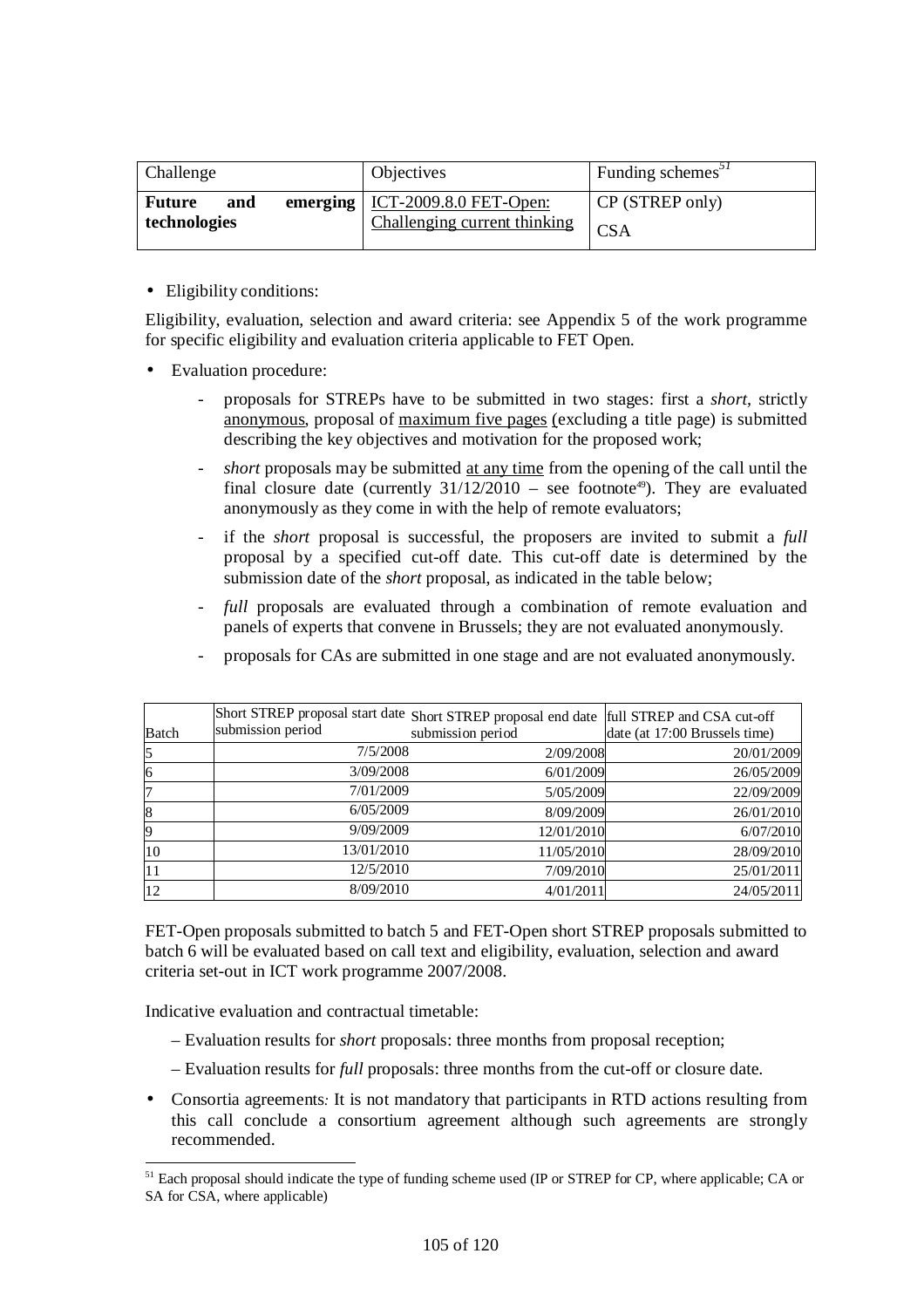## **Call title: Joint call ICT & Energy**

- Call identifier: FP7-ICT-ENERGY-2009-1
- Date of publication: 8 December 2008*<sup>52</sup>*
- Deadline: 31 March 2009*<sup>53</sup>* at 17.00.00, Brussels local time
- Indicative budget<sup>54 55</sup>**:** EUR 20 million from the 2009 budget of which
	- EUR 10 million from Theme 3 Information and Communication Technologies (ICT)
	- EUR 10 million from Theme 5 Energy

The final budget awarded to this call, following the evaluation of proposals, may vary by up to 10% of the total value of the call.

• Topics called:

The topic is evaluated and implemented jointly by the 'Energy' and 'Information and Communication Technologies' Themes. It is identical in each theme. When applying for this call please use one of the activity codes below. Each proposal should be submitted only once.

| Activity/Area                                                   | Topics called                                    | <b>Funding Schemes</b> |  |
|-----------------------------------------------------------------|--------------------------------------------------|------------------------|--|
|                                                                 |                                                  |                        |  |
| ICT CHALLENGE 6: ICT FOR MOBILITY, ENVIRONMENTAL SUSTAINABILITY |                                                  |                        |  |
| <b>AND ENERGY EFFICIENCY</b>                                    |                                                  |                        |  |
| ICT-2009.6.5                                                    | Novel ICT solutions for Smart Electricity        | Collaborative          |  |
|                                                                 | <b>Distribution Networks</b>                     | $project^{56}$         |  |
| <b>ACTIVITY ENERGY.7: SMART ENERGY NETWORKS</b>                 |                                                  |                        |  |
| <b>ENERGY.2009.7.3.5</b>                                        | <b>Novel ICT solutions for Smart Electricity</b> | Collaborative          |  |
|                                                                 | <b>Distribution Networks</b>                     | $Project^{56}$         |  |

• Eligibility conditions:

The evaluation criteria and sub-criteria (including weights and thresholds), together with the eligibility, selection and award criteria, for the different funding schemes are set out in Annex 2 to the Cooperation work programme

The minimum number of participating entities required, for all funding schemes, is set out in the Rules for Participation: For Collaborative projects, the minimum condition shall be the participation of 3 independent legal entities, each of which is established in a Member State or Associated Country and no two of which are established in the same Member State or Associated Country.

• Evaluation procedure:

 $\overline{a}$  $52$  The Director-General responsible for the call may publish it up to one month prior to or after the envisaged date of publication

<sup>53</sup> At the time of the publication of the call, the Director-General responsible may delay this deadline by up to two months *<sup>54</sup>* All budgetary figures given in this work programme are indicative. Following the evaluation of proposals, the final budget awarded to actions implemented through calls for proposals may vary by up to 10% of the total value of the indicated budget for each call. Any repartition of the call budget may also vary by up to 10% of the value of the indicated budget for the call. *<sup>55</sup>* Under the condition that the preliminary draft budget for 2009 is adopted without modification by the budgetary authority

*<sup>56</sup>* The objective is to support a number of "Small or medium-scale focused research actions"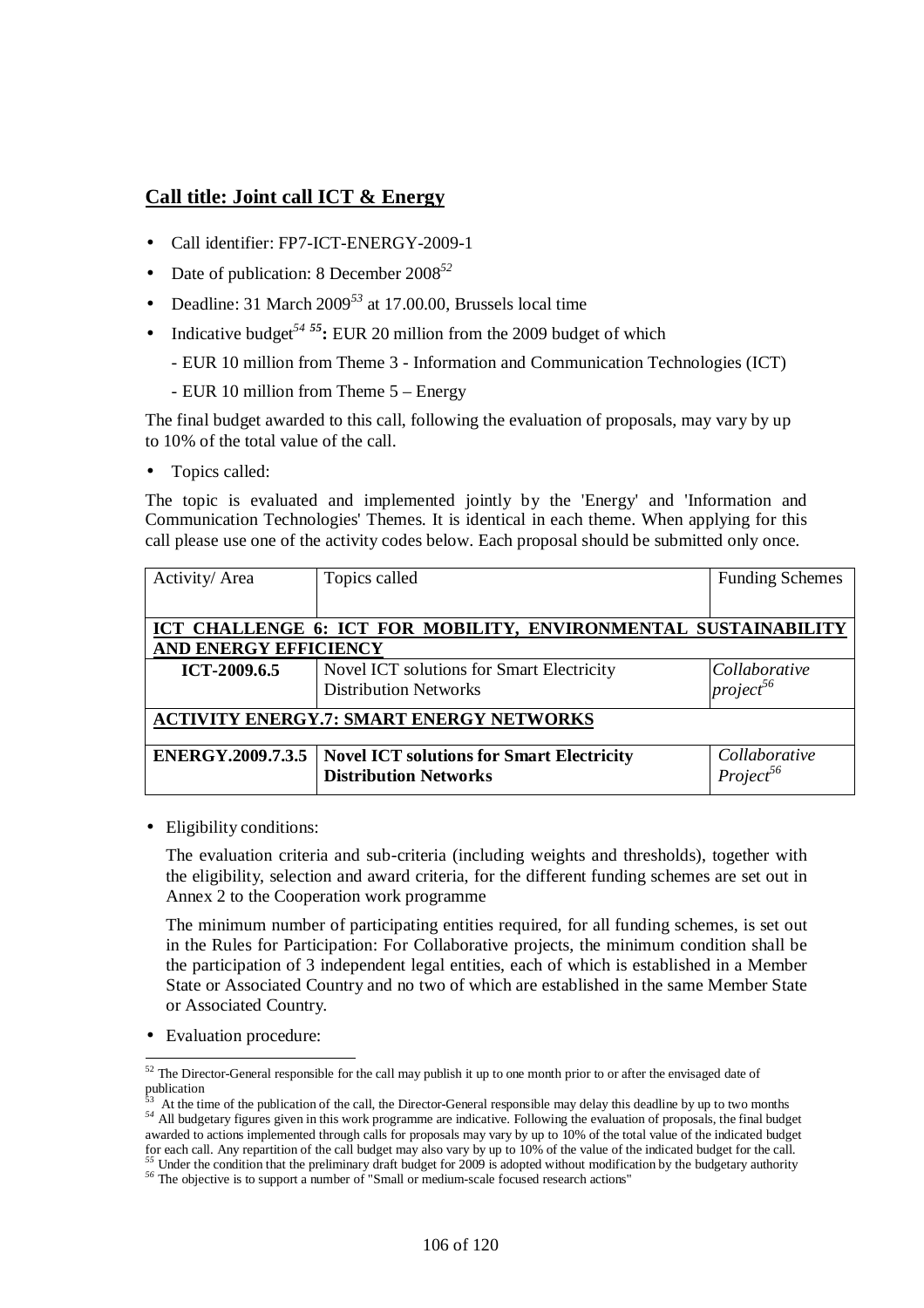A one-stage submission procedure will be followed.

Proposals will be evaluated in a single-step procedure.

- Indicative evaluation and contractual timetable: Evaluations of proposals are expected to be carried out during the months of May/June 2009. It is expected that the contract negotiations for the shortlisted proposals will be open from June/July 2009.
- Consortia agreements are required for *all* actions.
- Particular requirements for participation, evaluation and implementation:

As a result of the evaluation, a ranked list of proposals retained for funding will be drawn up as well as a reserve list of proposals that may be funded in case budget becomes available during negotiations.

The forms of grants and maximum reimbursement rates which will be offered are specified in Annex 3 to the Cooperation work programme.

## **6 Indicative priorities for future calls**

Challenges are expected to remain largely valid beyond the first and second work programmes as they express aims to be achieved in a 10-15 years timeframe. For the next work programmes, changes will take place within the scope of the Framework and Specific Programmes. They will take into account the experience from the first calls as well as technological developments, socio-economic evolutions and political priorities.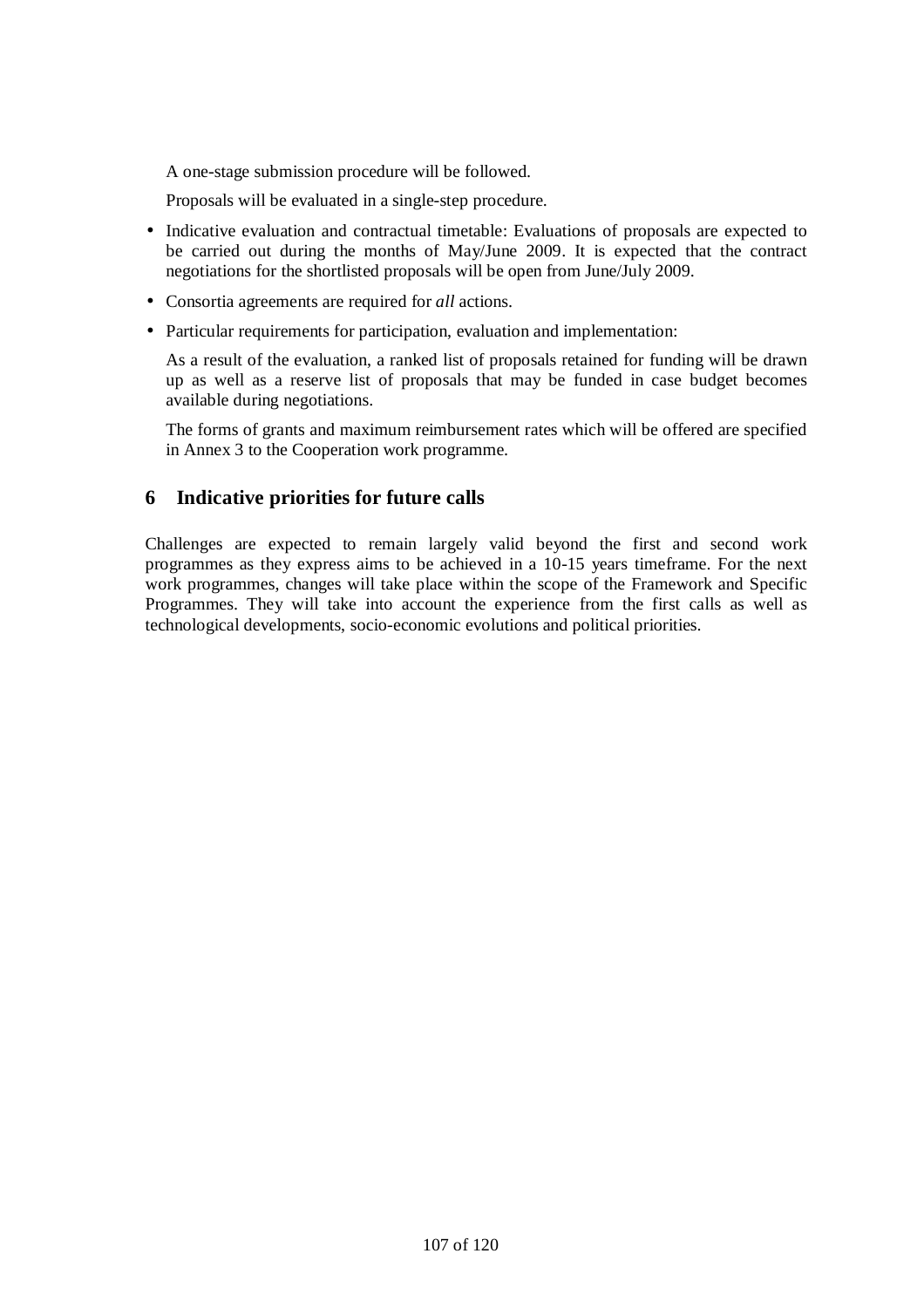# **Appendix 1: Minimum number of participants**

| <b>Funding scheme</b>         | <b>Minimum conditions</b>                   |
|-------------------------------|---------------------------------------------|
| Collaborative project         | At least 3 independent legal entities, each |
|                               | of which is established in a MS or AC,      |
|                               | and no two of which are established in the  |
|                               | same MS or AC.                              |
| Collaborative project for     | At least 4 independent legal entities. Of   |
| specific cooperation actions  | these, 2 must be established in different   |
| dedicated to international    | MS or AC. The other two must be             |
| cooperation partner countries | established in different international      |
| (SICAs)                       | cooperation partner countries               |
| Network of excellence         | At least 3 independent legal entities, each |
|                               | of which is established in a MS or AC,      |
|                               | and no two of which are established in the  |
|                               | same MS or AC.                              |
| Co-ordination action          | At least 3 independent legal entities, each |
|                               | of which is established in a MS or AC,      |
|                               | and no two of which are established in the  |
|                               | same MS or AC.                              |
| Support action                | At least 1 independent legal entity         |

**Minimum number of participants**<sup>57</sup> **as set out in the Rules for Participation** 

 $\overline{a}$  $57$  MS = Member States of the EU; AC = Associated Country. Where the minimum conditions for an indirect action are satisfied by a number of legal entities, which together form one legal entity, the latter may be the sole participant, provided that it is established in a Member State or Associated country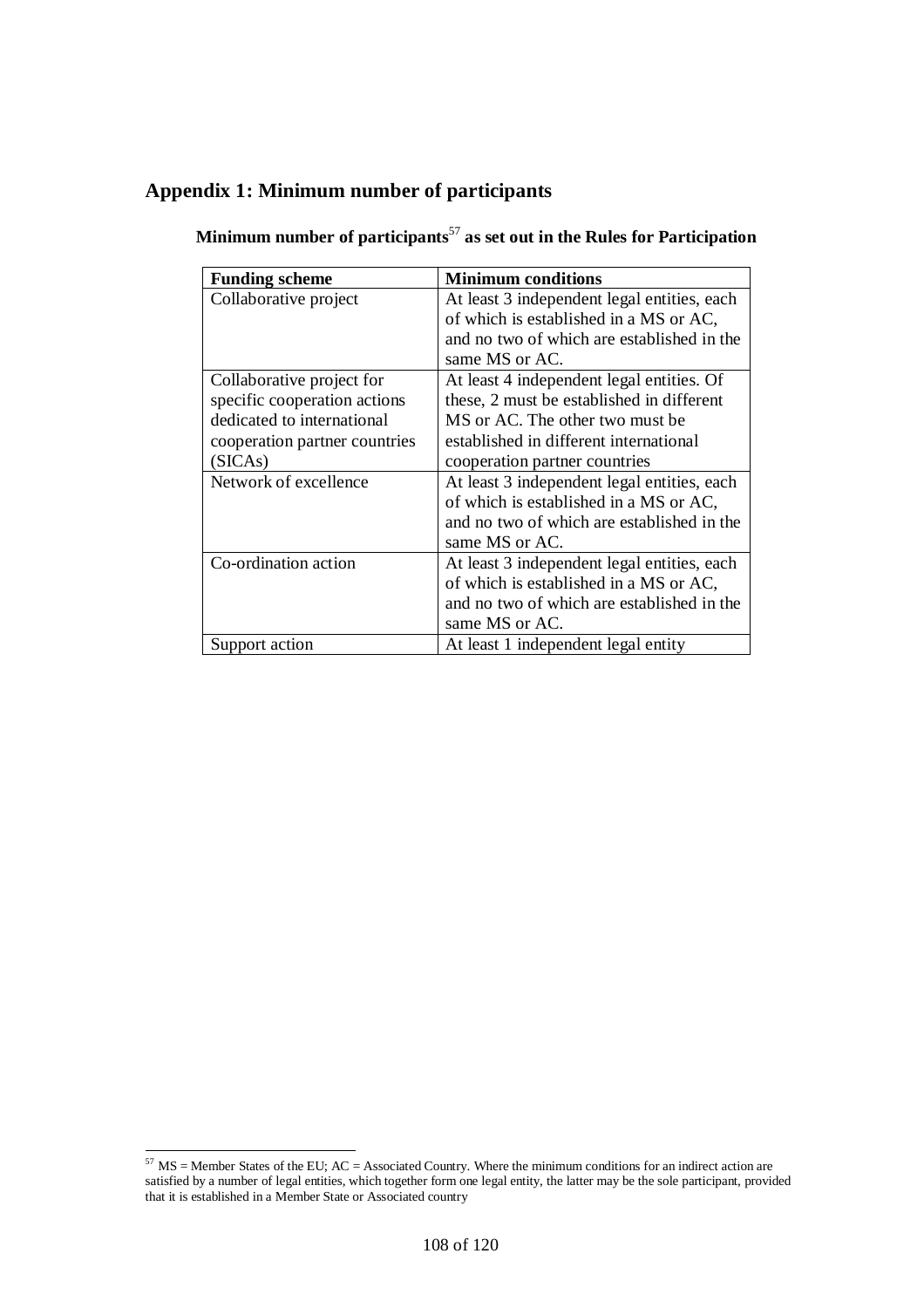# **Appendix 2: Funding schemes**

# **1. Collaborative projects (CP)**

Support to research projects carried out by consortia with participants from different countries, aiming at developing new knowledge, new technology, products, demonstration activities or common resources for research. The size, scope and internal organisation of projects can vary from field to field and from topic to topic. Projects can range from small or medium-scale focused research actions to large-scale integrating projects for achieving a defined objective. Projects may also be targeted to special groups such as SMEs*.*

The Funding Scheme allows for two types of projects to be financed: a) '*small or mediumscale focused research actions',* b) *'large-scale integrating projects*'*.* 

# **a)** *Small or medium-scale focused research actions* **(STREP)**

## *Purpose*

Small or medium-scale focused research projects (STREP) are objective-driven research projects, which aim at generating new knowledge, including new technology, or common resources for research in order to improve European competitiveness, or to address major societal needs. They have clearly defined scientific and technological objectives directed at obtaining specific results, which could be applicable in terms of development or improvement of products, processes, services or policy.

STREPs target a specific research objective in a sharply focused approach. They have a fixed overall work plan where the principal deliverables are not expected to change during the lifetime of the project.

## *Size and resources*

There must be at least three 'legal entities' established in different EU Member States or Associated countries. The entities must be independent of each other.

A higher number of participants may be specified on a call-by-call basis: check the call fiche.

The size, scope and internal organisation of collaborative projects can vary from research theme to research theme and from topic to topic. During FP6 the number of participants in STREPs for the IST priority varied from 6 to 15 participants and the EC contribution varied between EUR 1 million and EUR 4 million, with an average around the EUR 2 million.

## *Duration*

STREPs are expected to last typically eighteen months to three years. However, there is no formal minimum or maximum duration.

## *Activities*

The activities to be carried out in the context of a STREP can include:

- a) research and technological development activities, reflecting the core activities of the project, aimed at a significant advance beyond the established state-of-the-art
- b) demonstration activities, designed to prove the viability of new technologies that offer a potential economic advantage, but which cannot be commercialised directly (e.g. testing of product-like prototypes)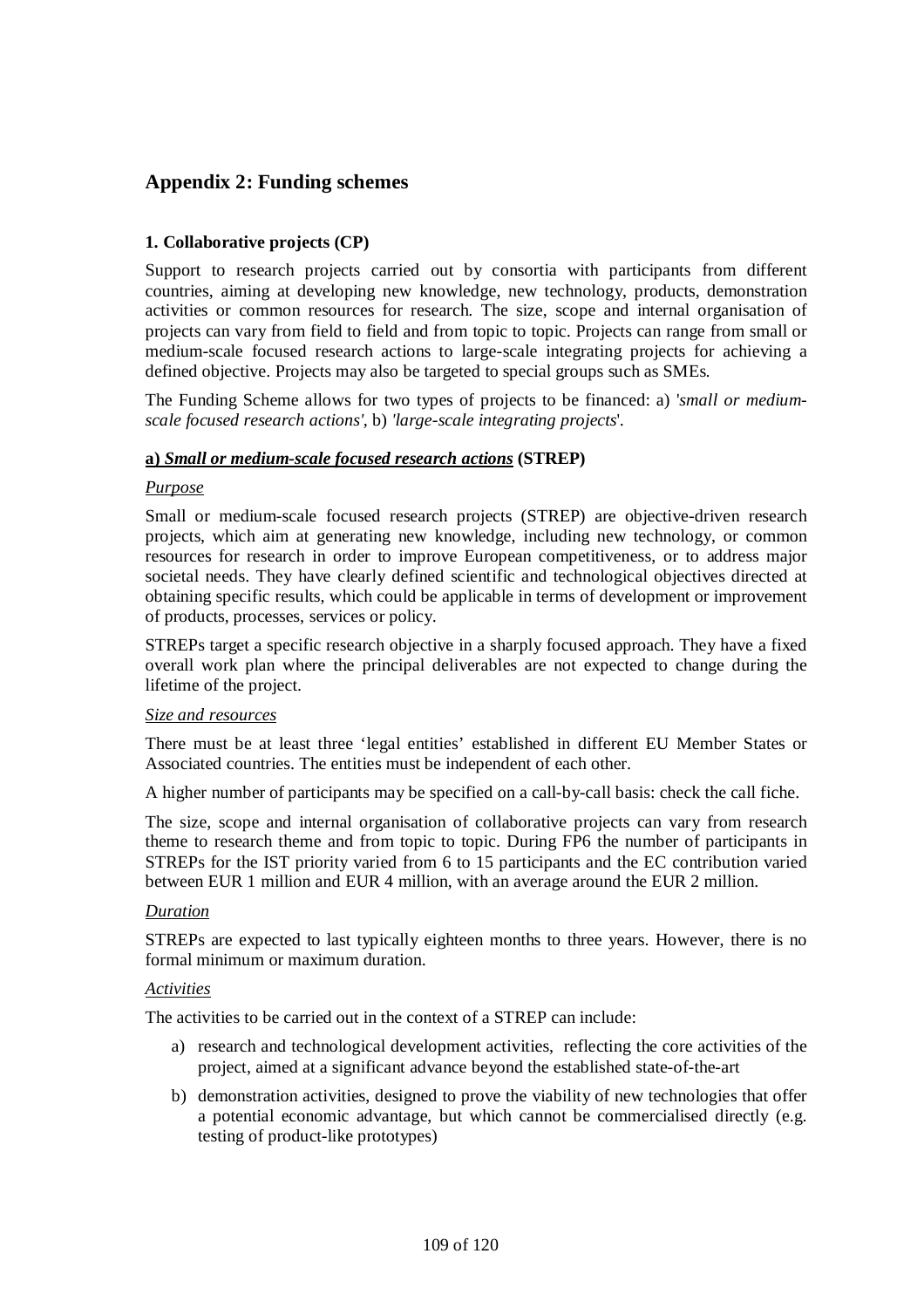c) management activities, over and above the technical management of individual work packages, linking together all the project components and maintaining communication with the Commission.

# *SICAs*

STREPs may also be used to support a special form of international co-operation projects, the so-called Specific International Cooperation Actions (SICAs) with ICPC countries in areas of mutual interest and dedicated to cooperation on topics selected on the basis of their scientific and technological competences and needs.

These SICAs have specific rules for participation. For the SICA projects there must be at least four independent legal entities of which at least two must be established in different Member States or Associated countries and at least two must be established in different ICPC countries in the target regions defined in the objective for the project.

A higher number of participants may be specified on a call-by-call basis: check the call fiche.

## *Financial Regime*

Reimbursement will be based on eligible costs (based on maximum rates of reimbursement specified in the grant agreement for different types of activities within the project). In some cases the reimbursement of indirect costs is based on a flat rate.

The work programmes shall specify if other forms of reimbursement are to be used in the actions concerned. Participants in International Cooperation Partner countries (see Annex 1 of the Cooperation work programme) may opt for a lump sum.

## *Specific Characteristics*

The description of work (Annex 1 to the grant agreement) is normally fixed for the duration of the project.

The composition of the consortium is normally fixed for the duration of the project.

## **b)** *Large-scale integrating projects* **(IP)**

#### *Purpose*

Large scale integrating collaborative projects (IP) are objective-driven research projects, which aim at generating new knowledge, including new technology, or common resources for research in order to improve European competitiveness, or to address major societal needs. They have clearly defined scientific and technological objectives directed at obtaining specific results, which could be applicable in terms of development or improvement of products, processes, services or policy. As such, they may also be targeted to special groups, such as SMEs.

Large scale integrating projects have a comprehensive 'programme' approach: including a coherent integrated set of activities dealing with a range of aspects and tackling multiple issues and aimed at specific deliverables; there will be a large degree of autonomy to adapt content and partnership (all types of stakeholders) and update the work plan, where/as appropriate.

#### *Size and resources*

There must be at least three 'legal entities' established in different EU Member States or Associated countries. The entities must be independent of each other.

A higher number may be specified on a call-by-call basis: check the call fiche.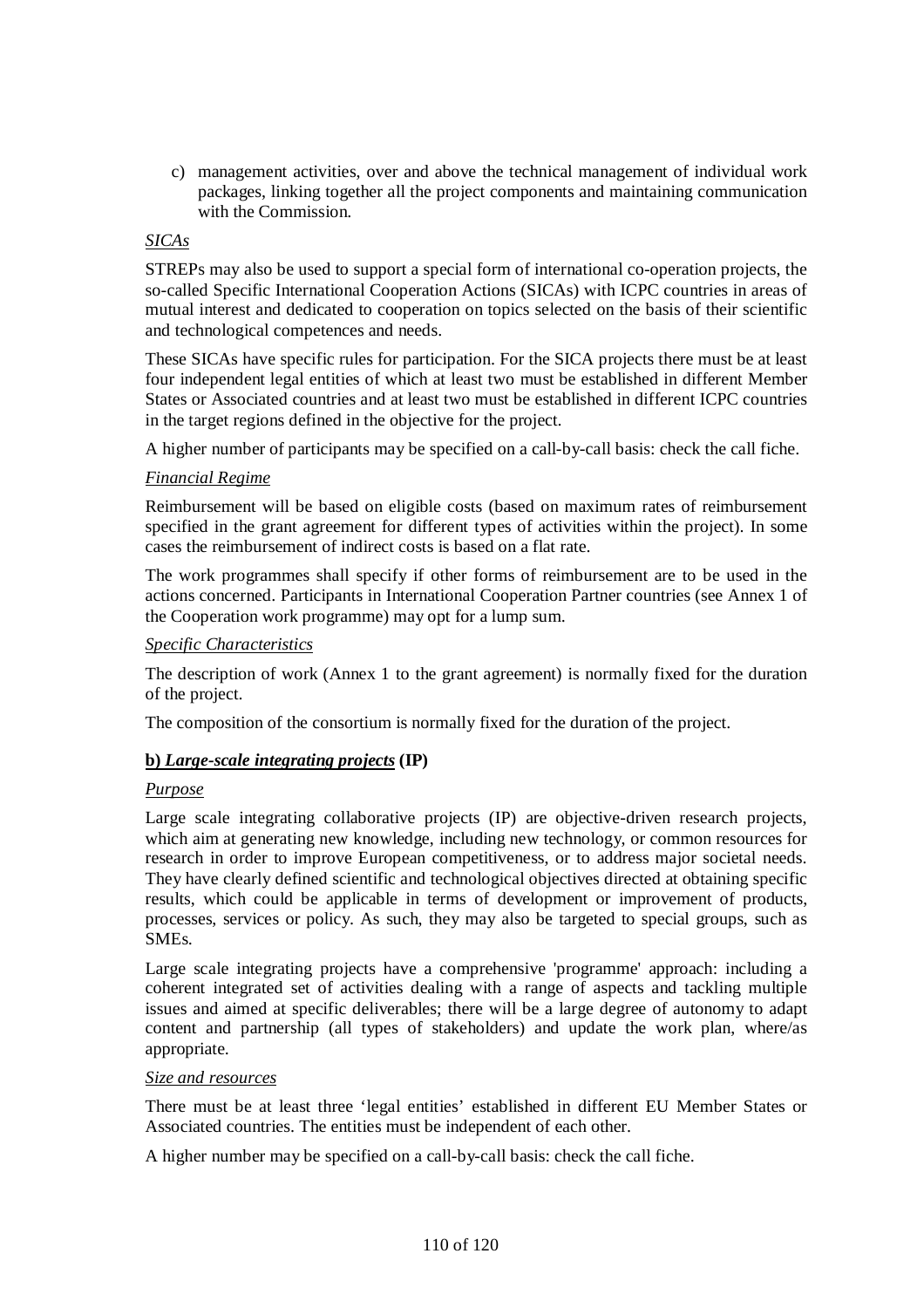The size, scope and internal organisation of collaborative projects can vary from research theme to research theme and from topic to topic. During FP6 the number of participants in IPs for the IST priority varied between 10–20 and the total EC contribution was between EUR 4 million and EUR 25 million, with an average around EUR 10 million .

## *Duration*

IPs are expected to last typically three to five years. However, there is no formal minimum or maximum duration.

# *Activities*

The activities to be carried out in the context of an IP can include (indents a) and/or b) being a must):

- a) research and technological development activities, reflecting the core activities of the project, aimed at a significant advance beyond the established state-of-the-art
- b) demonstration activities, designed to prove the viability of new technologies that offer a potential economic advantage, but which cannot be commercialised directly (e.g. testing of product-like prototypes)
- c) activities to disseminate research results and to prepare for their uptake and use, including knowledge management and IPR protection
- d) management activities, over and above the technical management of individual work packages, linking together all the project components and maintaining communication with the Commission
- e) training of researchers and key staff, including research managers and industrial executives (in particular for SMEs and any potential users of the knowledge generated by the project). The training should aim to improve the professional development of the personnel concerned
- f) other activities, if required

# *Financial Regime*

Reimbursement will be based on eligible costs (based on maximum rates of reimbursement specified in the grant agreement for different types of activities within the project). In some cases the reimbursement of indirect costs is based on a flat rate.

The work programmes shall specify if other forms of reimbursement are to be used in the actions concerned. Participants in International Cooperation Partner countries (see Annex 1 of the Cooperation work programme) may opt for a lump sum.

## *Specific Characteristics*

A sequence of updates of the description of work (Annex 1 of the grant agreement) may be provided for in the grant agreement.

Enlargement of partnership, within the initial budget, is possible.

# **2. Networks of Excellence (NoE)**

Support to *a Joint Programme of Activities* implemented by a number of research organisations integrating their activities in a given field, carried out by research teams in the framework of longer term co-operation. The implementation of *this Joint Programme of*  Activities will require a formal commitment from the organisations integrating part of their resources and their activities.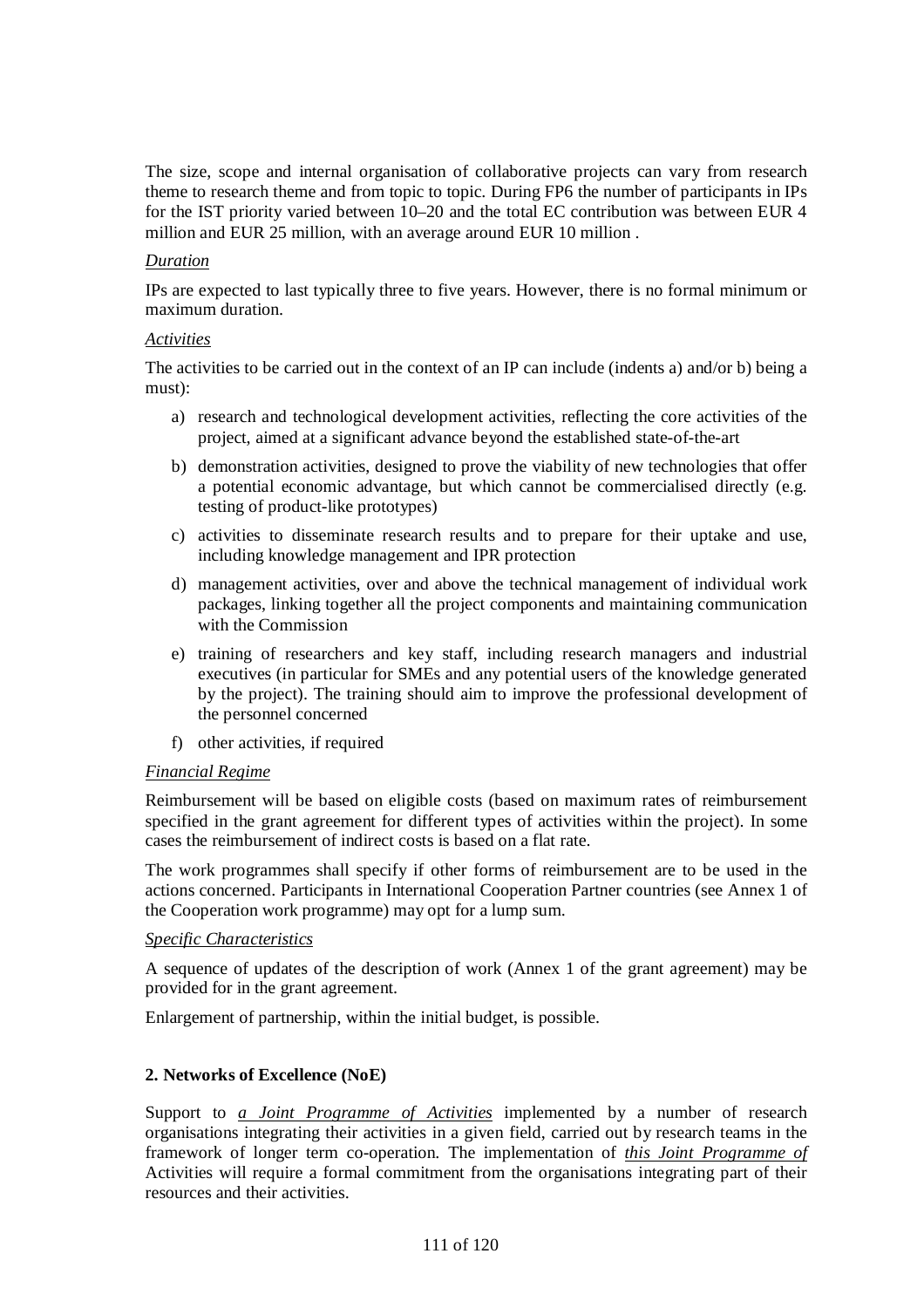The funding scheme will support the long-term durable integration of research resources and capacities (researchers, services, teams, organisations, institutions) in fields of strategic importance for European research, through the establishment of a single virtual centre of research, in order to overcome demonstrable, detrimental fragmentation, thus strengthening European scientific and technological excellence on a particular research topic.

Networks of Excellence will aim at consolidating or establishing European leadership at world level in their respective fields by integrating at European level the resources and expertise needed for the purpose. This will be achieved through the implementation of a Joint Programme of Activities (JPA) aimed principally at creating a progressive and durable integration of the research capacities of the network partners while at the same time advancing knowledge on the topic.

Since Networks of Excellence are aimed at tackling fragmentation of existing research capacities, they should be implemented provided that:

- research capacity is fragmented in the (thematic) area being considered;
- this fragmentation prevents Europe from being competitive at international level in that area;
- the proposed integration of research capacity will lead to higher scientific excellence and more efficient use of resources.

The implementation of the Joint Programme of Activities will require a formal commitment from the organisations integrating part or the entirety of their research capacities and activities.

The Joint Programme of Activities (JPA) is the collective vehicle for achieving the durable integration of the research resources and capacities of the Network of Excellence. In order to do so, the JPA should consist of a coherent set of integrating activities that the participants undertake jointly. The JPA will have several components:

- activities aimed at bringing about the integration of the participants research activities on the topic considered, such as:
	- o establishing mechanisms for co-ordinating and eventually merging the research portfolios of the partners
	- o staff exchange schemes
	- o complete or partial relocation of staff
	- o establishment of shared and mutually accessible research equipment, managerial and research infrastructures, facilities and services
	- o exploration of the legal requirements (facilitators/barriers) for durable integration,
	- o setting up of joint supervisory bodies
	- o measures for joint public relations …
- jointly executed research to support the durable integration, e.g. systemic development, or development of common tools, or at filling gaps in the collective knowledge portfolio of the network, in order to make the research facilities useable by the network. (NB: in addition to this research, participants in a network will pursue their 'own institutional portfolio', including research, development or demonstration in the area covered by the network itself. The latter research, development or demonstration activities are not part of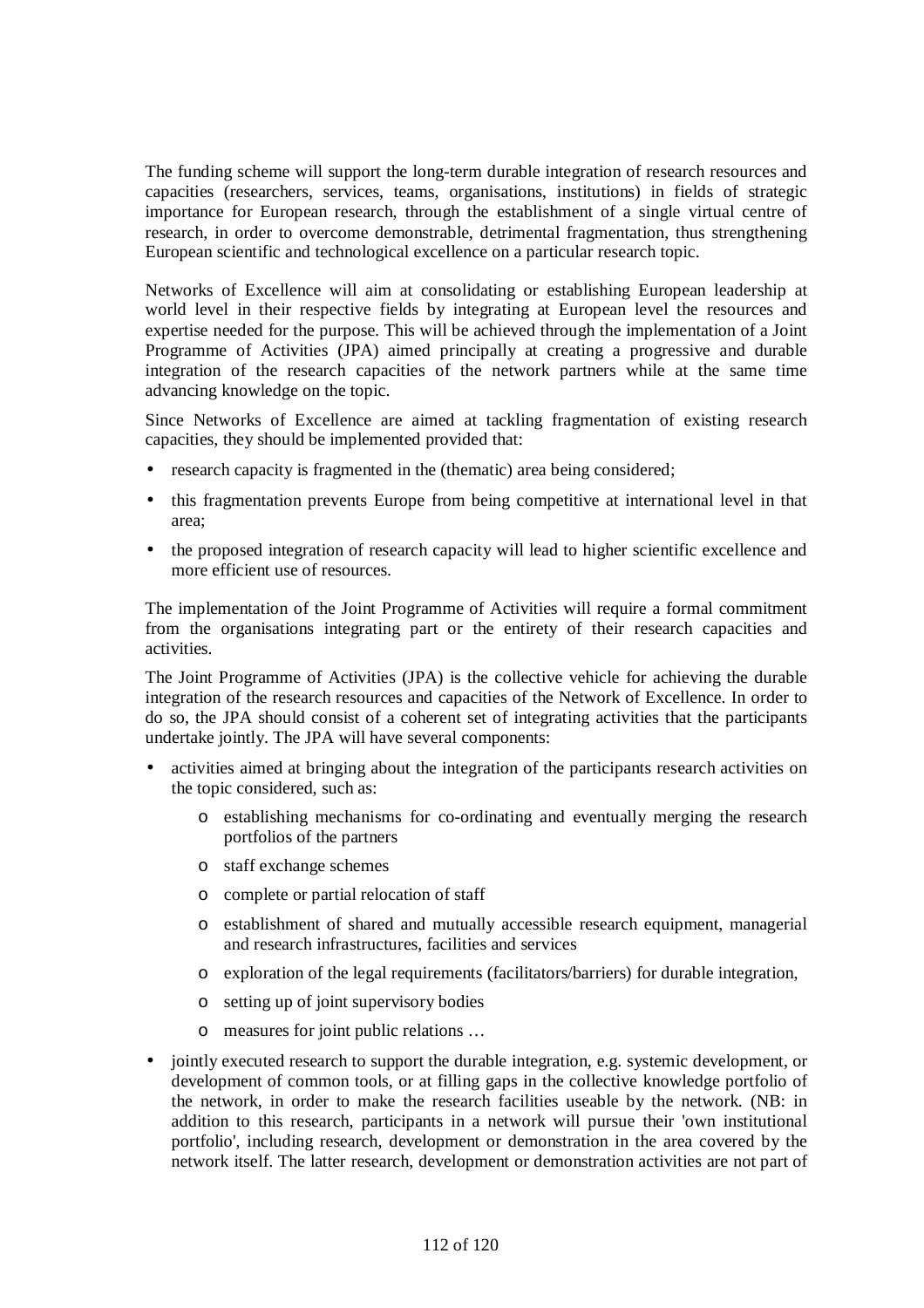the 'joint programme of activities' and thus will not be part of the eligible costs of the network)

- activities designed to spread excellence, such as:
	- o The main component of these activities will be a joint training programme for researchers and other key staff;
	- o Other spreading of excellence activities may include: dissemination and communication activities (including public awareness and understanding of science), and, more generally, networking activities to help transfer knowledge to teams external to the network.
	- o Spreading of excellence may also include the promotion of the results generated by the network; in such a context, networks should, when appropriate, include innovation-related activities (protection of knowledge generated within the network, assessment of the socio-economic impact of the knowledge and technologies used and development of a plan for dissemination and use of knowledge), as well as any appropriate gender and/or ethical related activities
- all the network's activities should be carried out within a coherent framework for the management of the consortium linking together all the project components and maintaining communications with the Commission.

# **3. Coordination and support actions (CSA)**

Support to activities aimed at coordinating or supporting research activities and policies (networking, exchanges, trans-national access to research infrastructures, studies, conferences, etc). These actions may also be implemented by means other than calls for proposals.

The Funding Scheme allows for two types of actions to be financed: a) '*co-ordination or networking actions',* b) *'specific support actions*'*.* 

## a) *Coordination or networking actions* (**CA**)

Coordinating or networking actions will always have to be carried out by a consortium of participants, normally three from three different countries.

The coordination or networking actions cover the following activities:

the organisation of events - including conferences, meetings, workshops or seminars -, related studies, exchanges of personnel, exchange and dissemination of good practices, and, if necessary, the definition, organisation and management of joint or common initiatives together of course with management of the action.

The coordination and networking actions normally stretches over a longer period.

## b) *Specific support actions* (**SA**)

Specific support actions may be carried out by a single participant, which can be based in any member state, associated country or a third country. Therefore there are no restrictions on the size of the consortium.

Although normally awarded following calls for proposals, there are also the possibilities to award specific support actions through public procurement carried out on behalf of the Community or to grant support to legal entities identified in the Specific Programmes or in the work programmes where the Specific Programme permits the work programmes to identify beneficiaries.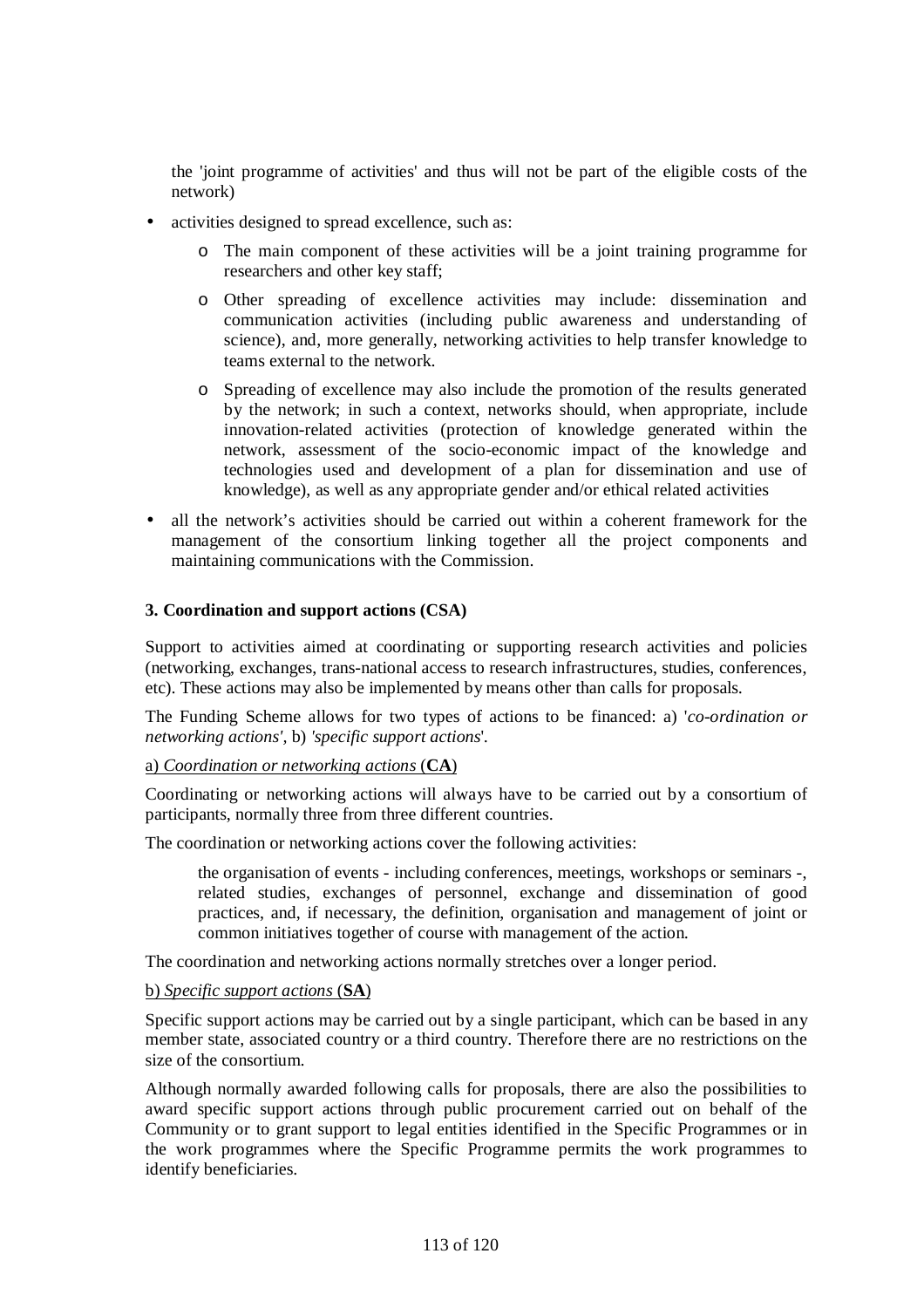The objective of specific support actions are to contribute to the implementation of the Framework Programmes and the preparation of future Community research and technological development policy or the development of synergies with other policies, or to stimulate, encourage and facilitate the participation of SMEs, civil society organisations and their networks, small research teams and newly developed or remote research centres in the activities of the thematic areas of the Cooperation programme, or for setting up of researchintensive clusters across the EU regions.

The specific support actions can be of different types covering different activities:

o monitoring and assessment activities, conferences, seminars, studies, expert groups, high level scientific awards and competitions, operational support and dissemination, information and communication activities, support for transnational access to research infrastructures or preparatory technical work, including feasibility studies, for the development of new infrastructures, support for cooperation with other European research schemes, the use by the Commission of external experts, management or a combination of these.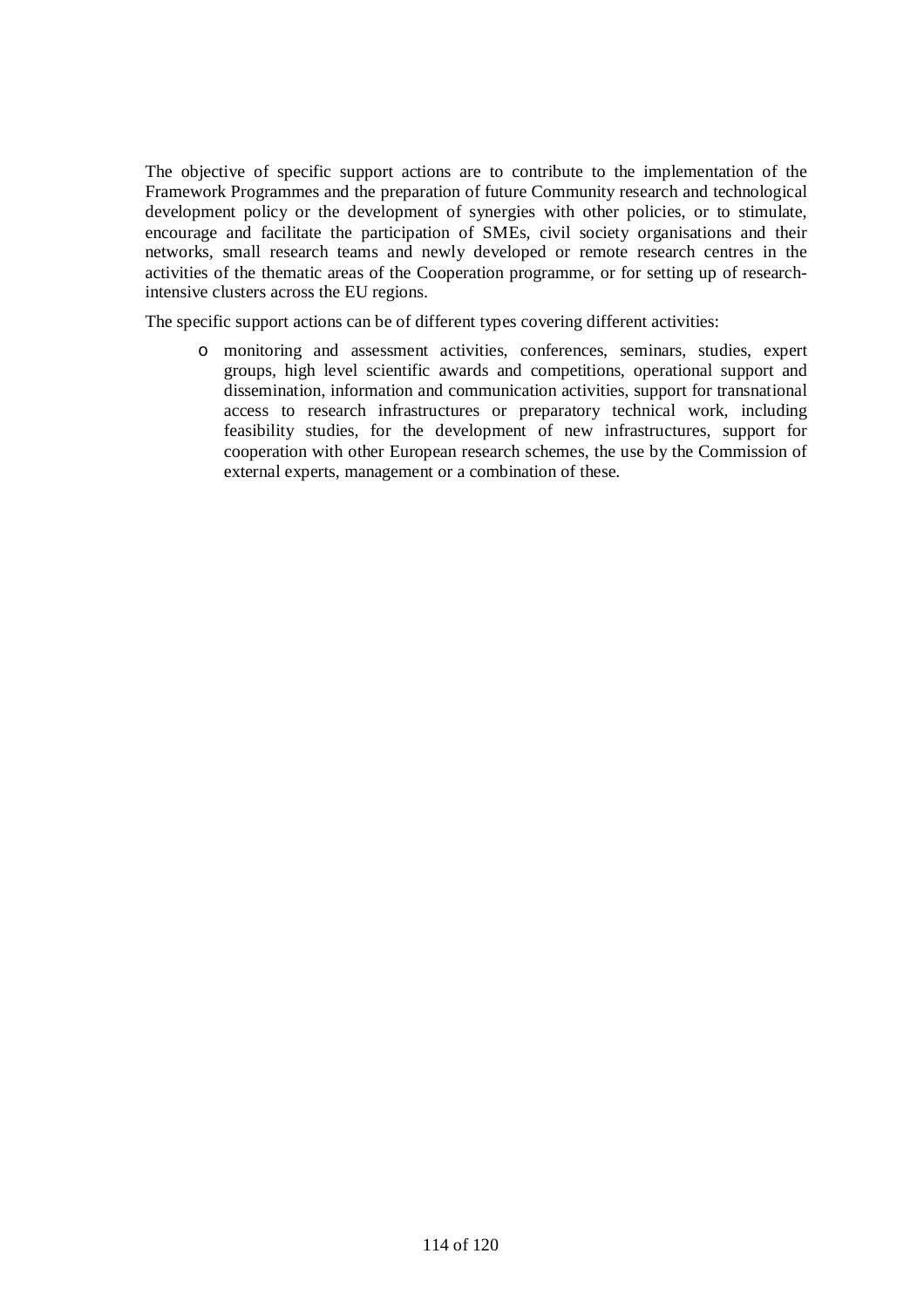# **Appendix 3: Coordination of national or regional research programmes**

The objective of these actions is to step up the cooperation and coordination of research programmes carried out at national or regional level in the Member or Associated States through the networking of research programmes, towards their mutual opening and the development and implementation of joint activities.

Under FP7 the coordination of national or research programmes is continued and reinforced.

Coordination projects can network four types of activities: (1) Information exchange  $-$  (2) Definition and preparation of joint activities – (3) Implementation of joint activities – (4) Funding of joint trans-national research actions:

- **ERA-NETs** and other coordination actions launched under FP6 wishing to submit a follow-up proposal under FP7 have to propose a strong coordination action focusing directly on steps three and four, in order to achieve mutual opening and trans-national research via joint/common calls, joint/common programmes or, if appropriate, other joint trans-national actions. New coordination actions, which address new topics and without any experience from FP6, should address at least the first three steps, but are encouraged to aim at the 'four step approach', as described above.
- Under **ERA-NET Plus actions**, the Commission provides an incentive to the organisation of joint calls between national or regional research programmes by 'topping-up' joint trans-national funding with Community funding. These joint calls will entail the award of grants to third parties participating in calls for proposals launched under the ERA-NET Plus actions. These actions require programme owners or programme managers from at least 5 different Member or Associated States to plan a single joint call with a clear financial commitment from the participating national or regional research programmes. Full details of the ERA-NET Plus scheme are given in Annex 4 of the Cooperation work programme.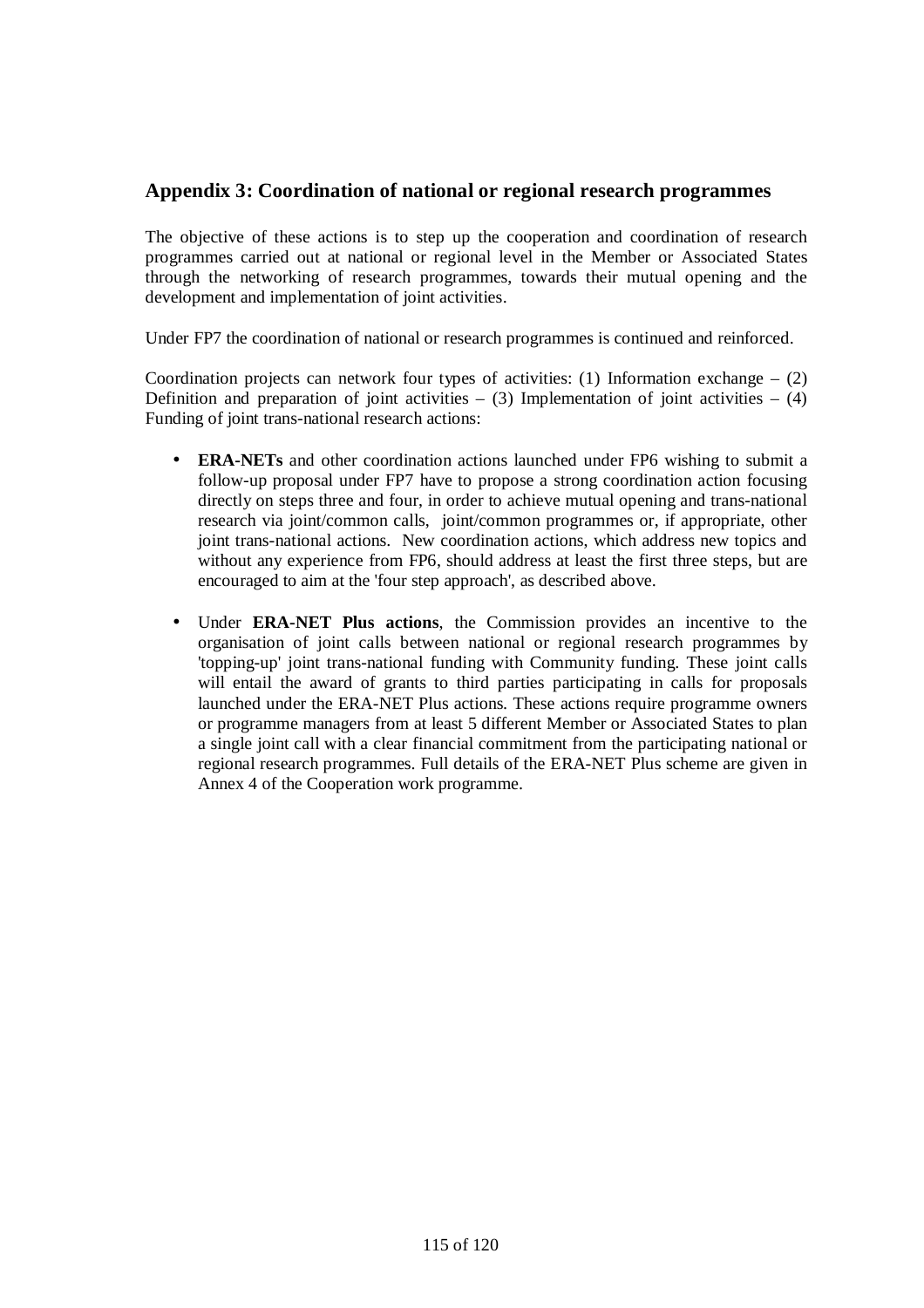# **Appendix 4: Distribution of budget commitment**

The distribution of budget commitment for 2009 is presented below. The amount for call 4, part of the amount for call 5, part of the FET Open call, the joint call ICT-Energy and the AAL Joint National Programme are from the 2009 budget under the condition that the preliminary draft budget for 2009 is adopted without modifications by the budget authority. The remaining amount for call 5 and FET-Open is expected to be added from the 2010 budget for which a new financing decision to cover the budget for that year will be requested at the appropriate time.

|                                           | 2009 (EUR | $2010^{58}$ (EUR) |
|-------------------------------------------|-----------|-------------------|
|                                           | million)  | million)          |
| FP7-ICT-2009-4                            | 801       |                   |
| FP7-ICT-2009-5                            | 70        | 652               |
| FP7-ICT-2009-6                            |           | 286               |
| FET Open                                  | 35        | 26                |
| Joint call ICT-Energy                     | 10        |                   |
| <b>General activities (see Section 4</b>  | 13        | <b>TBC</b>        |
| <b>Implementation of calls)</b>           |           |                   |
| Other expenditures:                       | 54        | <b>TBC</b>        |
| Independent experts assisting in proposal |           |                   |
| evaluations and project reviews (15)      |           |                   |
| Annual ICT Conference (4)                 |           |                   |
| Studies (6)                               |           |                   |
| Publications and communication activities |           |                   |
| and event support $(2,9)$                 |           |                   |
| HSFP $(1,5)$                              |           |                   |
| IMS secretariat $(0,14)$                  |           |                   |
| AAL (25,6)                                |           |                   |
| <b>Estimated total budget allocation</b>  | 983       | TBC               |

# **Indicative budget for the ICT Theme**

 $\overline{a}$ 

*<sup>58</sup>* These amounts are covered by the 2010 budget for which a financing decision will be requested at the appropriate time.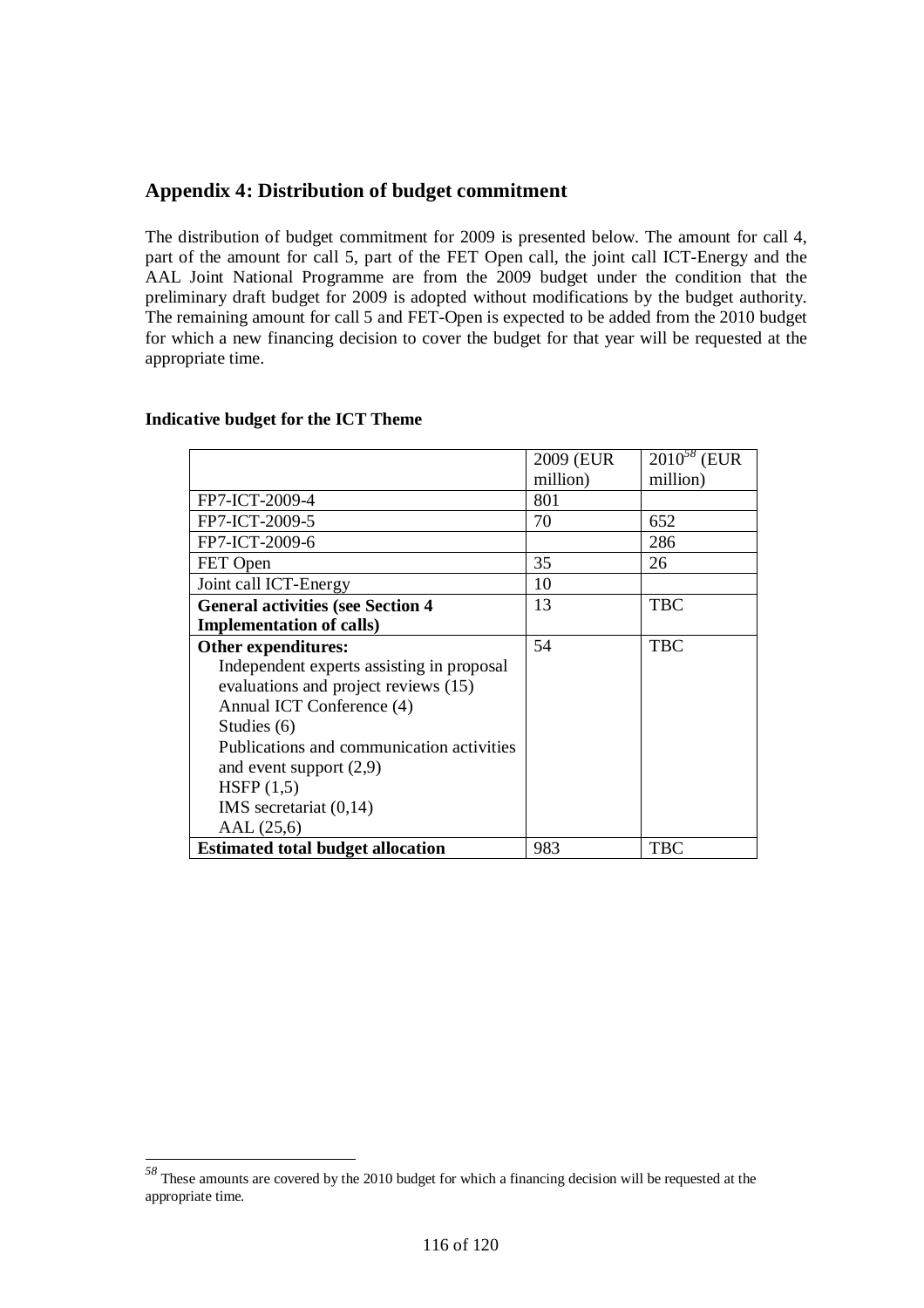# **Appendix 5: FET eligibility, evaluation, selection and award criteria**

Eligible proposals under FET objectives will be evaluated according to three criteria - Scientific/Technological Quality, Implementation and Impact. A score will be awarded for each of these criteria, based on the considerations listed below.

In addition to the eligibility criteria set out in Annex 2 to the Cooperation work programme, FET-Open short proposals are also subject to the following eligibility criteria:

- 1. The length of Part B should not exceed 5 A4 pages, excluding a title page.
- 2. Part B should be fully anonymous, meaning that none of the partners or authors should be explicitly mentioned or be otherwise identifiable.

|                            | 1. S/T quality (in relation                                                                                                                                                                                                                                                                                    | 2. Implementation                                                                                                                                                                                                                                                                                                                                                                              | 3. Impact                                                                                                                                                                                                                                                                                                                                         |
|----------------------------|----------------------------------------------------------------------------------------------------------------------------------------------------------------------------------------------------------------------------------------------------------------------------------------------------------------|------------------------------------------------------------------------------------------------------------------------------------------------------------------------------------------------------------------------------------------------------------------------------------------------------------------------------------------------------------------------------------------------|---------------------------------------------------------------------------------------------------------------------------------------------------------------------------------------------------------------------------------------------------------------------------------------------------------------------------------------------------|
|                            | to the topics addressed by                                                                                                                                                                                                                                                                                     |                                                                                                                                                                                                                                                                                                                                                                                                |                                                                                                                                                                                                                                                                                                                                                   |
|                            | the call)                                                                                                                                                                                                                                                                                                      |                                                                                                                                                                                                                                                                                                                                                                                                |                                                                                                                                                                                                                                                                                                                                                   |
|                            | (Award)                                                                                                                                                                                                                                                                                                        | (Selection)                                                                                                                                                                                                                                                                                                                                                                                    | (Award)                                                                                                                                                                                                                                                                                                                                           |
| short STREP<br>(FET Open)  | Clarity of targeted<br>$\bullet$<br>breakthrough and its<br>relevance towards a<br>long-term vision.<br>Novelty and<br>$\bullet$<br>foundational character.<br>Plausibility of the S/T<br>$\bullet$<br>approach, as outlined.<br>Threshold: 3.5/5                                                              | (not applicable<br>to short STREP)                                                                                                                                                                                                                                                                                                                                                             | (not applicable<br>to short STREP)                                                                                                                                                                                                                                                                                                                |
| <b>STREP</b>               | Clarity of targeted<br>$\bullet$<br>breakthrough and its<br>relevance towards a<br>long-term vision.<br>Novelty and<br>٠<br>foundational character.<br>Specific contribution to<br>$\bullet$<br>progress in science and<br>technology.<br>Quality and<br>$\bullet$<br>effectiveness of the S/T<br>methodology. | Quality of workplan<br>$\bullet$<br>and management.<br>Quality and relevant<br>$\bullet$<br>experience of the<br>individual participants.<br>Quality of the<br>$\bullet$<br>consortium as a whole<br>(including<br>complementarity,<br>balance).<br>Appropriate allocation<br>$\bullet$<br>and justification of the<br>resources to be<br>committed (person-<br>months, equipment,<br>budget). | Transformational impact<br>$\bullet$<br>of the results on science,<br>technology and/or<br>society.<br>Contribution at the<br>$\bullet$<br>European level towards<br>the expected impacts<br>listed in the work<br>programme.<br>Appropriateness of<br>$\bullet$<br>measures envisaged for<br>the dissemination and/or<br>use of project results. |
|                            | Threshold: 3.5/5                                                                                                                                                                                                                                                                                               | Threshold: 3/5                                                                                                                                                                                                                                                                                                                                                                                 | Threshold: 3.5/5                                                                                                                                                                                                                                                                                                                                  |
|                            | Weight:                                                                                                                                                                                                                                                                                                        | Weight: 20%                                                                                                                                                                                                                                                                                                                                                                                    | Weight:                                                                                                                                                                                                                                                                                                                                           |
|                            | $\blacktriangleright$ FET Open - 50%                                                                                                                                                                                                                                                                           |                                                                                                                                                                                                                                                                                                                                                                                                | $\blacktriangleright$ FET Open - 30%                                                                                                                                                                                                                                                                                                              |
|                            | <b>FET Proactive - 40%</b>                                                                                                                                                                                                                                                                                     |                                                                                                                                                                                                                                                                                                                                                                                                | <b>FET Proactive - 40%</b><br>Contribution at the<br>$\bullet$                                                                                                                                                                                                                                                                                    |
| IP<br>(FET Pro-<br>active) | Clarity of objectives<br>$\bullet$<br>and their relevance<br>towards the long-term<br>vision of the proactive<br>initiative.<br>Integration of research<br>$\bullet$<br>activities of appropriate                                                                                                              | Quality of workplan<br>$\bullet$<br>and management.<br>Quality and relevant<br>$\bullet$<br>experience of the<br>individual participants.<br>Quality of the<br>$\bullet$<br>consortium as a whole                                                                                                                                                                                              | European level towards<br>the expected impacts<br>listed in the<br>workprogramme under<br>the objective.<br>Transformational impact<br>$\bullet$                                                                                                                                                                                                  |
|                            | multidisciplinary                                                                                                                                                                                                                                                                                              | (including                                                                                                                                                                                                                                                                                                                                                                                     | of the results on science,                                                                                                                                                                                                                                                                                                                        |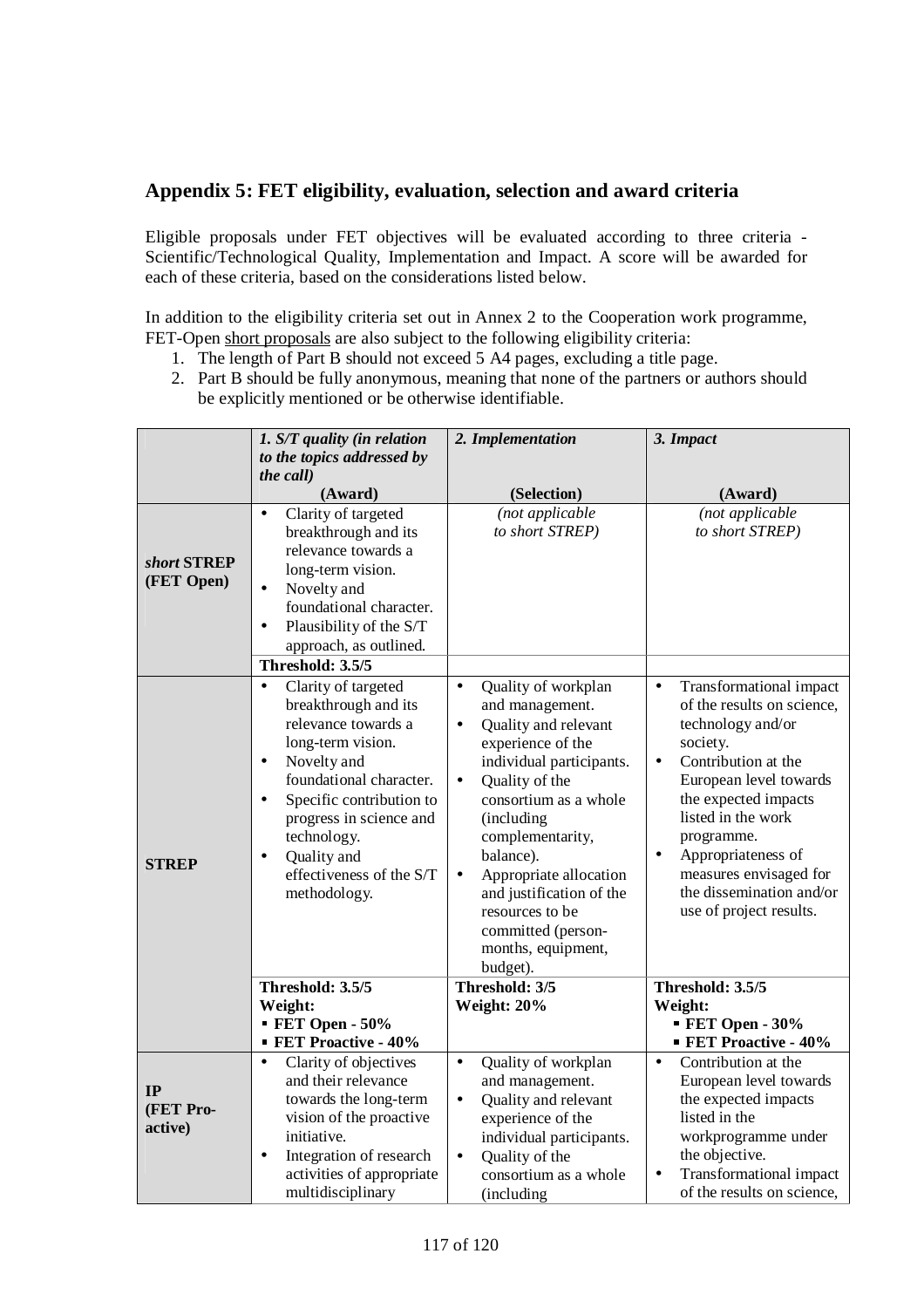|                                               | character.<br>Novelty and<br>$\bullet$<br>foundational character.<br>Specific contribution to<br>progress in science and<br>technology.<br>Quality and<br>$\bullet$                                                                                                                                 | complementarity,<br>balance).<br>Appropriate allocation<br>$\bullet$<br>and justification of the<br>resources to be<br>committed (person-<br>months, equipment,                                                                                                                                       | technology and/or<br>society.<br>Appropriateness of<br>$\bullet$<br>measures envisaged for<br>the dissemination and/or<br>use of project results,<br>and management of                                                                                                                                                  |
|-----------------------------------------------|-----------------------------------------------------------------------------------------------------------------------------------------------------------------------------------------------------------------------------------------------------------------------------------------------------|-------------------------------------------------------------------------------------------------------------------------------------------------------------------------------------------------------------------------------------------------------------------------------------------------------|-------------------------------------------------------------------------------------------------------------------------------------------------------------------------------------------------------------------------------------------------------------------------------------------------------------------------|
|                                               | effectiveness of the S/T<br>methodology.                                                                                                                                                                                                                                                            | budget).                                                                                                                                                                                                                                                                                              | intellectual property.                                                                                                                                                                                                                                                                                                  |
|                                               | Threshold: 3.5/5<br>Weight: 40%                                                                                                                                                                                                                                                                     | Threshold: 3.5/5<br>Weight: 20%                                                                                                                                                                                                                                                                       | Threshold: 3.5/5<br>Weight: 40%                                                                                                                                                                                                                                                                                         |
| Coordination<br>and Support<br><b>Actions</b> | Clarity of objectives.<br>$\bullet$<br>Contribution to the co-<br>$\bullet$<br>ordination and/or<br>support of high-risk<br>and high-impact<br>research, for new or<br>emerging areas or<br>horizontally.<br>Quality and<br>٠<br>effectiveness of the<br>coordination and/or<br>support activities. | Quality of workplan<br>$\bullet$<br>and management.<br>Quality and relevant<br>$\bullet$<br>experience of the<br>individual participants.<br>Quality of the<br>consortium.<br>Appropriate<br>$\bullet$<br>management of the<br>resources to be<br>committed (person-<br>months equipment,<br>budget). | <b>Transformational impact</b><br>$\bullet$<br>on the communities<br>and/or practices for<br>high-risk and high-<br>impact research.<br>Appropriateness of<br>$\bullet$<br>measures for spreading<br>excellence, use of<br>results, and<br>dissemination of<br>knowledge, including<br>engagement with<br>stakeholders. |
|                                               | Threshold: 3/5<br>Weight: 40%                                                                                                                                                                                                                                                                       | Threshold: 3/5<br>Weight: 20%                                                                                                                                                                                                                                                                         | Threshold: 3/5<br>Weight: 40%                                                                                                                                                                                                                                                                                           |

Thresholds are set for each criterion, as indicated in the tables above. In addition, an overall threshold may also be set, as indicated in the table below. A proposal failing to achieve any of these threshold scores will be rejected.

|                                                   | <b>Overall</b><br><b>Threshold</b> |
|---------------------------------------------------|------------------------------------|
| short STREP (FET Open)                            | None                               |
| <b>STREP</b>                                      | 10.5/15                            |
| <b>IP</b>                                         | None                               |
| <b>Coordination and Support</b><br><b>Actions</b> | 10.5/15                            |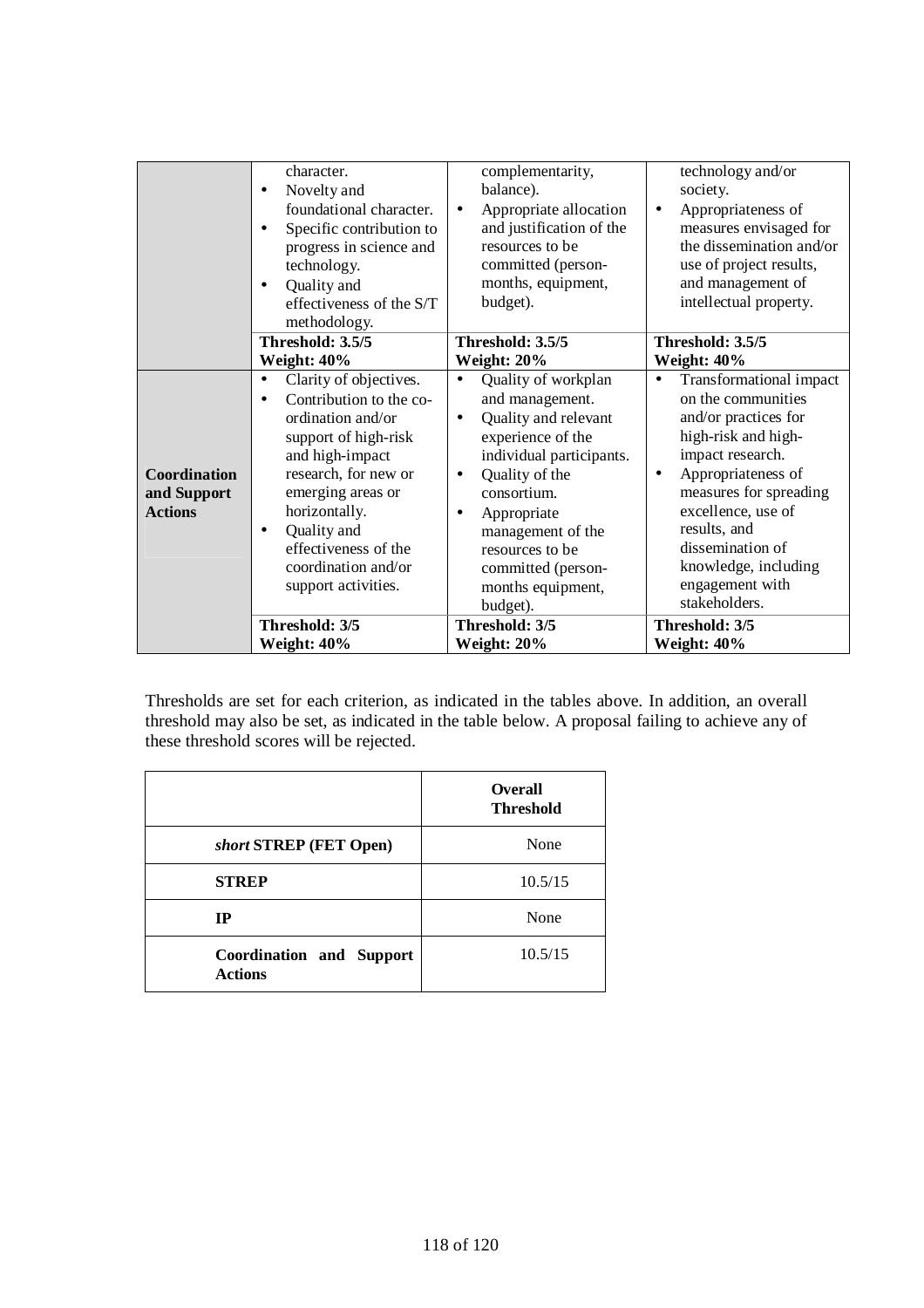# **Glossary**

| 3D                          | Three Dimensional                                                                                                                                                                                                                                               |
|-----------------------------|-----------------------------------------------------------------------------------------------------------------------------------------------------------------------------------------------------------------------------------------------------------------|
| <b>Associated Countries</b> | See Section 3 of the 'Guide for Applicants'                                                                                                                                                                                                                     |
| <b>ACP</b>                  | Africa, Caribbean, Pacific                                                                                                                                                                                                                                      |
| $\overline{CA}$             | Coordination action                                                                                                                                                                                                                                             |
| Call for Proposals          | As published in the Official Journal. Opens parts of the workprogramme<br>for proposals, indicating what types of actions (RTD projects,<br>Accompanying actions etc.) are required. A provisional timetable for such<br>calls is included in the workprogramme |
| CP                          | Competitiveness and Innovation Programme                                                                                                                                                                                                                        |
|                             | http://ec.europa.eu/enterprise/enterprise_policy/cip/index_en.htm                                                                                                                                                                                               |
| <b>CMOS</b>                 | Complementary metal-oxide semiconductor                                                                                                                                                                                                                         |
| COST                        | COST supports co-operation among scientists and researchers across<br>Europe http://www.cost.esf.org/                                                                                                                                                           |
| CSA                         | Coordination and Support Action                                                                                                                                                                                                                                 |
| ЕC                          | European Commission (ec.europa.eu)                                                                                                                                                                                                                              |
| <b>EIROForum</b>            | Partnership of Europe's seven largest intergovernmental research<br>organisations (http://www.eiroforum.org/)                                                                                                                                                   |
| <b>ERA</b>                  | European Research Area                                                                                                                                                                                                                                          |
| ETP                         | European Technology Platform                                                                                                                                                                                                                                    |
|                             | http://cordis.europa.eu/technology-platforms/home_en.html                                                                                                                                                                                                       |
| EU                          | European Union                                                                                                                                                                                                                                                  |
| <b>EUREKA</b>               | A Europe-wide Network for Industrial RTD (www.eureka.be)                                                                                                                                                                                                        |
| Eurostars                   | European innovation programme managed by EUREKA, to provide<br>funding for market-oriented research and development specifically with the<br>active participation of R&D-performing small and medium-sized<br>enterprises (http://www.eurostars-eureka.eu/)     |
| Evaluation                  | The process by which proposals are retained with a view to selection as<br>projects, or are not retained Evaluation is conducted through the<br>application of Evaluation Criteria identified in the Workprogramme.                                             |
| FET                         | Future and Emerging Technologies                                                                                                                                                                                                                                |
| FP                          | Framework Programme (EU - Seventh FP is FP7, etc. - cordis.europa.eu)                                                                                                                                                                                           |
| <b>HFSP</b>                 | Human Frontier Science Program (www.hfsp.org)                                                                                                                                                                                                                   |
| <b>ICPC</b>                 | International Cooperation Partner Countries (see list in Annex 1 to the<br>Cooperation Work Programme)                                                                                                                                                          |
| <b>ICT</b>                  | Information and communications technologies                                                                                                                                                                                                                     |
| <b>ICTC</b>                 | Information and Communication Technologies Committee                                                                                                                                                                                                            |
| <b>IMS</b>                  | Intelligent Manufacturing Systems Initiative (http://www.ims.org/)                                                                                                                                                                                              |
| IoT                         | Internet of Things                                                                                                                                                                                                                                              |
| $_{\rm IP}$                 | Large-scale integrating project                                                                                                                                                                                                                                 |
| IP                          | <b>Internet Protocol</b>                                                                                                                                                                                                                                        |
| <b>IPR</b>                  | <b>Intellectual Property Rights</b>                                                                                                                                                                                                                             |